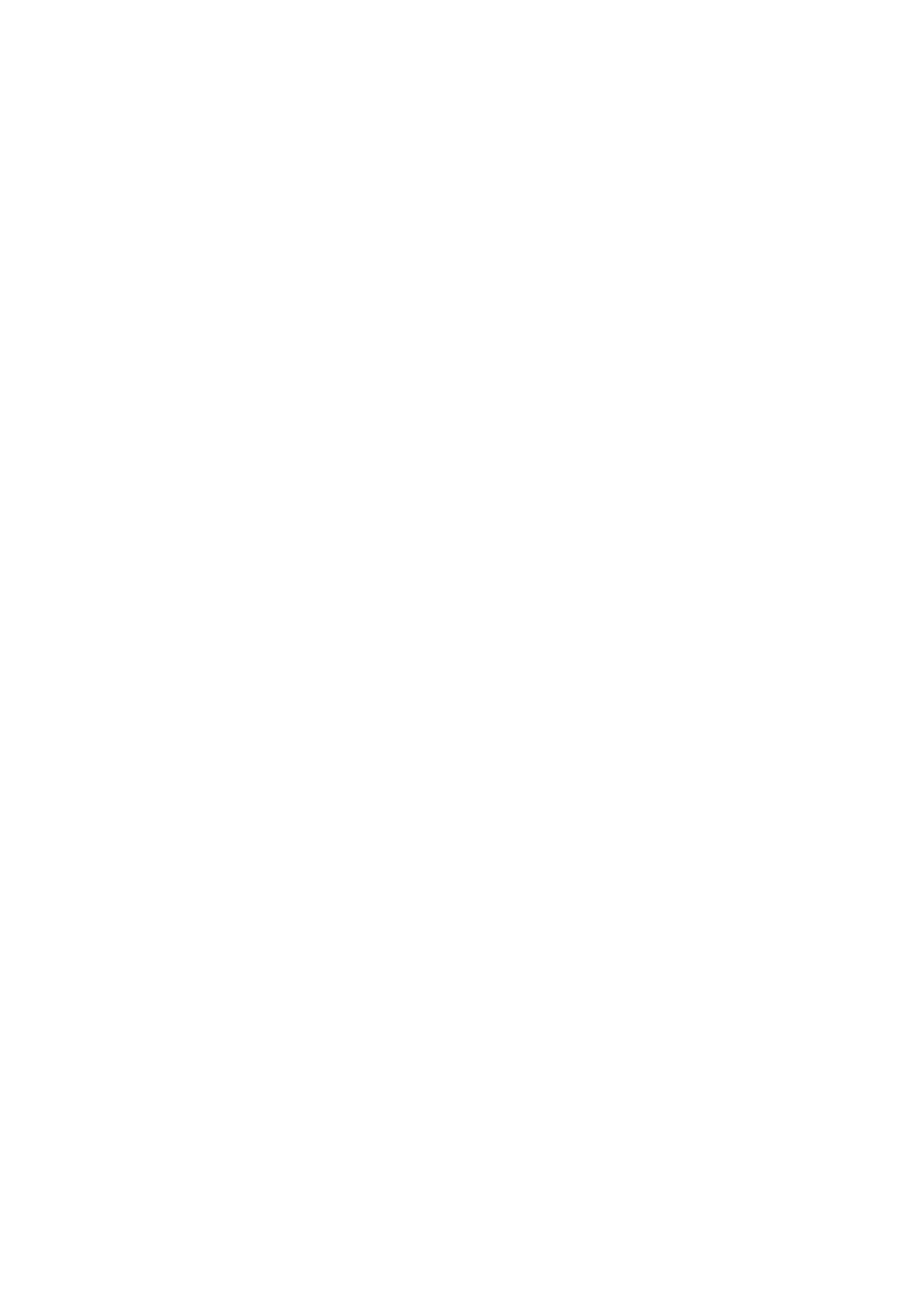

# **Domestic water quantity, service level and health**

# Second edition

Guy Howard University of Bristol, United Kingdom

Jamie Bartram University of North Carolina at Chapel Hill, United States of America; and University of Leeds, United Kingdom

Ashley Williams ICF, United States of America (formerly University of North Carolina at Chapel Hill, United States of America)

Alycia Overbo University of Minnesota (formerly University of North Carolina at Chapel Hill, United States of America)

David Fuente University of South Carolina, United States of America

Jo-Anne Geere University of East Anglia, Norwich, United Kingdom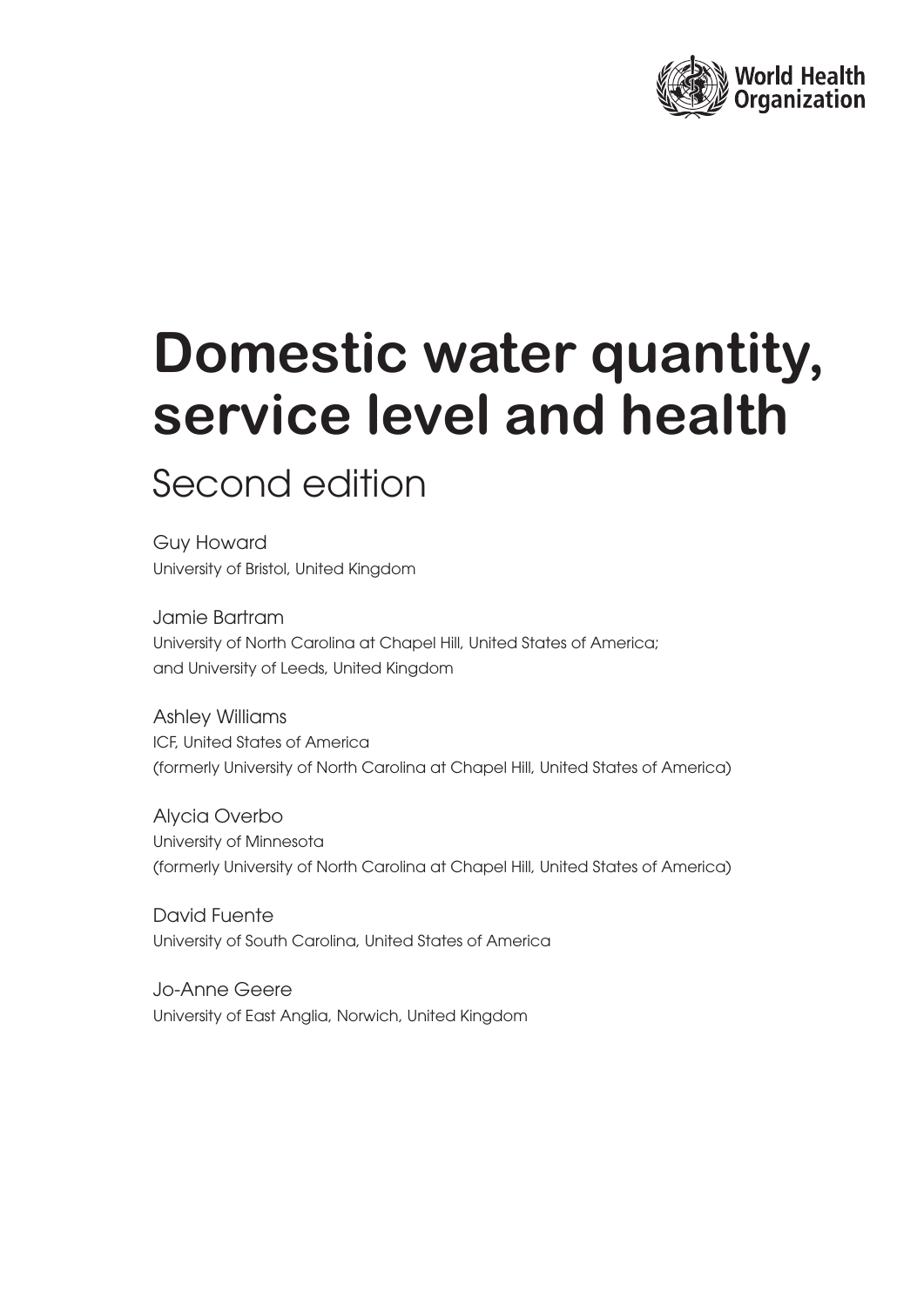Domestic water quantity, service level and health, second edition/ Guy Howard, Jamie Bartram, Ashley Williams, Alycia Overbo, David Fuente, Jo-Anne Geere

ISBN 978-92-4-001524-1 (electronic version) ISBN 978-92-4-001525-8 (print version)

#### **© World Health Organization 2020**

Some rights reserved. This work is available under the Creative Commons Attribution-NonCommercial-ShareAlike 3.0 IGO licence (CC BY-NC-SA 3.0 IGO; [https://creativecommons.org/licenses/by-nc-sa/3.0/igo\)](https://creativecommons.org/licenses/by-nc-sa/3.0/igo).

Under the terms of this licence, you may copy, redistribute and adapt the work for non-commercial purposes, provided the work is appropriately cited, as indicated below. In any use of this work, there should be no suggestion that WHO endorses any specific organization, products or services. The use of the WHO logo is not permitted. If you adapt the work, then you must license your work under the same or equivalent Creative Commons licence. If you create a translation of this work, you should add the following disclaimer along with the suggested citation: "This translation was not created by the World Health Organization (WHO). WHO is not responsible for the content or accuracy of this translation. The original English edition shall be the binding and authentic edition".

Any mediation relating to disputes arising under the licence shall be conducted in accordance with the mediation rules of the World Intellectual Property Organization [\(http://www.wipo.int/amc/en/mediation/rules/\)](http://www.wipo.int/amc/en/mediation/rules/).

**Suggested citation.** Howard G, Bartam J, Williams A, Overbo A, Fuente D, Geere JA. Domestic water quantity, service level and health, second edition. Geneva: World Health Organization; 2020. Licence: CC [BY-NC-SA](https://creativecommons.org/licenses/by-nc-sa/3.0/igo/) 3.0 IGO.

**Cataloguing-in-Publication (CIP) data.** CIP data are available at [http://apps.who.int/iris.](http://apps.who.int/iris/)

**Sales, rights and licensing.** To purchase WHO publications, see [http://apps.who.int/bookorders.](http://apps.who.int/bookorders) To submit requests for commercial use and queries on rights and licensing, see [http://www.who.int/about/licensing.](http://www.who.int/about/licensing)

**Third-party materials.** If you wish to reuse material from this work that is attributed to a third party, such as tables, figures or images, it is your responsibility to determine whether permission is needed for that reuse and to obtain permission from the copyright holder. The risk of claims resulting from infringement of any third-party-owned component in the work rests solely with the user.

**General disclaimers.** The designations employed and the presentation of the material in this publication do not imply the expression of any opinion whatsoever on the part of WHO concerning the legal status of any country, territory, city or area or of its authorities, or concerning the delimitation of its frontiers or boundaries. Dotted and dashed lines on maps represent approximate border lines for which there may not yet be full agreement.

The mention of specific companies or of certain manufacturers' products does not imply that they are endorsed or recommended by WHO in preference to others of a similar nature that are not mentioned. Errors and omissions excepted, the names of proprietary products are distinguished by initial capital letters.

All reasonable precautions have been taken by WHO to verify the information contained in this publication. However, the published material is being distributed without warranty of any kind, either expressed or implied. The responsibility for the interpretation and use of the material lies with the reader. In no event shall WHO be liable for damages arising from its use.

The named authors alone are responsible for the views expressed in this publication.

Design and layout by L'IV Com Sàrl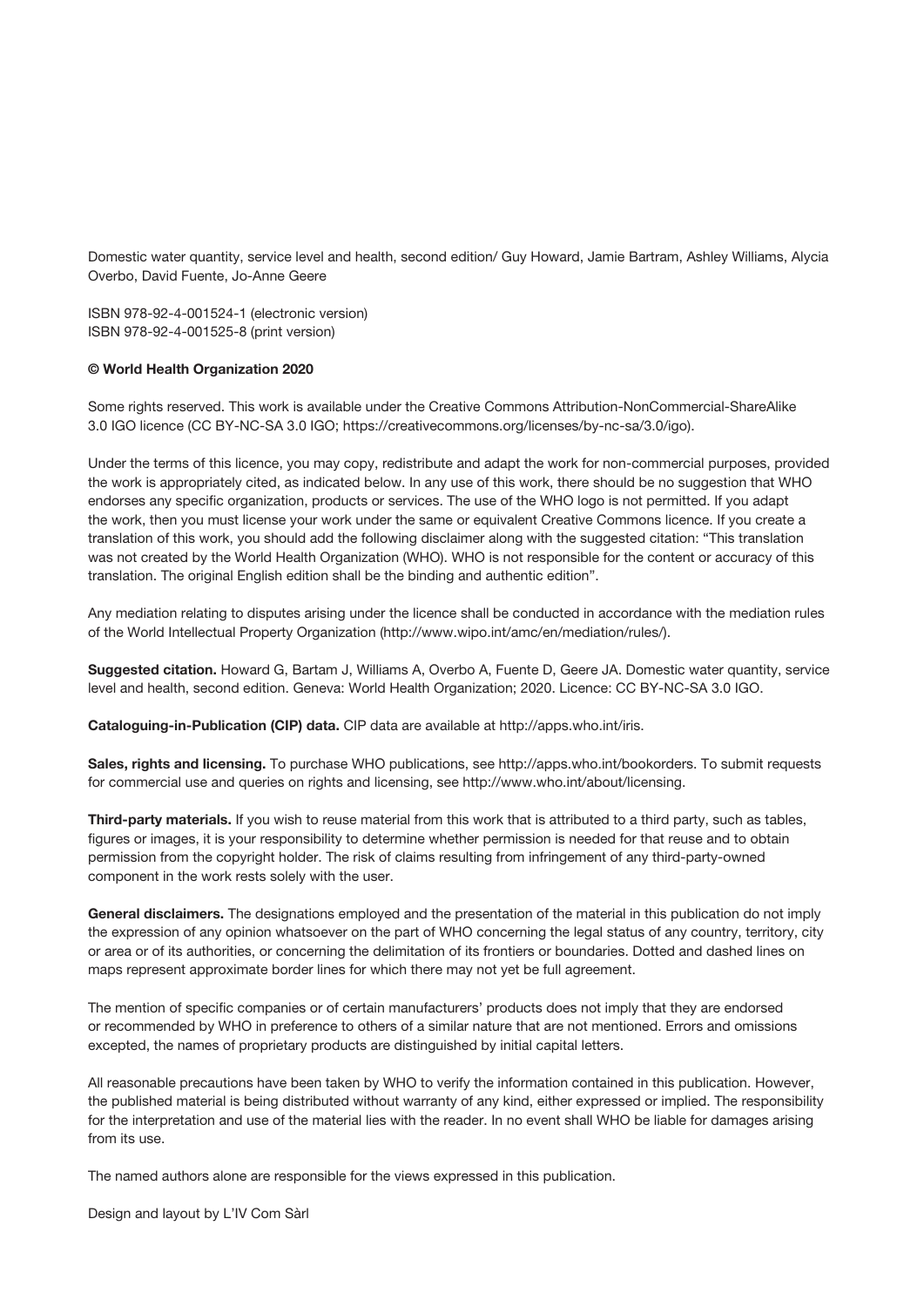# **Contents**

|      | 4. Water access and quantity requirements for hygiene <b>Community 19th Water access</b> and quantity requirements for hygiene <b>Community 19th</b>                                                                                 |  |
|------|--------------------------------------------------------------------------------------------------------------------------------------------------------------------------------------------------------------------------------------|--|
|      |                                                                                                                                                                                                                                      |  |
|      |                                                                                                                                                                                                                                      |  |
|      | 4.1.2. Hygiene and child growth <b>contract to the contract of the contract of the contract of the contract of the contract of the contract of the contract of the contract of the contract of the contract of the contract of t</b> |  |
|      |                                                                                                                                                                                                                                      |  |
|      |                                                                                                                                                                                                                                      |  |
|      |                                                                                                                                                                                                                                      |  |
|      |                                                                                                                                                                                                                                      |  |
|      |                                                                                                                                                                                                                                      |  |
|      |                                                                                                                                                                                                                                      |  |
|      |                                                                                                                                                                                                                                      |  |
|      | 4.4. Water requirements for effective personal and food hygiene <b>Fig. 10.1.1.1.1.1.1.1.1.1.1.26</b>                                                                                                                                |  |
|      |                                                                                                                                                                                                                                      |  |
|      | 5.1. Quantity and accessibility: how much do people use and what are the links?  28                                                                                                                                                  |  |
|      | 5.2. Laundry and bathing: on- and off-plot use manufacture contained as a set of 30                                                                                                                                                  |  |
| 5.3. |                                                                                                                                                                                                                                      |  |
|      | 5.4. Household size and composition manufacture in the control of the state of 33                                                                                                                                                    |  |
|      |                                                                                                                                                                                                                                      |  |
|      |                                                                                                                                                                                                                                      |  |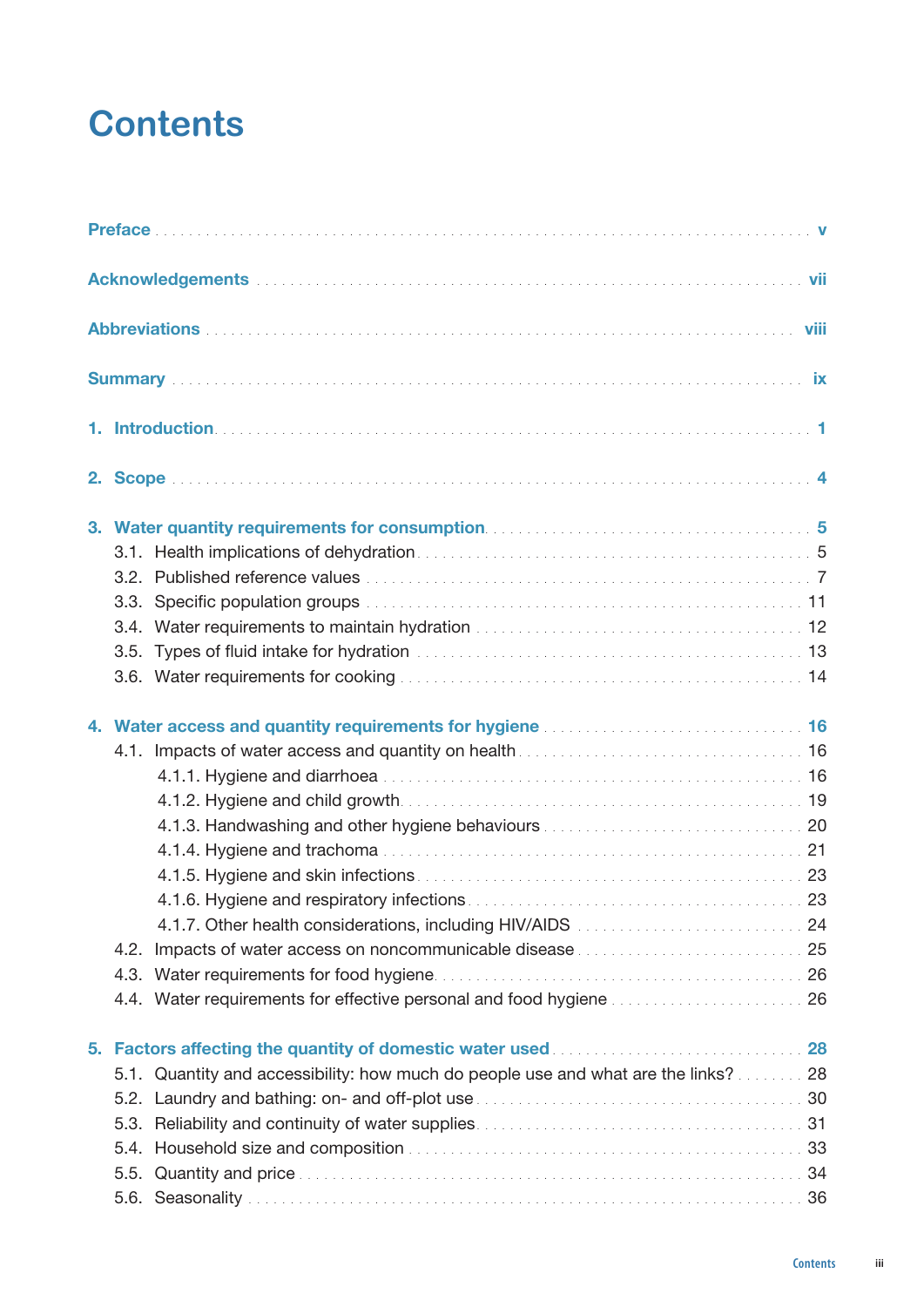|    | 6.2. Water accessibility, use and quantity as dimensions of water service quality                             |  |
|----|---------------------------------------------------------------------------------------------------------------|--|
|    |                                                                                                               |  |
|    |                                                                                                               |  |
|    |                                                                                                               |  |
| 7. |                                                                                                               |  |
|    | 7.1. Changing the nature of the debate: accessibility versus availability  41                                 |  |
|    |                                                                                                               |  |
|    | 7.3. Emergencies and disasters measure in the contract of the contract of the contract of the contract of the |  |
|    |                                                                                                               |  |
|    |                                                                                                               |  |
|    |                                                                                                               |  |

### **Figures**

#### **Tables**

|          | Table S1. Summary of water access, adequacy and level of health concern <i>matures in the S1</i> . |  |
|----------|----------------------------------------------------------------------------------------------------|--|
| Table 1. |                                                                                                    |  |
| Table 2. |                                                                                                    |  |
| Table 3. | Adequate intakes of beverages and total water by life stage and gender                             |  |
|          | for healthy people in temperate climates, USA and Canada  8                                        |  |
| Table 4. | Recommended intakes of total water, and drinking-water and beverages,                              |  |
|          |                                                                                                    |  |
| Table 5. |                                                                                                    |  |
| Table 6. |                                                                                                    |  |
| Table 7. |                                                                                                    |  |
| Table 8. | Reduction in diarrhoeal disease morbidity from water sanitation and hygiene                        |  |
|          | in low- and middle-income countries from published systematic reviews                              |  |
|          |                                                                                                    |  |
| Table 9. |                                                                                                    |  |
|          | Table 10. Price and income elasticities of demand in low- and middle-income countries 35           |  |
|          | Table 11. Summary of water access, adequacy and level of health concern mass as a 38               |  |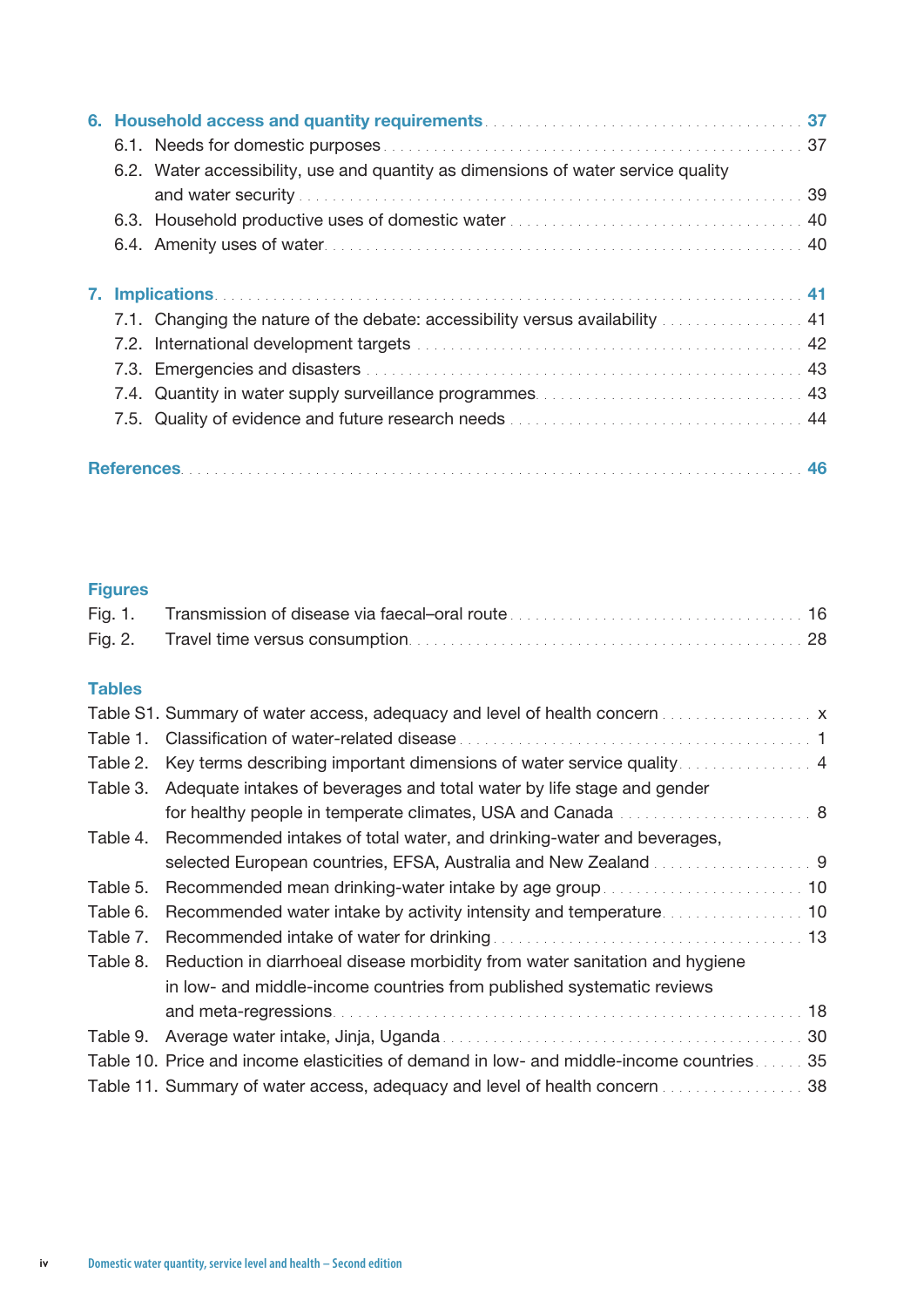## <span id="page-6-0"></span>**Preface**

The publication of the World Health Organization (WHO) Domestic water quantity, service level and health in 2003 attracted renewed attention to the importance of these factors for health, well-being and prosperity. In its 2003 General Comment 15, the United Nations Committee on Economic, Social and Cultural Rights interpreted and comprehensively defined the right to water (UN, 2003). It listed availability, quality and accessibility of water as normative dimensions to judge water supply adequacy. WHO documents influenced the discussion on the human right to water – the first edition of this volume and the Guidelines for drinking-water quality are referenced in defining sufficient water quantity and safety, respectively, in General Comment 15. In 2010, 122 countries recognized the human right to water in United Nations Resolution 64/292 (UNGA, 2010a). A second resolution (Resolution 15/9) affirmed the legality of the right as derived from the right to an adequate standard of housing, and called Member States to take action towards realizing this right by maximizing their use of available resources (UNGA, 2010b).

In 2015, the 193 United Nations Member States approved Resolution 70/1 – Transforming our World: the 2030 Agenda for Sustainable Development – which laid out the 17 Sustainable Development Goals (SDGs) (UNGA, 2015). The SDGs are intended to promote sustainable and equitable development, and eradicate extreme poverty. Under SDG Goal 6, Target 6.1 calls for universal and equitable access to water by 2030.

The formulation of the SDGs was influenced by the United Nations human rights framework, with explicit references to the human right to water in the Transforming our World document: "In these Goals and targets, we are setting out a supremely ambitious and transformational vision. We envisage a world free of poverty, hunger, disease and want, where all life can thrive. We envisage a world … where we reaffirm our commitments regarding the human right to safe drinking water and sanitation and where there is improved hygiene …" (UNGA, 2015, paragraph 7).

By linking development with the human rights framework, the SDGs address poverty reduction and inequality. For water, this means shifting the emphasis: from increasing the proportion of the population with access to water, to attaining universal access to water and ensuring the quality of services, including use of sufficient water for health and development.

The term "service level", used in the first edition to signify proximity of access, is now interpreted by the WHO/UNICEF Joint Monitoring Programme for Water Supply, Sanitation and Hygiene to include accessibility, availability and quality for monitoring SDG Target 6.1. Given the changes in preferred terminology, "service level" is no longer used in the second edition of this document to indicate proximity of access. This is replaced by the term "accessibility", which is defined in this document.

In this second edition, new literature concerning water quantity, water accessibility and health is reviewed. The coverage has been extended to include the effects of water reliability, continuity and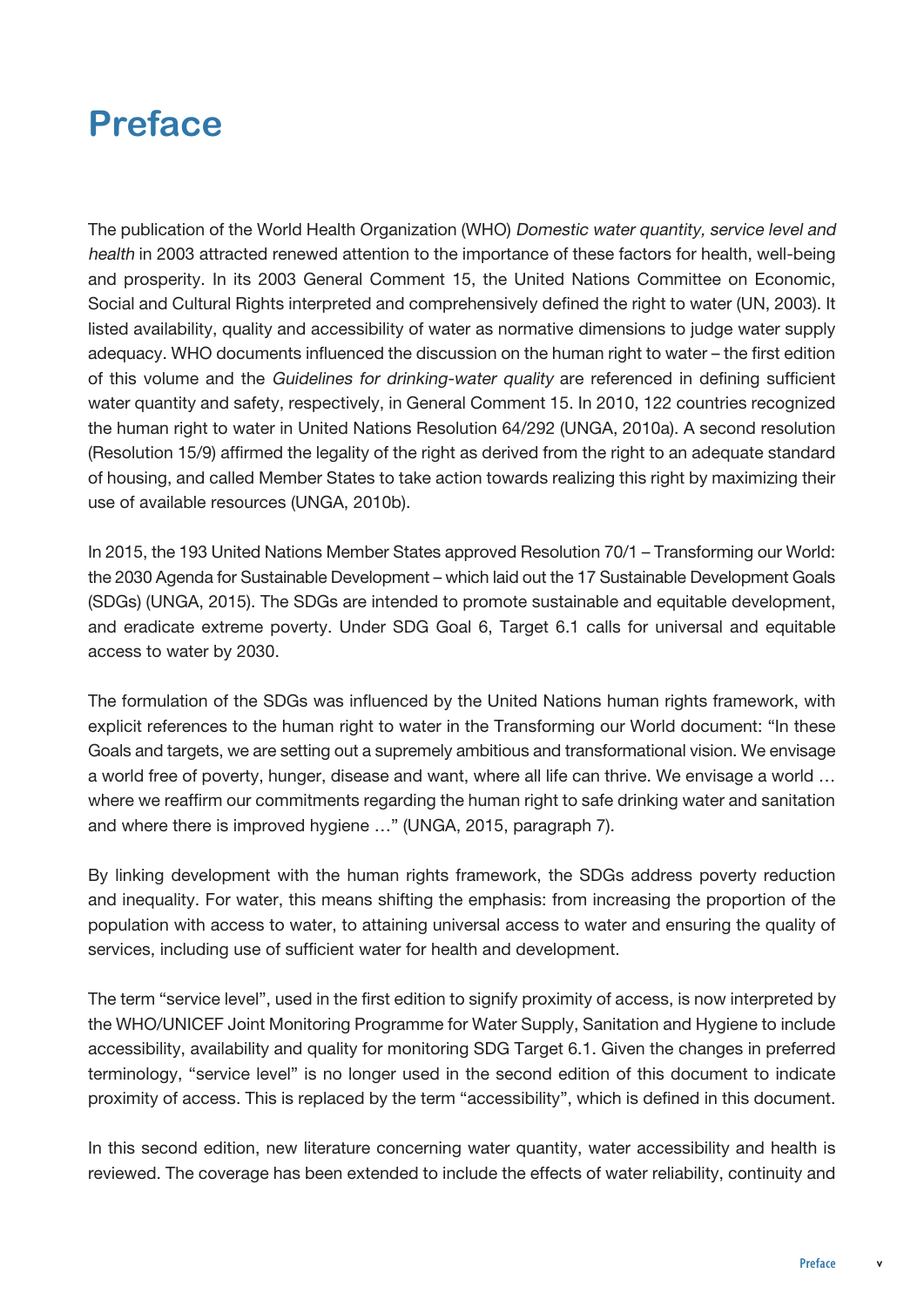price on water use. Updated guidance is provided on domestic water quantity and accessibility, and their relationship to health.

The second edition of Domestic water quantity, service level and health continues to provide evidence and guidance that will be useful to policy-makers, health regulators and practitioners. It concerns water accessibility, its effect on water use, and the effect of both on health. It recommends targets for domestic water supply to ensure beneficial health outcomes.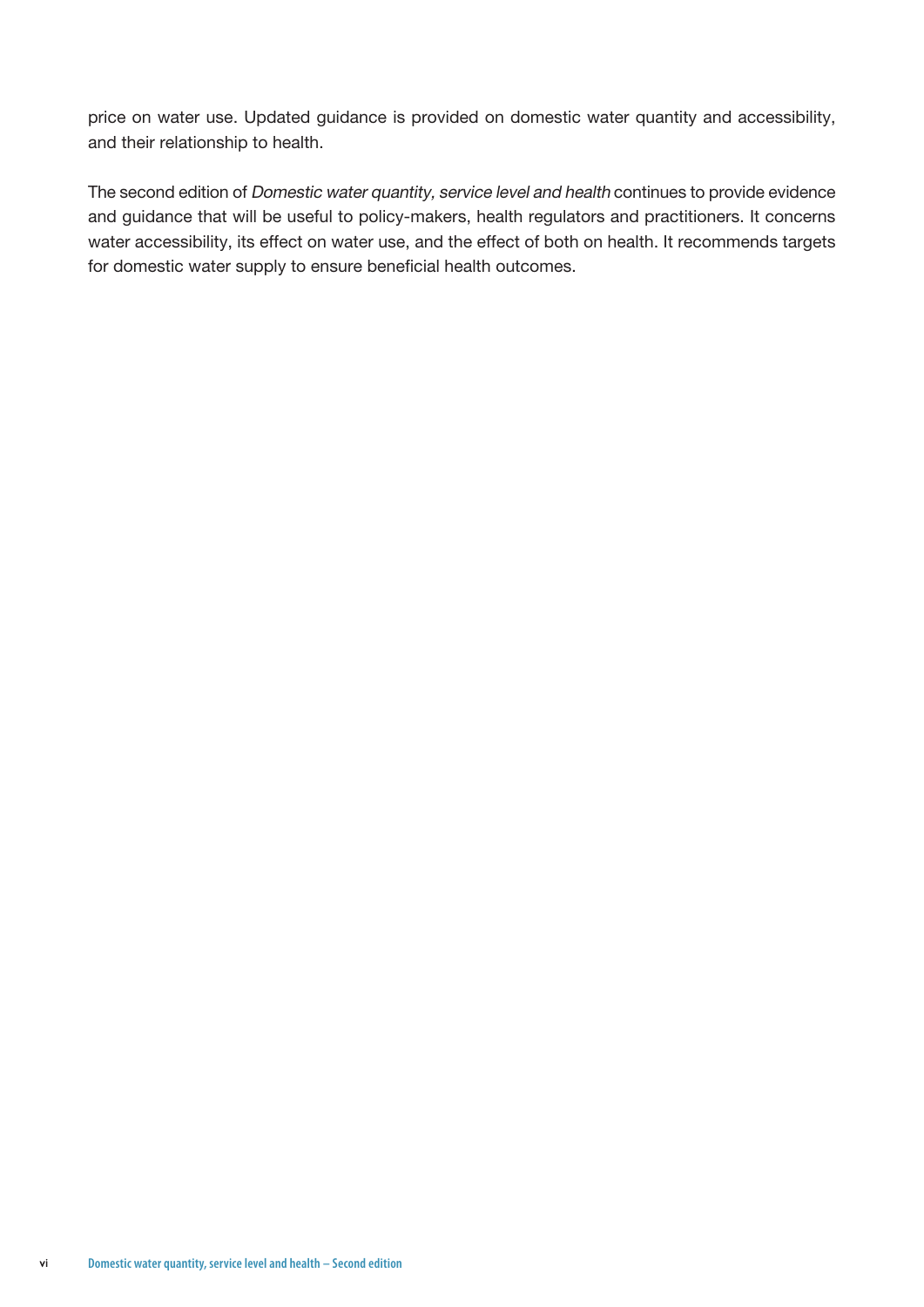# <span id="page-8-0"></span>**Acknowledgements**

The authors would like to recognise the following experts who provided peer review of the document:

- Hamed Bakir, WHO Eastern Mediterranean Regional Office, Jordan
- Joe Brown, Georgia Institute of Technology, United States of America
- Paul Byleveld, Government of New South Wales, Australia
- Caetano Dorea, University of Victoria, Canada
- Michael Fisher, University of North Carolina at Chapel Hill, United States of America
- Karin Galladant, London School of Hygiene and Tropical Medicine, United Kingdom
- Jay Graham, University of Berkeley California, United States of America
- Paul Hunter, University of East Anglia, United Kingdom
- Paul Jagals, University of Queensland, Australia
- Rick Johnston, WHO, Switzerland
- Jeanne Luh, formerly University of North Carolina at Chapel Hill, United States of America
- Maggie Montgomery, WHO, Switzerland
- Syson Silma, International Organization of Migration, Switzerland
- Antonio Torres, International Organization of Migration, Switzerland
- Yasmine Zaki, International Organization of Migration, Switzerland.

Development and production of this document were coordinated and managed by Jennifer De France of WHO, Switzerland. Bruce Gordon of WHO provided strategic direction. Andina Faragher of Biotext, Australia, was responsible for editing this document. Rod Shaw of Water Engineering and Development Centre, Loughborough University, United Kingdom, is credited for Fig. 1.

WHO gratefully acknowledges the financial support provided by the Agence Française de Développement, France; the former Department for International Development (now the Foreign, Commonwealth & Development Office), United Kingdom; the Directorate-General for International Cooperation, Netherlands; the Swiss Agency for Development and Cooperation, Switzerland; and the United States Agency for International Development, United States of America.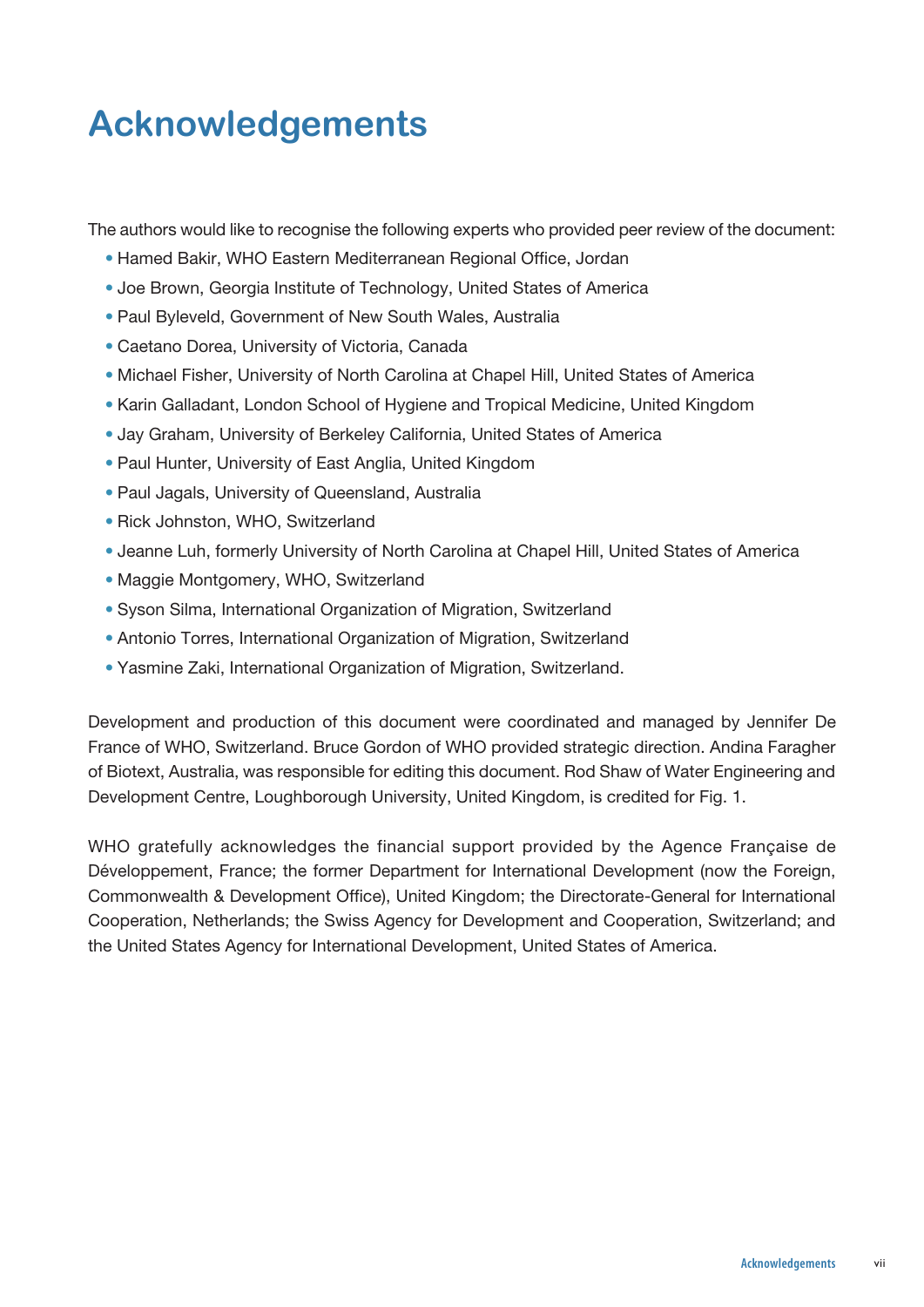# <span id="page-9-0"></span>**Abbreviations**

| Al            | adequate intake                                                         |
|---------------|-------------------------------------------------------------------------|
| <b>DALY</b>   | disability-adjusted life year                                           |
| <b>EFSA</b>   | European Food Safety Authority                                          |
| <b>IOM</b>    | Institute of Medicine of the United States National Academy of Sciences |
| <b>NHMRC</b>  | National Health and Medical Research Council (Australia)                |
| <b>SDG</b>    | Sustainable Development Goal                                            |
| <b>UK</b>     | United Kingdom                                                          |
| <b>UNICEF</b> | United Nations Children's Fund                                          |
| <b>USA</b>    | United States of America                                                |
| <b>WaSH</b>   | Water, sanitation and hygiene                                           |
| <b>WHO</b>    | World Health Organization                                               |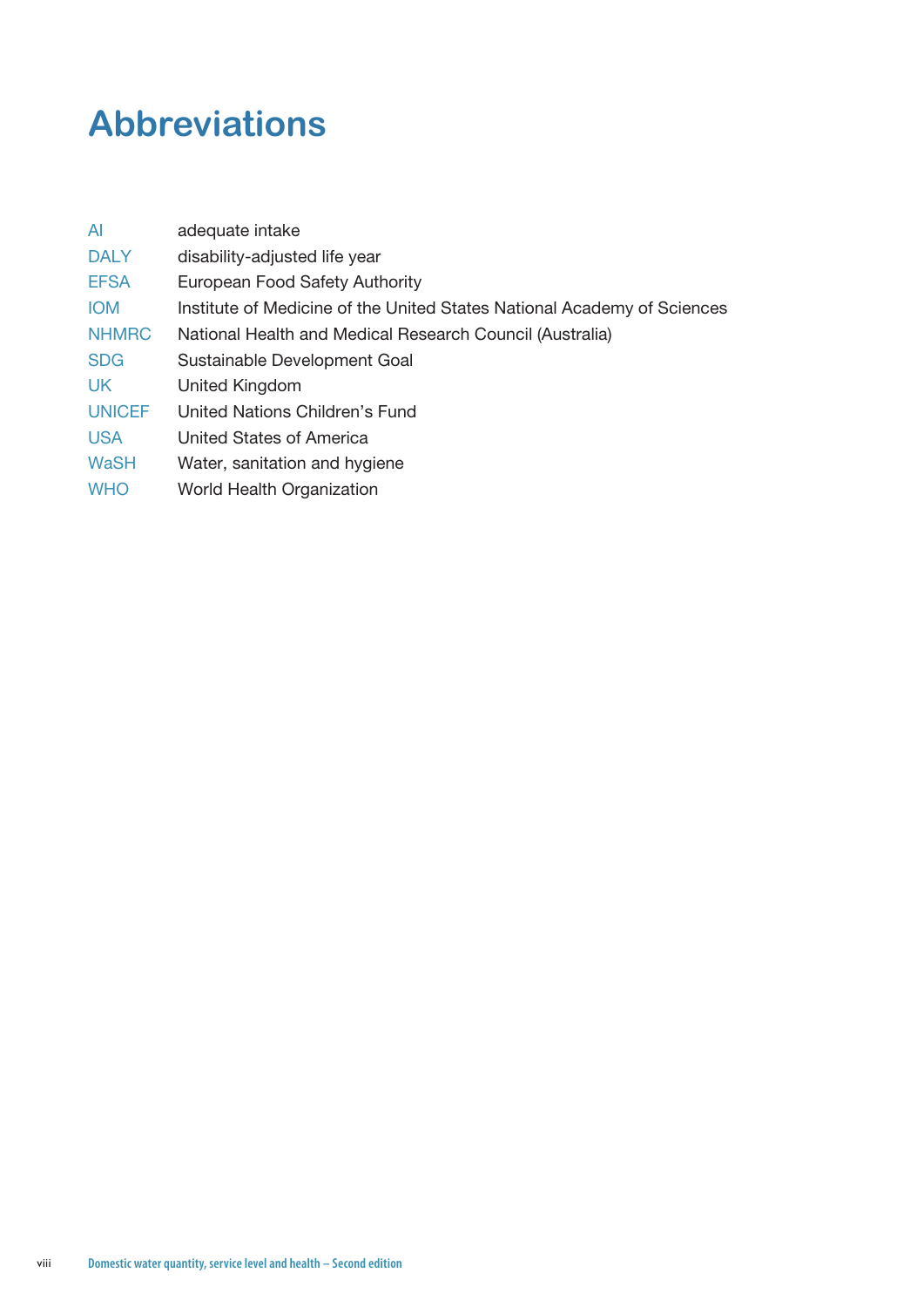<span id="page-10-0"></span>

Sufficient water is vital to human health, well-being and prosperity. Daily consumption of sufficient water is required to replenish body fluids and facilitate physiological processes. Water is also required for personal and domestic hygiene, and for productive and some recreational activities. Households with readily accessible water sources and that use more domestic water have significantly better health than households with more distant water sources that use less water.

This publication reviews evidence on adequate amounts of water for health and well-being. It recommends targets for domestic water supply to ensure beneficial health outcomes.

The amount of water used is largely determined by accessibility – that is, the time taken and distance travelled to collect water – and by continuity (availability all the time), reliability (availability when expected or needed) and price. Changes in the amount of water collected occur at access thresholds, as shown in Table S1. These thresholds can guide policies, plans and regulations that relate to water quantity.

A recommended minimum daily quantity of water for drinking is 5.3 litres (L)/person. This is the volume of water that should be accessible to ensure that lactating women engaged in moderate activity at moderately high temperatures – the population group with the highest physiological needs – remain hydrated. People living a sedentary lifestyle in temperate climates may require less, whereas those living in hot climates or engaging in strenuous work may require more. This water should be safe for consumption.

Insufficient empirical evidence is available to define a minimum quantity of water necessary for cooking, personal hygiene, food hygiene and other forms of domestic hygiene. Experience and expert opinion suggest that 20 L/person/day is often sufficient for drinking, cooking, food hygiene, handwashing and face washing, but not other hygiene practices. However, where demands for water are increased – for example, due to increased hand hygiene in response to outbreaks of disease – 20 L/day is likely to be insufficient, and in many cases running water from a tap will be necessary to support sufficient handwashing. This is a higher level of service than the indicator of water supply "on-premises" used to monitor Sustainable Development Goal (SDG) Target 6.1, which can also be satisfied by use of non-piped protected sources, such as a handpump in a yard. Piped water onpremises results in larger volumes of water used and can support improved hygiene. Good hygiene is also influenced by behaviours, knowledge and access to cleaning agents.

Table S1 indicates the quantities of water likely to be used by households and their adequacy for health needs, based on accessibility of the water supply. Where water supplies are not continuous or not reliable, households typically use less water. Less water is also used where prices exceed the level that households can afford.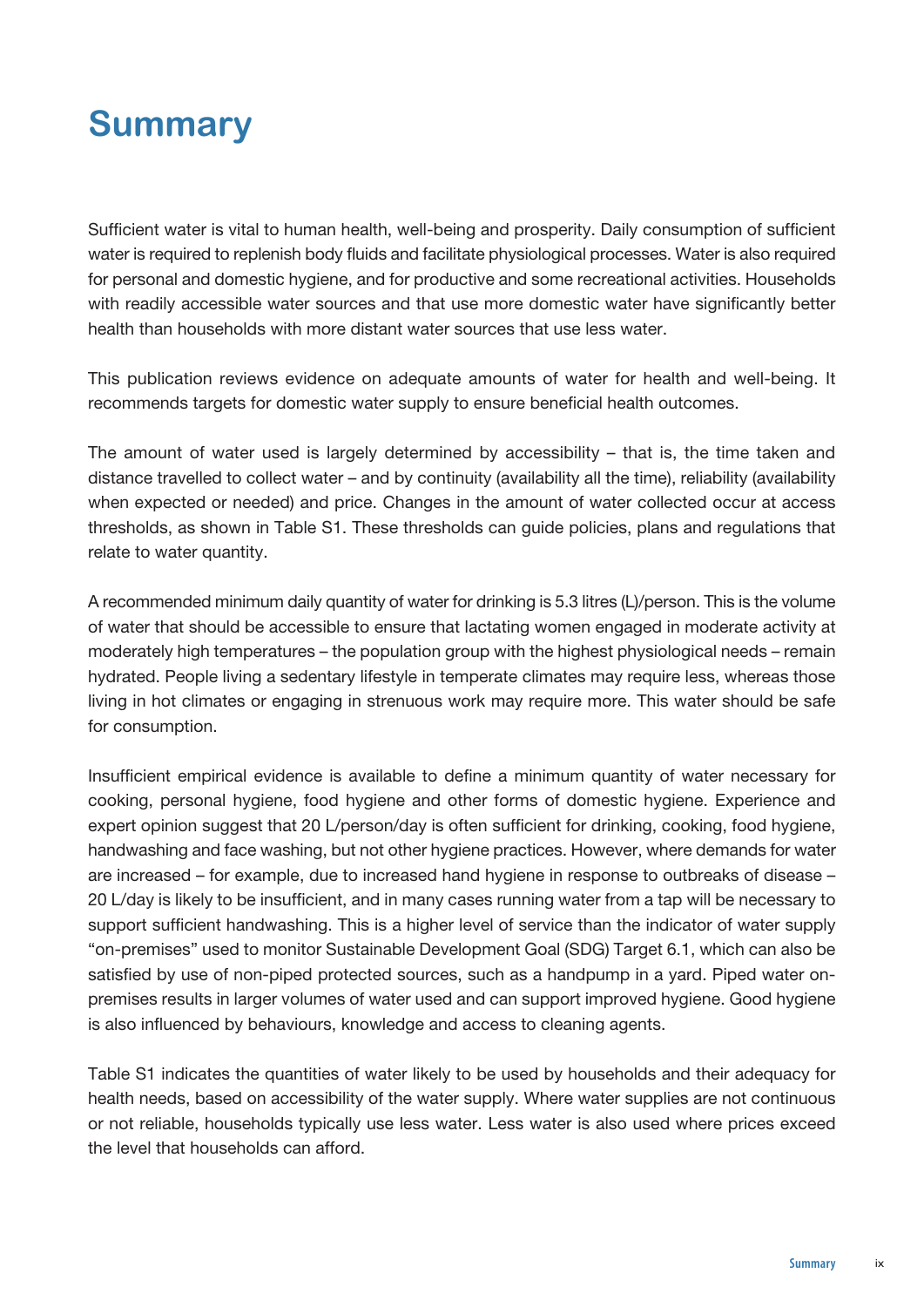#### <span id="page-11-0"></span>**Table S1. Summary of water access, adequacy and level of health concern**

| <b>Access level and typical volumes</b><br>of water used in the home <sup>a</sup>        | <b>Accessibility of water supply</b>                                                              | <b>Adequacy for health needs</b>                                                                                                                                                                                                                                                | <b>Level of health</b><br>concern <sup>b</sup> |
|------------------------------------------------------------------------------------------|---------------------------------------------------------------------------------------------------|---------------------------------------------------------------------------------------------------------------------------------------------------------------------------------------------------------------------------------------------------------------------------------|------------------------------------------------|
| <b>Inadequate access</b><br>(quantity collected can be below<br>5.3 L/person/day)        | More than 1000 m in distance or<br>30 minutes total collection time                               | Drinking - cannot be assured<br>Cooking - cannot be assured<br>Hygiene – cannot be assured at the home,<br>compromising food hygiene, handwashing and face<br>washing; other hygiene activities have to be undertaken                                                           | Very high                                      |
| Basic access <sup>d</sup><br>(average quantity unlikely to exceed<br>20 L/person/day)    | 100-1000 m in distance or<br>5-30 minutes total collection time                                   | away from the home<br>Drinking - should be assured<br>Cooking - should be assured<br>Hygiene – food hygiene, handwashing and face washing<br>may be assured; bathing and laundry cannot be assured<br>at the home but may be carried out at water source                        | High                                           |
| Intermediate access<br>(average quantity about 50 L/<br>person/day)                      | Water delivered through one<br>tap on-plot, or within 100 m or<br>5 minutes total collection time | Drinking - assured<br>Cooking - assured<br>Hygiene - all food hygiene, handwashing and face<br>washing assured under non-outbreak conditions;<br>enhanced hygiene during infectious disease outbreaks<br>not assured; bathing and laundry at the home should<br>also be assured | Medium                                         |
| <b>Optimal access</b><br>(average quantity more than 100 L/<br>person/day <sup>e</sup> ) | Water supplied through multiple<br>taps and continuously available                                | Drinking - all needs met<br>Cooking - all needs should be met<br>Hygiene - all food hygiene, handwashing and face<br>washing needs should be met, including for bathing and<br>laundry at the home, and household cleaning                                                      | Low                                            |

Quantities used are likely to be lower if the primary water source is not continuous or reliable, or if water is unaffordable.

Water safety is not included in this definition. Water safety is a health concern independent of water access and use.

Where alcohol-based gels are used, they may contribute to hand hygiene.

<sup>e</sup> Based on [http://www.waterstatistics.org/graph/18.](http://www.waterstatistics.org/graph/18)

The public health gains from use of more water occur in three main increments:

- When households acquire basic access. This ensures that sufficient quantities of water are available for drinking, cooking, food hygiene, handwashing and face washing under most circumstances but not under situations demanding enhanced hygiene behaviours, including disease outbreaks. Bathing and laundry at the home are also not assured.
- When water becomes reliably available on-plot (intermediate access), especially where running water is available. This should provide sufficient water quantities for all personal hygiene, in addition to drinking, cooking and food hygiene. This level of service would, however, be insufficient to ensure that enhanced personal hygiene could be practised under disease outbreak conditions.
- When water becomes available within the home (optimal access) as running water through multiple taps. This level of service would be sufficient to cover all needs associated with drinking, cooking, personal hygiene and food hygiene. This level of service will ensure that there are adequate water quantities for enhanced personal hygiene practices under disease outbreak conditions, providing the water supply is reliable and continuous.

For the purposes of international monitoring, the Joint Monitoring Programme for Water Supply, Sanitation and Hygiene (JMP) defines a "basic drinking water service" as use of an "improved drinking water source" with a total collection time of 30 minutes or less (round trip). A basic drinking-water service as defined by JMP approaches, but is not the same as, "basic access" as defined in this document. The JMP defines "safely managed water" – the indicator that measures SDG Target 6.1 – as an improved water source located on-premises, available when needed, and free from faecal and priority chemical contamination" (WHO & UNICEF, 2017). This is similar to "intermediate access" as defined in this document; however, the JMP definition accepts all improved sources, including those that are not piped, whereas intermediate access here is defined in terms of access to piped water.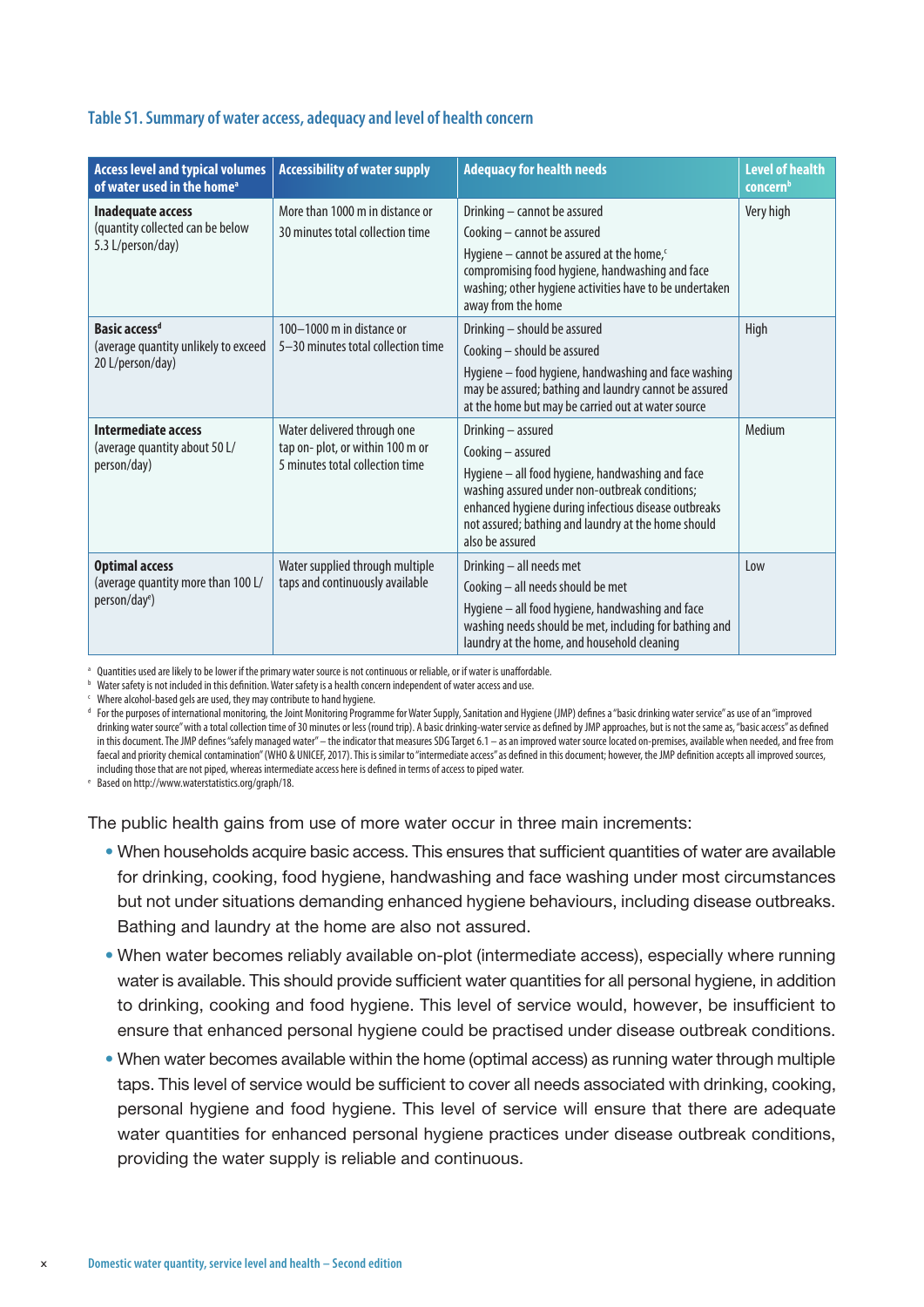Households without basic access are unlikely to use the minimum quantity of water necessary for consumption. Ensuring that these households have reliable access to a basic water supply, and preferably intermediate access or higher, is a priority. Ensuring that everyone has at least an intermediate level of access is consistent with meeting SDG Target 6.1 and should be a priority for national policy in all countries. Further health improvements may occur in households attaining optimal access to water – for example, associated with increased use of water for hygiene because of ease of use, and the ability to use more water for gardening and productive purposes, leading to an increase in household nutrition and income.

Intermittent water service, whether reliable or not, is widespread, especially for piped supplies. Some evidence shows that households use less water when they receive fewer hours of service. Coping strategies include increased water storage or use of alternative sources. However, not all households can afford storage or other coping mechanisms, and alternative water sources may supply contaminated water.

The quality of evidence reviewed in this document is moderate.

- The evidence underpinning the definition of levels of accessibility is robust. Further research into the influence of reliability and price on water quantities used by households would improve our knowledge; however, it is unlikely that this would change the thresholds at which major shifts in water quantities used occur.
- The evidence underpinning recommended minimum volumes of water for drinking is moderate quality. This evidence is from established reference values and published literature. However, variation in requirements in different climates and for different activity levels suggests that further evidence is required to define more accurate hydration curves for civilian populations in low- and middle-income countries.
- There is insufficient evidence to derive a minimum quantity of water for cooking.
- It is difficult to draw a firm conclusion on the quality of evidence for water required for handwashing and face washing. There is no evidence to support an empirically derived estimate, but there is consistent expert opinion that the provision of 20 L/person/day can often allow handwashing and face washing, in addition to drinking, cooking and food hygiene. It is unlikely that further research would significantly change this conclusion.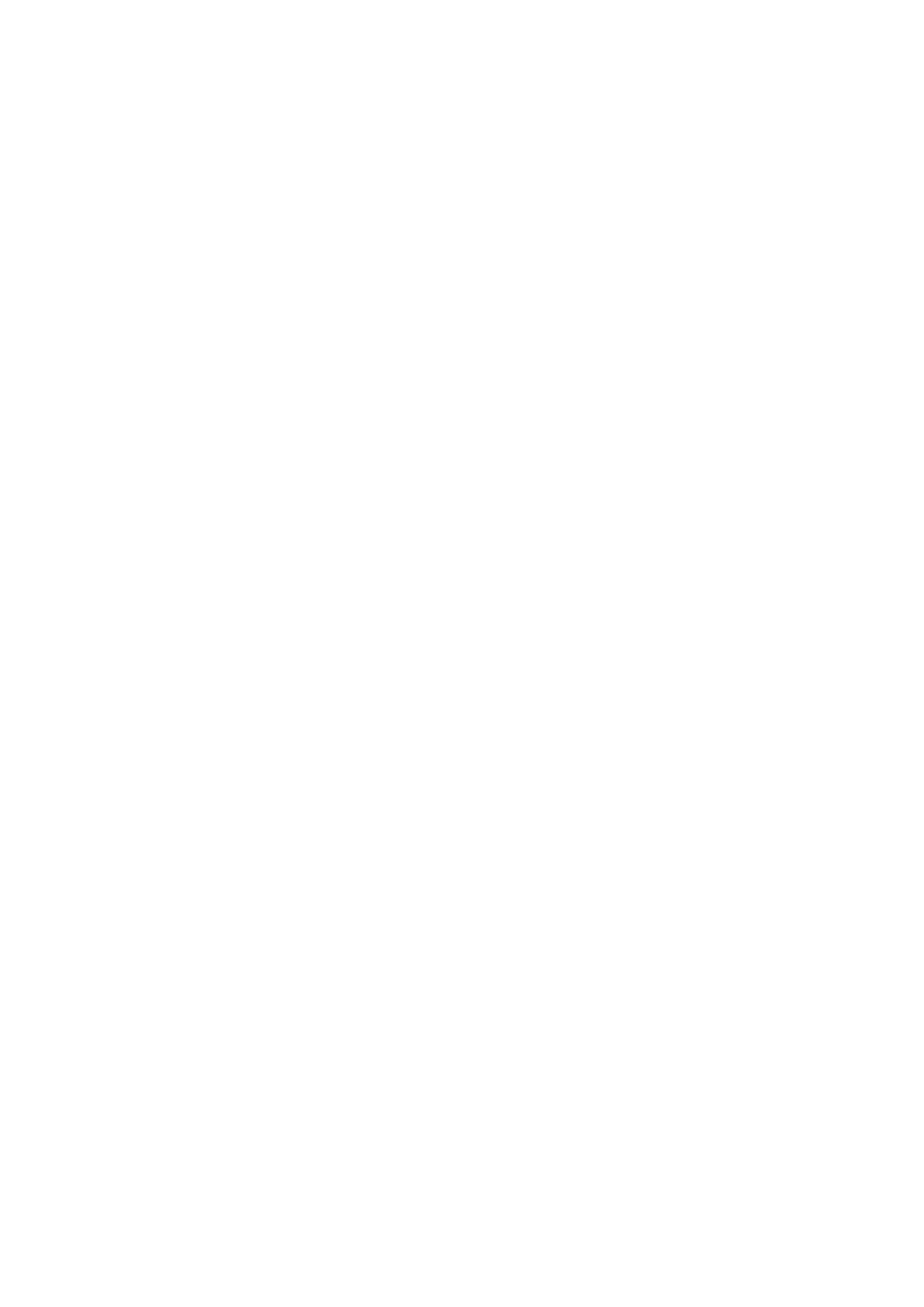# <span id="page-14-0"></span>**1. Introduction**

Domestic water – that is, water used by a household for drinking, food preparation and hygiene – is necessary for human life. Without water, life cannot be sustained beyond a few days, and inadequate water supplies lead to the spread of disease. The health of children under 5 years of age and adults over 50 years of age is most affected by environmental factors such as poor water and sanitation (Prüss-Ustün et al., 2016).

Diarrhoeal diseases attributed to poor water supply, sanitation and hygiene (WaSH) are estimated to have caused 829 000 deaths, representing 60% of all diarrhoeal deaths, and 49.8 million disabilityadjusted life years (DALYs) in 2016 (Prüss-Ustün et al., 2019). The accessibility, availability and safety of domestic water influence diarrhoeal disease (Fewtrell et al., 2005; Waddington & Snilstveit, 2009; Wolf et al., 2014); diarrhoeal mortality among children has substantially decreased with decreasing exposure to unsafe WaSH (WHO, 2014). Other infectious and noncommunicable diseases are also associated with insufficient access to water. These include acute respiratory infections (Luby et al., 2005; Prüss-Ustün et al., 2019), and neglected tropical diseases such as trachoma and schistosomiasis (Grimes et al., 2014; Stocks et al., 2014; Strunz et al., 2014; Prüss-Ustün et al., 2019).

Diseases related to water supply are commonly classified by the mechanisms that control transmission and prevention. Table 1 presents a classification of water-related disease (adapted from White, Bradley & White, 1972).

| <b>Class</b>                       | <b>Subclass</b>          | <b>Examples</b>                           |  |
|------------------------------------|--------------------------|-------------------------------------------|--|
| Waterborne                         | <b>Infectious</b>        | Diarrhoeal diseases, infectious hepatitis |  |
|                                    | <b>Toxic chemicals</b>   | Arsenic, fluoride (at high exposures)     |  |
|                                    | <b>Nutrient minerals</b> | Fluoride (at moderate exposures)          |  |
| Water access related               | Superficial              | Trachoma, scabies                         |  |
|                                    | Intestinal               | Shigella dysentery                        |  |
|                                    | Respiratory              | Pneumonia                                 |  |
|                                    | Hydration                | Dehydration                               |  |
|                                    | Injury and violence      | Associated with water collection          |  |
| Water based                        | Contact                  | Leptosporosis, Naegleria fowleri          |  |
|                                    | Ingested                 | Toxins from cyanobacteria                 |  |
| Water-related vectors              | Water biting             | <b>Malaria</b>                            |  |
|                                    | Water breeding           | Onchocerciasis                            |  |
| Engineered water system associated | <b>Inhaled</b>           | Legionellosis, radon                      |  |
|                                    | Ingested                 | Mycobacterium avium complex               |  |
|                                    | Contact                  | Pseudomonas spp.                          |  |

#### <span id="page-14-1"></span>**Table 1. Classification of water-related disease**

*Source:* Adapted from Bartram & Hunter (2015).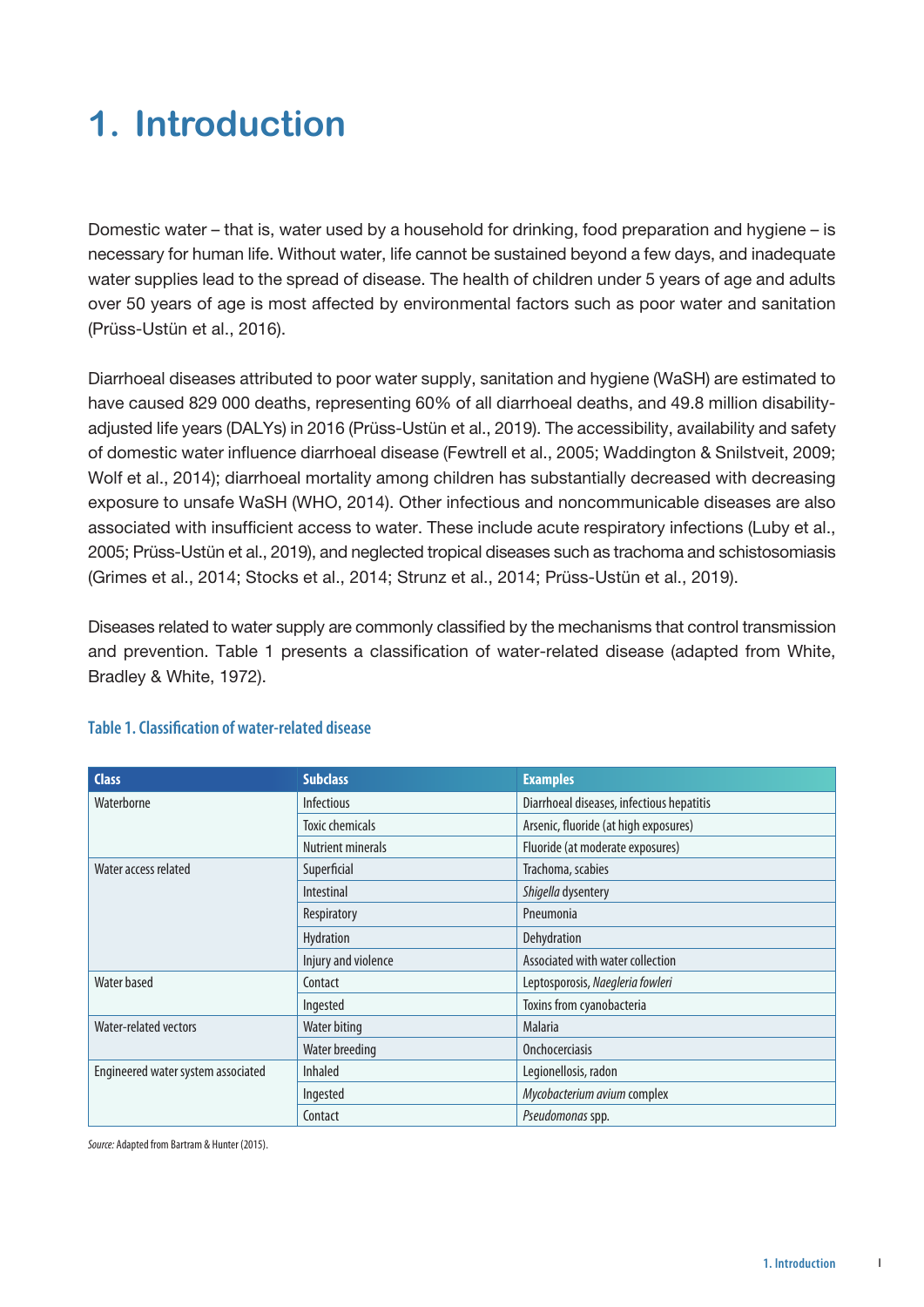The quantity of water that is available to, and used by, households influences several of these classes.

- Insufficient water can lead to water access–related diseases because sufficient quantities of water, along with soap, are required for good hygiene behaviours.
- Insufficient safe water may lead to consumption of contaminated water, leading to waterborne diseases.
- Water quantity also influences water-based diseases because more water for domestic use should reduce contact with surface waters where aquatic hosts live.
- Sufficient domestic water may reduce exposure to some vectors by reducing the need to use water sources where vectors may breed – for instance, the Simulium fly that transmits onchocerciasis. Exposure to other vectors – such as mosquitoes associated with the spread of malaria or dengue – may be increased if households need to store water or inadequate protection is provided against mosquitoes breeding in storage containers.

Inadequate water supplies contribute to poverty through the economic costs of poor health and household expenditure on water acquisition, through water purchase and the time and energy expended in collection (Hutton, 2012).

The importance of adequate water supply for human health and development has long been acknowledged. In 2010, it was reflected in the recognition of the human right to water by the United Nations General Assembly (UNGA, 2010a).

Target 6.1 of the Sustainable Development Goals (SDGs) calls for universal and equitable access to safe and affordable drinking-water by 2030. The indicator used for measuring progress towards the target is "population using safely managed drinking water services", which is defined as use of an "improved water source that is located on-premises, available when needed, and free from faecal and priority chemical contamination" (WHO & UNICEF, 2017). Although the indicator does not specify the quantity of safe water that should be accessible, households with this higher level of access will benefit because they use more water.

Norms for quantities of domestic water have been proposed for certain conditions and purposes. For instance, the Sphere Project recommends a minimum during humanitarian responses of 15 litres (L)/person/day, for drinking, basic hygiene and cooking (Sphere Project, 2018). Gleick (1996) suggested that the international community adopt a figure of 50 L/person/day, for drinking, cooking, bathing and sanitation, as a basic requirement.

The quantity of water transported to the home is related to its accessibility (Wang & Hunter, 2010; Subaiya & Cairncross, 2011; Cassivi et al., 2019), although this is not a linear relationship. Not all uses of water are necessarily performed on household premises. For example, laundry and bathing may be undertaken away from the home, and this should be borne in mind in interpreting and applying minimum values, and ensuring that sufficient water is available for all purposes.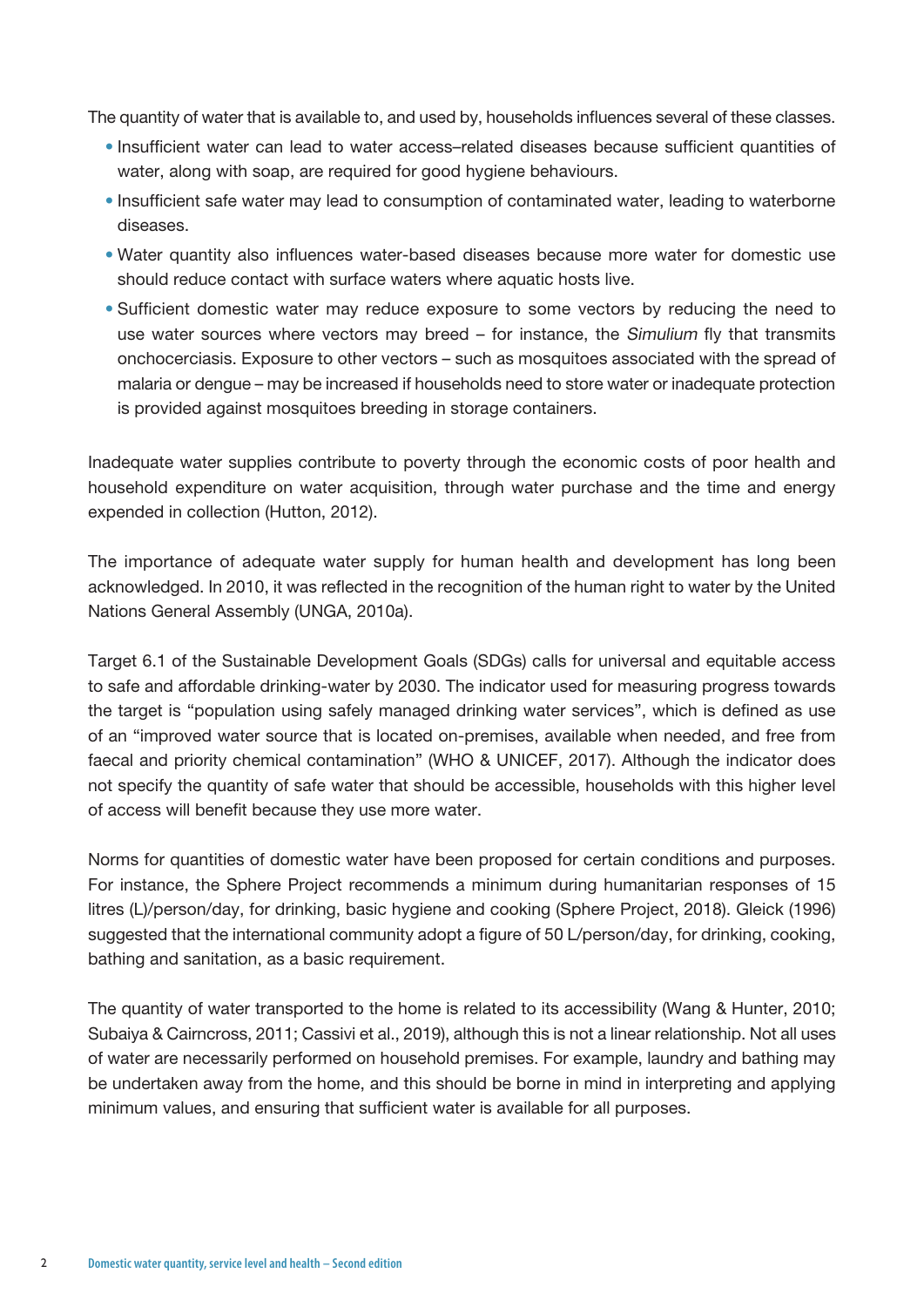It is important to distinguish water requirements for domestic purposes (which primarily influence health and productivity) from those for other purposes (e.g. agriculture, industry, commerce, transport, energy, recreation). Domestic supply typically constitutes a small component of total withdrawals from water resources (Gleick, 1993, 1996; WWAP, 2014).

The purpose of Domestic water quantity, service level and health, second edition, is to review evidence about the relationships between water quantity, water accessibility and health, and thereby support establishment of norms and recommendations for domestic water supply quantity and accessibility. It does not address the water requirements of population groups with special needs (e.g. athletes), in special settings (e.g. hydration needs during air travel or particular occupational settings), for specific needs in response to epidemics of disease (e.g. preparation of oral rehydration salts for cholera patients, or where enhanced hygiene is required), or for dehydration caused by alcohol consumption.

The authors have drawn on an extensive literature review. This review covered several topics, including the relationships between water quantity, water supply and health; the physiological requirements for water and hydration; and the use of water for domestic purposes. Key word searches were undertaken in Cambridge Scientific Abstracts (including Aqualine, Water Resource Abstracts and Bacteriology Abstracts), Google Scholar, Scopus and Medline. Recent systematic reviews, including their reference lists, on household water access and health were examined. A systematic review covering the period January 1970 to January 2013 was undertaken on the relationship between distance and time to a water source and the quantities of water collected by households. The systematic review by Cassivi et al. (2019) provided additional insight from the literature published between 2013 and early 2018.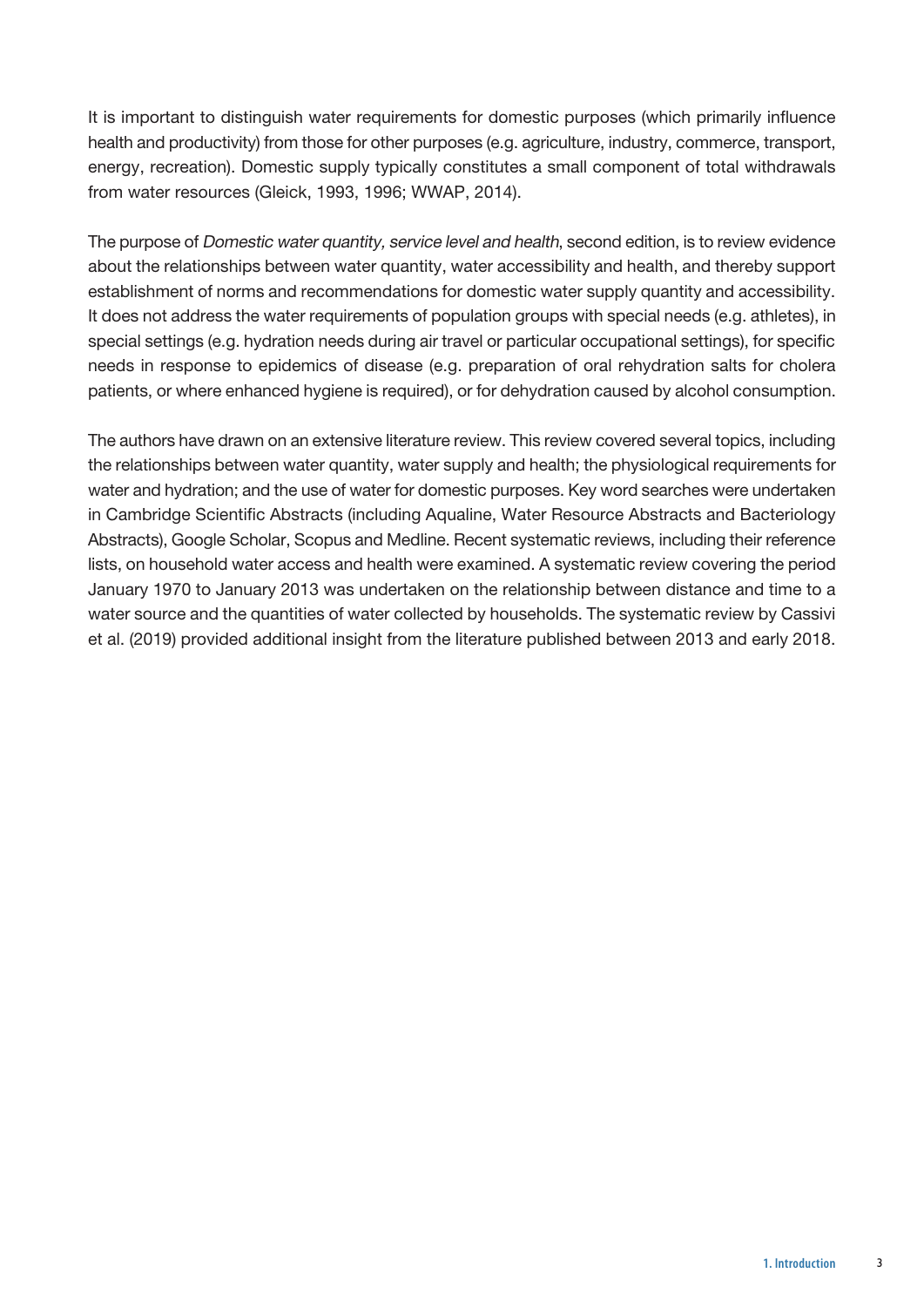# <span id="page-17-0"></span>**2. Scope**

The World Health Organization (WHO), in its Guidelines for drinking-water quality, defines domestic water as water used for all usual domestic purposes, including drinking, food preparation and hygiene (WHO, 2017). Requirements for adequate water apply to all these uses and not solely to consumption of water.

Distinguishing between uses of domestic water is useful in understanding minimum requirements and informing management. In 1972, the foundational study "Drawers of Water" examined the impact of water supply on health using household surveys and direct observation of household water use in urban and rural settings in Kenya, Tanzania and Uganda (White, Bradley & White, 1972). The authors of the study suggested three types of normal domestic use: consumption (drinking and cooking), hygiene (including basic needs for personal and domestic cleanliness) and amenity use (e.g. car washing, lawn watering). In 2001, a follow-up study of the same communities (Thompson, Porras & Tumwine, 2001) suggested a fourth category – productive use – to include brewing, animal watering, construction and small-scale gardening.

Use of water for consumption and hygiene has direct consequences for health, because these uses are related to physiological needs, and the control of diverse infectious and non-infectious diseases (waterborne, water access related and water based). Productive use of water has considerable indirect influence on human health, by sustaining livelihoods and helping to avoid poverty (Thompson, Porras & Tumwine, 2001; Renwick, Moriarty & Butterworth, 2007). Amenity use of water will usually not affect health. These different uses of water are discussed in the following sections; the quantity requirement for each is described, and implications for health are reviewed.

The dimensions of water service quality are reviewed by Kayser et al. (2013). Using the review by Kayser et al. (2013), this document reviews the evidence of the key dimensions of service quality (Table 2) that relate to the quantity of domestic water used.

| <b>Term</b>   | <b>Definition</b>                                                                                                                                                                                                                  | <b>Units</b>                                                                                                                                                                               |
|---------------|------------------------------------------------------------------------------------------------------------------------------------------------------------------------------------------------------------------------------------|--------------------------------------------------------------------------------------------------------------------------------------------------------------------------------------------|
| Accessibility | The effort, expressed in terms of total time for collection (including waiting)<br>and/or distance, that a person must expend to obtain water (see Table 11).<br>The term "collection burden" is sometimes used as an alternative. | <b>Minutes or kilometres</b>                                                                                                                                                               |
|               | This assumes that no other social, financial or cultural barriers restrict access.                                                                                                                                                 |                                                                                                                                                                                            |
|               | In this document, distance and time estimates are based on people collecting<br>water on foot. Use of transportation systems may change the amount of<br>water that can be collected when the water is off-plot.                   |                                                                                                                                                                                            |
| Availability  | The presence of water at a water source that can be collected when needed,<br>but water may not be continuously available.                                                                                                         | Proportion of time that water is present when<br>individuals collect water                                                                                                                 |
| Reliability   | The presence of water at a water source at expected or known times (usually<br>every day), but water may not be continuously available.                                                                                            | Proportion of time that water is available when<br>expected by users                                                                                                                       |
| Continuity    | The availability of water at a water source without interruption. Continuity<br>is not solely expressed in relation to users but is a system requirement to<br>maintain safety and quality of water.                               | Proportion of time that water is available without<br>interruption (e.g. hours/day, days/week, seasonally)                                                                                 |
| Affordability | The amount that households can routinely pay for water within their available<br>resources without causing hardship.                                                                                                               | Multiple measures, including ability to pay and<br>willingness to pay. Affordability will be locally<br>determined and depends on income, resources and<br>costs of other essential items. |

#### <span id="page-17-1"></span>**Table 2. Key terms describing important dimensions of water service quality**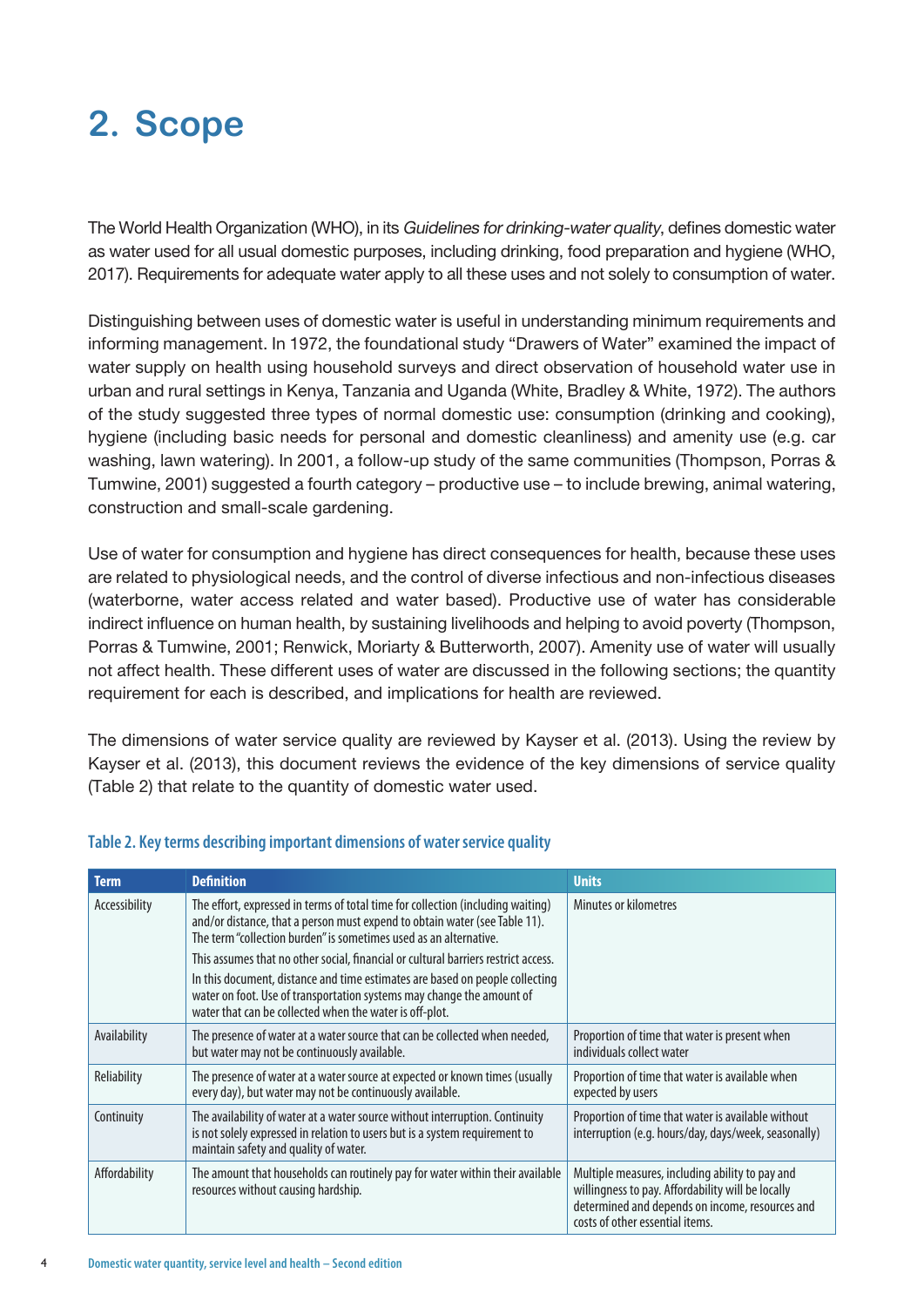# <span id="page-18-0"></span>**3. Water quantity requirements for consumption**

Water plays a critical role in the functioning of the human body. It supports digestion of food; absorption, transport and use of nutrients; and elimination of toxins and wastes from the body (Kleiner, 1999). Water is consumed directly in beverages and ingested with food.

### **3.1. Health implications of dehydration**

Water is lost through urine and faeces; from respiration and through the skin (insensible losses); and through sweat, especially at higher ambient temperatures and higher levels of activity. Sufficient water intake is necessary to replace losses and maintain the body's normal water balance. Dehydration occurs when the body receives insufficient water. It has adverse health effects that increase with greater dehydration.

With a 1% loss of body weight due to dehydration, the body triggers a thirst signal. As body weight loss increases to 5%, symptoms of dry mouth, discomfort, headache and impairment of work are experienced (WHO, 2005). A loss of 10% of body weight through dehydration can be fatal (WHO, 2005; EFSA, 2010). The United States National Institutes of Health (US NIH, 2002) defines mild dehydration as a loss of 3–5% of body weight, moderate dehydration as 6–10% loss of body weight and severe dehydration (a medical emergency) as 9–15% loss of body weight. Symptoms of severe dehydration include dark-coloured urine, dry skin, rapid heartbeat and/or breathing, sunken eyes, shock and unconsciousness (US National Library of Medicine, 2016). Mild dehydration can be reversed by increased fluid intake, which may be enhanced with salt replacement solutions. Severe dehydration requires more than simple fluid replacement – often food or other osmolar intake is needed – and may take up to 24 hours (Kleiner, 1999).

Dehydration may be acute – for instance, resulting from loss of body fluids because of severe diarrhoea, which can be fatal. Acute dehydration may also result from inadequate fluid replacement following water loss due to high temperature, both high and extremely low relative humidity, strenuous physical exertion and high altitude.

Dehydration may also be chronic (often mild), resulting from inadequate fluid replacement (Kleiner, 1999; Chan et al., 2002; Popkin & Rosenberg, 2010). A systematic review of chronic dehydration and health outcomes found strong evidence that adequate hydration lowers the risk of urinary stones (Armstrong, 2012). Kleiner (1999) reported that urinary stone formation is significantly increased when the urine volume excreted is less than 1 L/day, and urinary volumes exceeding 2–2.5 L/day prevent recurrence of stones in previously affected people. The European Association of Urology and the American Urology Association both recommend sufficient fluid intake to achieve a urine output of more than 2.5 L/day in the dietary treatment of patients with kidney stones, and the American College of Physicians recommends increasing fluid intake to ensure a urine output of more than 2 L/day (Ziemba & Matlaga, 2015). In a systematic review, Xu et al. (2014) found no clear threshold at which water intake is associated with reduced kidney stone risk. They concluded that any increase in water intake, even at low levels, was associated with reduced risk of kidney stones.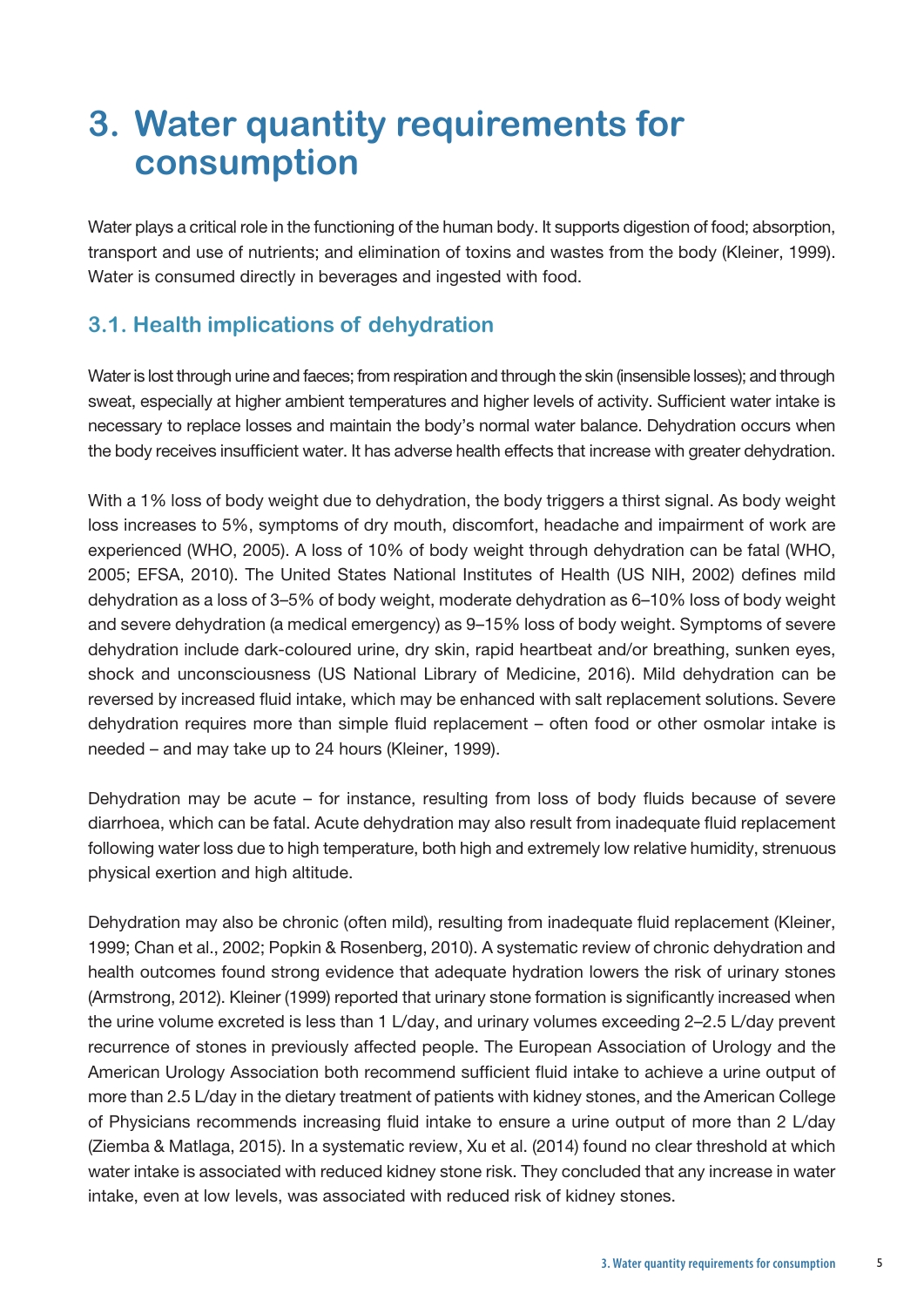The review by Armstrong (2012) found hydration to be associated with reduced chronic kidney disease, fatal coronary heart disease, hypertension, venous thromboembolism, cerebral infarct and dental diseases, although the evidence was weak and based on few studies. One cross-sectional study in Australia reported that the risk of chronic kidney disease was significantly lower in participants in the highest quintile of fluid consumption (3.3 L/day) compared with the lowest quintile (1.7 L/day) (Strippoli et al., 2011). Johnson, Wesseling & Newman (2019) reviewed the evidence relating to chronic kidney disease in agricultural workers. They found that, in many of the regions where chronic kidney disease was reported, agricultural workers undertook hard physical work under hot conditions. However, several mechanisms could result in chronic kidney disease associated with dehydration, and it is not clear whether dehydration led to this disease, not least because it has not been reported in many of the hottest countries in the world (Johnson, Wesseling & Newman, 2019).

A study of the Adventist community in California, United States of America (USA), found a strong negative association between intake of water and the risk of fatal coronary heart disease for both men and women (Chan et al., 2002). Relative risks were 0.46 for men who had high-volume water intake (five or more glasses daily) and 0.54 for women who had medium intake (three to four glasses) compared with low water intake (two or fewer glasses). The authors did discuss potential confounding variables but found in most cases that the effect of drinking more water was retained when including cofounding variables in the multivariate models. The authors noted that strictly the results could be applied to the Californian Adventist community who do drink more water and less caffeinated and alcoholic beverages than the US averages. However, the authors did note that there are no biochemical or physiological differences from the general US population, and the Adventist community is subject to well-established risk factors for coronary heart disease to the same extent as the general population.

Popkin & Rosenberg (2010) reviewed 11 studies examining the adverse effects of dehydration on cognitive performance.

- Two studies found that, at 2.8% dehydration, there was a reduction in short-term memory, visual perception and hand–eye coordination (Cian et al., 2000, 2001).
- Another study reported adverse effects on cognition performance at 2% or greater dehydration (Gopinathan, Pichan & Sharma, 1988).
- At 2–2.6% dehydration, one study observed mild decreases in cognitive abilities (D'anci et al., 2009), and another found no significant decrease (Szinnai et al., 2005).
- Two studies found an increase in alertness following water intake, but neither showed a consistent effect on cognitive performance (Neave et al., 2001; Rogers, Kainth & Smit, 2001).
- Three studies that examined the effect of hydration on school children's cognition (Benton & Burgess, 2009; Edmonds & Burford, 2009; Edmonds & Jeffes, 2009) reported mixed results and high heterogeneity in the methods used.

The authors concluded that low to moderate dehydration affects cognition, and that there was consistent evidence that dehydration reduced self-reported alertness (Popkin & Rosenberg, 2010).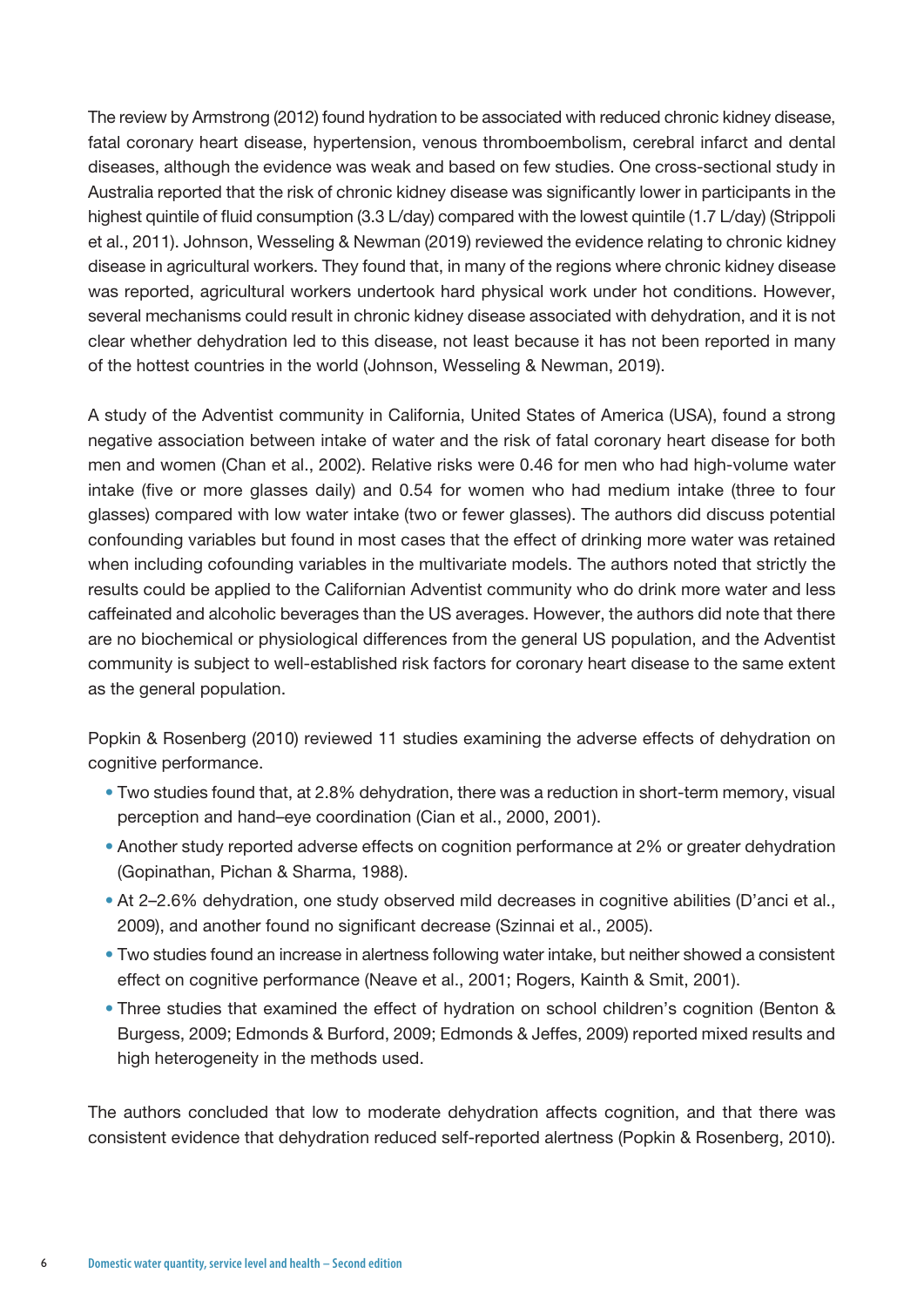<span id="page-20-0"></span>In a further study of chronic effects of dehydration, Manz & Wentz (2005) found that sufficient hydration reduced hypertonic dehydration in infants and diabetic hyperglycaemia.

Most studies on the health effects of dehydration are from high-income countries. The effects of dehydration are unlikely to vary between countries or by income group, although the proportion of the population with insufficient access to safe water may vary systematically between low- and high-income settings. However, low- and middle-income countries are disproportionately subtropical and tropical in climate, where greater intake of water is likely to be required. Given the inconclusive evidence regarding the relationship between dehydration and health effects, further research is required in this area.

### **3.2. Published reference values**

In their review, White, Bradley & White (1972) suggested that, in tropical climates, 2.6 L of water per day is lost through respiration, insensible perspiration, urination and defecation; more water is lost through sensible perspiration if hard work is performed and/or the temperature is higher. They did not differentiate these losses by gender or for children. Benelam & Wyness (2010) suggested that total water losses via respiration, urine, faeces and insensible loss range from 1.3–3.4 L/day for sedentary adults, rising to 1.9–8.6 L/day for adults who are physically active.

Taking into account fluid losses, White, Bradley & White (1972) suggested a daily minimum water consumption in tropical climates of around 3 L/person, although the volume of water loss suggests that this would provide a very small margin for variation between individuals and may not protect the most vulnerable. These authors provided estimates of water quantity needs at different temperatures and activity levels. They proposed that, at 25 °C with moderate activity in the sun (e.g. agricultural work), approximately 4.5 L would be required to maintain hydration. This would rise to about 6 L at 30 °C or when hard work in the sun is undertaken at 25 °C. Under extreme conditions of hard work at high temperatures in the sun, the authors noted that this figure could rise to as much as 25 L/day. The proportion of water intake from food could vary substantially; in rare cases (e.g. pastoralists using milk as the primary food), food potentially provides 100% of the fluid requirement.

The Institute of Medicine of the United States National Academy of Sciences (IOM) published water intake levels – termed adequate intake (AI) levels – based on estimates from observations and experimental evidence, and reflecting median water intake of healthy US and Canadian individuals living in temperate climates, which account for total water intake (in water, beverages and food) (IOM, 2005; Table 3). For adult males and females, the recommended AI for total water intake is 3.7 and 2.7 L/day, respectively (IOM, 2005). The IOM recommends an additional 0.3 L/day and 1.1 L/day for pregnant and lactating women, respectively.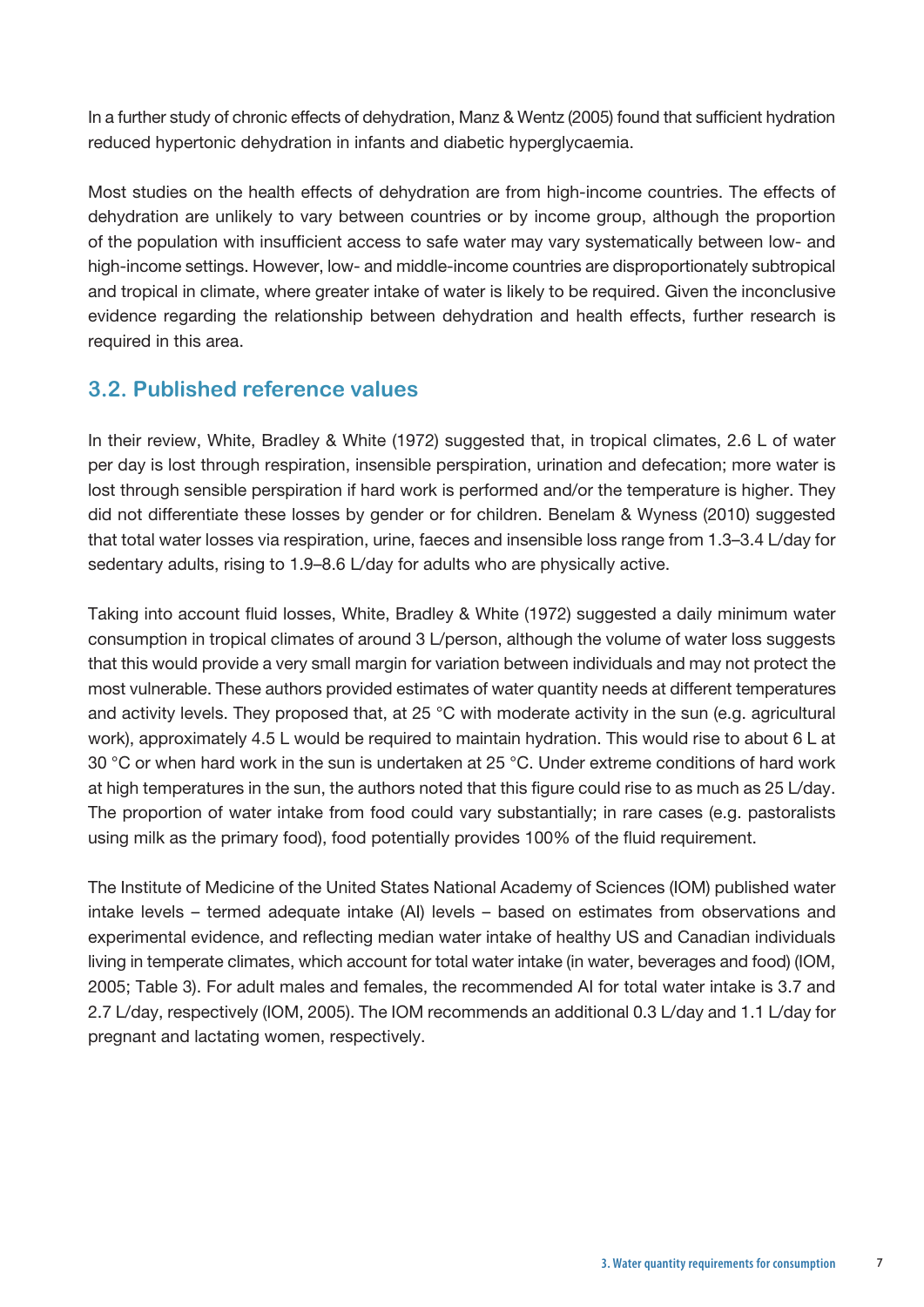<span id="page-21-0"></span>**Table 3. Adequate intakes of beverages and total water by life stage and gender for healthy people in temperate climates, USA and Canada**

| Life stage    | <b>Males</b>             |                     | <b>Females</b>           |                     |
|---------------|--------------------------|---------------------|--------------------------|---------------------|
|               | <b>Beverages (L/day)</b> | Total water (L/day) | <b>Beverages (L/day)</b> | Total water (L/day) |
| $0-6$ months  | 0.7                      | 0.7                 | 0.7                      | 0.7                 |
| $7-12$ months | 0.6                      | 0.8                 | 0.6                      | 0.8                 |
| $1 - 3$ years | 0.9                      | 1.3                 | 0.9                      | 1.3                 |
| 4-8 years     | 1.2                      | 1.7                 | 1.2                      | 1.7                 |
| $9-13$ years  | 1.8                      | 2.4                 | 1.6                      | 2.1                 |
| $14-18$ years | 2.6                      | 3.3                 | 1.8                      | 2.3                 |
| >19 years     | 3.0                      | 3.7                 | 2.2                      | 2.7                 |
| Pregnancy     | <b>NA</b>                | <b>NA</b>           | 2.3                      | 3.0                 |
| Lactation     | <b>NA</b>                | <b>NA</b>           | 3.1                      | 3.8                 |

NA: not applicable.

*Source:* Adapted from IOM (2005); used with permission of The National Academies Press from *Dietary reference intakes for water, potassium, sodium, chloride and sulfate*, Institute of Medicine (US), copyright 2005; permission conveyed through Copyright Clearance Centre Inc.

Similar nutrient reference values have been published for Australia and New Zealand (NHMRC, 2006; Table 4), which also apply an AI approach. The European Food Safety Authority (EFSA) collated and reviewed published guidelines and recommended water intake levels (EFSA, 2010; Table 4); its reference values also apply an AI approach for different age groups, taking into account the same physiological needs as those published in the USA, Australia and New Zealand, and reference data from surveys in European countries on water intake. Some countries tie guideline values to energy requirements, which may better account for body size and activity level (Popkin & Rosenberg, 2010), as shown in Table 4.

In the WHO Guidelines for drinking-water quality (WHO, 2009, 2017), guideline values for chemical contaminants are normally based on the assumption of a 60 kg adult consuming 2 L of water per day. Where they are based on a specific susceptible life stage, figures of 1 L/day for a 10 kg child or 0.75 L/day for a 5 kg bottled-fed infant are used. The WHO International Programme on Chemical Safety (IPCS) uses reference values for volumes of fluid intake in deriving its guidance, based on reference body weights of 70 kg for adult males, 58 kg for adult females and an average of 64 kg (IPCS, 1994). More recently, the IPCS has adopted detailed recommendations on mean drinkingwater intakes for infants based on body weight (Hubal et. al, 2014), as shown in Table 5.

Typically, most water intake (approximately 80%) comes from beverages and water rather than food (Benelam & Wyness, 2010; EFSA, 2010). However, populations consuming water-rich foods may receive larger proportions of their total water intake from food. For instance, a study in Bolivia found that up to 50% of participants' total water intake came from food, primarily water-rich fruits (Rosinger & Tanner, 2014).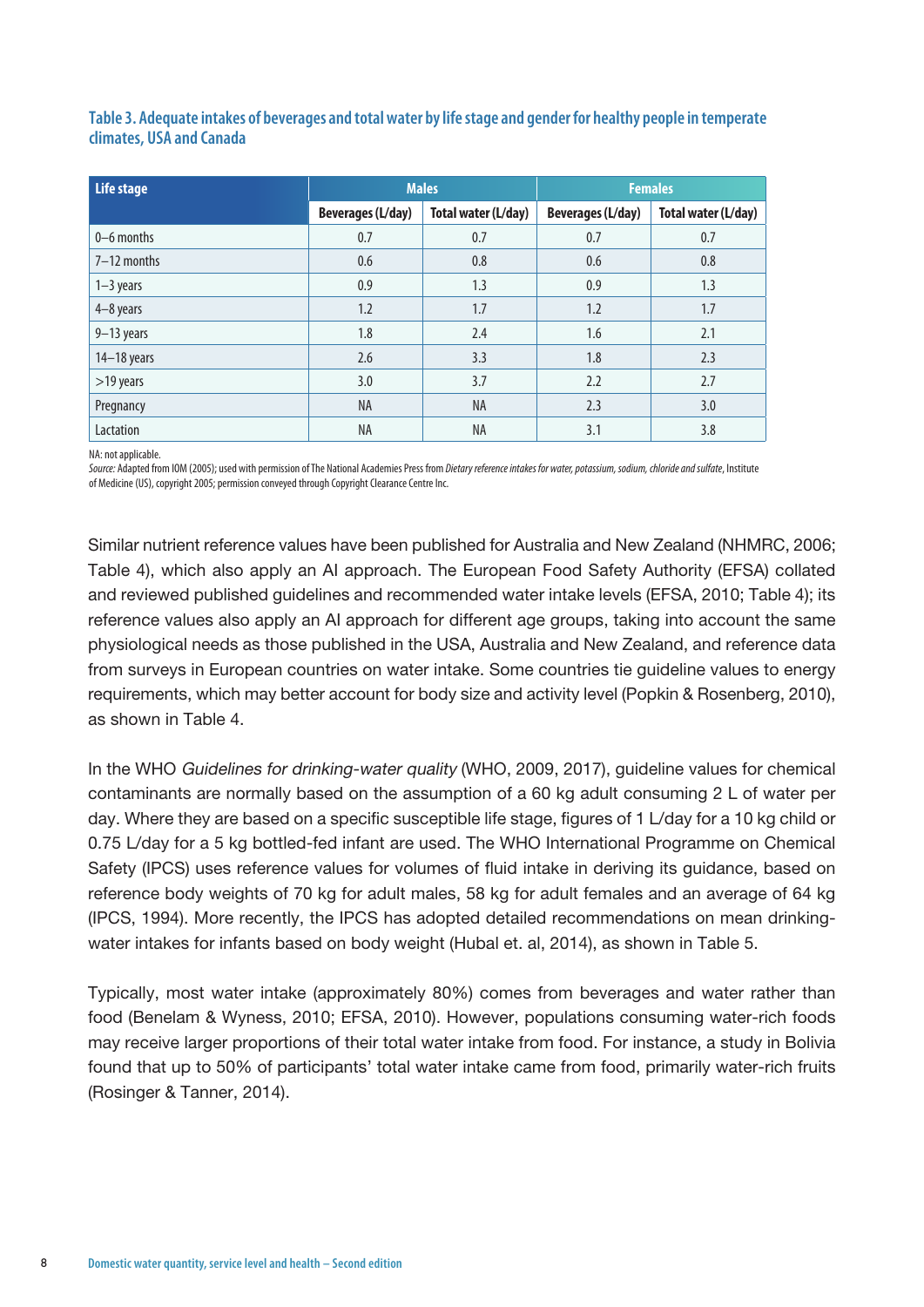#### <span id="page-22-0"></span>**Table 4. Recommended intakes of total water, and drinking-water and beverages, selected European countries, EFSA, Australia and New Zealand**

| <b>Country or</b><br>organization | <b>Year</b> | <b>Life stage</b>             | <b>Recommended value: total water</b>         | <b>Recommended value:</b><br>drinking-water and<br><b>beverages</b> |
|-----------------------------------|-------------|-------------------------------|-----------------------------------------------|---------------------------------------------------------------------|
| Belgium                           | 2009        | Child                         | Detailed recommendations based on body weight |                                                                     |
|                                   |             | Adult                         | 2500 mL/day                                   | 1500 mL/day                                                         |
| Austria, Germany,                 | 2008        | Infant                        | 1.5 mL/kcal/day                               |                                                                     |
| Switzerland                       |             | Adult                         | 1.0 mL/kcal/day                               |                                                                     |
|                                   |             | Elderly                       | >1.0 mL/kcal/day                              |                                                                     |
| France                            | 2001        | Adult                         | 25-35 mL/kg body weight/day                   |                                                                     |
| Denmark, Finland,                 | 2004        | Child                         | Detailed recommendations based on body weight |                                                                     |
| Norway, Sweden                    |             | Adult                         | 30 mL/kg body weight /day or 1mL/kcal/day     |                                                                     |
|                                   |             | Elderly (>65 years)           | 1500 mL/day                                   |                                                                     |
|                                   |             | Lactating woman               | Additional 600-700 mL/day                     |                                                                     |
| <b>Netherlands</b>                | 1989        | Adult (fasting)               |                                               | 1000 mL/day                                                         |
|                                   |             | Adult                         |                                               | 1500 mL/day                                                         |
|                                   |             | Elderly                       |                                               | 1700 mL/day                                                         |
| EFSA                              | 2010        | Infant (6-12 months)          | 800-1000 mL/day                               |                                                                     |
|                                   |             | $2-3$ years                   | 1100-1300 mL/day                              |                                                                     |
|                                   |             | 4-8 years                     | 1600 mL/day                                   |                                                                     |
|                                   |             | 9-13 years (boys)             | 2100 mL/day                                   |                                                                     |
|                                   |             | 9-13 years (girls)            | 1900 mL/day                                   |                                                                     |
|                                   |             | <b>Adult female</b>           | 2000 mL/day                                   |                                                                     |
|                                   |             | Adult male                    | 2500 mL/day                                   |                                                                     |
|                                   |             | <b>Elderly female</b>         | 2000 mL/day                                   |                                                                     |
|                                   |             | <b>Elderly male</b>           | 2500 mL/day                                   |                                                                     |
|                                   |             | Pregnant woman                | Additional 300 mL/day                         |                                                                     |
|                                   |             | Lactating woman               | Additional 600-700 mL/day                     |                                                                     |
| Australia, New Zealand            | 2006        | 0-6 months                    | 700 mL/day                                    | 700 mL/day                                                          |
|                                   |             | 7-12 months                   | 800 mL/day                                    | 600 mL/day                                                          |
|                                   |             | 1-3 years (all)               | 1400 mL/day                                   | 1000 mL/day                                                         |
|                                   |             | 4-8 years (all)               | 1600 mL/day                                   | 1200 mL/day                                                         |
|                                   |             | 9-13 years (boys)             | 2200 mL/day                                   | 1600 mL/day                                                         |
|                                   |             | 9-13 years (girls)            | 1900 mL/day                                   | 1400 mL/day                                                         |
|                                   |             | 14-18 years (boys)            | 2700 mL/day                                   | 1900 mL/day                                                         |
|                                   |             | 14-18 years (girls)           | 2200 mL/day                                   | 1600 mL/day                                                         |
|                                   |             | Adult male                    | 3400 mL/day                                   | 2600 mL/day                                                         |
|                                   |             | <b>Adult female</b>           | 2800 mL/day                                   | 2100 mL/day                                                         |
|                                   |             | Pregnant woman (14-18 years)  | 2400 mL/day                                   | 1800 mL/day                                                         |
|                                   |             | Pregnant woman (19-50 years)  | 3100 mL/day                                   | 2300 mL/day                                                         |
|                                   |             | Lactating woman (14-18 years) | 2900 mL/day                                   | 2300 mL/day                                                         |
|                                   |             | Lactating woman (19-50 years) | 3500 mL/day                                   | 2600 mL/day                                                         |

*Sources:* Adapted from NHMRC (2006); EFSA (2010); used with permission of John Wiley and Sons from *Scientific opinion on dietary reference values for water*, European Food Safety Authority, EFSA Journal, 8(3), 48, copyright 2005; permission conveyed through Copyright Clearance Centre Inc.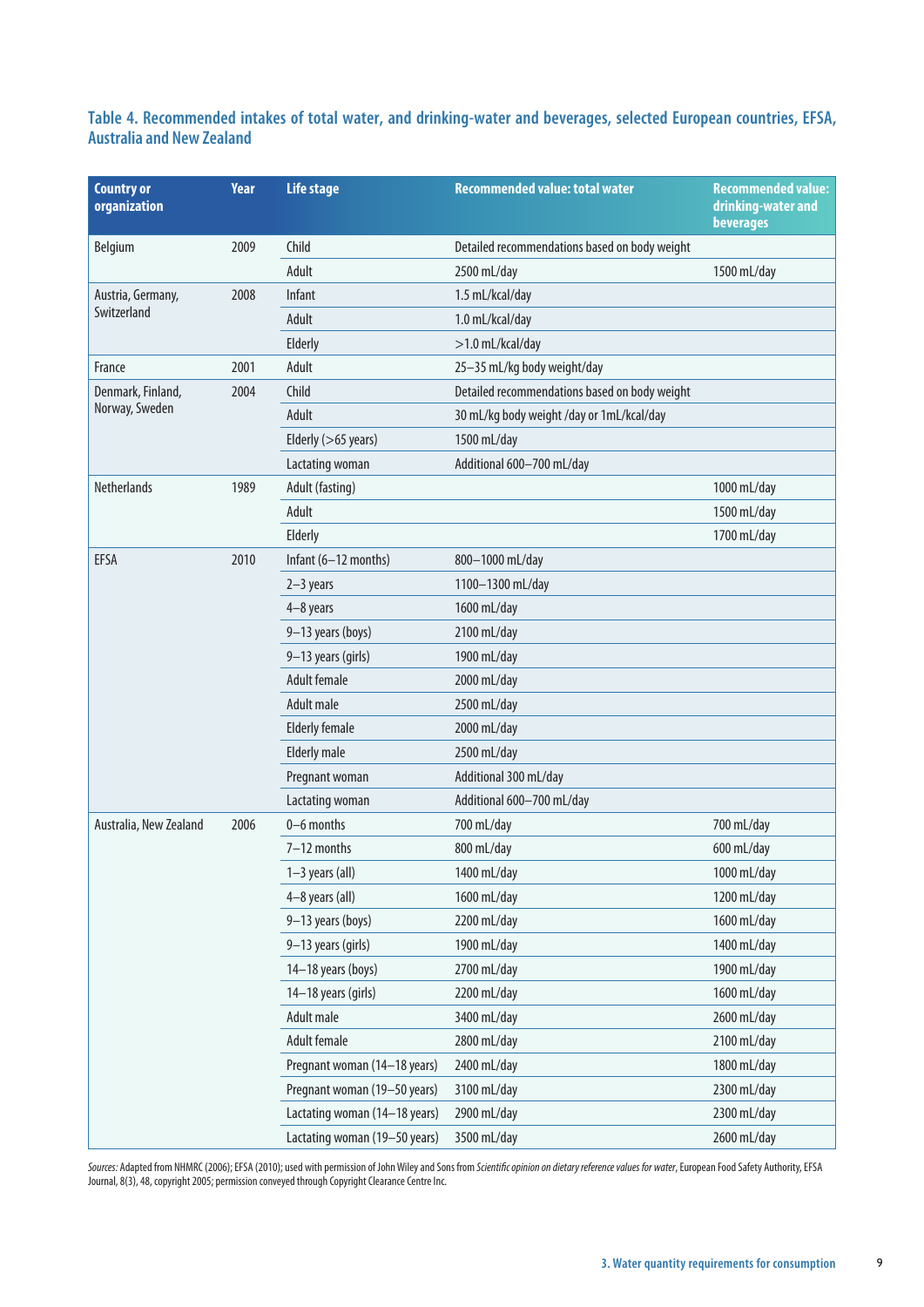#### <span id="page-23-0"></span>**Table 5. Recommended mean drinking-water intake by age group**

| Age group                                   | Intake (mL/kg body weight/day) |
|---------------------------------------------|--------------------------------|
| Birth to <1 month                           | 137                            |
| 1 to $<$ 3 months                           | 119                            |
| $3$ to $<$ 6 months                         | 80                             |
| $6$ to $<$ 12 months                        | 53                             |
| 1 to $<$ 2 years                            | 27                             |
| Time-weight average for birth to <12 months | 78                             |
| >21 years (adults)                          | 16                             |

*Source:* Adapted from Hubal et al. (2014).

In 2003, the United States Army updated its recommendations on water intake per hour in relation to heat categories and activity intensity to prevent heat injury (Kolka et al., 2003) (Table 6). The volumes suggested (expressed as consumption per hour) are much higher than other recommendations. The activity intensity categories are based on military activities, some of which are comparable to civilian activities. For example, manual agricultural work and collection of 20 L of water from an off-plot water source would both be at least as strenuous as moderate work as defined by Kolka et al. (2003). With moderate activity, water losses at low temperatures can be similar to those at high temperatures, as a result of increased respiratory losses associated with activity (Freund & Young, 1996).

#### <span id="page-23-1"></span>**Table 6. Recommended water intake by activity intensity and temperature**

| <b>Activity intensity</b>                                                                               | Water intake (L/hour) |                  |              |            |
|---------------------------------------------------------------------------------------------------------|-----------------------|------------------|--------------|------------|
|                                                                                                         | $25.6 - 27.7$ °C      | $27.8 - 29.4$ °C | 29.5–32.2 °C | $>32.2$ °C |
| Easy work<br>(walking hard surface at 4.0 km/hr,<br>carrying $<$ 13.6 kg)                               | 0.47                  | 0.47             | 0.71         | 0.94       |
| Moderate work<br>(walking loose sand at 4.0 km/hr or hard<br>surface at 5.5 km/hr, carrying <18.1 kg)   | 0.71                  | 0.71             | 0.71         | 0.94       |
| Hard work<br>(walking loose sand at 4.0 km/hr or hard<br>surface at 5.5 km/hr, carrying $\geq$ 18.1 kg) | 0.71                  | 0.94             | 0.94         | 0.94       |

*Source:* Adapted from Kolka et al. (2003).

There is no recommended upper limit for water intake. However, intake of too much water can lead to hyponatremia, which can result in kidney and heart failure (Panel on Dietary Reference Intakes, 2005). The United States Army recommends that hourly fluid intake should not exceed 1.5 quarts (1.42 L) and that daily intake should not exceed 12 quarts (11.35 L) (Kolka et al., 2003).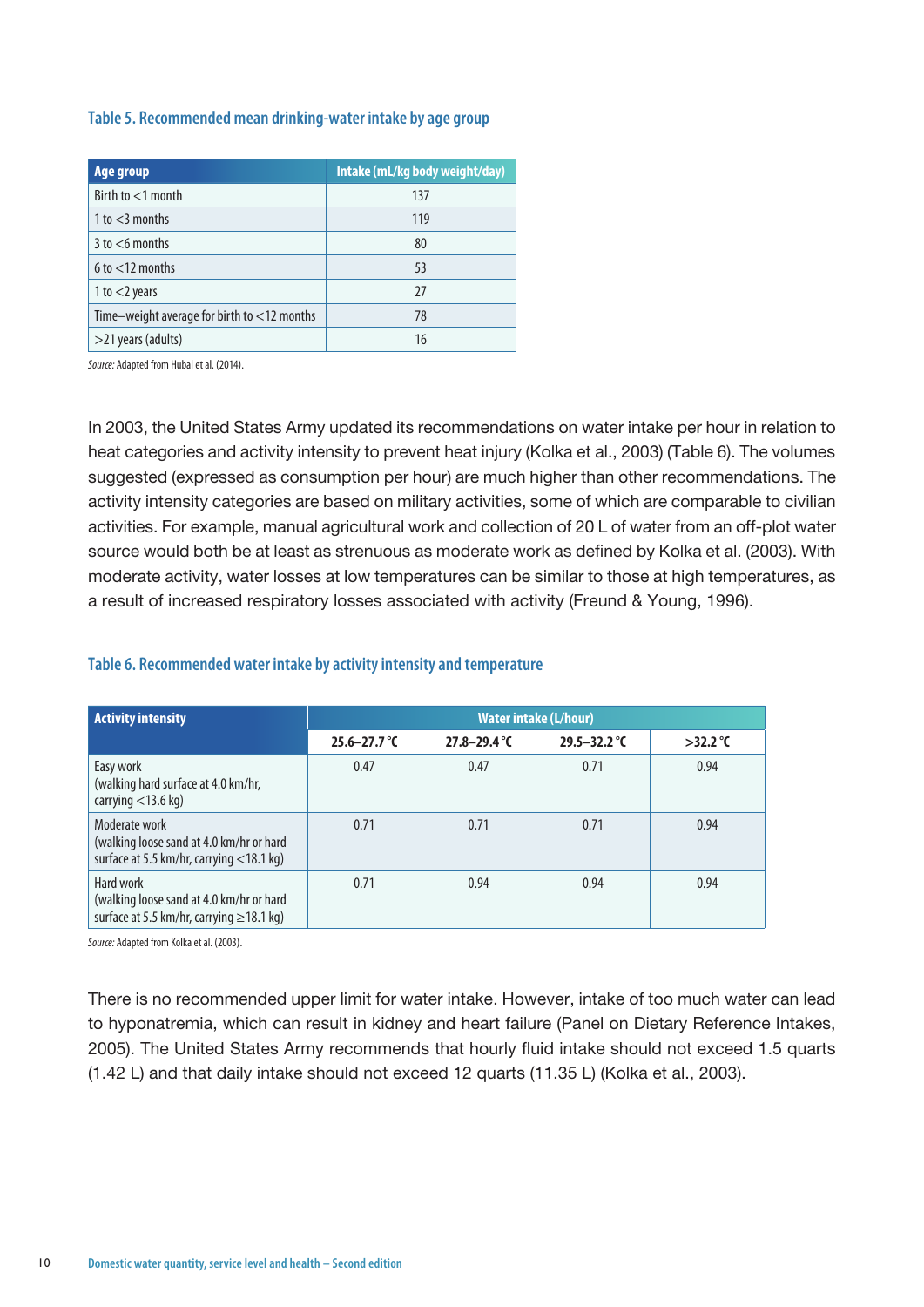### <span id="page-24-0"></span>**3.3. Specific population groups**

Particular population groups have specific hydration requirements. Young children, pregnant or lactating women, the elderly, people suffering from acute or severe diarrhoea, the terminally ill, those fasting (particularly in climates with high temperatures) and athletes may have substantively different requirements from population averages. The evidence and guidance presented here are appropriate for these groups, apart from athletes; athletes differ from the general population in the cause and management of dehydration, and their hydration would typically also include salt replacement.

The water content of adult bodies is 50–60% of body weight, whereas in infants it is 75% (EFSA, 2010). Infants and children also have a higher surface area to body mass ratio, a higher rate of water turnover, and less effective sweating mechanisms than adults (IOM, 2005; Benelam & Wyness, 2010). As a result, losses of water from the bodies of small children are proportionately considerably greater than for adults: 15% of fluid per day as opposed to 4% (Kleiner, 1999). These higher losses explain why a child requires more fluid per kilogram of body weight to replace lost fluid than an adult (Kleiner, 1999). Low-birthweight infants require greater fluid replacement per kilogram of weight than other infants, as a result of increased evaporation through the skin (Roy & Sinclair, 1975; Ellis, 2011).

Pregnant women require additional fluid to ensure that fetal needs are met, as well as providing for expanding extracellular space and amniotic fluid. The IOM suggests an extra 0.3 L/day of total water intake (0.1 L/day from beverages) during pregnancy (IOM, 2005). The Australian and New Zealand Nutrient Reference Values suggest an additional 0.2–0.3 L/day (depending on age group) for pregnant women, based on median intakes of pregnant women from surveys in the USA.

Lactating women also have additional water requirements, to replenish water used in milk production. A study in the Amazon found that significantly more lactating women were clinically dehydrated than nonlactating women, although the rates of dehydration among both groups were high (78% and 50%, respectively) (Rosinger, 2015). The IOM suggests an additional 1.1 L/day of total water intake (0.9 L/day from beverages) for the first 6 months of lactation (IOM, 2005). In Australia and New Zealand, it is proposed that an additional 0.7 L/day is required for lactating women, based on the fluid replacement requirement for average daily milk production and the proportion of breast milk that is water. In some countries, women who are pregnant or lactating undertake moderate activity in high temperatures. They will therefore require both the additional fluid requirements associated with such activity and the additional requirements associated with pregnancy and lactation.

The elderly may not require greater volumes of water, but may be at risk of dehydration as a result of reduced thirst sensations (Benelam & Wyness, 2010; Popkin & Rosenberg, 2010). A study among older adults in the USA who were hospitalized, found that concomitant diagnosis with dehydration was significantly associated with higher mortality rates (Warren et al., 1994). Renal function decreases with age, as kidneys lose their ability to concentrate urine, suggesting an increasing water requirement to maintain renal function (IOM, 2005; EFSA, 2010). Benelam & Wyness (2010) reported numerous health benefits related to adequate water intake in elderly adults, including decreased falls and constipation.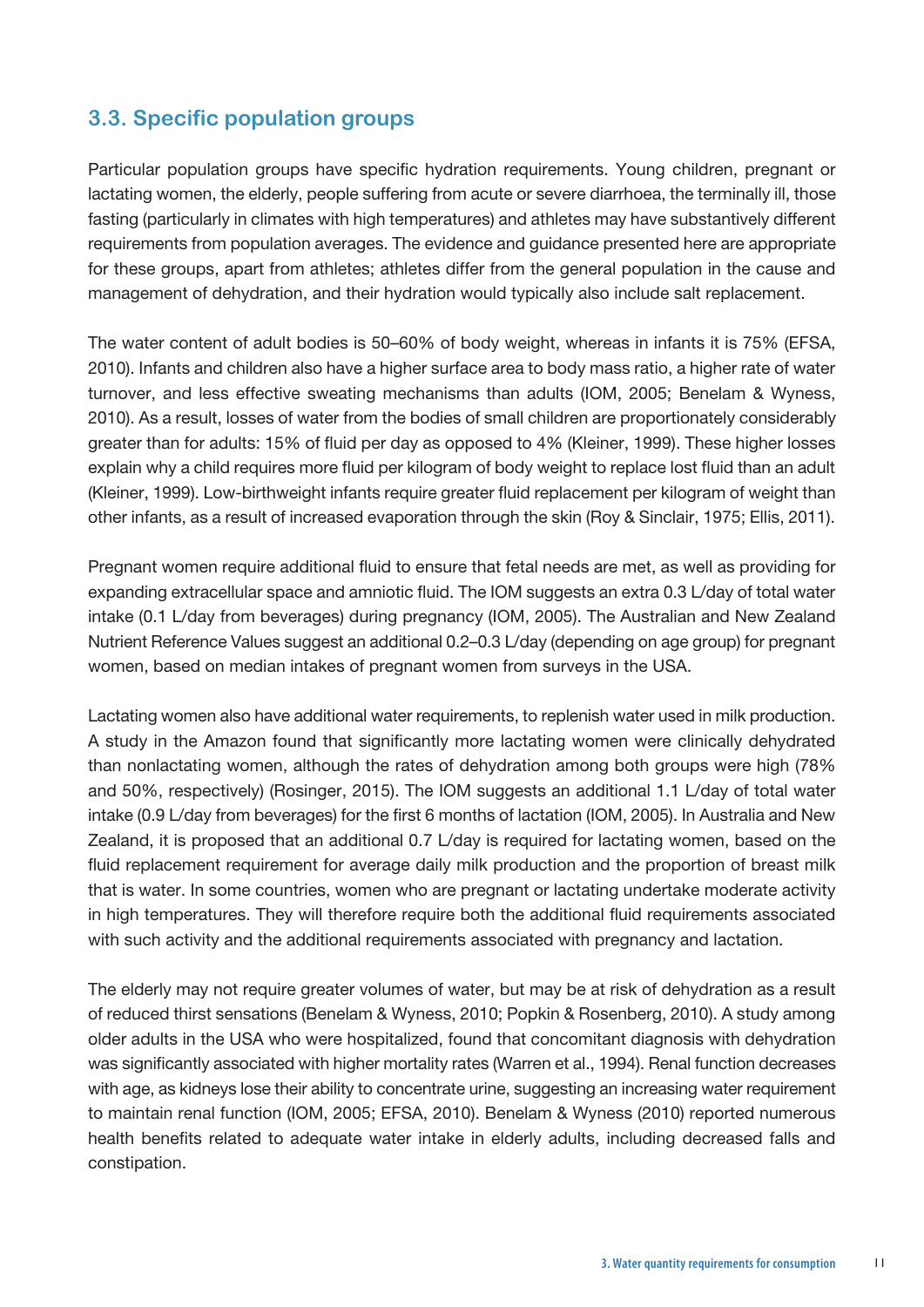<span id="page-25-0"></span>Patients taking medications may need to consume more water. HIV patients taking certain antiretroviral medications are advised to consume an additional 1.5 L/day to reduce harmful side effects (NASCOP, 2006). Individual volume recommendations vary, based on the specific treatment. For patients suffering from severe diarrhoea (e.g. cholera), the UNICEF Cholera Toolkit (UNICEF, 2013) recommends an allowance of 10 L/patient/day for oral rehydration.

For the terminally ill, a review by Jackonen (1997) cited a range of benefits of dehydration and of hydration. Benefits of dehydration include lower levels of distress, lower awareness of pain and reduced requirements for urination; benefits of hydration include preventing malnourishment, prolonging life and avoiding health problems such as renal failure. Terminally ill patients often receive medical hydration (administered via the intravenous or nasogastric routes, or as nutrition), which has little impact on volumes of water required in a general domestic supply.

Fasting is practised in diverse cultures and religions. During a typical 12-hour fasting period, an estimated 1% of body mass may be lost as water by a sedentary individual in a temperate climate (Maughan & Shirreffs, 2012). This will increase with longer fasting, higher temperatures and activity. Acute intermittent dehydration can occur if water is not replenished, which may lead to headache (Leiper, Molla & Molla, 2003). There is no evidence that intermittent dehydration during fasting has detrimental health effects, but it is difficult to separate the effects of fasting from food and the effects of dehydration (Leiper, Molla & Molla, 2003).

### **3.4. Water requirements to maintain hydration**

The requirement for humans to maintain adequate hydration should inform policy, programming and professional practice. However, the definition of the "absolute minimum" quantity of water to sustain hydration remains elusive, as it depends on individual physiological factors, climate, activity and diet.

The reference values published by the IOM (for the USA and Canada; Table 3), EFSA (for Europe; Table 4), and the National Health and Medical Research Council (NHMRC; for Australia and New Zealand; Table 4) follow a similar approach using similar evidence; the result is a relatively small range of values. This could be translated into a global reference value based on the upper limit for males and females; however, we suggest that taking a median is more appropriate to reflect the variability in requirements for different people and environments. This approach results in a recommended intake of water (from all sources) to maintain hydration in temperate climates of 3.2 L/person/day for men and 2.7 L/person/day for women.

Households with the least access to water supplies are more likely to be engaged in at least moderate activity, often in moderately high temperatures. There are no studies that provide clear empirical data on the amounts of water consumed in such households. Despite the obvious difficulties in comparing activity categories for the military and civilians, recommendations for the military offer the best basis for estimating the water required. Using the values for the military presented by Kolka et al. (2003), civilians undertaking moderate work at moderately high temperatures (around 28–32 °C) for 5–8 hours each day (median 6.5 hours) should consume 3.5–5.7 L of fluid per day, from all sources. This will rise with higher temperature or more strenuous activity.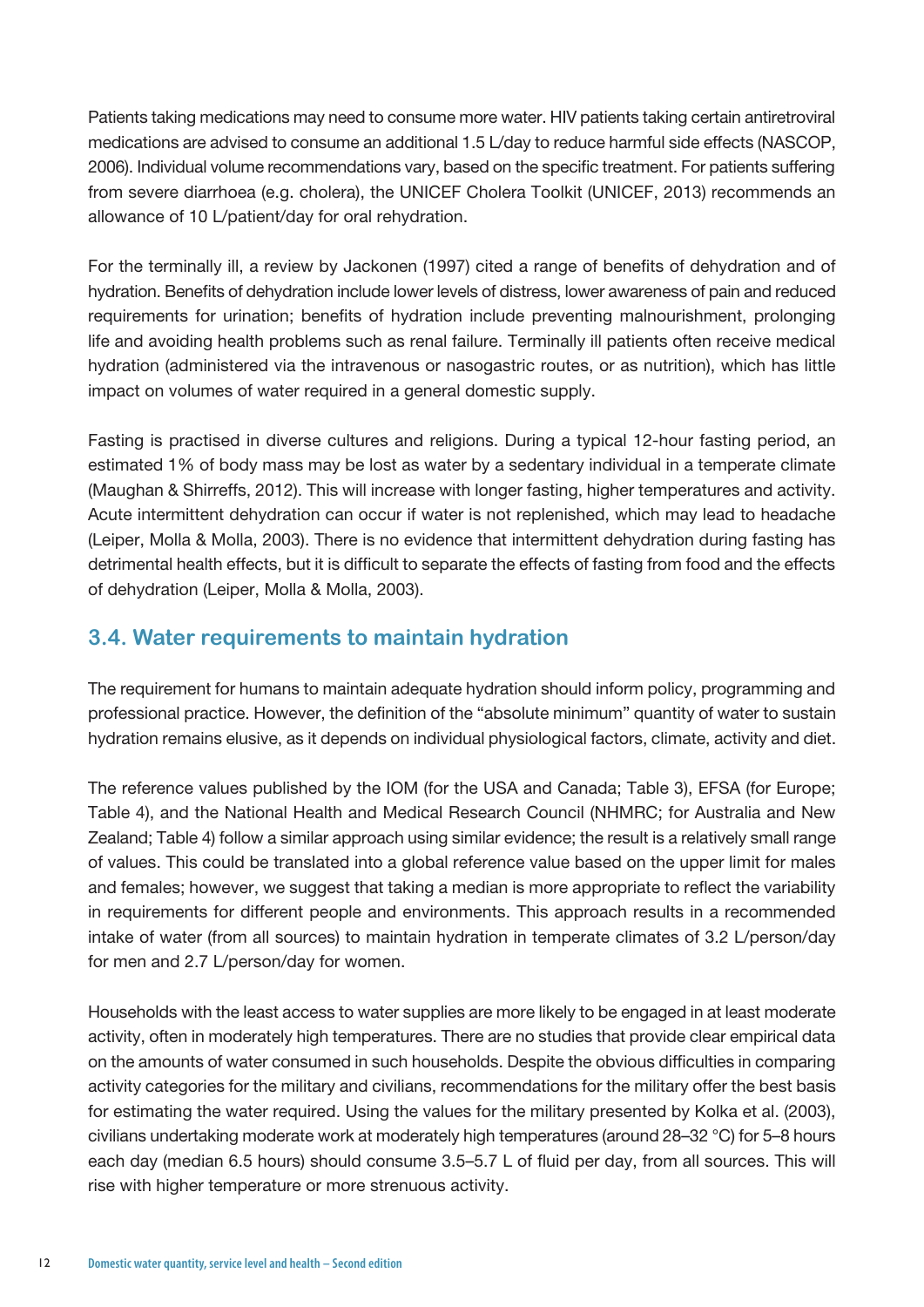<span id="page-26-0"></span>Thus, the quantity of water required for hydration (total direct ingestion, including food) should be a minimum of 3.2 L/day for adults in temperate climates (based on the higher requirement for males) (Table 7). Using the median time engaged in moderate work at moderately high temperatures noted above, this increases to 4.6 L/day. Longer periods of moderate physical activity at higher temperatures, more strenuous work or more extreme heat may substantially increase the intake of water required. These figures apply to all individuals. They encompass the range in which beneficial impacts on prevention of coronary disease and kidney stone occurrence appear likely, and are at the lower end of requirements to prevent recurrence of kidney stones.

| <b>Category</b>            | <b>Water intake (L/person/day)</b> |                                                                                     |                                                                        |  |  |  |
|----------------------------|------------------------------------|-------------------------------------------------------------------------------------|------------------------------------------------------------------------|--|--|--|
|                            | Sedentary, temperate               | <b>Moderate physical activity</b><br>at warm temperature<br>(6.5 hours at 28-32 °C) | <b>Lactation, moderate</b><br>physical activity at warm<br>temperature |  |  |  |
| Female adult               | 2.7                                | 4.6                                                                                 | 5.3<br>(0.7 L additional;<br>median of published values)               |  |  |  |
| Male adult                 | 3.2                                | 4.6                                                                                 | Not applicable                                                         |  |  |  |
| Recommended minimum volume | 3.2                                | 4.6                                                                                 | 5.3                                                                    |  |  |  |

#### <span id="page-26-1"></span>**Table 7. Recommended intake of water for drinking**

*Note:* Required volumes will be higher under conditions of strenuous physical activity and high temperatures.

To account for the needs of lactating women, many of whom are in the group with least water access and undertaking moderate activity in moderately high ambient temperatures, a further 0.7 L/day (the median of published values from the IOM, EFSA and the NHMRC) is added to the minimum quantity under conditions of moderate work at moderately high temperatures. This results in an estimated minimum water quantity for fluid required for hydration (via both direct consumption and food) of 5.3 L/person/day, based on the needs of the most vulnerable (lactating women undertaking physical activity at moderately high temperatures). Needs may be considerably greater for people in hot environments or engaged in very strenuous physical activity.

As some hydration needs are met through water obtained from food, the figure of 5.3 L/person/day can be interpreted using two approaches. The first is to assume that the water supply should be able to meet all hydration needs. The second approach is to assume that some of the total water for hydration is derived from food (Benelam & Wyness, 2010; EFSA, 2010) and that therefore domestic water supply needs to meet only about 80% of the minimum quantity. The former approach is adopted here because the proportion of fluid obtained from food varies substantially with diet and culture – from negligible to 100% of hydration needs – and some fraction of water in food derives from the water supply (e.g. in the case of dried foods such as rice and noodles).

### **3.5. Types of fluid intake for hydration**

The benefits and disbenefits derived from specific types of fluid consumed are unclear. For instance, Kleiner (1999) suggested that drinking diuretics such as coffee may lead to mild dehydration; however, a systematic review of caffeine ingestion and total body water found no evidence that moderate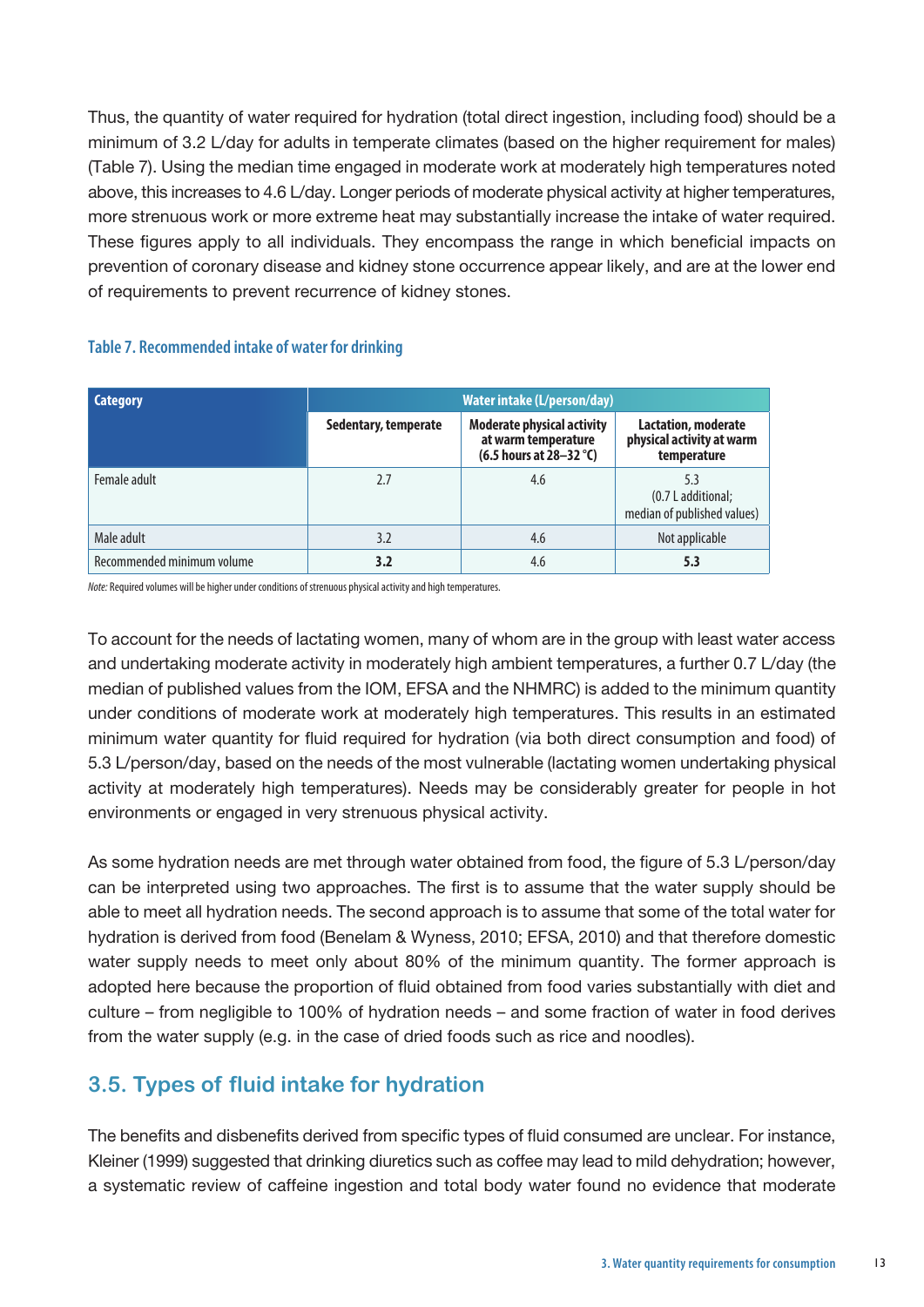<span id="page-27-0"></span>caffeine consumption (250–300 mg/day) resulted in fluid loss (Maughan & Griffin, 2003). Subsequent reviews corroborated this conclusion (Benelam & Wyness, 2010; EFSA, 2010).

Grandjean et al. (2000) suggested that there is no significant difference between consumption of different beverages with regard to hydration status. Tucker et al. (2015) examined the 24-hour hydration status of 34 adult males given different combinations of fluids: water; water and cola; water and diet cola; and water, cola, diet cola and orange juice. Based on serum osmolality and bioelectrical impedance (total body water), there was no difference in hydration status between the different beverage combinations. However, this study examined effects over the course of 24 hours, and it is not known whether hydration would be affected over a longer period.

Chan et al. (2002) reported a statistically significant positive association between consumption of fluids other than water and risk of coronary disease among women consuming more than five glasses/day of fluids other than water, compared with those consuming less than two glasses/day (average total beverage intake of eight glasses/day). The point estimates of relative risk did not change even when adjusting for established factors for coronary disease. The association in men was not statistically significant. An attempt was made to identify the impact of specific fluids on coronary disease, but this was not possible for several reasons: daily intake of juices and sugared drinks was generally low; the consumption of caffeinated beverages was not statistically significant; and the intake of soy milk was close to zero. The authors noted that the population studied consumed less alcohol and caffeine than average. Although this study does not provide information on risks for specific fluids, it does suggest that consuming water may have benefits over other fluid intake. Chapman et al. (2018) found that consumption of high-fructose caffeinated beverages after exercise at high temperatures increased biomarkers of acute kidney injury.

### **3.6. Water requirements for cooking**

Water is essential for preparing food. It is used in cleaning foodstuffs (e.g. washing salad materials) and in transmitting heat (e.g. cooking in boiling water), and is deliberately incorporated into some foodstuffs during cooking (e.g. rice). Defining requirements for water for cooking is difficult, because they depend on the diet and the roles of water in food preparation. However, most cultures have a staple foodstuff, which is usually some form of carbohydrate-rich vegetable or cereal. According to the Food and Agriculture Organization of the United Nations, cereals and starches account for about 40% of daily calories in "western" diets and up to 70% elsewhere (Latham, 1997).

Guidance on nutrition promotes eating a balanced diet with a range of foodstuffs. Some guidance suggests the number of servings per day of different foodstuffs (e.g. the Food Pyramid in the UK; Safefood, 2020). Others base recommendations on total calorie intake for various categories of activity level and diets, with recommended portions of different food groups (e.g. USDHHS & USDA, 2015). Very few low- and middle-income countries have established dietary guidelines, and the guidelines that do exist are sometimes difficult to find (Fischer & Garnett, 2016). Information on diets is therefore skewed to high-income countries, where dietary guidance is typically more concerned with reducing overnutrition than undernutrition, and European and North American populations rather than African or Asian populations.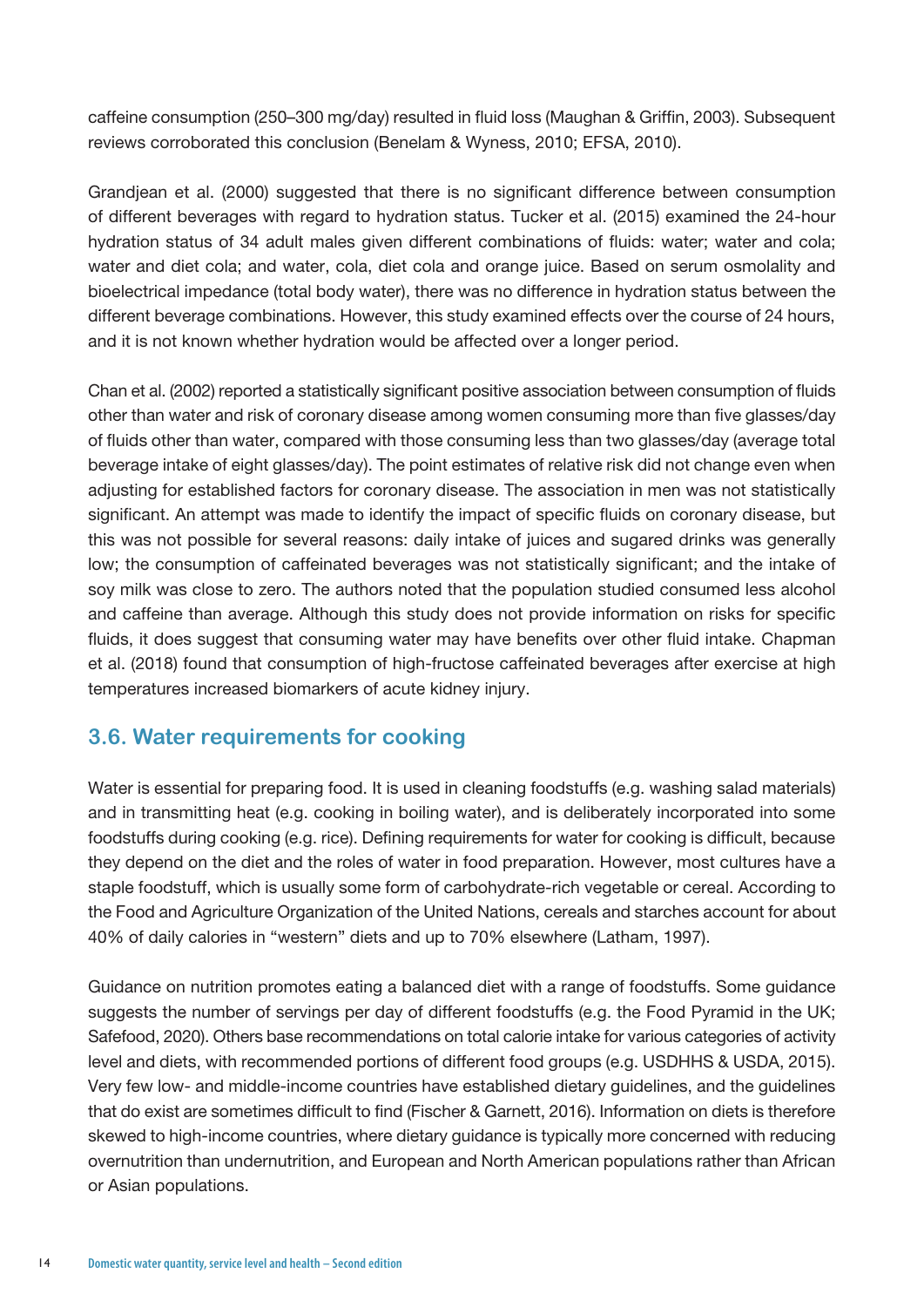A minimum requirement for water supply should include sufficient water to prepare an adequate quantity of the staple food. An example can be provided for rice, which is the most widely used staple food worldwide. To prepare rice using the absorption method (i.e. only sufficient water to cook the rice is added), about 0.35 L of water is required for 170 g/person/day of rice (recommended by USDHHS & USDA, 2015), depending on the type of rice. These estimates do not consider cultural preferences in terms of how rice should be prepared or its consistency, or the increased energy requirement for people undertaking hard physical labour. These factors may substantially increase the amount of water required for cooking, as may preferences for different types of a staple (e.g. brown rice, long-grain rice, basmati rice). Different quantities of water may be required for other staples, such as maize/corn meal, millet, sorghum, wheat flour, potatoes, sweet potato, yam, cassava and plantains (Latham, 1997).

The amount of water used in cooking varies substantially (Wong 1987; Cairncross & Kinnear, 1992; Gilman et al., 1993; Cairncross & Cliff, 1987; Reddy 1999; Thomson, Porras & Tumwine, 2001; Adekalu, Osunbitan & Ojo, 2002; Milton et al., 2006; Cronin et al., 2008; Fan et al., 2013; Ishaku et al., 2013). However, available studies present data in different ways – for example, combining estimates for drinking and cooking, and using different units for estimated daily use (household, person). In addition, different studies have used different and sometimes unclear methods to collect data, and some studies have lacked clarity on the type of water source. These issues preclude use of these studies in a meta-analysis. The studies also refer to use rather than need. Nonetheless, it is clear that in many settings substantially more water is used than estimated above and, in some settings, less, although lower estimates tend to be from older studies and more water-stressed environments.

Given the weak available evidence, it is not possible to derive a minimum quantity of water required for cooking.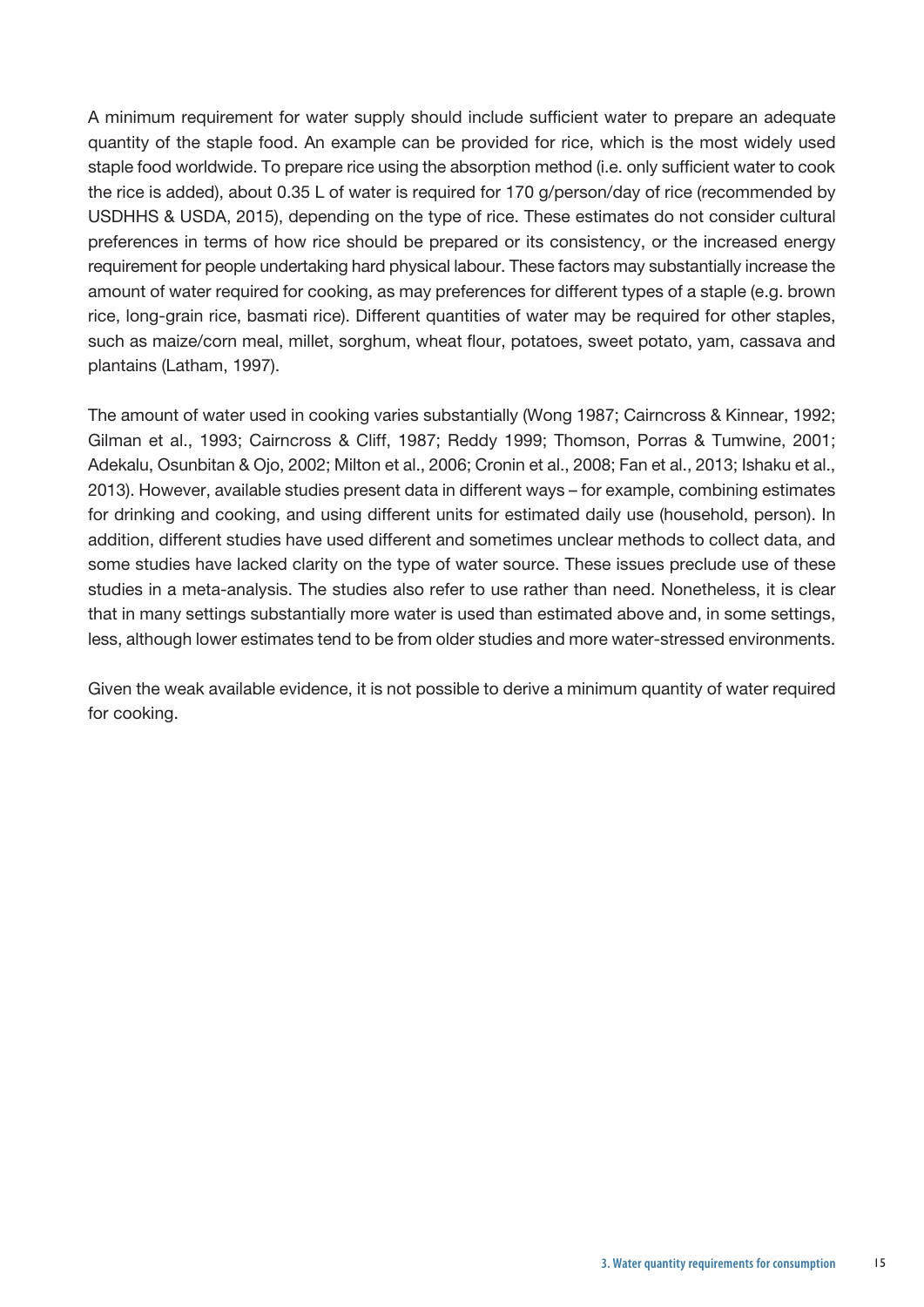# <span id="page-29-0"></span>**4. Water access and quantity requirements for hygiene**

To protect health, water is needed for personal and domestic hygiene – including handwashing, bathing and laundry, and food preparation. There is evidence from some settings for similar management of water for consumption and for food hygiene, which is distinguished from water used for personal and domestic hygiene and laundry (Elliott et al., 2017).

### **4.1. Impacts of water access and quantity on health**

Poor hygiene may in part be caused by insufficient domestic water (White, Bradley & White, 1972). Diseases linked to poor hygiene include diarrhoea and other diseases transmitted through the faecal– oral route; skin and eye diseases, including trachoma; respiratory infections; and diseases related to infestations, such as louse- and tick-borne typhus (Bartram & Hunter, 2015; Prüss-Ustün et al., 2019).

#### **4.1.1. Hygiene and diarrhoea**

Diseases transmitted through the faecal–oral route (Fig. 1) include infectious diarrhoea, typhoid, cholera and infectious hepatitis. Faecal–oral diseases are typically acute (with a possibility of death), and some have sequelae. Transmission may occur through consumption of contaminated water and food, as well as person–person contact (White, Bradley & White, 1972).

#### <span id="page-29-1"></span>**Fig. 1. Transmission of disease via faecal–oral route**



*Source:* WELL (1998), adapted from Kawata (1978); copyright 1998, London School of Hygiene and Tropical Medicine, UK, and Water, Engineering and Development Centre, Loughborough University, UK, via Creative Commons (CC BY-NC-ND 4.0).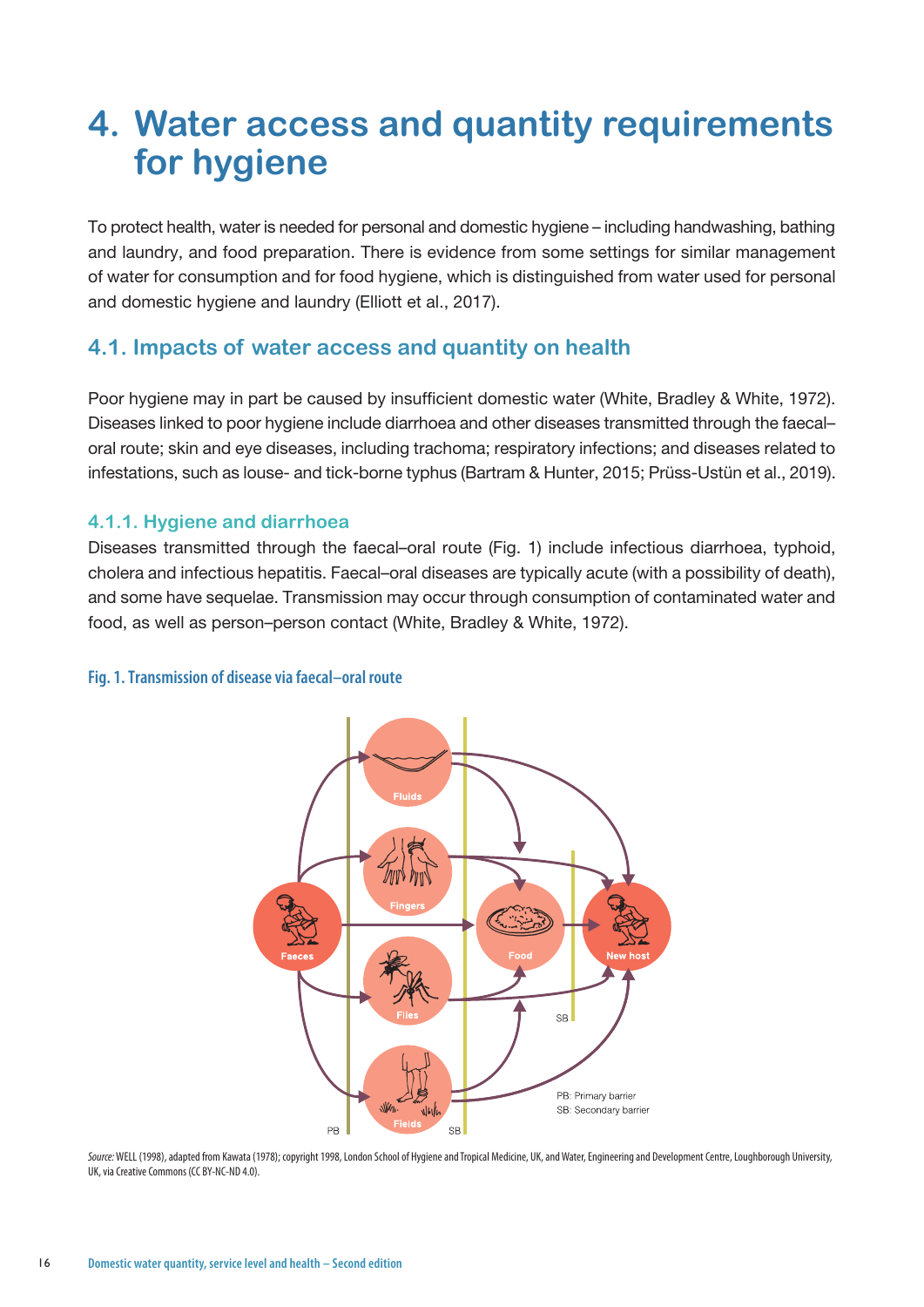Factors other than water and sanitation facilities, and hygiene behaviours influence diarrhoeal disease. For example, breastfeeding protects against diarrhoeal disease, independent of other interventions (Quigley, Kelly & Sacker, 2007; Lamberti et al., 2011).

Based on a number of systematic reviews (Esrey et al., 1991; Esrey, 1996; Fewtrell et al., 2005; Waddington & Snilstveit, 2009) on endemic diarrhoeal disease, Bartram & Cairncross (2010) concluded that reasonably well designed improvements in one or more of water supply, water quality, sanitation or hygiene are likely to reduce diarrhoeal disease by one third. It has been suggested that improving the availability and quantity of drinking-water is more important than improving the quality of water (Fewtrell et al., 2005; Waddington & Snilstveit, 2009). However, relative effects are context dependent. In addition, it is difficult to draw a firm conclusion from these reviews because of the relative scarcity of high-quality studies on either water quantity or source water quality, and the likely misclassification of exposure to unsafe water in studies on water source quality.

A meta-regression estimated that transitioning from basic piped water to safe piped water of continuous availability would reduce diarrhoea by 73–79% (Wolf et al., 2014). This was based on a single highquality study (Hunter, Ramirez Toro & Minnigh, 2010), although the results were noted as being consistent with evidence from high-income countries. Wolf et al. (2014) found that transitions from unimproved water sources or community-level improved water sources to a basic piped supply were associated with far smaller reductions in risk than the transition to safe piped water of continuous availability, suggesting that increased water availability alone offers little benefit in reducing diarrhoeal disease. The meta-regression was updated in 2018 (Wolf et al., 2018), with similar findings.

Reliability of supply influences health. Hunter, Zmirou-Navier & Hartemann (2009) modelled the role of reliability of supply in reducing risks of disease, concluding that interruption in supply of even short duration greatly increases risks to health. Ercumen, Gruber & Colford (2014), in a systematic review of piped distribution deficiencies and gastrointestinal disease, showed a significant association between gastrointestinal disease and water outages – both outages in continuous water supplies and chronic outages in intermittent supplies. Most included studies were from high-income countries. Jeandron et al. (2015) found an association between smaller volumes of water supplied through a piped system, including periods of no production from the treatment plant, and cholera incidence in Ulvira in the Democratic Republic of the Congo.

Several epidemiological studies relate intermittent water supplies to outbreaks of diarrhoeal disease (Kumpel & Nelson, 2016). Using global data on intermittent water supplies, Bivins et al. (2017) applied a quantitative microbial assessment model to estimate disease burden associated with Campylobacter, Cryptosporidium and rotavirus as risk proxies for infections with bacteria, protozoa and viruses, respectively. They estimated that intermittent water supply accounts for 17.2 million infections, causing 4.52 million cases of diarrhoea, 109 000 diarrhoeal DALYs and 1560 deaths each year (Bivins et al., 2017). In contrast, Ercumen et al. (2015) found no statistically significant association between intermittent water supply and diarrhoea in an urban area of India; however, the association was significant among lower-income children under 5 years of age. Households managing intermittent supply by storing water face a greater likelihood of contamination than those taking water directly from the source (Shaheed et al., 2014; Shields et al., 2015).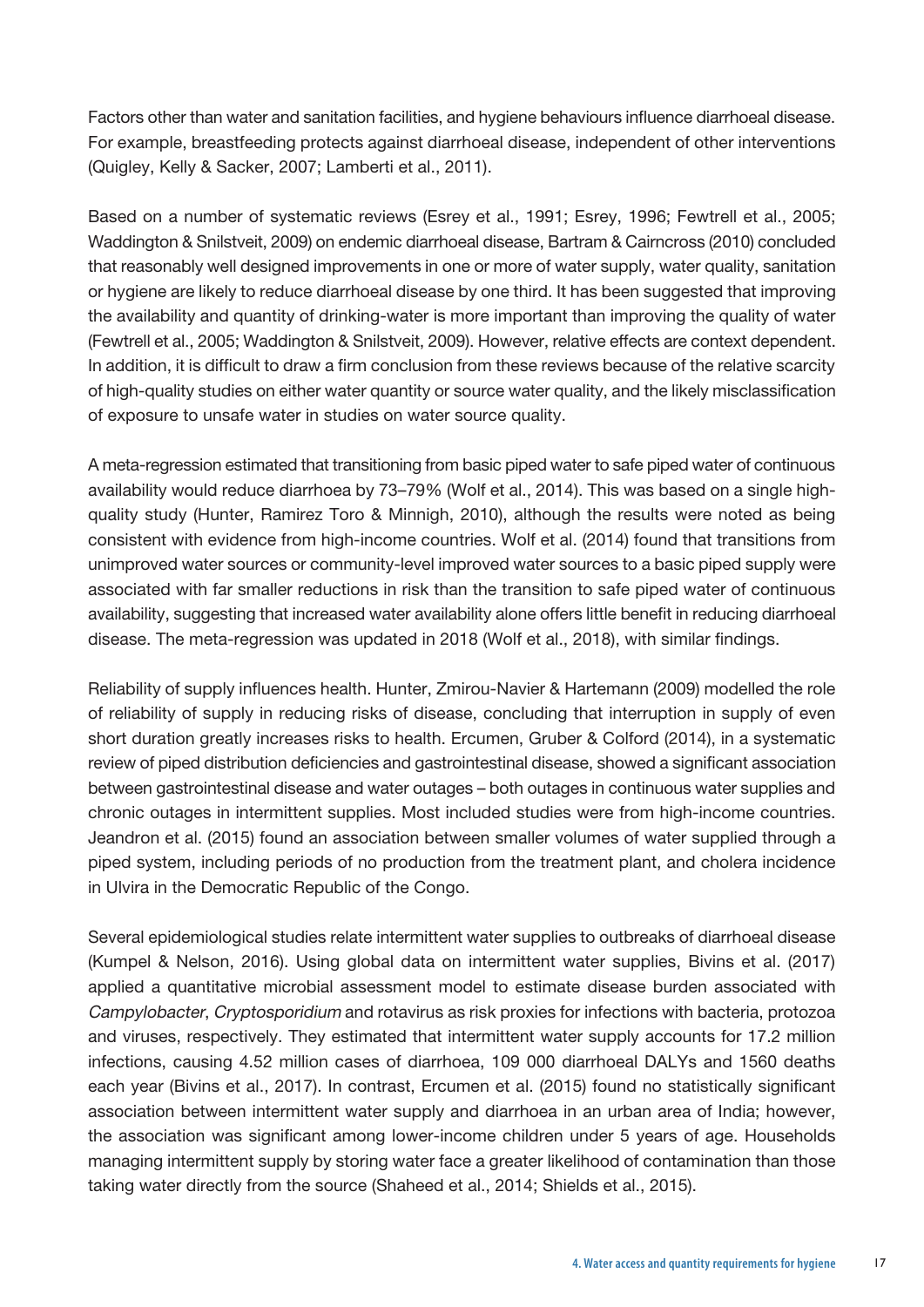Table 8 summarizes results from systematic reviews and meta-regressions on reductions in diarrhoeal disease morbidity associated with improved water sanitation and hygiene.

#### <span id="page-31-0"></span>**Table 8. Reduction in diarrhoeal disease morbidity from water sanitation and hygiene in low- and middle-income countries from published systematic reviews and meta-regressions**

| <b>Factor and reference</b>       | <b>All studies</b> |                |                          | Rigorous studies <sup>a</sup> |                          |                          |
|-----------------------------------|--------------------|----------------|--------------------------|-------------------------------|--------------------------|--------------------------|
|                                   | $\pmb N$           | % Reduction    | Effect size (95% CI)     | $\pmb N$                      | % Reduction              | Effect size (95% CI)     |
| <b>Water and sanitation</b>       |                    |                |                          |                               |                          |                          |
| Esrey et al. (1991)               | $\overline{7}$     | 20             | $\overline{\phantom{m}}$ | $\overline{2}$                | 30                       | $\overline{\phantom{0}}$ |
| <b>Sanitation</b>                 |                    |                |                          |                               |                          |                          |
| Esrey et al. (1991)               | 11                 | 22             |                          | 5                             | 36                       |                          |
| Fewtrell et al. (2005)            | $\overline{2}$     | 32             | $0.68(0.53 - 0.87)$      |                               |                          |                          |
| Waddington & Snilstveit (2009)    | 6                  | 37             | $0.63(0.43 - 0.93)$      | -                             |                          |                          |
| <b>Water supply</b>               |                    |                |                          |                               |                          |                          |
| Esrey et al. (1991)               | 7                  | 27             |                          | 5                             | 20                       |                          |
| Fewtrell et al. (2005)            | 6                  | 25             | $0.75(0.62 - 0.91)$      |                               |                          |                          |
| Waddington & Snilstveit (2009)    | 8                  | $\overline{2}$ | $0.98(0.89 - 1.06)$      |                               |                          |                          |
| <b>Water quality and quantity</b> |                    |                |                          |                               |                          |                          |
| Esrey et al. (1991)               | 22                 | 16             | $\equiv$                 | $\overline{2}$                | 17                       |                          |
| <b>Water quality</b>              |                    |                |                          |                               |                          |                          |
| Esrey et al. (1991)               | $\overline{7}$     | 17             |                          | $\overline{4}$                | 15                       |                          |
| Fewtrell et al. (2005)            | 15                 | 31             | $0.69(0.53 - 0.89)$      | 8                             | 39                       | $0.61(0.46 - 0.81)$      |
| Clasen et al. (2007) <sup>b</sup> | 33                 | 35             | $0.65(0.59 - 0.71)$      | $\qquad \qquad -$             | $\overline{\phantom{0}}$ |                          |
| Arnold & Colford (2007)           | 10                 | 29             | $0.71(0.58 - 0.87)$      |                               |                          |                          |
| Schmidt & Cairncross (2009)       | $\overline{4}$     | NA             | $1.09(0.98 - 1.22)$      | —                             |                          |                          |
| Waddington & Snilstveit (2009)    | 31                 | 42             | $0.58(0.50 - 0.67)$      |                               |                          |                          |
| <b>Hygiene</b>                    |                    |                |                          |                               |                          |                          |
| Esrey et al. (1991)               | 6                  | 33             |                          | 6                             | 33                       |                          |
| Fewtrell et al. (2005)            | 11                 | 37             | $0.63(0.52 - 0.77)$      | 8                             | 45                       | $0.55(0.40 - 0.75)$      |
| Waddington & Snilstveit (2009)    | 17                 | 31             | $0.69(0.61 - 0.77)$      | $\overline{\phantom{0}}$      | $\qquad \qquad -$        |                          |
| <b>Handwashing</b>                |                    |                |                          |                               |                          |                          |
| Ejemot et al. (2009)              | 4                  | 32             | $0.68(0.52 - 0.90)$      | $\qquad \qquad -$             | $\qquad \qquad -$        |                          |
| Aiello et al. (2008)              | 24                 | 31             | $0.69(0.58 - 0.81)$      | 13                            | 26                       | $0.74(0.62 - 0.90)$      |
| Cairncross et al. (2010)          | 10 <sup>c</sup>    | 47             | $0.53(0.37 - 0.76)$      |                               |                          |                          |
| Ejemot-Nwadiaro et al. (2015)     | 22                 | 28             | $0.72(0.62 - 0.83)$      |                               |                          |                          |
| <b>Multipled</b>                  |                    |                |                          |                               |                          |                          |
| Fewtrell et al. (2005)            | 5                  | 33             | $0.67(0.59 - 0.76)$      | $\overline{\phantom{0}}$      |                          |                          |
| Waddington & Snilstveit (2009)    | $\overline{7}$     | 38             | $0.62(0.46 - 0.83)$      |                               |                          |                          |

<sup>a</sup> Studies described as "rigorous" in Esrey et al. (1991) and "excluding poor quality studies" in Fewtrell et al. (2005); excludes studies that lacked randomization, did not apply "masking", and used a unit of analysis different from the unit of randomization in Aiello et al. (2008).

**b** As reported in Waddington & Snilsveit (2009).

<sup>c</sup> In intervention studies only.

d Joint water, sanitation and hygiene, or health education interventions in Fewtrell et al. (2005); water supply and sanitation/hygiene or water quality, and sanitation/hygiene in Waddington & Snilstveit (2009).

Several studies from low- and middle-income countries have looked at the role of distance to water source in diarrhoeal disease incidence. In a meta-analysis, Wang & Hunter (2010) found that risk of diarrhoea was statistically associated with distance to water source. In response, Subaiya & Cairncross (2011) commented that there was insufficient evidence to define an association between distance to water source and diarrhoea because of methodological flaws in study design and risk of bias. They did, however, note that the largest study with the least methodological flaws showed a linear relationship between distance to water source and diarrhoeal morbidity. Households in Viet Nam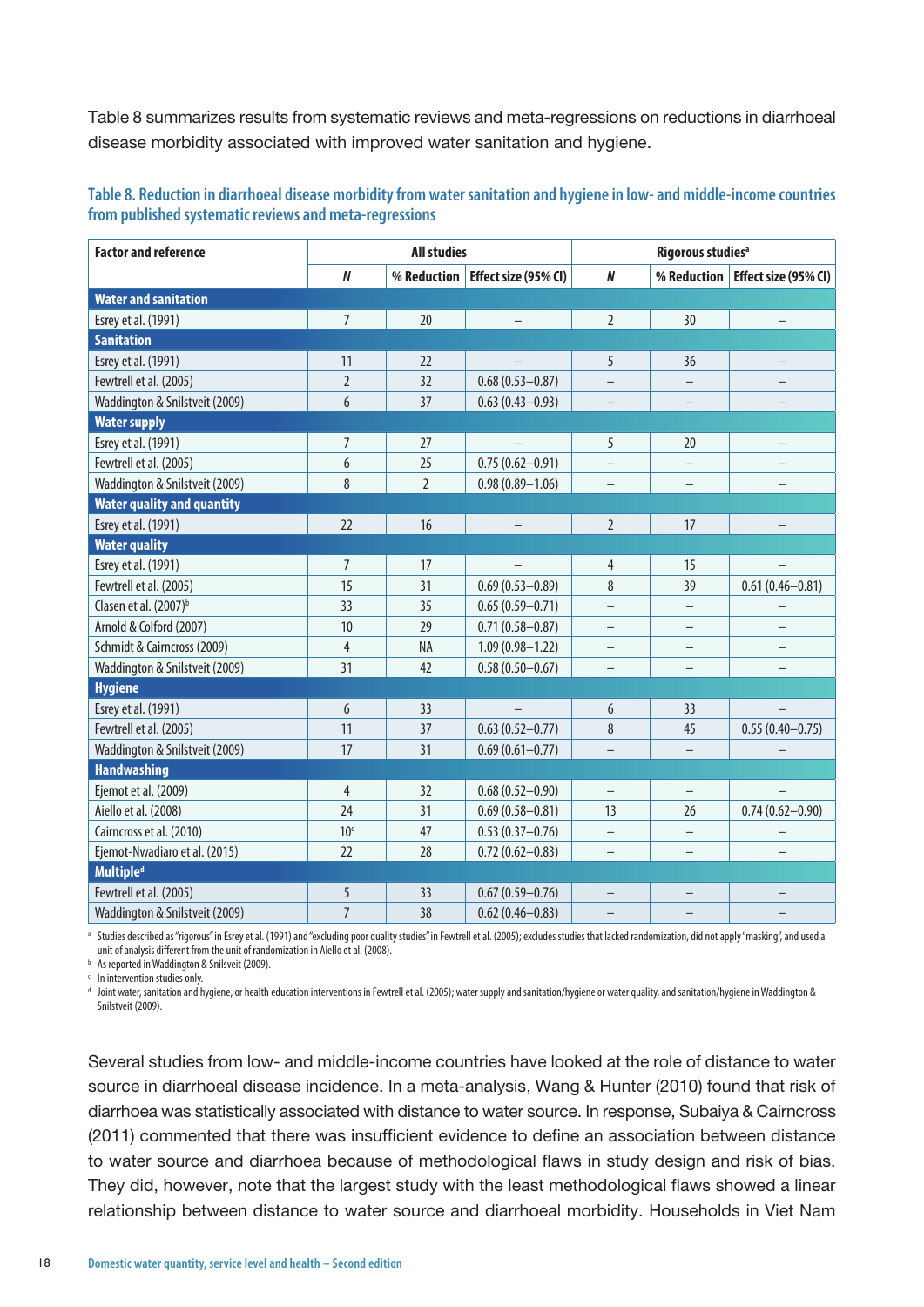<span id="page-32-0"></span>with piped water connections had significantly less diarrhoea and used more water than households using improved water sources located off-plot (Brown et al., 2013). Modelling by Pickering & Davies (2012), using data from Demographic and Health Surveys in 26 countries in sub-Saharan Africa, showed that a 15-minute reduction in walk time was associated with an average 41% reduction in diarrhoea prevalence in children. The reduction was greatest among children with sanitation at home. In Burkina Faso, per capita quantity of available water and access to water on-plot were statistically associated with less child diarrhoea (Dos Santos, de Charles Ouédraogo & Soura, 2015). A walk time of 30 minutes or more to the water source was statistically associated with higher risk of diarrhoea, but walk times of 5–30 minutes were not significantly associated with risk of diarrhoea (Dos Santos, de Charles Ouédraogo & Soura, 2015). Aluisio et al. (2015) found that access to water on-plot was not significantly protective against childhood diarrhoea. Nygren et al. (2016) reported a significantly higher incidence of moderate to severe diarrhoea in households in rural Kenya where water collection time exceeded 30 minutes and where rainwater had not been collected in the previous 2 weeks than in households whose collection time was less than 30 minutes.

#### **4.1.2. Hygiene and child growth**

Child growth has been statistically linked to household cleanliness (Lin et al., 2013), suggesting the importance of water availability and hygiene behaviour. A Cochrane review (Dangour et al., 2013) found few studies that examined the role of water quantity on child height outcomes. Three studies showed that children from households receiving improvements in water supply had significantly better child weight and height outcomes than children not receiving the intervention (Schlesinger et al., 1983; Huttly et al., 1990; Fenn et al., 2012). One study conducted in Bangladesh found no relationship between increased water supply and child growth (Hasan et al., 1989).

A study in rural Lesotho found synergistic protective effects of water and sanitation on child height (Esrey, Habicht & Casella, 1992). Height-for-weight score was more strongly associated with latrine use than with water quantity. A cohort study in Sudan found that children with indoor water supplies and private sanitation had significantly higher height-for-age scores than children lacking water and sanitation, but having either water or sanitation alone was not protective (Merchant et al., 2003).

A study in Pakistan found that household access to a greater quantity of water was protective against stunting (van der Hoek, Feenstra & Konradsen, 2002); storage containers linked to household connections represented the most protective level of service. A study in Peru found the volume of water storage to be significantly associated with better child growth; children from households using cement cisterns or 50-gallon drums for water storage were significantly taller than children from households using small containers such as pots, pans, barrels or buckets for water storage (Checkley et al., 2004). Children from households with piped water connections had marginally better height outcomes than children lacking such connections, but benefits were greatest among children with water connections, sewerage and large storage containers (Checkley et al., 2004).

A systematic literature review that investigated the health effects of on-plot water access found that households with water on-plot experienced less diarrhoea and helminth infections, and better child height outcomes (Overbo et al., 2016). Most rigorous included studies included socioeconomic status in the statistical analyses (Overbo et al., 2016). Studies by Humphrey et al. (2019), Luby et al. (2018)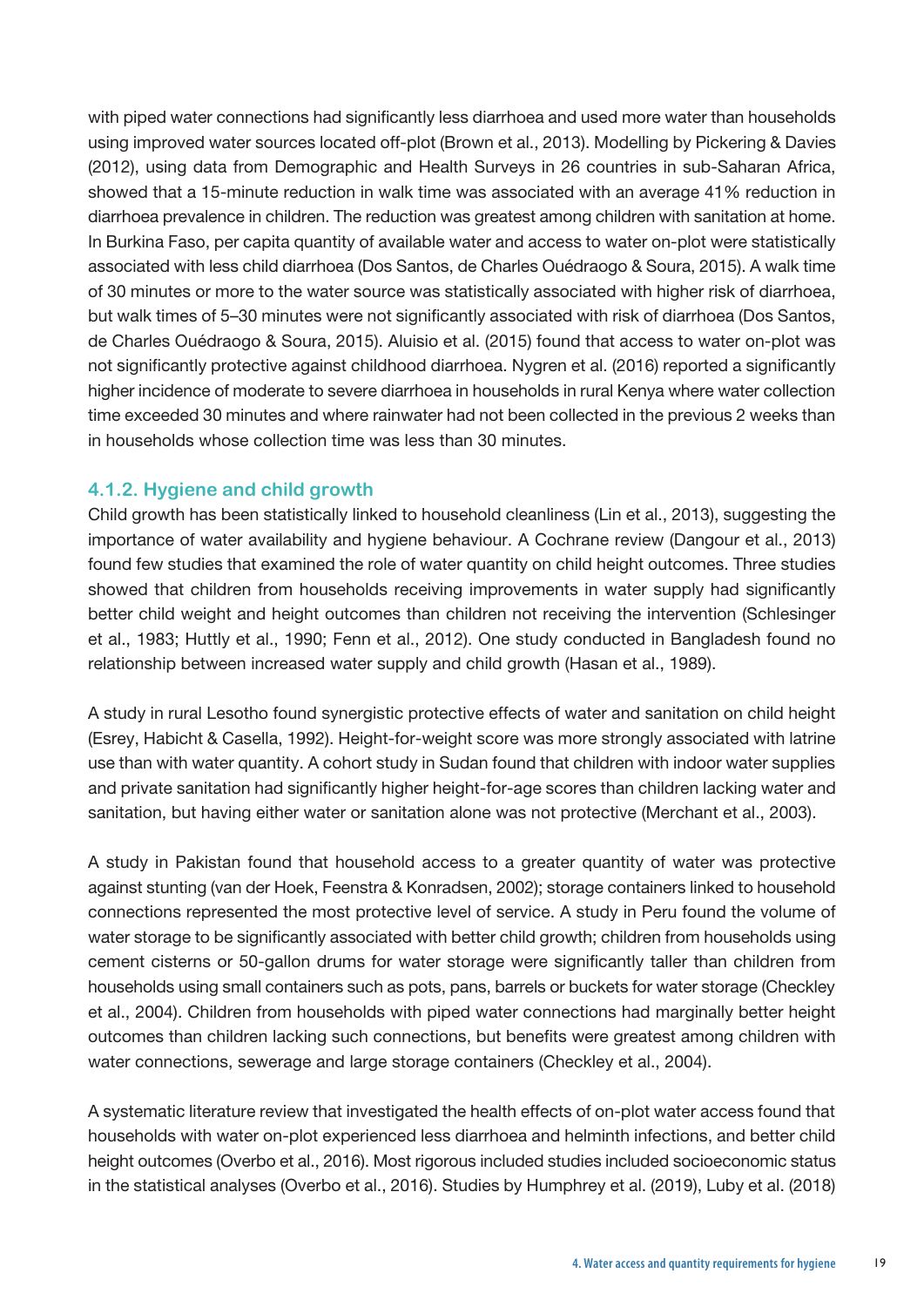<span id="page-33-0"></span>and Null et al. (2018) found no association between WaSH interventions and child linear growth, although none specifically assessed water availability.

#### **4.1.3. Handwashing and other hygiene behaviours**

Prost & Négrel (1989) found that reducing the time taken to collect water (including journey and waiting time) from 5 hours to 15 minutes resulted in 30 times more water being used for child hygiene. A study in Mali showed that households less than 100 m from their water source used more water to wash children's faces (mean 9.7 L/child/day) than households more than 100 m from their water source (mean 8.6 L/child/day) (Schemann et al., 2002). Studies in Tanzania found distance to water source to be statistically associated with clean child faces (West et al., 1989; Lynch et al., 1994).

The quantity of water available to the household affects water use for hygiene and frequency of hygiene behaviour. In a study in Peru, Gilman et al. (1993) reported a positive relationship between the quantity of water available in the home and the frequency of handwashing in a shantytown. In Kenya, Tanzania and Uganda, Thompson, Porras & Tumwine (2001) found that households with piped water used more water for bathing, washing and drinking/cooking than households without piped water (for bathing, 17.4 L and 7.3 L, respectively). Following a water supply intervention in Swaziland, more households reported washing hands after defecating, bathing twice a day, washing clothes more than once a week, and having sufficient water to wash hands (Peter, 2010). Before the intervention, the majority of households used less than 5 L for bathing; after the intervention, the majority of households used 5–10 L for bathing (Peter, 2010).

Hygiene behaviours are influenced by a range of factors, including reliability of water sources. In rural China, households with intermittent water supply on-plot did not have different water use behaviours from households using public taps, but households with continuous piped water supply used significantly more water, including for drinking, personal hygiene, showering and laundry (Fan et al., 2013).

The timing of handwashing may be important for its health benefits; therefore, sufficient water should be readily available throughout the day. Key times for transmission of faecal–oral diseases are cited as before preparing food (Stanton & Clemens, 1987), before eating food (Birmingham et al., 1997), before feeding children (Iyer et al., 2005), after defecation (Curtis, Cairncross & Yonli, 2000; Luby et al., 2011) and after cleaning a child's anus (Iyer et al., 2005). Researchers in Guatemala asked mothers to wash hands after using the latrine; after changing a nappy; before cooking or eating; before feeding children; before touching water for drinking or cooking; and before going to bed. They found that washing at these times required 20 L/household/day of water for handwashing (Graeff et al., 1993, as cited in Curtis, Cairncross & Yonli, 2000). Hygiene recommendations for prevention of diseases with respiratory and contact spread, such as timing and frequency of handwashing, are rarely cited or discussed (see section 4.1.6 for a summary of studies on hygiene and respiratory infections).

A number of studies suggest that handwashing with water alone removes some bacteria from hands, but is less effective than handwashing using soap or other agents (Khan, 1982; Cairncross, 1993; Ghosh et al., 1997; Oo et al., 2000). Burton et al. (2011) showed that handwashing with soap and water reduced bacterial contamination on hands substantially more than handwashing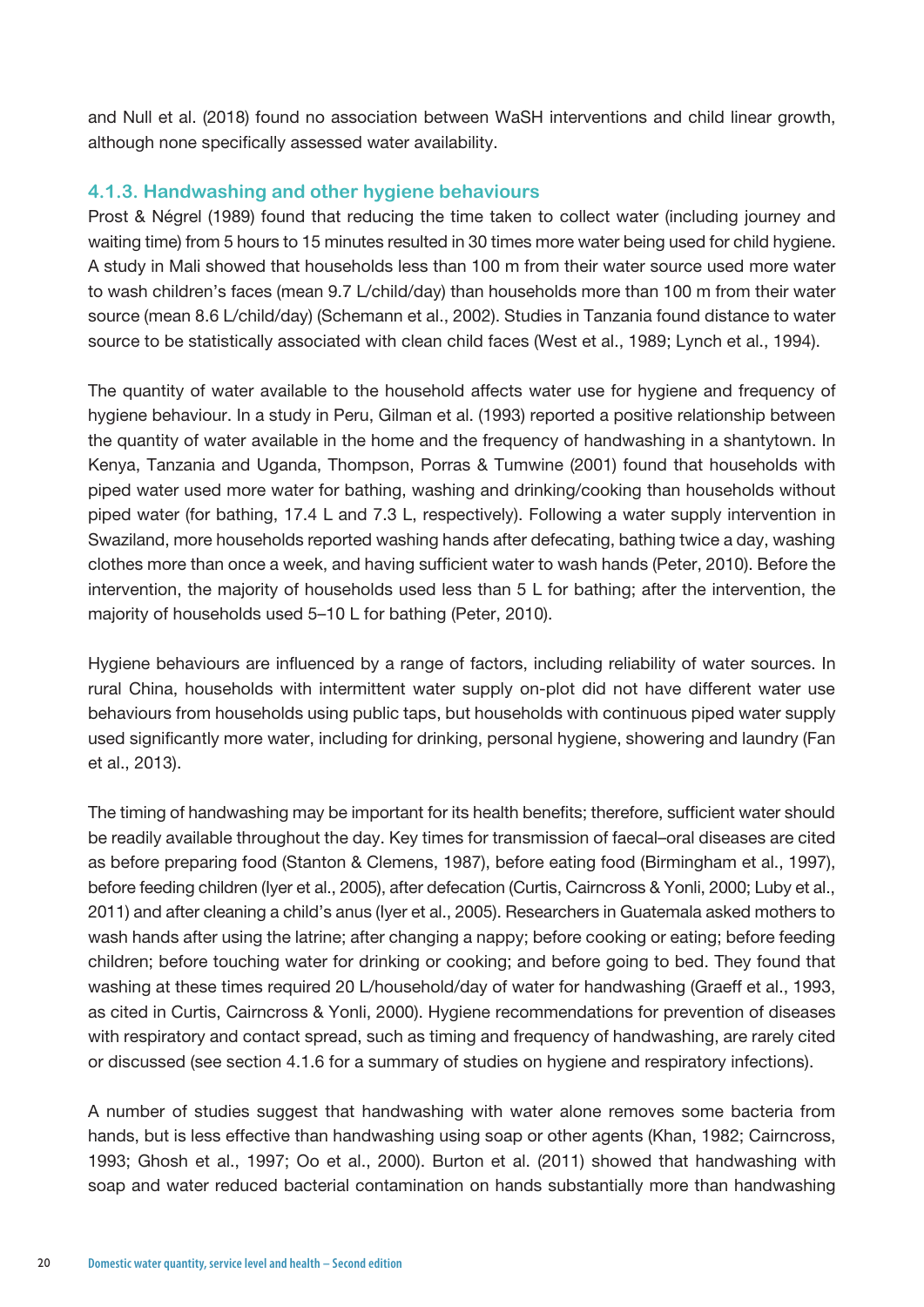<span id="page-34-0"></span>with water alone. Similarly, Amin et al. (2014) reported that washing hands with water significantly reduced contamination, but was less effective than washing with soap or soapy water. Hoque & Briend (1991) showed that some reductions in contamination were found when washing with water alone, although these reductions were less than when using soap; use of alternative rubbing agents (mud or ash) provided the same benefits as soap. Scrubbing time affects hand decontamination: a laboratory-based study in the USA found that increasing scrubbing time from 15 to 30 seconds led to greater reductions in bacteria. However, a field study in Bangladesh found no significant differences between 15-second and 30-second scrubbing times (Amin et al., 2014). In a small laboratory study of the efficacy of six hand hygiene protocols (soap and water, alcohol-based hand sanitizer and four formulations based on chlorine, including high-test hypochlorite) in removing E.coli and bacteriophage Phi6, Wolfe et al. (2017) found little difference between protocols on removing or inactivating these organisms and that all were efficacious.

In a study of handwashing in Bangladesh, rinsing hands with 0.5–2 L of water significantly reduced the presence of thermotolerant (faecal) coliforms on study participants' hands (Hoque, 2003). In a study in Tanzania, the quantity of water used for handwashing was the only hygiene factor statistically associated with enteric virus presence on hands: doubling the quantity of water used for handwashing led to a two-fold reduction in the odds of a study participant having enteric virus on their hands (Mattioli et al., 2014).

In a study in Bangladesh, Luby et al. (2011) found that washing both hands with water only before food preparation was protective against child diarrhoea, but washing at least one hand with soap led to greater diarrhoea reduction than using water alone on both hands. After defecation, washing hands with soap was statistically associated with less diarrhoea; washing hands with water only, ash or mud had no statistical effect (Luby et al., 2011). Handwashing with or without soap before feeding children, before eating, or after cleaning a child's anus following defecation were not significantly associated with child diarrhoea. Alam et al. (1989) found that children whose mothers washed hands with ash or mud experienced significantly less diarrhoea than children whose mothers washed hands with water alone.

### **4.1.4. Hygiene and trachoma**

A systematic review and meta-analysis showed that face washing at least once daily and bathing at least once daily were both significantly protective against active trachoma (Stocks et al., 2014). Reviews by Stocks et al. (2014) and Stelmach & Clasen (2015) identified several studies reporting significant associations between water quantity and trachoma indicators; however, similar numbers of studies found no statistical relationship. Stocks et al. (2014) did not conduct a meta-analysis for quantity of water use and trachoma because of insufficient studies, but seven of 16 studies reported significantly lower odds of trachoma among households using more water for washing, and four of six studies reported significantly lower odds of trachoma among households using more water in total. The quantities of water found to be protective against trachoma included use of:

- 10 L/person/day (Kupka, Nižetič & Reinhards, 1968)
- 40 L/person/day (Ketema et al., 2012)
- 60 L/person/day (Mahande, Mazigo & Kweka, 2012)
- 5000 L/person/month (165 L/person/day) (Luna et al., 1992)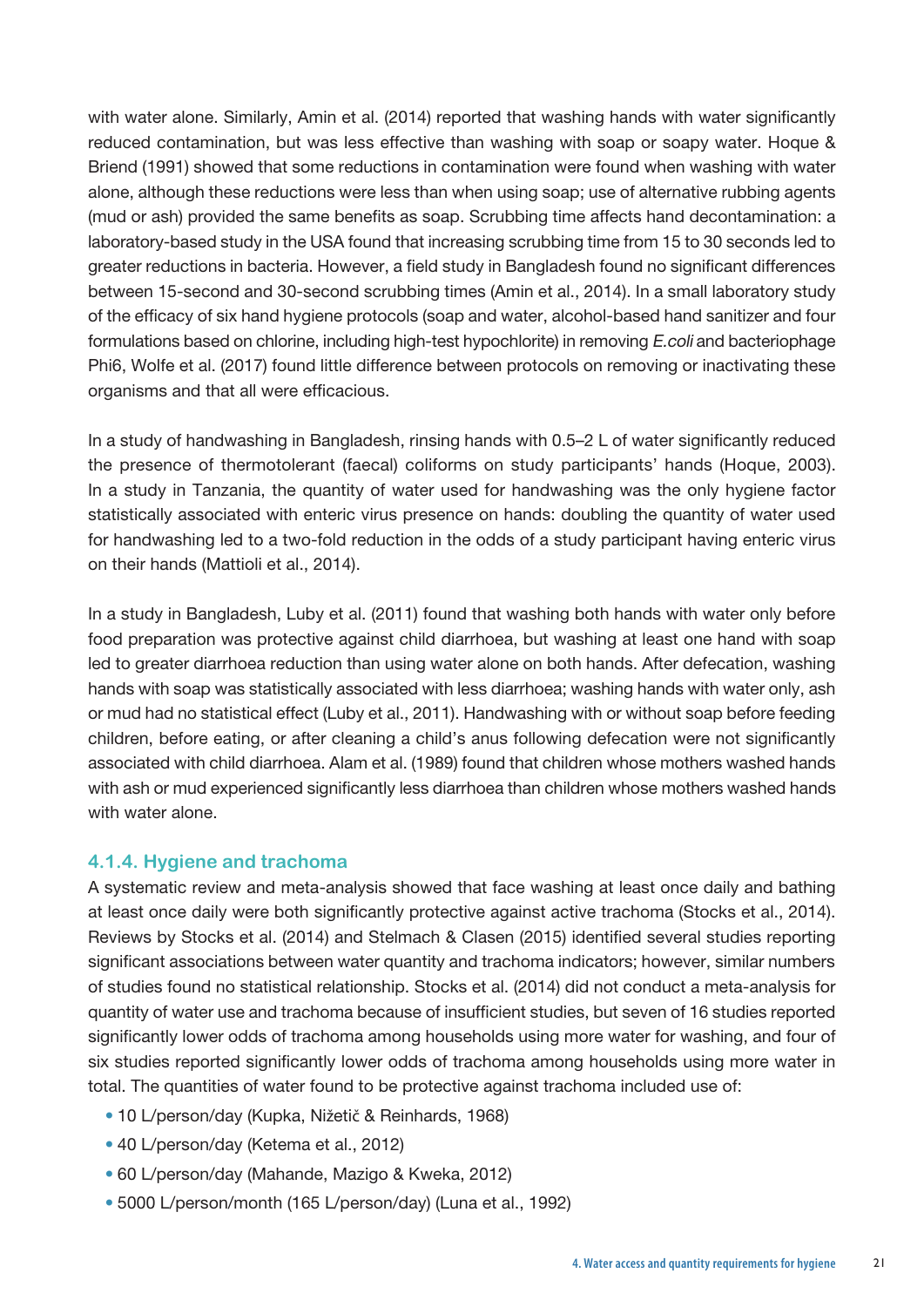- 2 L/household/day for face washing (Mahande, Mazigo & Kweka, 2012)
- 10 L/child/day for washing (Faye et al., 2006)
- 6.43 L/child/day for washing (Bailey et al., 1991).

In many studies, distance from primary water source to the home appears to be the most important water supply factor influencing trachoma. In a review by Esrey et al. (1991), four studies demonstrated a median reduction of 30% in trachoma incidence with shorter distance to the home; two studies found no relationship. Several studies in reviews by Prüss & Mariotti (2000) and Stocks et al. (2014) reported significantly lower odds of trachoma when the distance to water source was <1000 m (Hoechsmann et al., 2001) or the travel time was ≤30 minutes (Taylor et al., 1989; Montgomery, Desai & Elimelech, 2010; Ketema et al., 2012), but this relationship was not observed in all included studies. The distances and travel times to water source found to be protective against trachoma included:

- walk time of 5 minutes (Tielsch et al., 1988)
- walk time of 16 minutes (Zerihun, 1997)
- walk time of 30 minutes (West et al., 1989)
- walk time of 120 minutes (Hsieh et al., 2000)
- household connection (Assaad, Maxwell-Lyons & Sundaresan, 1969)
- distance of 200 m (Mathur & Sharma, 1970).

Polack et al. (2006) found that active trachoma was associated with increased collection time for water (including both travel time to the source and collection time), but there was no association between active trachoma and the quantity of water collected. They also found that active trachoma was associated with the proportion of water allocated within the household for hygiene, suggesting that behaviour may be more important than volume of water collected.

Distance to source was found to be significantly associated with trachoma prevalence as a continuous variable (Schemann et al., 2002; Vinke & Lonergan, 2011) and in quartiles (Baggaley et al., 2006). Stocks et al. (2014) found that distance to water source over 1000 m was not significantly associated with trachoma in a meta-analysis. They suggested that this could reflect the small number of studies analysed; alternatively, the use of 1000 m as the criterion may not adequately capture the health and hygiene benefits of increased water availability.

A linear relationship between distance to water source and trachoma prevalence has been suggested (Schemann et al., 2002; Baggaley et al., 2006; Polack et al., 2006; Vinke & Lonergan, 2011). However, other reviews (Esrey et al., 1991; Prüss & Mariotti, 2000; Stocks et al., 2014; Stelmach & Clasen, 2015) indicate that only large differences in water quantity, corresponding with different service levels, are significant in relation to the incidence of trachoma. West et al. (1991) concluded that per capita water availability is not associated with either trachoma or facial cleanliness. Bailey et al. (1991) showed that lower volumes of water used for washing children's faces are associated with trachoma, but total volume use per capita is not. It has also been suggested that the value placed on the use of water for hygiene is protective against trachoma, rather than source proximity and per capita water collection (West et al., 1989; Bailey et al., 1991; Zerihun, 1997).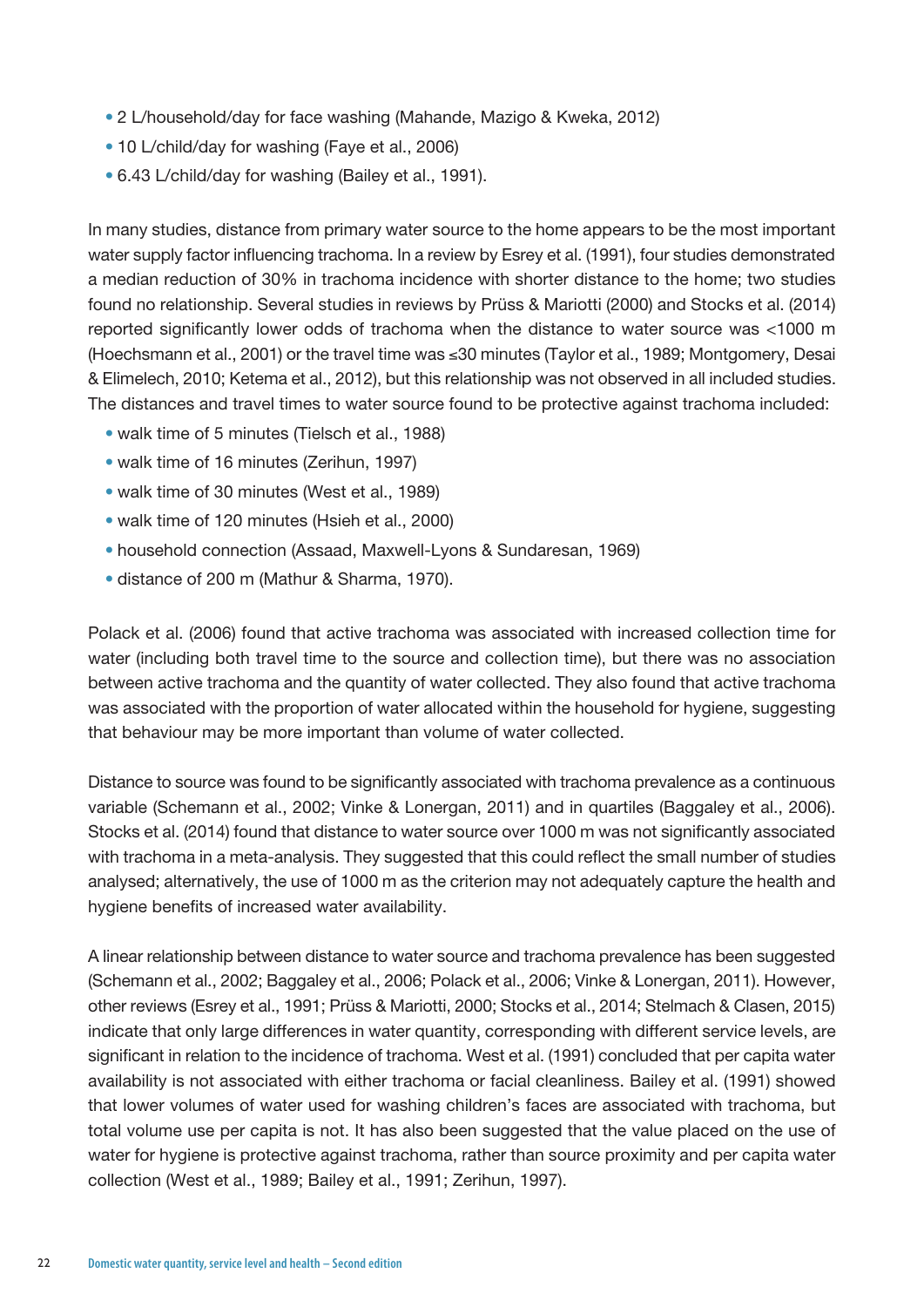Most studies of the incidence of trachoma suggest that hygiene behaviour is a key determinant, as well as access to improved sanitation (Stocks et al., 2014). For instance, facial cleanliness is important and appears to function independently of water quantity (West et al., 1989). Having a clean face and face washing at least once a day were significantly protective in a meta-analysis by Stocks et al. (2014). Clustering of cases within communities is also important, as is the presence of siblings with trachoma within households (West et al., 1991, 1996; Harding-Esch et al., 2008). Factors such as cattle ownership (Hsieh et al., 2000; Faye et al., 2006; Ngondi et al., 2007) are also important in rural areas, and sanitation and garbage disposal are important in both urban and rural areas (West et al., 1996; Zerihun, 1997; Jip et al., 2008). This is supported by a review of the evidence concerning environmental and facial cleanliness interventions in integrated trachoma programmes (Emerson et al., 2000).

#### **4.1.5. Hygiene and skin infections**

The evidence regarding the amount of water used and skin infections is mixed, and interpretation of results is difficult because diverse skin infections are often grouped together.

In a study of influences on skin disease in rural Tanzania, Gibbs (1996) found that household density and socioeconomic conditions were important determinants of the incidence of transmissible skin disease. The study compared two villages, one with a water source within 20 minutes and the other with a water source that was 46 minutes from the village. Distance to water source was not significantly associated with skin disease. Similarly, a study in Mozambique found no statistical difference in skin infection prevalence between a village where households had proximal water sources, bathed children daily and used 14 L/person/day of water and a village where households had a 90-minute round trip to collect water, bathed children less frequently and used 8 L/person/day of water (Cairncross & Cliff, 1987). In contrast to these studies, Hennessy et al. (2008) found that regions in Alaska, USA, with higher coverage of on-plot water access had significantly fewer hospitalizations due to skin infections than regions with lower coverage of on-plot access.

Other studies report that hygiene behaviour can be important for skin infections. Children in Tanzania living in households with more hygienic conditions had lower prevalence of scabies (Masawe, Nsanzumuhire & Mhalu, 1975). In Mali, Mahé et al (1995) found that scabies and severe pyoderma were significant public health problems. Washing with plain soap (Luby et al., 2005) or antibacterial soap (Luby et al., 2002) lowered impetigo incidence among children in Pakistan, and less frequent washing was statistically associated with impetigo in South Africa (Verweij et al., 1991). In Gambia, children with impetigo were more likely to be from households that used less water for washing (average 2.69 L/child/day) than children without impetigo (5.71 L/child/day) (Bailey et al., 1991). A study in two Panamanian islands found that residents with household taps used more water (7.1 L/person/day vs. 2.3 L/person/day) and had lower rates of impetigo and scabies than residents on an island where water was collected from streams (Ryder et al., 1985).

#### **4.1.6. Hygiene and respiratory infections**

Children in households receiving plain soap and handwashing promotion in Pakistan had significantly less pneumonia than children not receiving the intervention, suggesting that handwashing is protective (Luby et al., 2005). This is supported by a meta-analysis that estimated a 24% reduction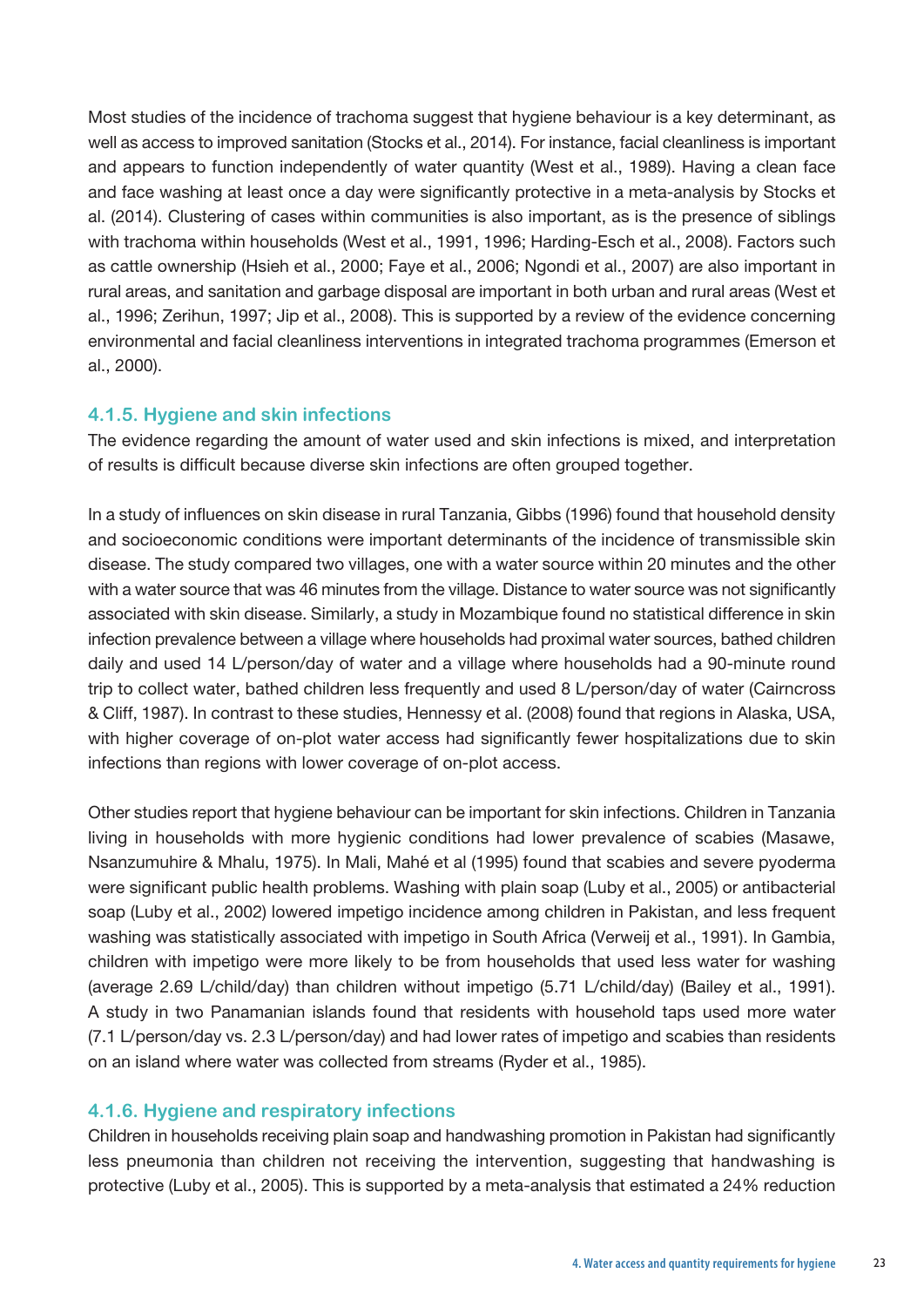(95% CI: 6–40%) in respiratory infection from handwashing, although the meta-analysis included studies of poor quality (Rabie & Curtis, 2006). Respiratory infections were significantly lower in regions of Alaska, USA, with higher on-plot water access than in regions with lower on-plot water access, where more households collected water from communal sources (Hennessy et al., 2008). However, this effect was not observed in two other Alaskan studies (Singleton et al., 2003; Bulkow et al., 2012) nor in a study in Panama (Ryder et al., 1985). However, handwashing and other hygiene behaviours were not analysed in these studies, so the effects of on-plot water access on hygiene behaviour cannot be ascertained.

Evidence from Nepal suggests that, in cold climates, the influence of water on hygiene may be modified by the availability of heated water rather than all water. A review of data on water supply access and diarrhoeal and skin diseases showed that the incidence of hygiene-related diseases was much higher than average in districts that had very cold seasons for part of the year (Howard & Pond, 2002). It was suggested that the absence of hot water inhibits good hygiene, a finding in line with research into emergency responses in countries with distinct cold seasons (Buttle & Smith, 2004).

#### **4.1.7. Other health considerations, including HIV/AIDS**

Bed-bound patients being cared for at home require additional water for hygiene, and regular cleaning of bed linens and clothes (Ngwenya & Kgathi, 2006). Ngwenya & Kgathi (2006) observed use of an additional 20–80 L/day in households in Botswana caring for individuals living with HIV/ AIDS. As sufficient water was not always available, caregivers reduced the frequency of bathing patients and laundry, and collected water from alternative sources (buying and storing water). Each of these coping mechanisms was considered to be potentially detrimental to the health of both the caregivers and the people living with HIV/AIDS, through poorer hygiene, exposure to lower-quality water and contamination of stored water. For households with off-plot water supplies, the time and cost for collecting additional water reduced the time available for direct care of sick individuals and other purposes.

A systematic review on WaSH interventions and people living with HIV found that piped water, treated water and reliable water reduced intestinal parasites in people living with HIV; however, the studies reported only type of water source, not water quantity (Yates et al., 2015). West, Hirsch & El-Sadr (2013) concluded that improvements in water supply would probably improve HIV outcomes and alleviate burdens for caregivers. A systematic review of WaSH interventions to reduce diarrhoeal disease among people living with HIV and AIDS found no studies that looked at water supply or sanitation improvements (Peletz et al., 2013). The 10 included studies related either to household water quality (nine studies) or promotion of handwashing (one study).

On-premises non-piped water sources and off-premises water sources all require water carriage, which may be beyond the capacities of people with physical disability or illness. Some conditions also reduce people's ability to participate in water collection, and to perform personal and domestic hygiene behaviours. Using data from five cross-sectional surveys undertaken in Bangladesh, India, Cameroon and Malawi, Mactaggart et al. (2018) found no difference in access to water supplies and sanitation between households with members with disability and households without. However, in Cameroon and India, households with a member with disability were more likely to spend more than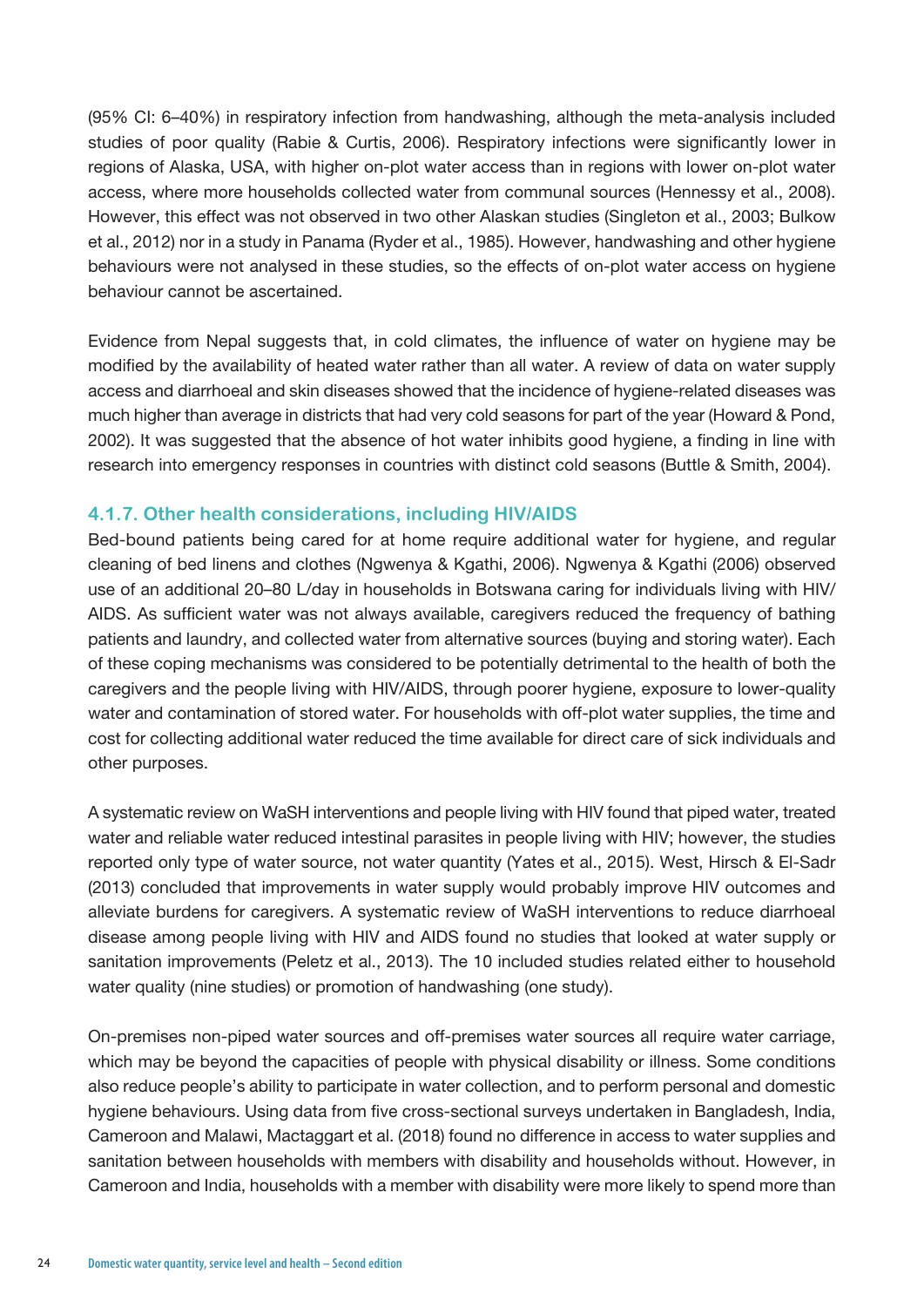30 minutes collecting water. Differences within households were more marked: people with disability reported difficulties collecting water themselves, and difficulties were most marked for people with more severe impairments. For a case–control study in Guatemala, although people with disability had no greater difficulties in accessing water than those without, largely because of having water piped into the home, they did experience greater difficulties in hygiene (Kuper et al., 2018). Older people with disability reported more difficulties than younger people.

Groce et al. (2011) noted that social barriers exist for people with disability accessing water sources because of discrimination and stigma. Similarly, people suffering from HIV or caring for those with HIV, and those affected by some other diseases may be denied use of certain water sources by other community members (Yallew et al., 2012).

#### **4.2. Impacts of water access on noncommunicable disease**

In households that do not have continuous on-plot water supplies, it is often women and children who fetch water (Graham, Hirai & Kim, 2016; Geere & Cortobius, 2017). This involves carrying water in containers from the source to the household, unless a means of transport such as a wheelbarrow, bicycle or animal-drawn cart is available. In a systematic review, Geere et al. (2018a) found moderate quantitative and strong qualitative evidence that carrying water is associated with pain, physical injury, fatigue, perinatal health problems and violence against vulnerable people, including rape and physical abuse. Vulnerable people include older adults, women, children and people with, or caring for, someone with disability (Groce et al., 2011; Wrisdale et al., 2017). There is strong qualitative evidence that stress is associated with water carriage (Geere et al., 2018a), and that lack of access to water and sanitation is related to a range of stressors that adversely affect mental health and well-being (Bisung & Elliott, 2016).

Geere et al. (2018a) suggested that the pain and injury reported to be associated with water carriage in many studies are symptoms of musculoskeletal disorders. For example, a multi-country crosssectional field study reported a correlation between water carriage and areas of pain associated with spinal axial compression (Geere et al., 2018b). The association was stronger for respondents who carried water on their heads than for other carrying methods (Geere et al., 2018b). A study of 24 sites in low- and middle-income countries showed water insecurity to be strongly associated with increased risk of injury during water fetching (Venkataramanan et al., 2020). Although there is little longitudinal research to confirm a causal relationship, the evidence of association between water carriage and typical musculoskeletal symptoms or self-reported injury, together with the high and growing burden of musculoskeletal disorders (from any cause) in low- and middle-income countries, indicates that many people will experience pain and face difficulty if they carry water home from off-plot sources (Hoy et al., 2014a, b). Although women and children who carry water commonly also carry other loads (Porter et al., 2013; Kadota et al., 2020), increasing access to on-plot water supplies will reduce the burden of pain and disability attributable to water carriage and may therefore also reduce the overall incidence of musculoskeletal disorders and disability.

Numerous products have been piloted to alleviate the physical burden of water carriage. However, there are challenges in changing behaviours and marketing new technologies (Martinsen et al., 2019),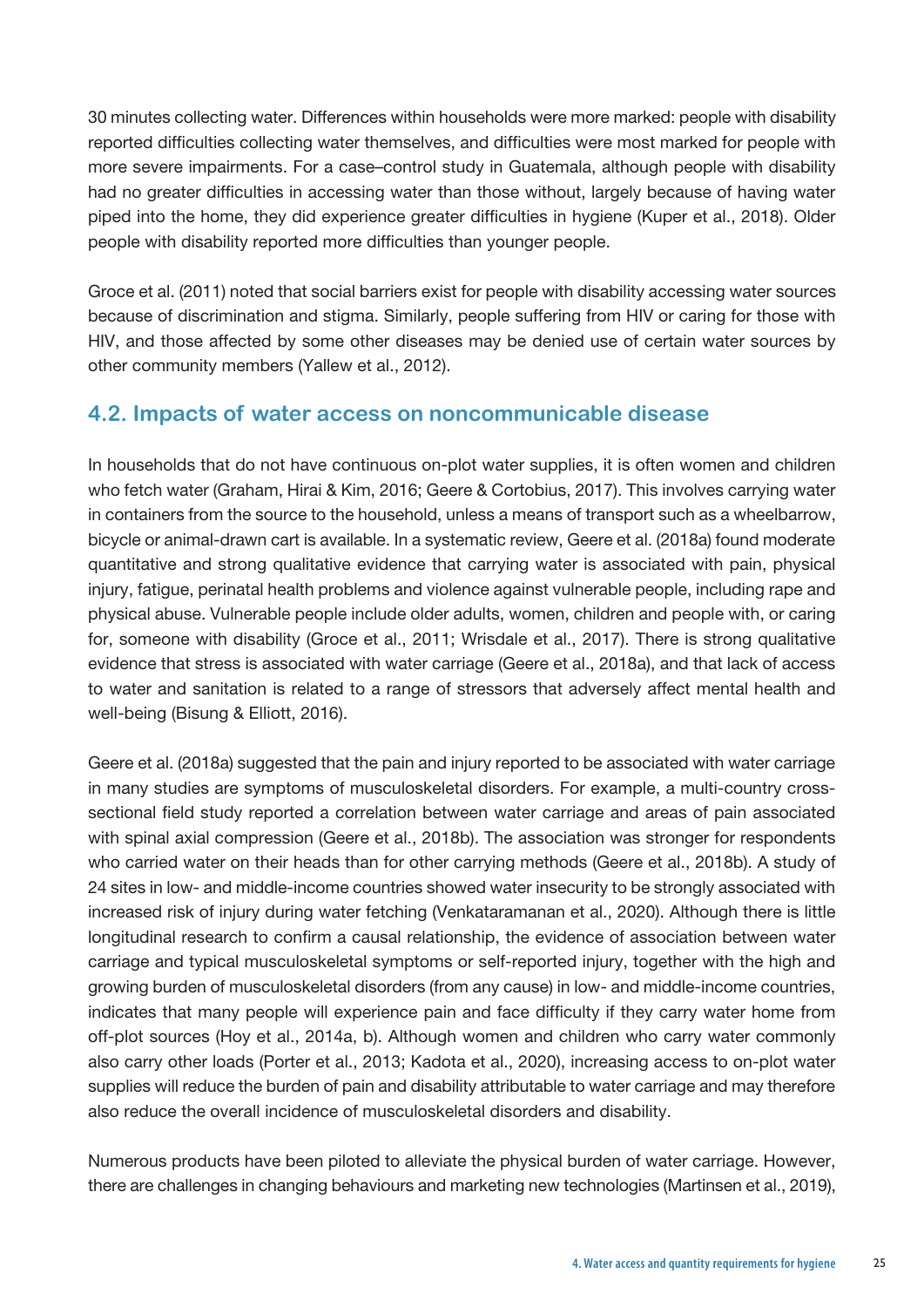and such products do not address the underlying problem of water access and insecurity (Melles, de Vere & Misic, 2011; Jepson et al., 2017; Wutich et al., 2017).

Reducing the physical burden of water collection has other potential health benefits. In a study including 49 Multiple Indicator Cluster Surveys from 41 countries, Geere & Hunter (2020) showed that women from households with at-house supply and where no one had to collect water were more likely to give birth in a healthcare facility, had increased uptake of antenatal care, had a reduced risk of childhood deaths, and were less likely to leave a child under the age of 5 at home alone, compared with households with people collecting water away from home.

## **4.3. Water requirements for food hygiene**

Raw foods, such as fruits and vegetables, can be contaminated on their exterior with pathogens and chemicals such as pesticides. It is therefore important for households to clean such foods before consumption. Food preparation and eating surfaces, and utensils also require cleaning before use. Washing foods in a 200 ppm chlorine solution can reduce the surface bacteria concentration by 1–2 log units, depending on the type of food (Beuchat, 1998; WHO, 2006). Risk factors for food contamination include hygiene practices of those preparing the food, use of contaminated water in food preparation, and contamination of raw foodstuffs through the use of facael sludge as a fertilizer or untreated wastewater for irrigation. Hot climates, poor storage practices, insufficient cooking time, and time elapsed between meal preparation and consumption support growth of microbes on food.

Defining a volume of water sufficient for food hygiene is complex. In a study of 32 households without an in-house water supply in a Peruvian shantytown, Oswald et al. (2008) reported a mean of 6.4 L/household/day (range 0.0–13.0) used to wash raw foods; household size was not reported. Cairncross & Kinnear (1992) estimated that households in two communities in Sudan used 1.5–3 L/ person/day for washing utensils and food, but did not separate the two activities. Other studies do not report a category of water used for washing foods. Given the lack of specific evidence, it is not possible to define a minimum quantity of water for food hygiene. Determining the water required for effective food hygiene is an important research question.

## **4.4. Water requirements for effective personal and food hygiene**

Insufficient evidence is available to calculate a minimum quantity of water necessary for personal and food hygiene. As a result, in this document, we draw on experience from practitioners, and these typically consider food and personal hygiene together. Effective hygiene is determined by multiple factors, among which water is not necessarily the most critical – they include behaviours, timing of hygiene practices, the presence and use of soap, and sanitation. To act as a positive driver for improved hygiene, higher service levels are necessary: at least one tap on-premises from which water is available continuously, or adequate coping mechanisms such as household storage if supply is intermittent.

Water quantity is only an absolute constraint on personal and food hygiene if water is available in only very small quantities, and is reserved for drinking and cooking. Such situations may be found when water sources are remote from households and total collection time is excessive. In most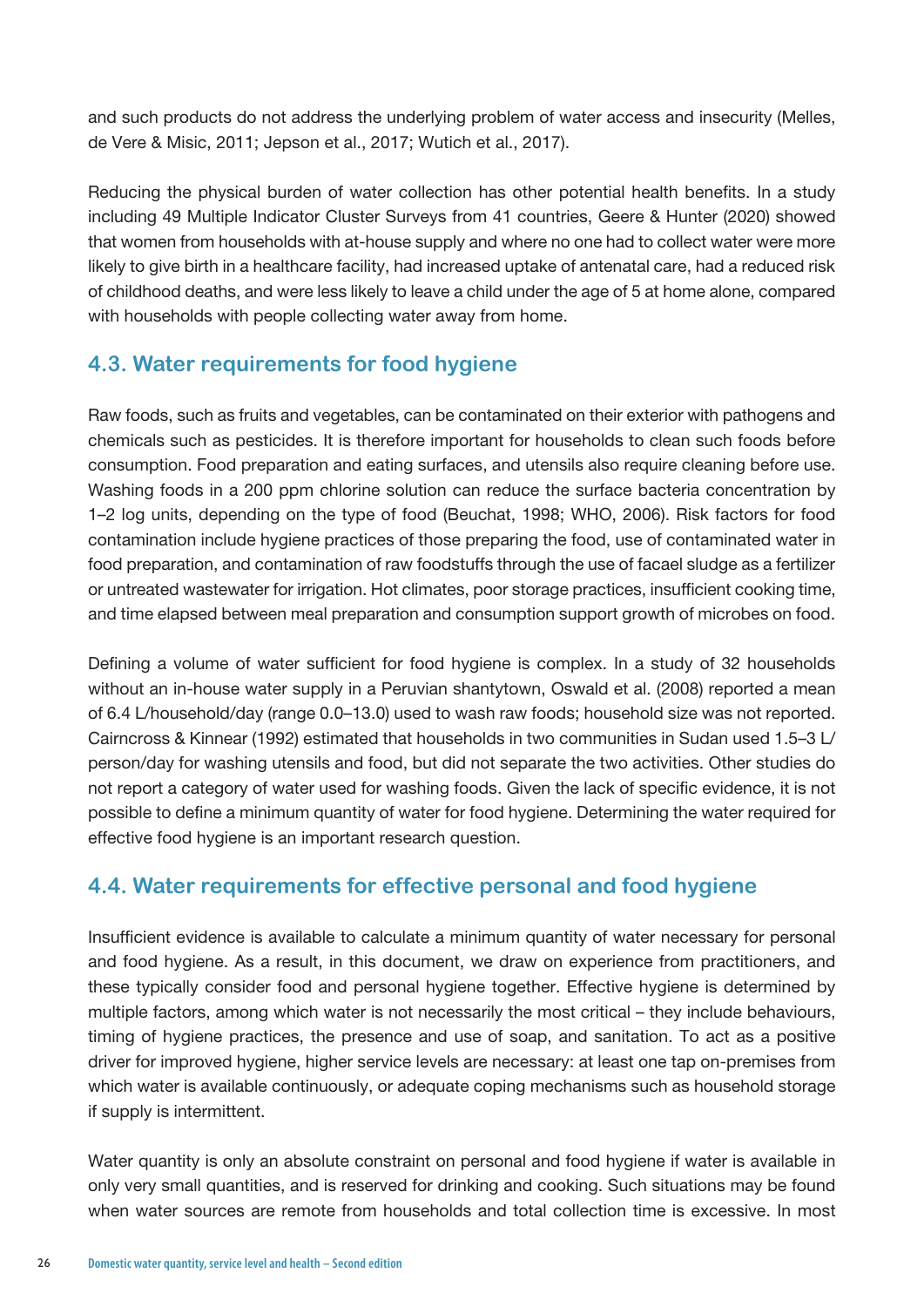settings, experience suggests that around 20 L/person/day is likely to be adequate for basic food hygiene, handwashing and face washing, in addition to drinking and cooking, but not other hygiene practices. This is not an empirically proven volume of water, and there are numerous examples of situations where poor hand, face and food hygiene is found despite these levels of service.

Where demands for water for hygiene are increased – for example, due to increased frequency of handwashing in response to outbreaks of disease – 20 L/day is likely to be insufficient; often, running water from a tap is necessary to support sufficient handwashing (Howard et al., 2020). When enhanced personal hygiene is required, it is likely that even an intermediate level of access will not provide sufficient water to fully protect health. In water-scarce regions, guidance should be provided on avoiding excessive wastage of water. For example, water can be turned off after wetting hands – ideally by using touchless methods such as motion-activated sensors – and then turned on to rinse hands after lathering, to conserve water. Where other forms of handwashing stations are used, guidance should be provided on how to manage release of water without increasing the risk of disease transmission through handling of the tap (or other withdrawal utensil).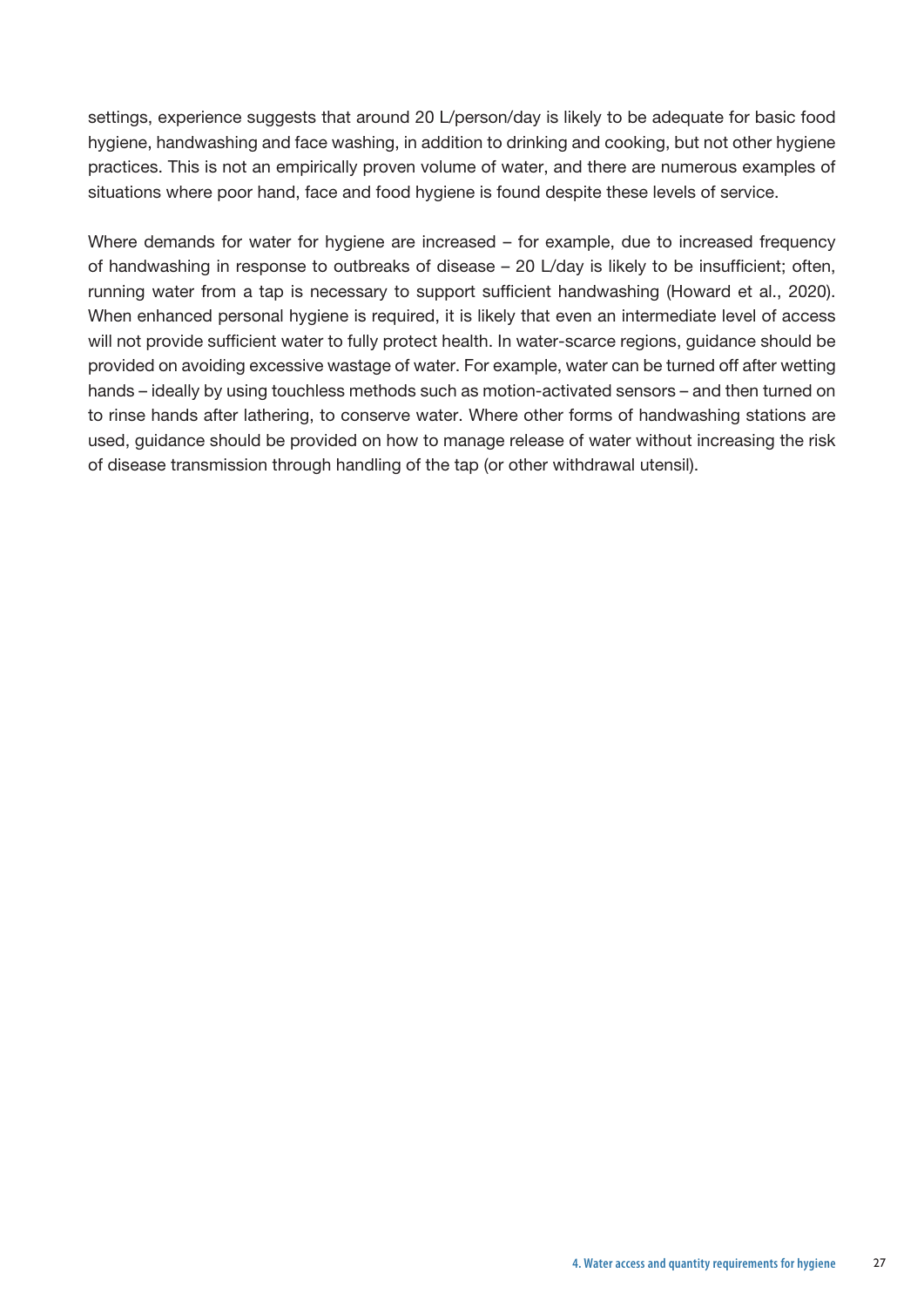# **5. Factors affecting the quantity of domestic water used**

#### **5.1. Quantity and accessibility: how much do people use and what are the links?**

A number of studies have examined the effects of water accessibility on household water use, particularly in relation to proximity and collection time. Cairncross & Cliff (1987) studied two villages in rural Mozambique: one had a standpipe with an average collection round trip of 10 minutes, and the other had a distant water source that required a round trip of more than 5 hours. They found the average quantity of water used in the first village to be 12.30 L/person/day, compared with 3.24 L/person/day in the second village. The additional water was primarily used for hygiene-related purposes. The difference in collection time points to the influence of differences in levels of access – in this case, between inadequate access and basic access (see Table 11 in section 6.1).

A general relationship between water accessibility and collection behaviour has been suggested by Cairncross (1987), as shown in Fig. 2.

#### **Fig. 2. Travel time versus consumption**



lpcd: litres per capita per day.

*Note:* Travel time is in minutes.

Source: WELL (1998), after Cairncross (1987); copyright 1998, London School of Hygiene and Tropical Medicine, UK, and Water, Engineering and Development Centre,<br>Loughborough University, UK, via Creative Commons (CC BY-NC-N

This proposed relationship suggests that, as the time taken to collect water exceeds a few minutes (typically 5 minutes or 100 m from the home), the quantities of water collected decrease dramatically. A plateau then operates within a distance of around 100–1000 m or 5–30 minutes collection time. Beyond this, quantities of water decrease further.

Cassivi et al. (2019) undertook a systematic review of the relationship between water accessibility (determined using either distance or time) and water quantity at the household level. They found an inverse relationship between the distance or time taken to collect water and the quantity of water collected, but noted that imprecise measures in several of the studies and metrics that could not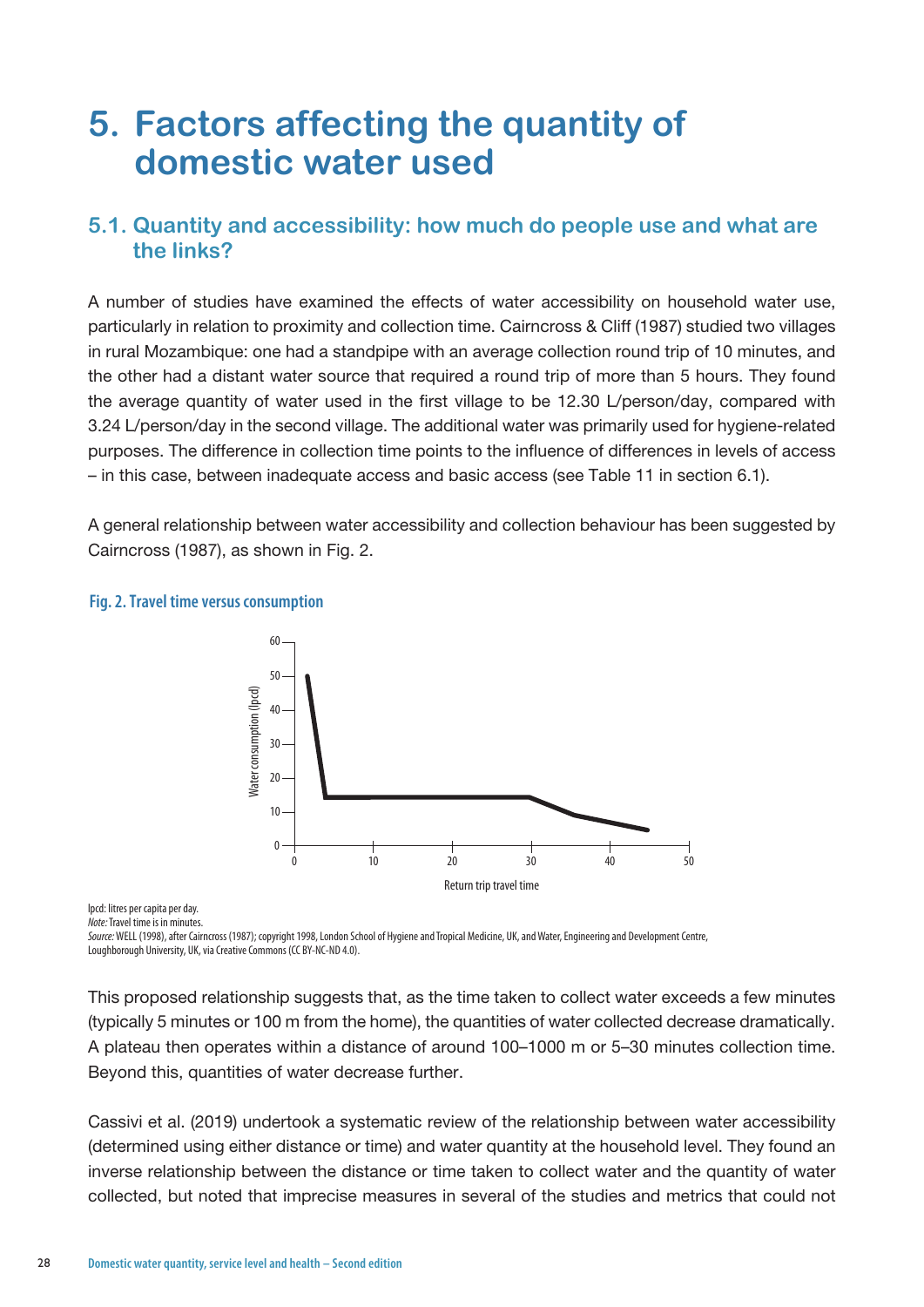be compared between studies limited their ability to confirm the water plateau shown in Fig. 2. Of 11 studies, seven reported a relationship between accessibility and water quantity, but only four of these applied statistical tests to assess the effect: all found an association that was significant at the 95% level. The remaining four studies showed no relationship between accessibility and water quantity at the household level. However, these were in settings where this was explicable: households had access to water within a short distance, gained only marginal improvement in accessibility with increasing collection time, or used multiple water sources, including sources based at the household.

Rhoderick (2013) undertook a systematic review of the relationship between distance, time and domestic water quantity. Searches were undertaken in PubMed, Embase and Global Health for papers published between January 1970 and January 2013, with no language restriction in the search, although only those in English were included in the full review. Included studies were undertaken in low- and middle-income countries, and reported time or distance and water quantity. The searches yielded 4687 papers after removing duplicates. Of these, 132 met the criteria for full text screening, and 16 met the inclusion criteria. A further eight papers were identified through a hand search, yielding a final set of 24 studies.

In the systematic review by Rhoderick (2013), time was considered as total collection time, including travel to and from the source, and time waiting at the source. Of the 20 included studies that examined the relationship between water collection distance or time and domestic water quantity, eight found no relationship, and 12 found an inverse relationship between distance or time and quantity. Studies did not consistently observe a significant decrease in water quantity beyond 30 minutes collection time and/or 1000 m distance. Of the included studies, five compared households that had on-plot water supplies with households that did not; all of these reported higher average quantities of water use in households with on-plot water supplies, and almost all reported at least a doubling of per capita water use. Although the quality of the evidence was poor, the findings of the review support the general relationship between accessibility (distance to source and round-trip collection time) and quantity shown in Fig. 2. However, the findings suggest that the graph shape and specific break points differ by setting. A similar finding was reported by the subsequent systematic review by Cassivi et al. (2019).

Results might differ between studies for several reasons, including differences in data collection methods, household use of multiple water sources, and at-household versus at-source water use, especially for bathing and laundry. Many studies conflate the ideas of distance and time to source or use one measure as a surrogate for the other, making it difficult to examine the variables separately. This has particular implications for studies involving households that are close to water sources but experience long queue times (Aiga & Umenai, 2002).

In addition to the effect on domestic water use, long distances to water sources and long queueing times present opportunity costs and physical burdens for households. Reducing the collection burden for households yields benefits even if there is no proportionate increase in water use (the plateau of Fig. 2). Cairncross & Cliff (1987) observed that women with a closer water source used their excess time for rest and housework. Women reported use of time saved on activities such as income generation and education of their children (Arku, 2010).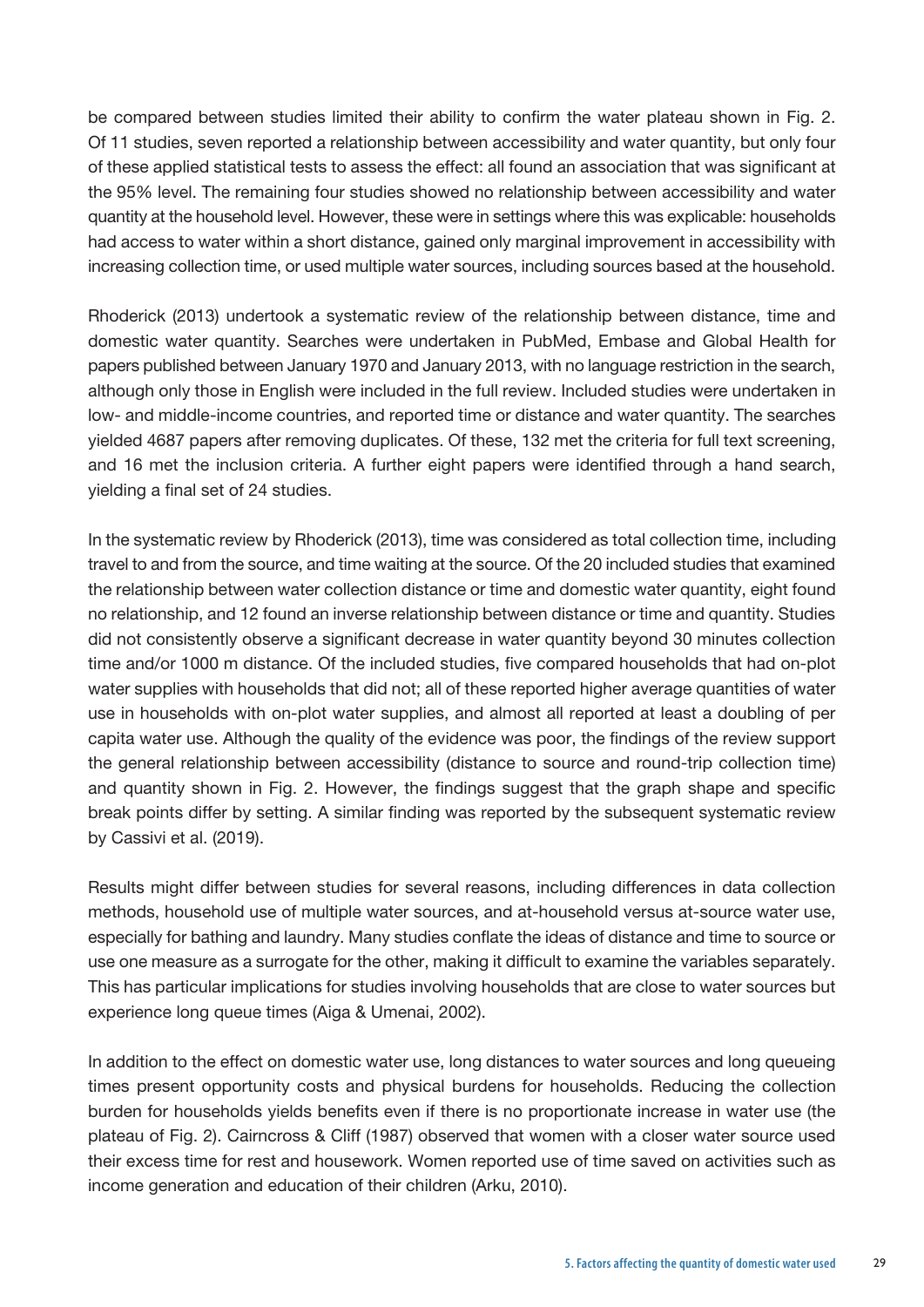Where water is delivered through at least a single tap on-plot, water use increases substantially; further increases are found when water is piped into the home and is available through multiple taps. The findings from a study from Jinja, Uganda (Table 9), illustrate this (WELL, 1998): average use of water when it is piped inside the home is relatively high (155 L/person/day), but 50 L/person/day is used when water is supplied to a yard. Thompson, Porras & Tumwine (2001) found similar per capita water use by households in Kenya, Tanzania and Uganda with a tap on premises (regional average 57.8 L/person/day; range 45.4–68.3). When water access is off-plot, average use drops to roughly one third the average use at a yard tap and one tenth that of households with water piped inside the home.

#### **Table 9. Average water intake, Jinja, Uganda**

| Type of supply                            | Average quantity (L/person/day) | Access level (as defined in this document) |
|-------------------------------------------|---------------------------------|--------------------------------------------|
| Traditional sources, springs or handpumps | 15.8                            | Inadequate or basic <sup>a</sup>           |
| Standpost                                 | 15.5                            | Inadequate or basic <sup>a</sup>           |
| Yard tap                                  | 50                              | Intermediate                               |
| House connection with multiple taps       | 155                             | <b>Optimal</b>                             |

<sup>a</sup> Specific access level could not be determined because collection distance or time was not reported.

*Source:* Adapted from WELL (1998); copyright 1998, London School of Hygiene and Tropical Medicine, UK, and Water, Engineering and Development Centre, Loughborough University, UK, via Creative Commons (CC BY-NC-ND 4.0).

Although there are few published studies, there appears to be little variation in the quantities used when water is supplied through a yard level of access and little increase beyond 50 L/person/day. This may be because this level of access does not permit easy use of water-hungry devices, or that households find that efforts expended to obtain water remain sufficiently high to limit overall quantities used (Burt & Ray, 2014). Once water is supplied through multiple taps within the home, much more water is used because physical effort to obtain water is largely eliminated. In practice, the amounts used by households may vary, depending on how many water-using appliances are used and their efficiency.

Overall, the volume of water used in the home is primarily sensitive to improvements in access level. Increases in water used occur at distinct thresholds of access.

## **5.2. Laundry and bathing: on- and off-plot use**

Minimum requirements for domestic water should include sufficient water for laundry and bathing, which help to protect health. Laundry and bathing may be carried out at the home or off-plot – for example, at a water source, with corresponding reduction in the volume of water transported to the home for these purposes.

Studies in Kenya, Tanzania and Uganda suggest that the quantities of water used for bathing (including handwashing), and washing of clothes and dishes are affected by the level of water access (Thompson, Porras & Tumwine, 2001). For households using water sources outside the premises, an average of 6.6 L/person was used for washing dishes and clothes, and 7.3 L/person for bathing. In contrast, households with a domestic connection to piped water supply used an average of 16.3 L/ person for washing dishes and clothes, and 17.4 L/person for bathing. The authors suggested that,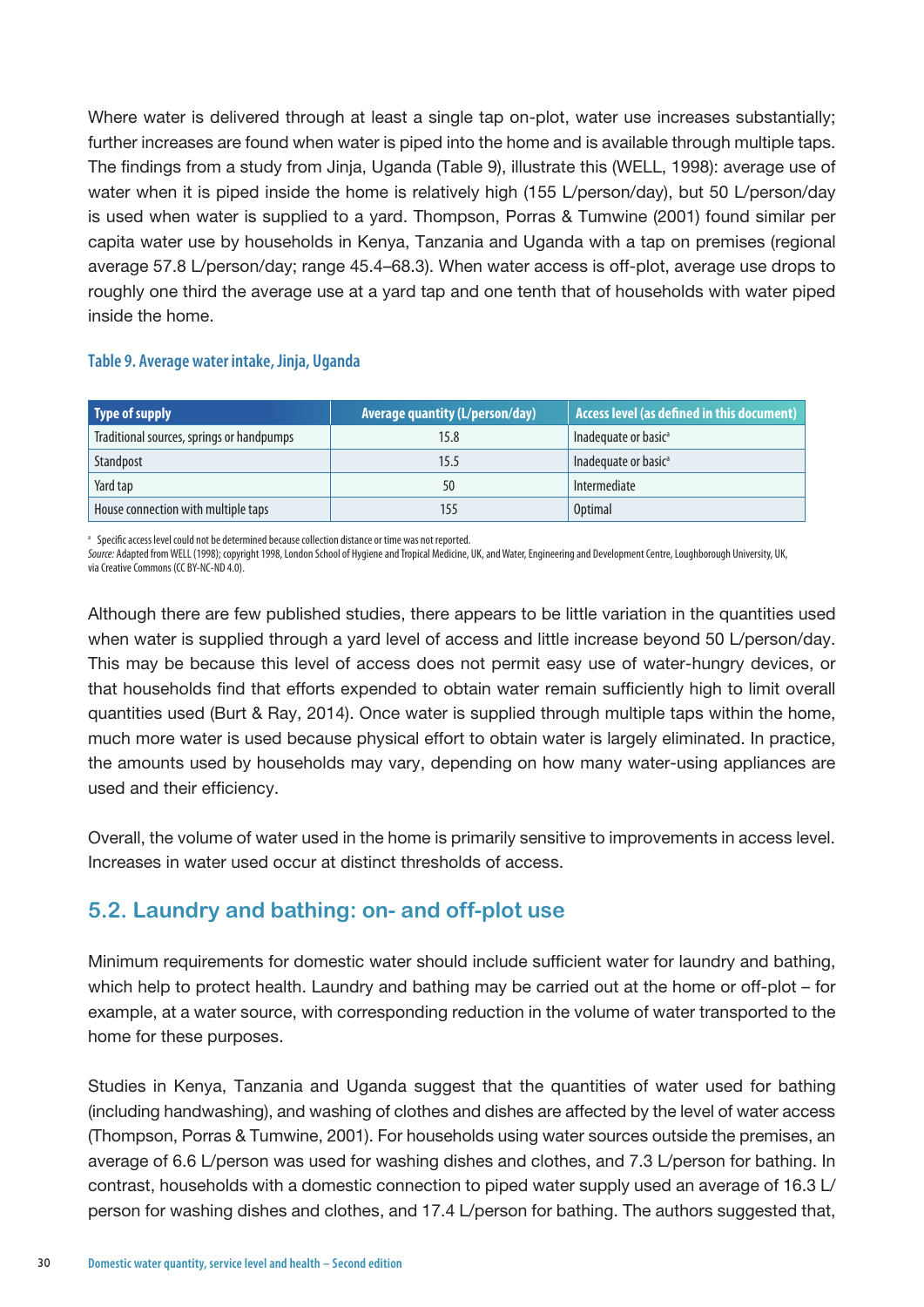for households using a water source outside the premises, the lower volume collected has an adverse impact on hygiene (although this was not quantified).

Elliott et al. (2019) noted widespread use of multiple water sources for laundry and/or bathing in lowincome settings. Certain sources or source types were used for consumption and food-associated purposes, and different sources or source types were used for these other hygiene-associated purposes. From three towns in Uganda, Howard et al. (2002) reported that multiple source use was common in urban areas; however, use of water was differentiated by source or source type in only one town.

Where water is collected from a communal source, the location for laundry (at the home or at the source) may reflect cultural preferences and the nature of the settlement; greater use at the home may be expected in urban areas. For instance, in Uganda, a significant proportion of households in urban areas carried water to the home for washing clothes (Howard et al., 2002). In some communities, it may be socially acceptable for people to bathe and launder clothes at or close to a water source (Hoque et al., 1989; Gazzinelli et al., 1998; Kloos, Gazzinelli & Oliveira, 2001; Katsi et al., 2007; Barbir & Ferret, 2011). Designs for water supplies sometimes include facilities for bathing and laundry (Noda et al., 1997; Trigg, 2000).

In some communities, users of communal water sources use different sources for consumption and cooking, and for laundry and/or bathing. This may depend on judgements about the acceptability of the source for a given use (Kloos et al., 2001; Barbir & Ferret, 2011). Thompson, Porras & Tumwine (2001) reported that, in east Africa, 30% of the population without household connections to a piped water supply used unprotected water sources for laundry. This may constitute a risk to health – for instance, by increasing exposure to faecally contaminated water, water-based diseases such as schistosomiasis, and potentially other vector-borne diseases (Kloos, Gazzinelli & Oliveira, 2001). Facilities provided to reduce exposure to schistosomiasis have been associated with dramatically decreased incidence of infection (Kosinski et al., 2011, 2012). Where water is scarce or distant, the frequency of bathing and laundering may decrease, potentially increasing the risks of some infectious diseases (Thompson, Porras & Tumwine, 2001).

## **5.3. Reliability and continuity of water supplies**

The reliability and continuity of off-premises and on-premises water sources have implications for users. In rural sub-Saharan Africa, some studies indicate that around 25% of handpumps are nonfunctional at a given time (Foster et al., 2019). In south Asia, 10–23% of water supplies are estimated as nonfunctional at a given time (Burr et al., 2015). Even when systems are functional, other deficiencies may limit the availability of water at collection points. Fisher et al. (2015) suggested that nonfunctionality is closely related to the relative rates of breakdown and repair events in rural settings. In rural Zimbabwe, Katsi et al. (2007) observed that the number of borehole pump strokes to collect water ranged from 2 to 100. Where many strokes were required, study participants reported that they grew weary and fetched less water per trip (Katsi et al., 2007).

Where water is collected from sources located off-premises, unpredictable breakdowns can lead to households spending more time and travelling greater distances to use an alternative source to obtain water. Although predictable discontinuity may cause hardship, it allows households to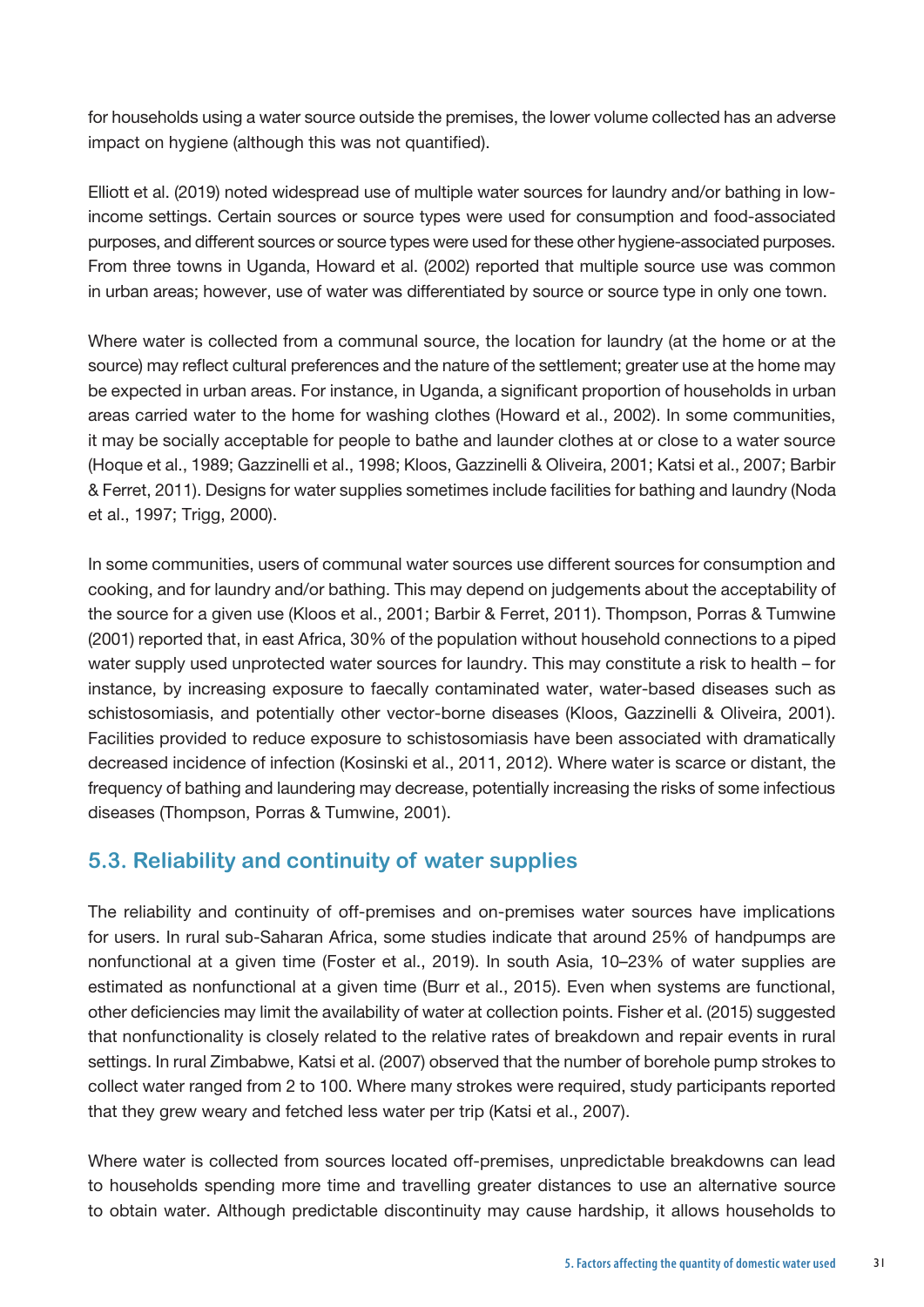develop coping strategies. The greatest problems are experienced when discontinuity is frequent and unpredictable. Anecdotal evidence from African and Indian cities indicates that this is common and leads to collection of water from piped networks at odd hours, including late at night, with associated risks (e.g. impact on sleep).

Discontinuous on-plot water supplies – that is, where water is not available throughout the day, every day – substantially affect household water use. The Drawers of Water II study compared the five major factors affecting connected households' per capita daily water use between the original study and the repeat study. Per capita water use was positively correlated with hours of service for households with piped supply (Thompson, Porras & Tumwine, 2001). A little over half of households with piped connections experienced 24-hour service in Drawers of Water II, compared with almost all piped households in the original study. Between the two studies, per capita water use decreased for connected households in urban areas. The authors speculated that deteriorating infrastructure, and lack of proper operation and maintenance led to poorer service delivery. In a study of four towns in India, Andey & Kelkar (2009) found that per capita water use was higher with continuous water supplies than with intermittent water supplies. However, where there were shorter periods of supply interruption and improved household water storage, the difference in the amount of water used compared with continuous water supply was small (Andey & Kelkar, 2009).

A study in rural China compared households' per capita water use between three different water supply schemes: continuous piped supply to households, intermittent piped supply to households, and households that used public taps (Fan et al., 2013). Households with intermittent supply had comparable water use patterns and volumes (52 L/person/day) to households using public taps (46 L/person/day), and both types used less water than households with continuous supplies (71 L/person/day) (Fan et al., 2013). The amount of water used for bathing and laundry was significantly less in households with intermittent supplies and using public taps than in continuously supplied households. The practice of sharing water between household members for washing hands, feet and face was significantly more frequent in households with intermittent supplies and those using public taps than in continuously supplied households. These findings indicate that households with intermittent supplies benefited less from on-plot water supplies.

Fan et al. (2014) found that households experiencing intermittent supply first reduced their outdoor water use (for vegetable gardening and yard cleaning). With further decreases in hours of service, households reduced their water use for indoor activities. Restricting service from continuous to 6 hours/day significantly reduced household water use for outdoor activities and lowered the frequency of personal hygiene activities such as face, hand and foot washing. When water was available for 3 or fewer hours per day, per capita water use for laundry, showering and other personal hygiene was also significantly lower. A significant further reduction in overall per capita water use was observed when water was available for 1.5 or fewer hours per day compared with water being available for 6 hours per day (Fan et al., 2014). However, the amount of water used for cooking, food hygiene and washing of utensils was relatively unaffected by the number of hours of service. Households stored water to cope with intermittent supplies.

Intermittent piped service can occur as a result of system deficiencies, insufficient supply or rationing. In some urban areas, a high proportion of the population may have less than 12 hours of water service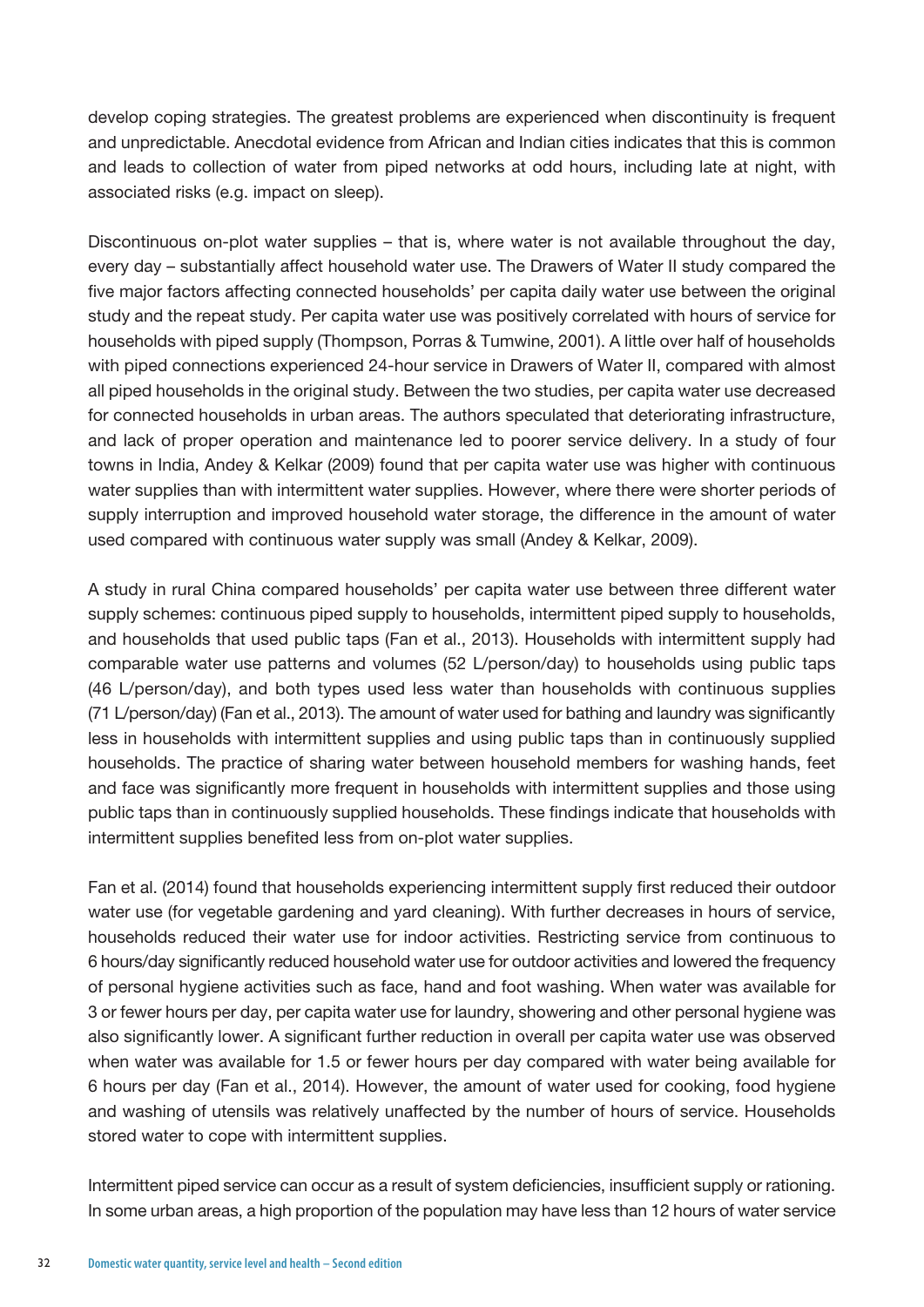per day (Rosenberg, Talozi & Lund, 2008). To cope with intermittent supplies, households may collect water from alternative sources, purchase water from vendors, build alternative sources and/or store water (Adekalu, Osunbitan & Ojo, 2002; Pattanayak et al., 2005; Katuwal & Bohara, 2011). Increased household storage capacity was estimated to increase monthly per capita consumption by 13% in a study of households with piped connections in Sri Lanka (Nauges & van den Berg, 2009). Although these mechanisms augment supply, they increase costs to the household (Pattanayak et al., 2005). Households with intermittent piped supplies may be unwilling to pay for improvements to the piped system because they do not trust utility management to improve service delivery (Kibassa, 2011).

Qualitative evidence from India describes the effect of intermittent water supplies on outcomes such as employment and education. Focus group members reported that poor reliability of water services resulted in people missing work and/or school to fetch water, and reduced the frequency of domestic activities such as bathing, laundry and house cleaning (Subbaraman et al., 2015).

## **5.4. Household size and composition**

Although larger households use more water (Reddy, 1999), per capita water use decreases as household size increases, because an additional person has little effect on the overall household quantity used for domestic activities such as dishwashing, house cleaning and laundry. A study of rural households in Uganda using non-piped water located off-premises found a 0.65 L decrease in per capita quantity for each additional household member (Sugita, 2006). Numerous field studies have reported an inverse relationship between household size and per capita water use (Feachem et al., 1983; Hoque et al., 1989; Blum et al., 1990; Sandiford et al., 1990; Cairncross & Kinnear, 1992; Noda et al., 1997; Thompson, Porras & Tumwine, 2001; Hadjer, Klein & Schopp, 2005; Keshavarzi et al., 2006; Arouna & Dabbert, 2010; Fan et al., 2013; Nnaji, Eluwa & Nwoji, 2013). Household size is decreasing globally, and the number of households is increasing in nearly all countries (Bartram, Elliott & Chuang, 2012). This is likely to have a net effect of increasing water demand as the increase in water required by the increasing number of households greatly exceeds marginal reductions associated with decreasing household size.

Few studies have explored water use within households. The proportion of children in the household has a statistically significant negative relationship with per capita domestic water use (Thompson, Porras & Tumwine, 2001). Water diaries have been used in a few studies to examine differences in water use among household members, often examining differences in gender. However, most have small sample sizes and are in high-income settings (Lahiri-dutt & Harriden, 2008; Harriden, 2013). The emerging examples of water diaries in low- and middle-income countries (Hoque & Hope, 2018) suggest that this approach may provide insights into household water use and intra-household variations.

Given that women are often responsible for water collection and domestic chores involving water, they may use more domestic water than other members of the household. Conflict between household members has been reported over differences in water collection burden, and who decides how water is used and for what purpose (Yerian et al., 2014).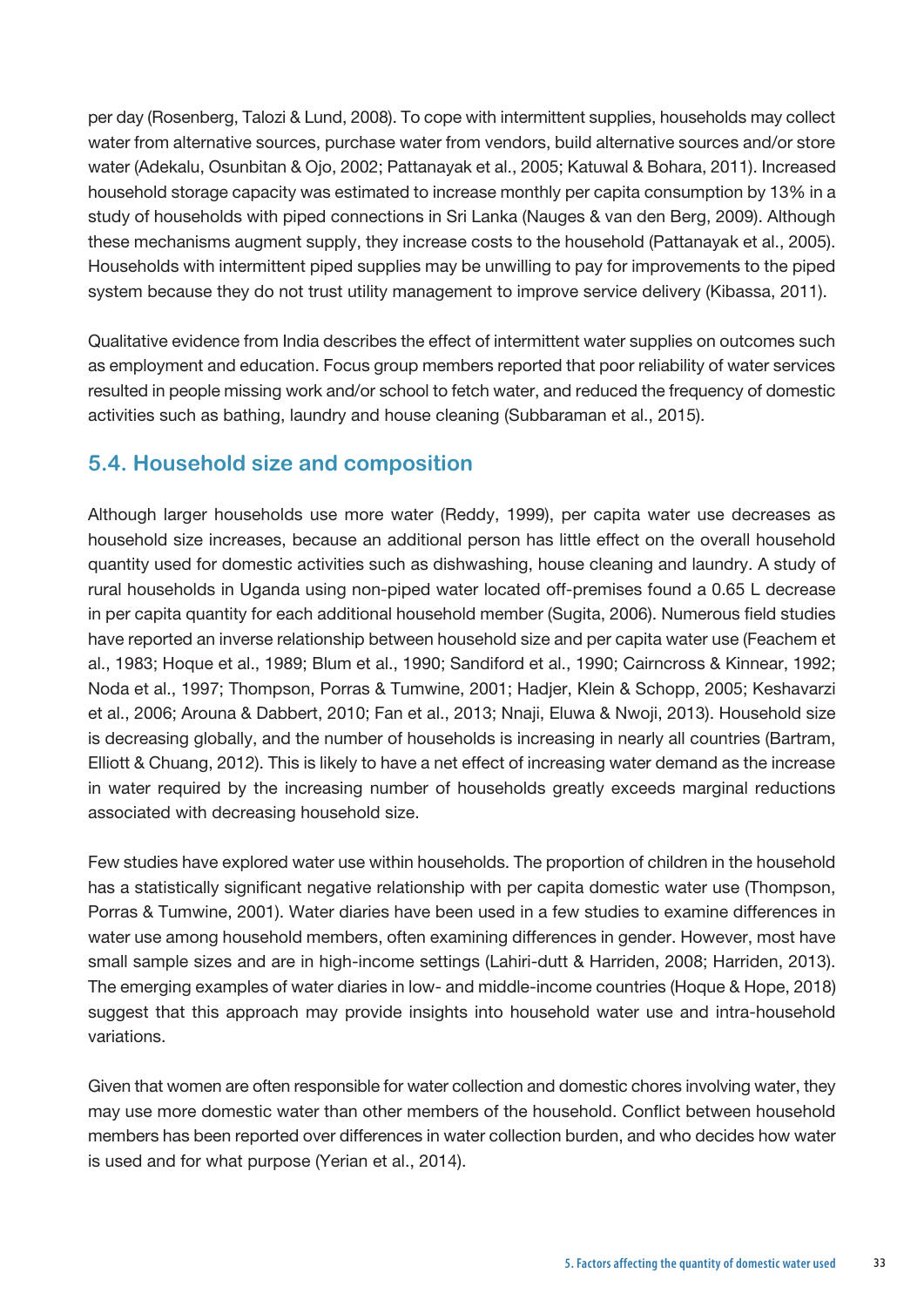#### **5.5. Quantity and price**

Price affects the quantity of water used by households. Empirical studies of water demand indicate that water is a normal good, so, as the price for water increases, the demand decreases, and vice versa. However, studies of residential water demand in industrialized countries have found that, although price and quantity are inversely related, demand is relatively price inelastic. This means that the percentage change in water use is smaller than the corresponding percentage change in price. Meta-analyses report average own-price elasticities of demand between –0.3 and –0.6 (Espey, Espey & Shaw, 1997; Dalhuisen et al., 2003, Worthington & Hoffman, 2008; Sebri, 2014). This means that a 10% increase in the price of water results in a 3–6% reduction in water use.

Few studies have examined the relationship between price and the quantity of domestic water used in low- and middle-income countries. Nauges & Whittington (2010) highlighted challenges in understanding the relationship between price and water use in these countries. The common practice of multiple source use poses challenges in analysing the influence of price on water use because it requires consideration of both households' choice of which source(s) to use and how much water to use from each source.

Studies examining source choice have found that factors such as price, perceived quality, time or distance and reliability influence household behaviour (Briscoe, Chakraborty & Ahmad, 1981; Mu, Whittington & Briscoe, 1990; Nauges & Strand, 2007; Basani, Isham & Reilly, 2008; Cheesman, Bennett & Hung Son, 2008; Nauges & van den Berg, 2009; Kremer et al., 2011; Coulibaly, Jakus & Keith, 2014; Gross & Elshiewy, 2019). Although only a few studies are available, they have generally found that the demand for water in low- and middle-income countries is relatively inelastic (ownprice elasticities of demand between –0.1 and –0.8; Table 10).

Studies that report own-price elasticities of demand for different source types typically report aggregate values for generic source types (Table 10) – Wagner, Cook & Kimuyu (2019) is the only study that estimates source-specific own-price elasticities. For example, Nauges & Strand (2007) reported own-price elasticities of demand of –0.58 for private connections, –0.66 for public taps and –0.41 for tanker water in cities in El Salvador. Strand & Walker (2005) reported own-price elasticities of demand of –0.3 for households with a private connection and –0.1 for households without a private connection in 17 cities in Central America. In Viet Nam, Cheesman, Bennett & Hung Son (2008) found that demand was more price elastic for households with a private connection and a well (–0.53) than for those that only had a private connection (–0.06).

Less than one third of the studies (four) summarized in Table 10 estimated the demand for water in rural areas. These studies generally found that the own-price elasticities were similar for different sources. For example, in rural Benin, Gross & Elshiewy (2019) found that the own-price elasticities of demand were approximately –0.1 for public taps, public wells equipped with hand or foot pumps, and protected wells. In rural Kenya, Wagner, Cook & Kimuyu (2019) found that the own-price elasticities of demand for public taps, public wells and vended water were approximately –0.50.

Overall evidence suggests that the price of water affects both the choice of water source and the quantity of water used. The impact of price on water use and source selection depends on the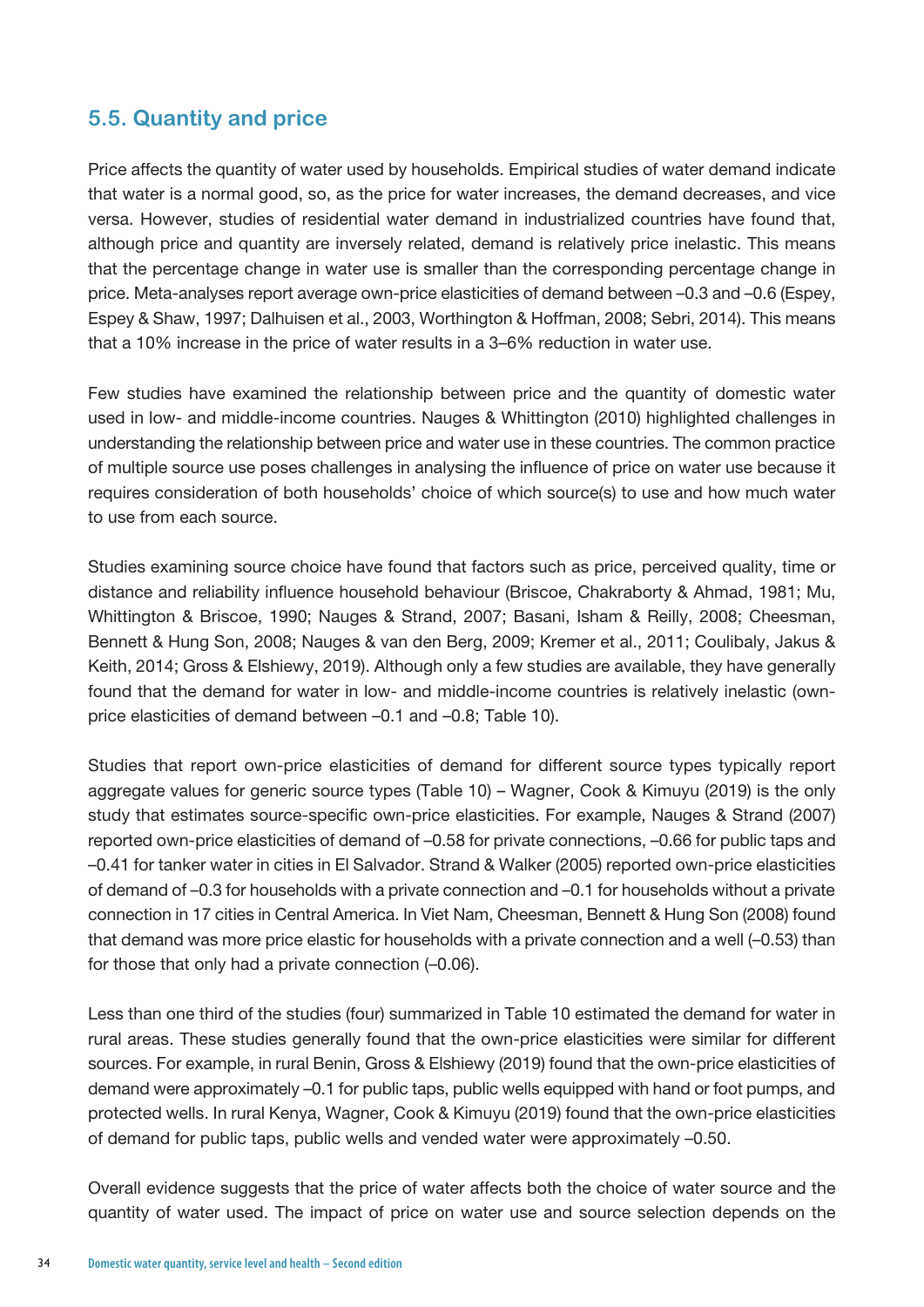magnitude of changes (or differences) in price, and may vary with households' water use, income and other factors.

It is often assumed that income and water use are highly correlated. However, there is little empirical evidence to support this assumption in low- and middle-income countries. Less than half of the studies in Table 10 estimate the income elasticity of demand. Those that do suggest that water use

#### **Table 10. Price and income elasticities of demand in low- and middle-income countries**

| <b>Study</b>                          | <b>Location</b>                        | <b>Rural/urban</b> | <b>Source type</b>                  | <b>Price elasticity</b><br>of demand | <b>Income</b><br>elasticity of<br>demand |
|---------------------------------------|----------------------------------------|--------------------|-------------------------------------|--------------------------------------|------------------------------------------|
| Gross & Elshiewy (2019)               | 200 villages in Benin                  | Rural              | Public taps                         | $-0.11$                              | NA.                                      |
|                                       |                                        |                    | Public wells (with hand/foot pumps) | $-0.1$                               | <b>NA</b>                                |
|                                       |                                        |                    | <b>Protected wells</b>              | $-0.1$                               | <b>NA</b>                                |
| Wagner, Cook & Kimuyu                 | Meru county, Kenya                     | Rural              | Public taps                         | $-0.5$                               | <b>NA</b>                                |
| (2019)                                |                                        |                    | <b>Public wells</b>                 | $-0.47$                              | <b>NA</b>                                |
|                                       |                                        |                    | Vended water                        | $-0.5$                               | <b>NA</b>                                |
| Coulibaly, Jakus & Keith              | Zarqa, Jordan                          | Urban              | <b>Private connection</b>           | $-1.33$                              | <b>NA</b>                                |
| (2014)                                |                                        |                    | Tanker water                        | $-2.9$                               | <b>NA</b>                                |
|                                       |                                        |                    | Vended (treated) water              | $-1.43$                              | <b>NA</b>                                |
|                                       |                                        |                    | <b>Bottled water</b>                | $-0.62$                              | <b>NA</b>                                |
| Arouna & Dabbert (2010)               | 27 villages in Benin                   | Rural              | Improved sources                    | $-0.15$                              | <b>NA</b>                                |
| Diakité, Semenov & Thomas<br>(2009)   | 156 municipalities in<br>Côte d'Ivoire | Urban              | Private connection                  | $-0.82$                              | 0.15                                     |
| Nauges & van den Berg                 | Sri Lanka                              | Urban              | Private connection                  | $-0.15$                              | 0.14                                     |
| (2009)                                |                                        |                    | Private connection + public sources | $-0.37$                              | 0.2                                      |
| Basani, Isham & Reilly (2008)         | 7 towns in Cambodia                    | Urban              | Private connection                  | $-0.4$ to $-0.5$                     | $0.2$ to $0.7$                           |
| Cheesman, Bennett & Hung              | <b>Buon Ma Thuot, Viet Nam</b>         | Urban              | <b>Private connection</b>           | $-0.06$                              | 0.14                                     |
| Son (2008)                            |                                        |                    | Private connection $+$ well         | $-0.53$                              | <b>NA</b>                                |
| Nauges & Strand (2007)                | 3 cities in El Salvador                | Urban              | <b>Private connection</b>           | $-0.58$                              | 0.2 to 0.3                               |
|                                       |                                        |                    | Public taps                         | $-0.66$                              | <b>NA</b>                                |
|                                       |                                        |                    | <b>Tanker water</b>                 | $-0.41$                              | <b>NA</b>                                |
| Gulyani, Talukdar & Kariuki<br>(2005) | 3 towns in Kenya                       | Urban              | All (aggregate) sources             | $-0.10$ to $-0.16$                   | <b>NA</b>                                |
| Strand & Walker (2005)                | 17 cities in Central America           | Urban              | Private connection                  | $-0.3$                               | < 0.1                                    |
|                                       |                                        |                    | Non-tap households                  | $-0.1$                               | < 0.1                                    |
| Acharya & Barbier (2002)              | 4 villages in Nigeria                  | Rural              | Non-tap source (collect and vended) | $-0.073$                             | NA                                       |
|                                       |                                        |                    | Vended water                        | $-0.067$                             | <b>NA</b>                                |
| Rietveld, Rouwendal & Zwart<br>(2000) | Salatiga, Indonesia                    | Urban              | Private connection                  | $-1.2$                               | 0.05                                     |
| David & Inocencio (1998)              | Manila, Philippines                    | Urban              | Vended water                        | $-2.1$                               | 0.3                                      |
| Crane (1994)                          | Jakarta, Indonesia                     | Urban              | Vended water                        | $-0.48$                              | NA                                       |
|                                       |                                        |                    | Hydrant water                       | $-0.6$                               | NA                                       |
| Rizaiza (1991)                        | 4 cities in Saudi Arabia               | Urban              | <b>Private connection</b>           | $-0.78$                              | 0.09 to 0.20                             |
|                                       |                                        |                    | Tanker water                        | $-0.4$                               | NA                                       |

NA: not available.

*Source:* Modified and expanded from Nauges & Whittington (2010).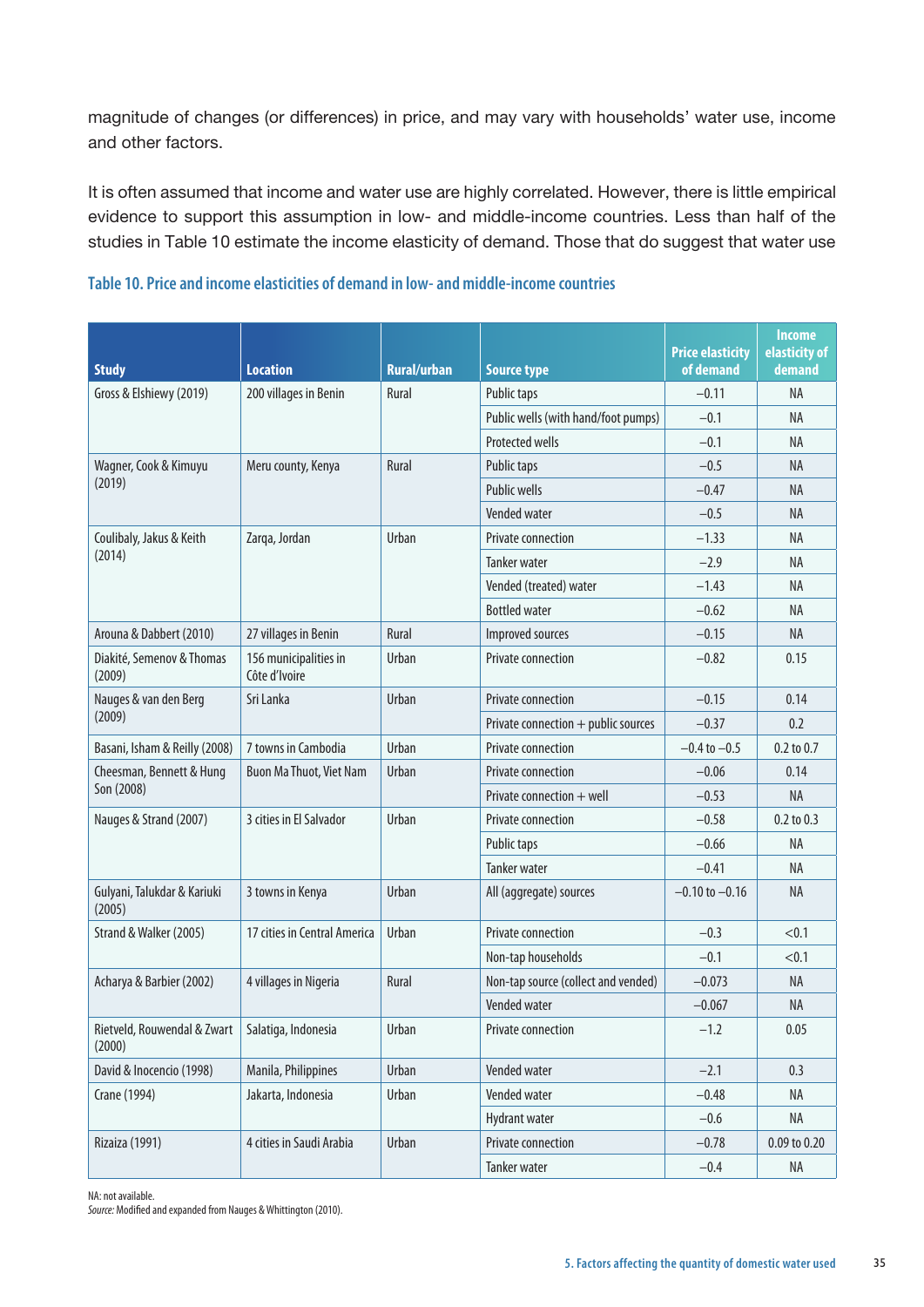is relatively income inelastic, with income elasticities of demand between 0.1 and 0.3. This means that a 10% increase in income would result in a 1% or 3% change in water use, respectively.

Several studies have found that the correlation between income and water use is quite low. For example, Fuente at al. (2016) reported a correlation coefficient of 0.15 for water use and income in Nairobi, Kenya. Similarly, Nauges & van den Berg (2009) reported a correlation coefficient of 0.22 for income and water use in three cities in Sri Lanka, and Briand et al. (2010) reported a correlation coefficient of 0.23 for income and water use in Dakar, Senegal.

This may seem counterintuitive. In urban areas, however, low-income households often have larger household sizes and are more likely to share sources with neighbours. Moreover, these studies examined the relationship between income and water use among households using similar sources (e.g. private connections) and did not capture the differences in water use between households using different source types. Households with a reliable private connection generally use more water and are wealthier than households collecting water from outside the home.

Less is known about the relationship between income and water use in rural areas. Income in rural areas is often seasonal (e.g. from sale of crops) and may be irregular. Furthermore, water may not need to be purchased regularly, so that financial contributions to water supply may be equally irregular. Thus, the relationship between income and water use in rural areas is more complex than in urban areas. This is an important area for research, given increased global attention on equity and affordability.

## **5.6. Seasonality**

Domestic water use may be affected by season. In a study in rural Ethiopia, the quantity of water collected varied substantially by season as water sources dried up in dry seasons (Tucker et al., 2014). Although quantities used for drinking and cooking were similar in wet and dry seasons, quantities used for hygiene were lower in the dry season (Tucker et al., 2014). Elliott et al. (2017) described similar variation in use of different water sources by season in Pacific island states; use was influenced by the relative availability of alternative sources.

Where households collect rainwater, per capita water use often increases in the wet season, when water is low cost and readily accessible on-plot (Frankel & Shouvanavirakul, 1973). Households with piped water may reduce their consumption of piped water in the rainy season to lower their water bills by collecting rainwater. Hadjer, Klein & Schopp (2005) observed that water availability decreased during the dry season in Benin, resulting in households travelling further to obtain water and reduced per capita water use.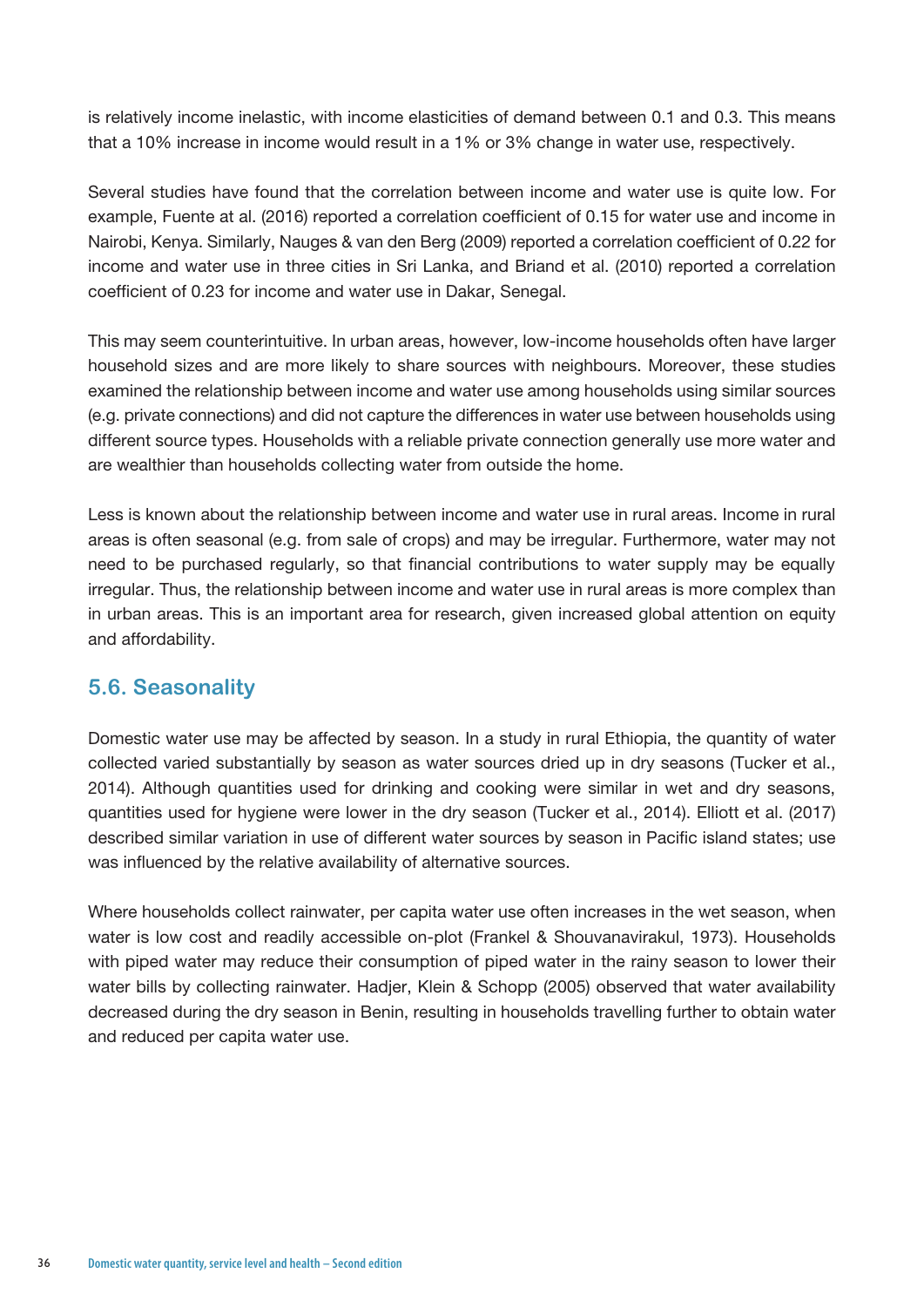# **6. Household access and quantity requirements**

#### **6.1. Needs for domestic purposes**

Domestic water use is affected by accessibility, continuity, reliability and price (Kayser et al., 2013). The relationships between these factors are complex. Table 11 provides guidance on likely household use based on accessibility. Where water supplies are not continuous and reliable, households will likely use less water than shown, particularly if they have inadequate coping strategies such as storage. Estimates of distance and time are based on people collecting water on foot; the use of transportation systems may change the amount of water that can be collected when the water is off-plot. The estimated quantities of water at each access level may be less where water prices exceed affordability. Recommendations on financial structures relating to water service delivery are outside the scope of this publication.

In Table 11, the amount of water required for drinking is estimated to be 5.3 L/person/day, which should be sufficient to meet the needs of lactating women undertaking moderate physical activities in warm temperatures, based on the analysis presented in section 3.4. As indicated in sections 3.6 and 4.3, there is insufficient evidence to calculate a minimum quantity of water necessary for cooking, personal hygiene and food hygiene, from empirical data. Furthermore, the evidence that does exist indicates that there is substantial variability in the water used depending on climate, cultural contexts and foods cooked; therefore, deriving a single recommended minimum is neither practical nor useful. Experience and expert opinion suggest that, under most circumstances, 20 L/person/day, corresponding to basic access, is likely to be sufficient for food hygiene, handwashing and face washing, in addition to drinking and cooking, but not other hygiene practices. This is not, however, an empirically proven volume of water; there are numerous examples of situations where poor hand, face and food hygiene is found despite these levels of service.

As noted in section 4.3, 20 L/person/day will not be sufficient in circumstances, such as disease outbreaks, demanding enhanced hygiene behaviours (including an increased frequency of handwashing) and where fomites are of concern in relation to disease transmission. In such circumstances, running water is required to support effective handwashing. This will be most effective where faucets are equipped with systems that reduce or eliminate touch, such as motion sensors or handles that may be moved using the elbow to turn water on and off, or other touchless methods. Where such technologies do not exist, there may be a need for increased cleaning of tap handles using disinfectant. In most cases, such running water will come from utility- or community-managed piped water supplies, but in some cases may be household supplies where piping of water from a point source, such as a tubewell, is available. An intermediate level of access will not in all cases provide sufficient water to support enhanced handwashing, or doing so may compromise other uses of water.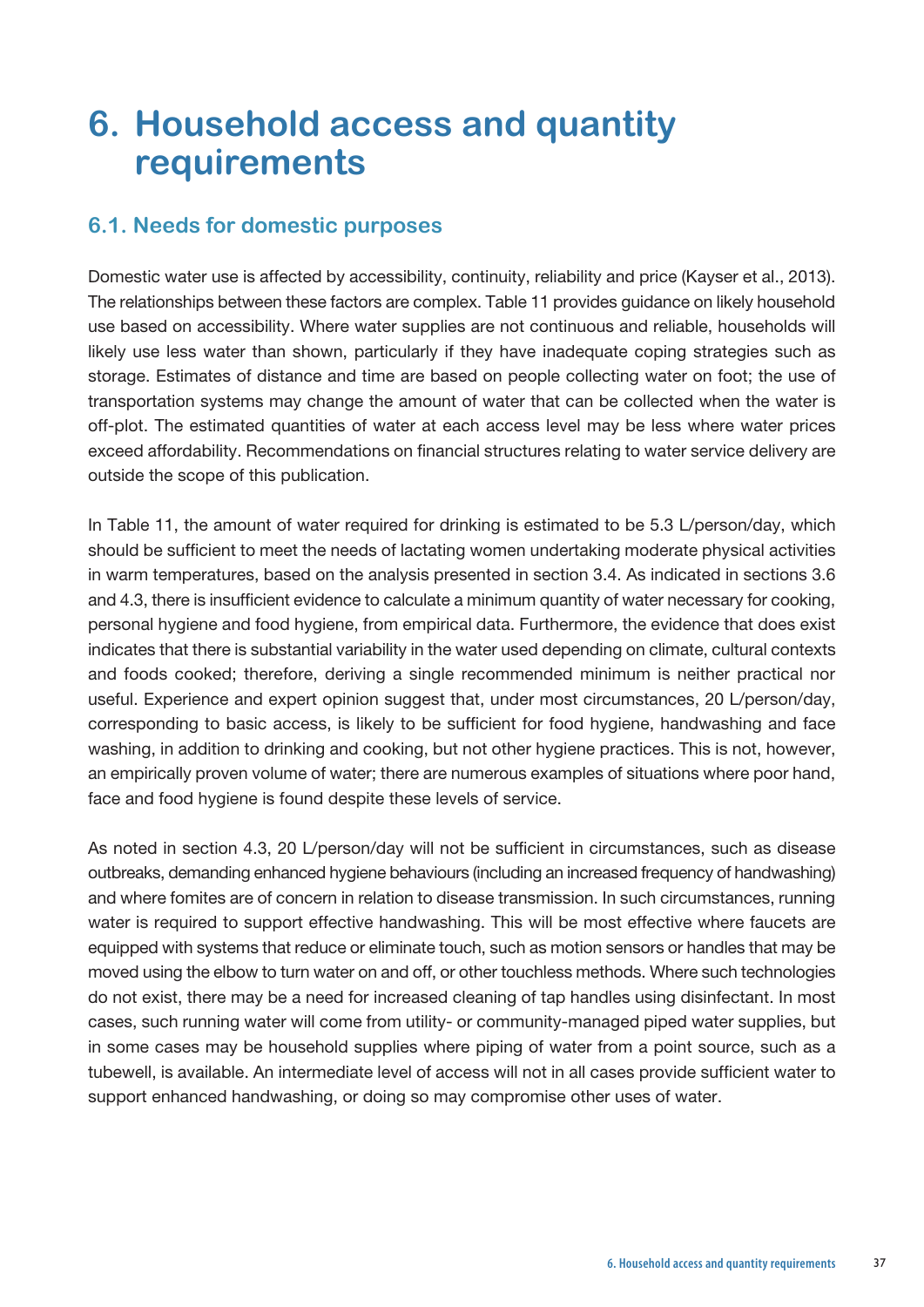#### **Table 11. Summary of water access, adequacy and level of health concern**

| <b>Access level and typical volumes</b><br>of water used in the home <sup>a</sup> | <b>Accessibility of water supply</b>                                | <b>Adequacy for health needs</b>                                                                                                                                                                                                                          | <b>Level of health</b><br>concern <sup>b</sup> |  |
|-----------------------------------------------------------------------------------|---------------------------------------------------------------------|-----------------------------------------------------------------------------------------------------------------------------------------------------------------------------------------------------------------------------------------------------------|------------------------------------------------|--|
| Inadequate access<br>(quantity collected can be below<br>5.3 L/person/day)        | More than 1000 m in distance or<br>30 minutes total collection time | Drinking - cannot be assured<br>Cooking - cannot be assured                                                                                                                                                                                               | Very high                                      |  |
|                                                                                   |                                                                     | Hygiene – cannot be assured at the home, $\epsilon$<br>compromising food hygiene, handwashing and face<br>washing; other hygiene activities have to be undertaken<br>away from the home                                                                   |                                                |  |
| Basic access <sup>d</sup><br>(average quantity unlikely to exceed                 | 100-1000 m in distance or<br>5-30 minutes total collection time     | Drinking - should be assured                                                                                                                                                                                                                              | High                                           |  |
| 20 L/person/day)                                                                  |                                                                     | Cooking - should be assured<br>Hygiene – food hygiene, handwashing and face washing<br>may be assured; bathing and laundry cannot be assured<br>at the home but may be carried out at water source                                                        |                                                |  |
| Intermediate access<br>(average quantity about 50 L/                              | Water delivered through one<br>tap on-plot, or within 100 m or      | Drinking - assured                                                                                                                                                                                                                                        | Medium                                         |  |
| person/day)                                                                       | 5 minutes total collection time                                     | Cooking - assured<br>Hygiene - all food hygiene, handwashing and face<br>washing assured under non-outbreak conditions;<br>enhanced hygiene during infectious disease outbreaks<br>not assured; bathing and laundry at the home should<br>also be assured |                                                |  |
| Optimal access<br>(average quantity more than 100 L/<br>person/day <sup>e</sup> ) | Water supplied through multiple<br>taps and continuously available  | Drinking - all needs met                                                                                                                                                                                                                                  | Low                                            |  |
|                                                                                   |                                                                     | Cooking - all needs should be met                                                                                                                                                                                                                         |                                                |  |
|                                                                                   |                                                                     | Hygiene - all food hygiene, handwashing and face<br>washing needs should be met, including for bathing and<br>laundry at the home, and household cleaning                                                                                                 |                                                |  |

Quantities used are likely to be lower if the primary water source is not continuous or reliable, or if water is unaffordable.

Water safety is not included in this definition. Water safety is a health concern independent of water access and use.

Where alcohol-based gels are used, they may contribute to hand hygiene.

For the purposes of international monitoring, the Joint Monitoring Programme for Water Supply, Sanitation and Hygiene (JMP) defines a "basic drinking water service" as use of an "improved drinking water source" with a total collection time of 30 minutes or less (round trip). A basic drinking-water service as defined by JMP approaches, but is not the same as, "basic access" as defined in this document. The JMP defines "safely managed water" – the indicator that measures SDG Target 6.1 – as an improved water source located on-premises, available when needed, and free from faecal and priority chemical contamination" (WHO & UNICEF, 2017). This is similar to "intermediate access" as defined in this document; however, the JMP definition accepts all improved sources, including those that are not piped, whereas intermediate access here is defined in terms of access to piped water.

Based on [http://www.waterstatistics.org/graph/18.](http://www.waterstatistics.org/graph/18)

The public health gains from use of more water occur in three principal increments.

- The first occurs when households acquire basic access, where the reduced distance and time involved in water collection result in quantities that should be adequate for drinking, cooking, food hygiene, handwashing and face washing, but inadequate to support bathing, laundry or household cleaning. This depends on household capacity to secure water from the off-plot source by collecting or purchasing water. These gains are compromised in circumstances demanding enhanced hygiene behaviours, such as disease outbreaks.
- Further health gains occur when piped water is reliably available on-plot, especially where running water is available (intermediate access). These arise from greater water use, with adequate quantities available for all personal and food hygiene, in addition to drinking and cooking; a decreased burden of physical collection; and associated gains in time for activities such as childcare, food preparation and productive activity (e.g. education). Intermediate access may also reduce the risk of physical attacks that have been reported during off-plot water collection. However, such levels of service may not support enhanced personal hygiene required during disease outbreaks.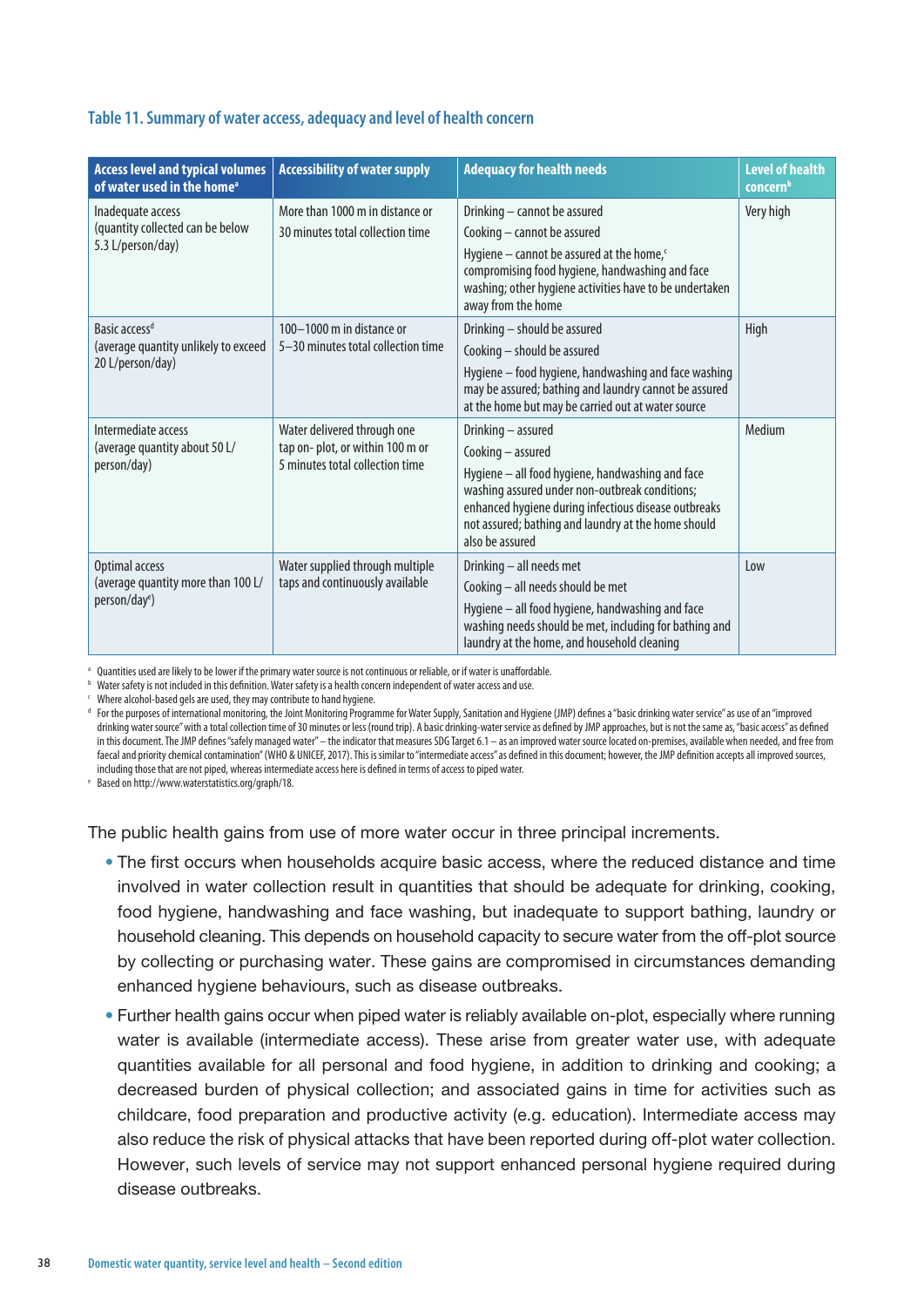• Further health gains also occur when water becomes available within the home (optimal access) as running water through multiple taps. This level of service would be sufficient to cover all drinking, cooking, food hygiene and personal hygiene. It will ensure that there are adequate water quantities for enhanced personal hygiene practices under disease outbreak conditions, providing the water supply is reliable and continuous. In addition, this level of access will permit use of water for gardening and productive purposes and so contribute to household nutrition, income and health.

Increasing levels of water access (basic, intermediate and optimal) are typically associated with improvements in water safety in terms of absence of pathogens. Water safety is important for human health and is comprehensively addressed in the Guidelines for drinking-water quality (WHO, 2017).

Households without basic access are unlikely to use the minimum quantity of water necessary for consumption. Ensuring that these households have reliable access to a basic water supply, and preferably intermediate access or higher, is a priority. Ensuring that everyone enjoys at least an intermediate level of access is consistent with meeting SDG Target 6.1 and should therefore be the priority for national policy in all countries.

#### **6.2. Water accessibility, use and quantity as dimensions of water service quality and water security**

Various frameworks of the multiple dimensions of water service have been developed. Water quantity and quality, source type, accessibility, reliability or continuity, equity, and price have been proposed as dimensions that should be considered in monitoring frameworks (reviewed by Kayser et al., 2013). One framework is the Household Water Insecurity Experiences scale, which covers several dimensions of access (Young et al., 2019).

The levels of access described in Table 11 can be interpreted in terms of household water security (Bradley & Bartram, 2013).

- People with inadequate access have no household water security: the quantities collected are insufficient, the effort taken to acquire water is excessive, the source may not be reliable, and safety of water cannot be assured.
- People with basic access have basic household water security, provided that water is available every day, and that quality can be assured at source and protected during subsequent handling and storage. Households with basic access may increase their household security by relying on other sources.
- People with intermediate access have household water security: sufficient water should be available for all personal domestic needs, and safety can be more readily assured if the supply is available for several hours during normal waking hours and preferably 24 hours a day. For households with intermittent supply, the level of water security may be improved through coping mechanisms such as increased storage or alternative sources, although these could have financial and health implications.
- People with optimal access are fully water secure: quantity and continuity of water are likely to be adequate for domestic water needs, provided that quality is assured, current services are sustainable, and future growth in demand and threats from climate change can be managed.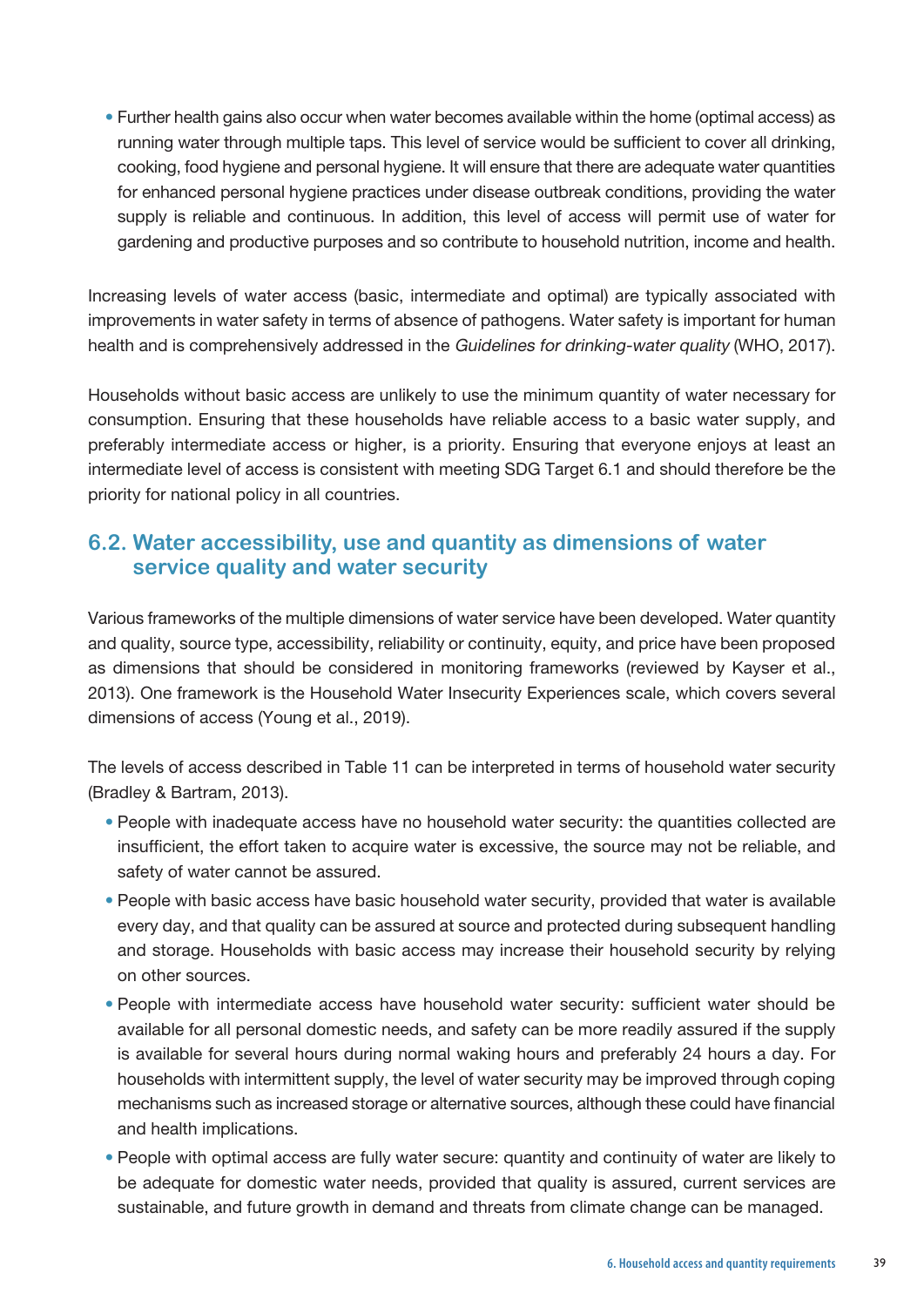Quality is likely more readily assured for both intermediate and optimal access, but depends on continuity of supply, risk management practices of the service provider, whether household storage is needed, and the adequacy of storage and handling practices.

## **6.3. Household productive uses of domestic water**

Productive uses of domestic water by households include brewing, small-scale food production, animal watering and household construction. They are distinct from enterprises that use water resources in income-generating activities, such as irrigation (beyond simple use of water by a household for gardening), industry, larger commercial entities, energy production and transport. In terms of overall use of water resources, economic uses of water typically greatly exceed use for domestic supply. These uses can compromise domestic uses of water through overconsumption or contamination of the water supply.

Oversight of domestic water supply by the health sector has not normally considered productive uses of water. However, these uses are valuable for low-income households and communities, and can benefit health and well-being (Thompson, Porras & Tumwine, 2001; Koppen et al., 2006; Renwick, Moriarty & Butterworth, 2007). Direct health benefits derive, for example, from improved nutrition and food security from garden crops that have been watered; in urban areas, productive uses of water are often essential for low-income communities to meet nutritional requirements. Indirect health benefits arise from increased household wealth from productive activities and reduced financial vulnerability (Renwick, Moriarty & Butterworth, 2007). Renwick, Moriarty & Butterworth (2007) estimated that each additional litre per person per day of water provided beyond 20 L generates US\$ 0.50–1.00/person/ year of income. Substantial increases in total household income arise from productive water-using activities (Koppen et al., 2006). Women, in particular, benefit: a study in Senegal reported that 35% of women's earned income was through work supported by water sources (Van Houweling et al., 2012).

## **6.4. Amenity uses of water**

Amenity uses are not typically considered in relation to health aspects of water quantity. Amenity uses include lawn watering and car washing, although the latter would be a productive use if practised for income. Typically, amenity use of water increases with service level (Thompson, Porras & Tumwine, 2001). These uses provide some benefits in terms of quality of life. However, very little amenity use of water is likely for people with the least access.

The principal concern in relation to amenity uses of domestic water supplies is to reduce excessive demands that compromise access to water for consumption, hygiene and productive use. This may occur during steady state supply or at times of water scarcity. Overuse of water supplies for amenity uses occurs in low-, middle- and high-income countries. In urban areas of low- and middle-income countries, patterns of use among the wealthy have been reported to reduce the availability of water to the poor (Stephens, 1996). In some cases, restrictions are applied to conserve water resources, especially in response to unusual or seasonal scarcity.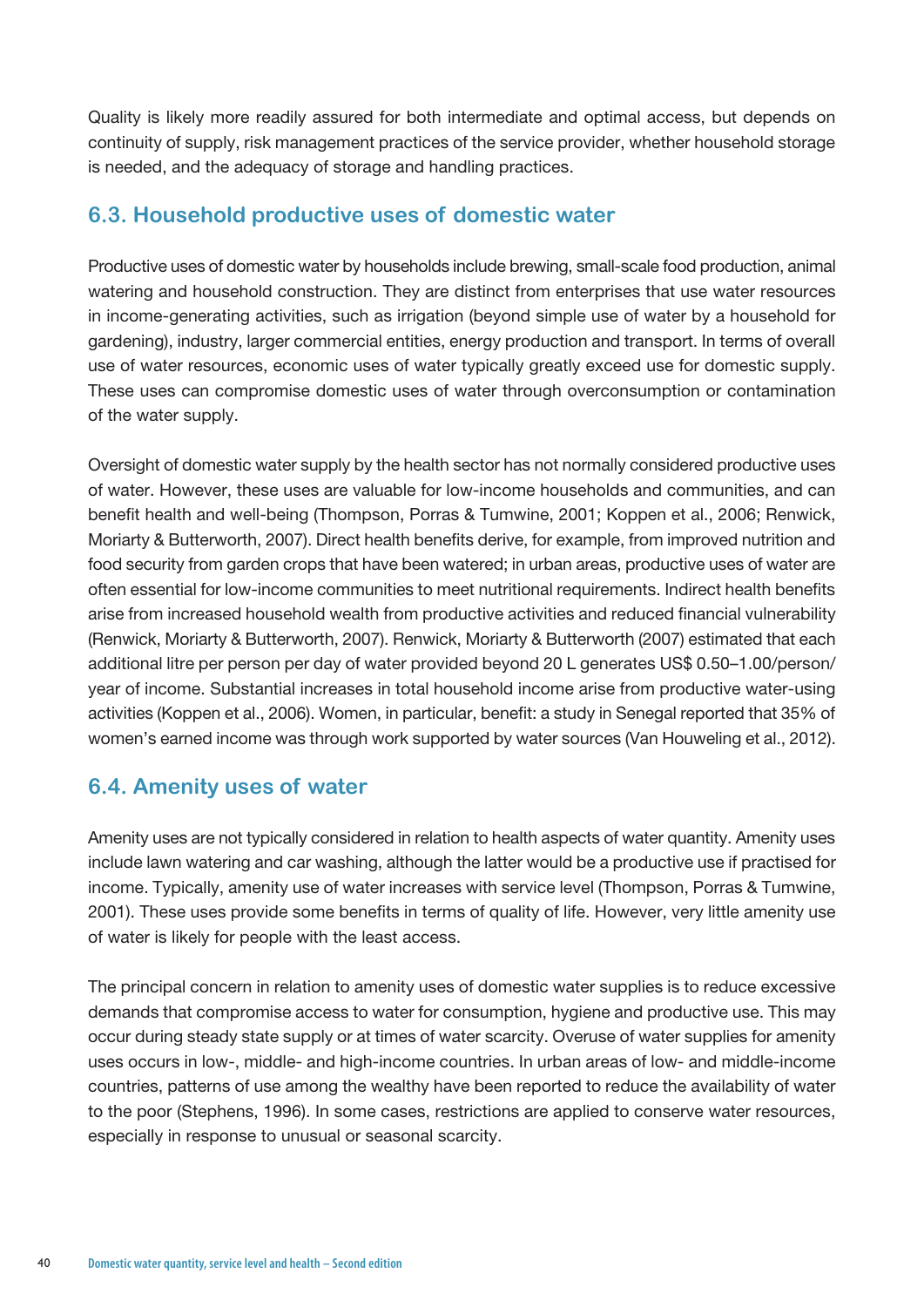# **7. Implications**

The evidence reviewed and conclusions drawn here have substantive implications for the development and application of norms for water access and quantity. Investments in water supply are needed to:

- reduce the burden of water collection by bringing water points onto the household premises, which aligns with SDG Target 6.1;
- monitor and evaluate progress in meeting international and national goals for water supply;
- prioritize interventions and applications in specific contexts, such as emergencies;
- better support the response to, and preparedness for, outbreaks of both diarrhoeal and respiratory disease.

#### **7.1. Changing the nature of the debate: accessibility versus availability**

The quantity of water that households collect and use is mainly determined by accessibility – in terms of collection distance and time – followed by continuity, reliability and price of the water supply. Therefore, the debate regarding quantity is principally about the effort required to collect water from its source (i.e. accessibility), rather than the volume of water available at the source (i.e. availability, which is affected by reliability and continuity). Quantities of water used within the home can be increased by improving the accessibility of water supplies and thereby household water security, which contributes to reducing poverty.

Climate change may increasingly affect accessibility of water supplies by affecting the volume of water supplied from individual sources. It may also cause damage to infrastructure that, at least temporarily, reduces volumes of water supplied and increases interruptions to supply (Howard et al., 2016).

Where access is basic, the amount of water collected by households is likely to be no more than 20 L/person/day, and in some cases substantially less.

Intermediate access to water supplies – that is, delivery of water through an on-plot tap – should result in the use of approximately 50 L/person/day, and substantive reductions in collection effort and associated risks, although this will be influenced by reliability and continuity of supply. Intermediate access is similar but not identical to Target 6.1 of the SDGs; the latter can also be satisfied through use of non-piped water sources on-premises. Intermediate access will increase sullage and wastewater, and require adequately designed disposal systems.

Optimal access will result in much higher quantities of water being used and provides additional health gains as enhanced personal hygiene during disease outbreaks can be assured. Policy emphasis may expand to include discouraging excessive use. Once piped water becomes available within the home, wastewater flows will increase, requiring adequate wastewater and sullage management.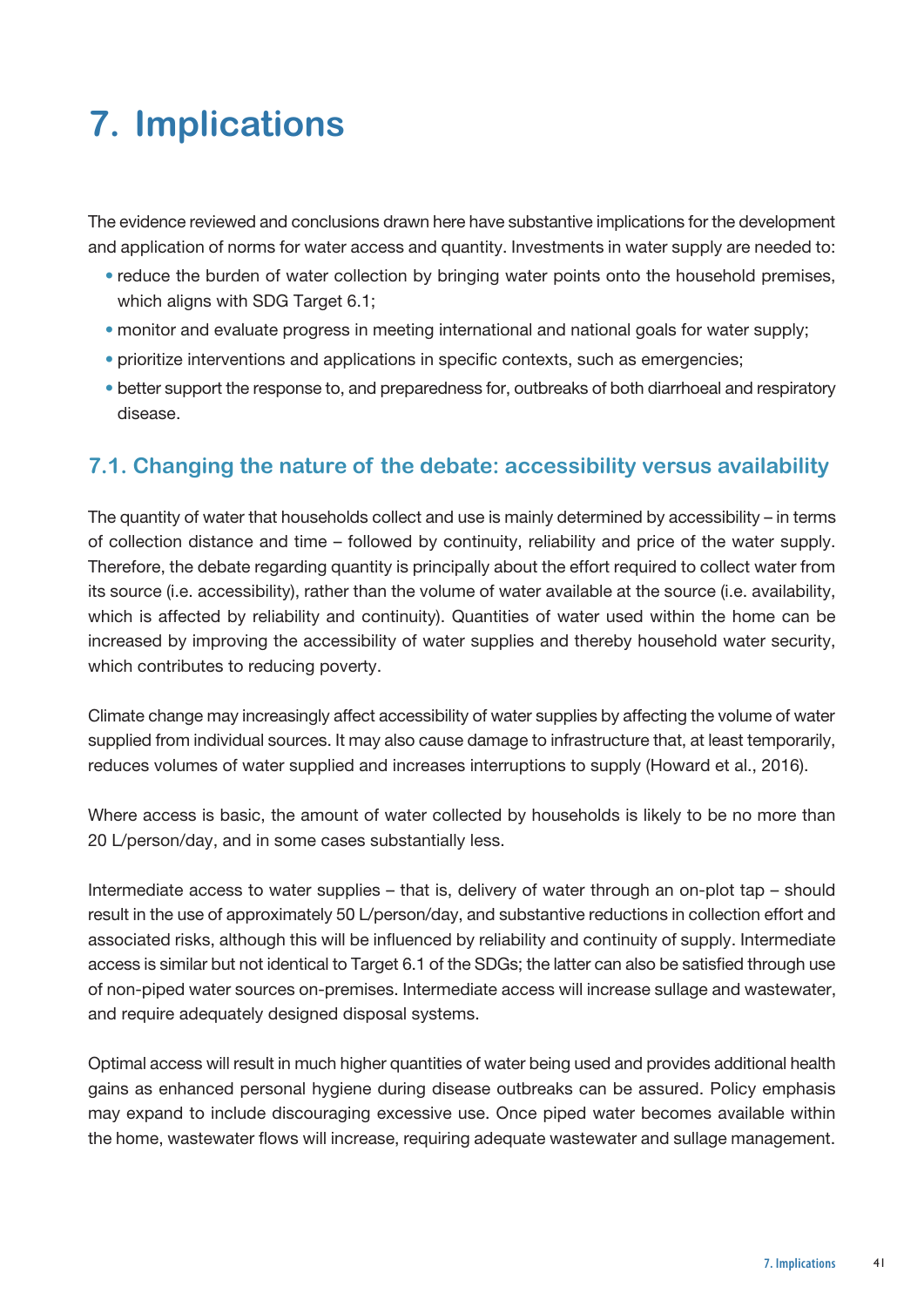In many low- and middle-income countries, water system management should be improved to reduce supply interruptions. Policies and programmes should ensure water affordability for poor households, including the use of targeted subsidies. Policies should also include incentives for users to obtain a legal connection and to pay for water services (World Bank, 1993; Howard, 2001; Andres et al., 2019; Cook, Fuente & Whittington, 2020; Cook et al., 2020). Improving service delivery to the urban poor and rural communities is likely to require a range of technical options, more effective management arrangements and more effective financing (World Bank, 1993; Cotton & Tayler, 1994; Briscoe, 1996; Subramanian, Jagganathan & Meizen-Dick, 1997; Hutton & Varughese, 2016; Neto, 2016; Adams, Sambu & Smiley, 2019).

## **7.2. International development targets**

In 2015, the United Nations General Assembly adopted the SDGs (UNGA, 2015), which include a goal on water and sanitation (SDG 6). Target 6.1 is to ensure universal access to water by 2030. The indicator to measure progress towards SDG Target 6.1 is the proportion of the population with safely managed water supplies, defined as an improved water source located on-premises, available when needed, and free from faecal and priority chemical contamination (UNGA, 2017). This level of service can be achieved with the intermediate or optimal levels of access (as defined in this document) if piped water is provided, and if the additional criteria of availability and quality are met.

The progression from basic access to intermediate access (as defined in this document) and aiming for the target of universal access are important shifts. The implications are substantial – the public health gains will likely be dramatic, provided that supplies are continuous and reliable, and water safety is assured.

SDG 6 and the recognition by the United Nations General Assembly of the human right to water (UNGA, 2010a, b) have increased the focus on equity in access to water. The recognition of the human right to water places a duty to progressively realize, using the maximum of available resources, universal access to sufficient, safe, acceptable, physically accessible and affordable water (UNGA, 2010a, b). General Comment 15 of the United Nations Committee on Economic, Social and Cultural Rights characterized the normative dimensions of availability, quality, accessibility and non-discrimination/ equity. Availability means that the amount of water available per person should correspond to the WHO recommendations as described in this publication (UN, 2003).

Realizing SDG Target 6.1 and the human right to water will require substantive investment. In 2017, 75% of the global population (5.7 billion people) had a water supply located at their homes (UNICEF & WHO, 2019). The remaining 25% of the global population (almost 2 billion people) includes more than 200 million people who need more than 30 minutes to collect drinking-water. Most people using water supplies located off their premises are in rural areas; sub-Saharan Africa is the region with the highest number of these people. Particular emphasis is needed on improving access levels in rural and peri-urban areas; among disadvantaged groups; and in sub-Saharan Africa, Southern Asia, South-Eastern Asia and Oceania.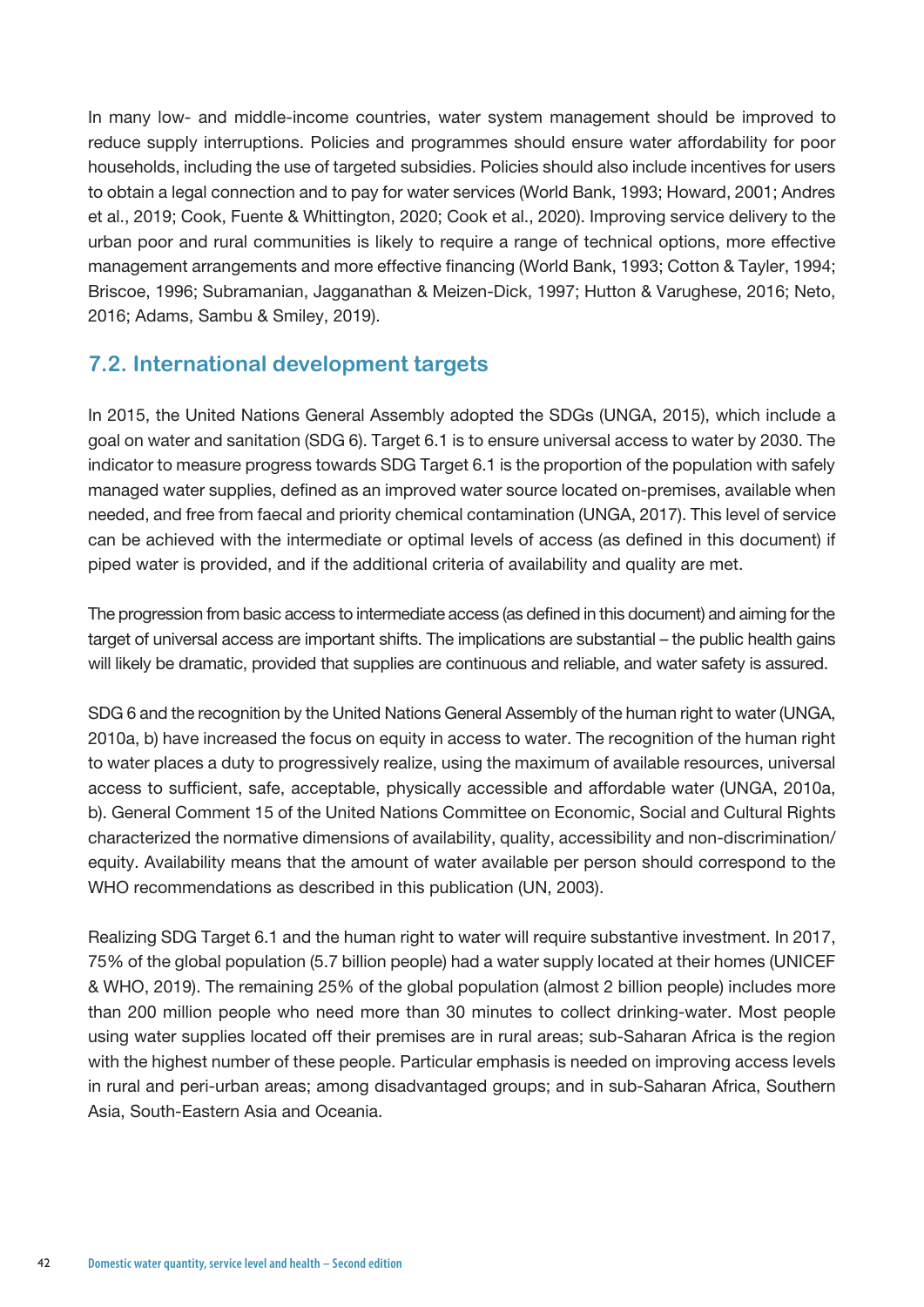In expanding coverage so that running water is available on-plot, three complementary activities will be needed.

- Investment will be required to ensure that such supplies can deliver a safe and reliable service to users at an affordable price. Safety and reliability are essential if the public health benefits are to be realized.
- Investments will be required to ensure that services can be sustained, including in light of current climate variability and likely future changes in climate (Howard et al., 2010, 2016). Managing these effectively will require investments to reduce vulnerability and improve preventive risk management.
- Action will be required to manage (constrain to sustainable levels) water consumption to ensure sustainable supplies for all.

In many urban and some rural areas, it should be possible to move from inadequate access to intermediate access without passing through basic access. The report by UNICEF & WHO (2019) indicates that this is happening in some countries. Responding to local conditions and opportunities will be more effective than developing blueprints for upgrading access levels. Achieving optimal or intermediate access may create problems that will need to be addressed to protect public health – notably, accumulation of wastewater and sullage, which will require improvements in wastewater management and drainage. Poorly drained water increases the risk of insect vector–borne diseases and may increase exposure to pathogens, particularly for small children who may play near or in water. It could also increase the risk of schistosomiasis. Managing these risks will require investments in drainage and sanitation to ensure safe disposal and treatment of wastes.

## **7.3. Emergencies and disasters**

In emergencies and disasters, sufficient safe water helps to control the spread of infectious disease and prevent outbreaks of disease. The provision of sufficient safe water for drinking, cooking, food hygiene and personal hygiene should never be compromised.

According to Sphere standards, in humanitarian responses, a minimum volume of water for water intake, cooking and basic hygiene is 15 L/person/day (Sphere Project, 2018). In the acute phase of a drought, 7.5 L/person/day may be appropriate for a short time. However, this is an absolute minimum and is insufficient to ensure basic personal hygiene. In terms of estimating source volume requirements, provision of communal facilities will typically result in use of 20 L/person/day. If taps are provided to individual dwellings, this will increase to 50 L/person/day.

## **7.4. Quantity in water supply surveillance programmes**

The health sector should advocate for interventions that will deliver the greatest improvements in health most efficiently. A key component of this role is the surveillance of water supplies to assess progress in meeting requirements specified in drinking-water regulations and to identify priority areas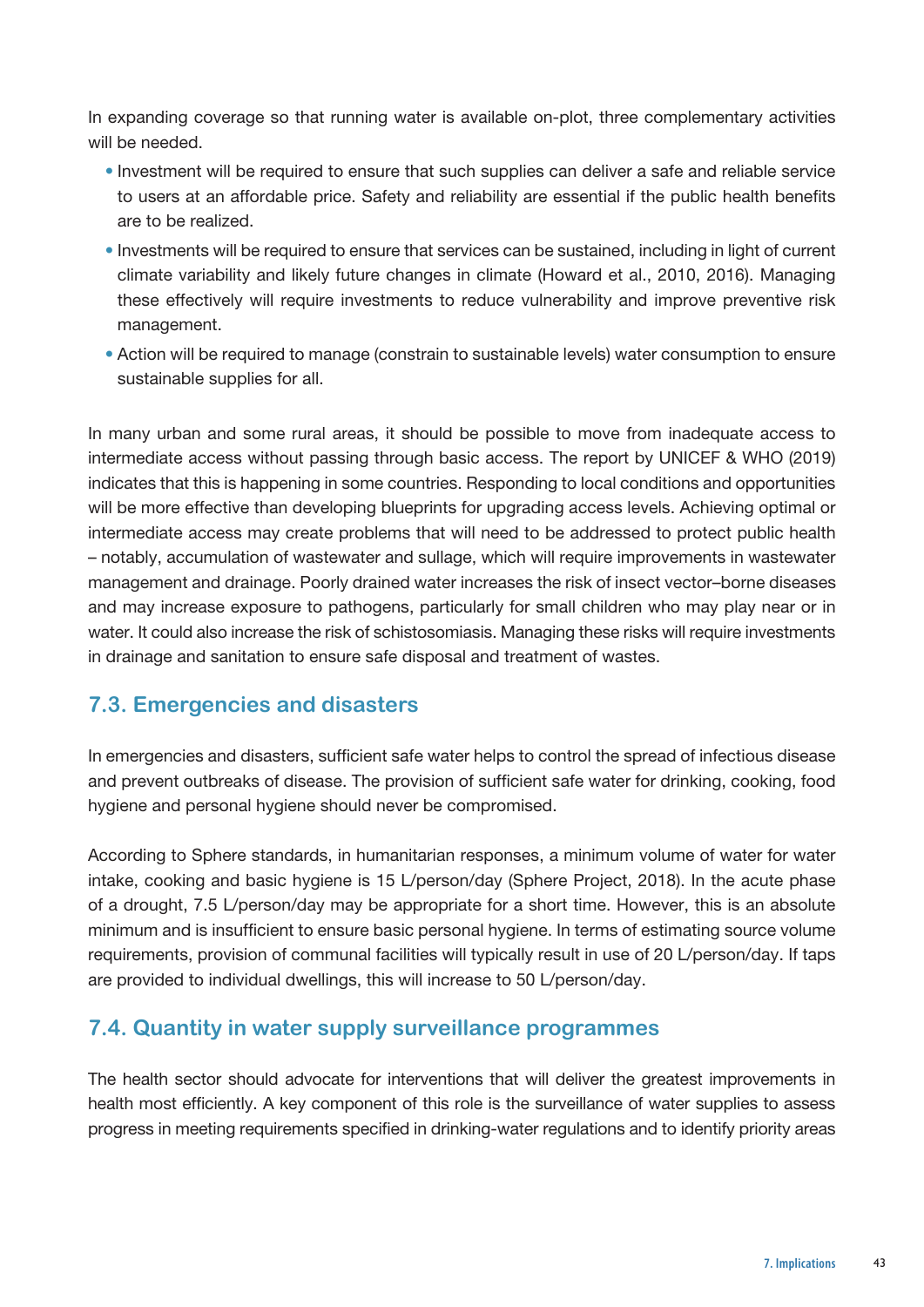for intervention. WHO (1976) defines water supply surveillance as "the continuous and vigilant public health assessment and review of the safety and acceptability of drinking-water supplies". This definition continues to be the basis for actions on surveillance as part of water safety programmes (WHO, 2017).

Water quantity has often been viewed as an indicator for surveillance programmes (Kayser et al., 2013), alongside measures of quality, price, continuity and coverage (Lloyd & Bartram, 1991; Lloyd & Helmer, 1991; WHO, 1997; Howard & Bartram, 2005). Elsewhere, it has been suggested that access level may be a more appropriate indicator (Bartram, 1999). Improving access results in more water being used by households, and thereby improved health outcomes. Data on water quantity are difficult to collect at a household level, particularly when multiple sources of water are used. Measuring the access level of households is a more feasible and meaningful indicator in many circumstances. Data on access level are easily obtainable using household surveys, and GPS coordinates of households and water sources.

Evidence about the effects of reliability and price of water supply on quantities of water used would be useful for policy development and programme implementation. This information might be obtained through a surveillance programme and would not require frequent monitoring (Lloyd & Bartram, 1991; Howard & Bartram, 2005). There appears to be little justification for collecting such data in relation to distance – since quantity is determined by accessibility, the levels of access identified in Table 11 would be sufficient.

## **7.5. Quality of evidence and future research needs**

Overall, the quality of evidence reviewed in this document is moderate.

The quality of evidence underpinning the definition of levels of access is robust, because a consistent body of evidence points to thresholds in access that are associated with significant changes in quantities of water used. Further research into the influence of reliability and cost on water quantities used by households would improve our knowledge of the importance of these relationships. However, it is unlikely that such research will fundamentally change understanding of the points at which major shifts occur in water quantities used.

The quality of evidence underpinning recommended minimum volumes of water for drinking is moderate, because it is based on established published reference values and published literature. However, information on the water needs of people engaged in moderate activity at higher temperatures is drawn from studies of the military; translating this into the needs for civilians engaged in manual labour at higher temperatures is not straightforward. Furthermore, the minimum amount of water required is likely to vary with climate, activity, gender and life stage. This suggests that further evidence is required about water quantities to inform hydration curves for civilian populations in low- and middle-income countries. Such research may lead to changes in estimated water needs.

Insufficient evidence is available to derive a minimum quantity of water for cooking. Published food pyramids have limited use in calculating water needs because of a lack of evidence about recommended dietary requirements for low- and middle-income countries. Nutritional needs in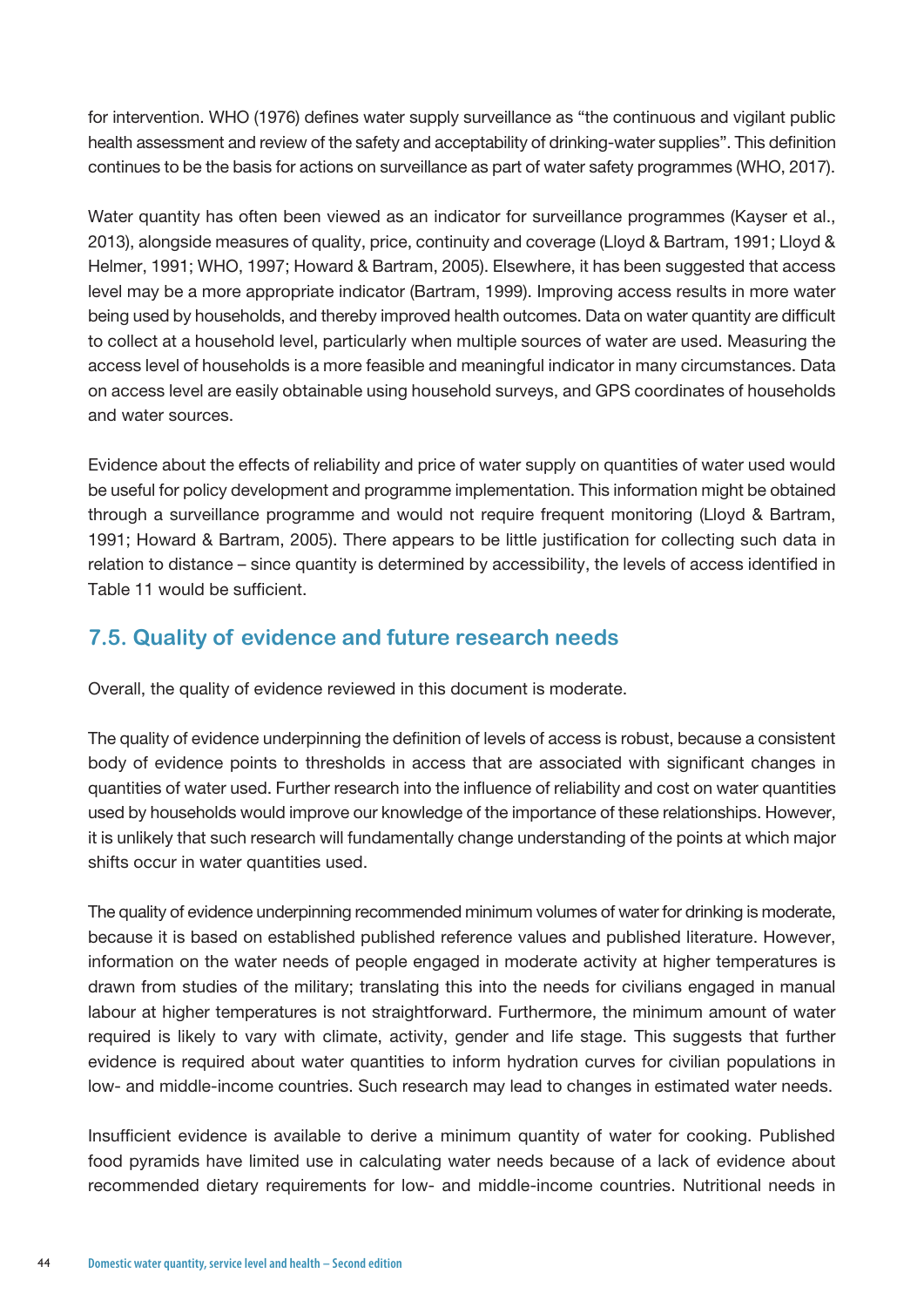these countries may be very different from food pyramids established for populations in high-income countries because of differences in activity levels, climate and cultural preferences. Further research is therefore required to estimate the water required for cooking for populations of low- and middleincome countries. It is not possible to define an evidence-based empirical recommendation for the quantity of water required for food hygiene. This is a gap where further research would be useful, which may change the estimate of water required.

It is difficult to draw a firm conclusion on the quality of evidence for volumes of water required for handwashing and face washing. There appears to be consistent expert opinion that provision of 20 L/ person/day often allows handwashing and face washing, in addition to drinking, cooking and food hygiene. It is unlikely that further research would significantly change this conclusion, suggesting that the quality of evidence is at least moderate. At the same time, there is very little empirical data on the volumes of water required for handwashing and face washing that could inform the definition of a minimum quantity. Further research is required to understand the role of water quantity in relation to other factors that determine hygiene behaviour and hygiene-determined health outcomes. This is particularly important in situations where the demand for water for effective and more frequent handwashing – for instance, in outbreaks of disease – increases.

There are evidence gaps where further research would improve the evidence base.

- Limited high-quality evidence is available on the quantities of water used by households and for what purposes, especially where households use multiple water sources or have intermittent water supplies.
- Improving the evidence for how much water is required for effective personal hygiene would be invaluable in setting targets for minimum water.
- Further research is needed on the relationships between water quantity used by households and the factors that may influence this quantity, including accessibility, availability, reliability and cost.
- Further research is also needed on use of water outside the household to meet household needs, and on non-household use of domestic water supplies, such as in health facilities, schools, workplaces and marketplaces.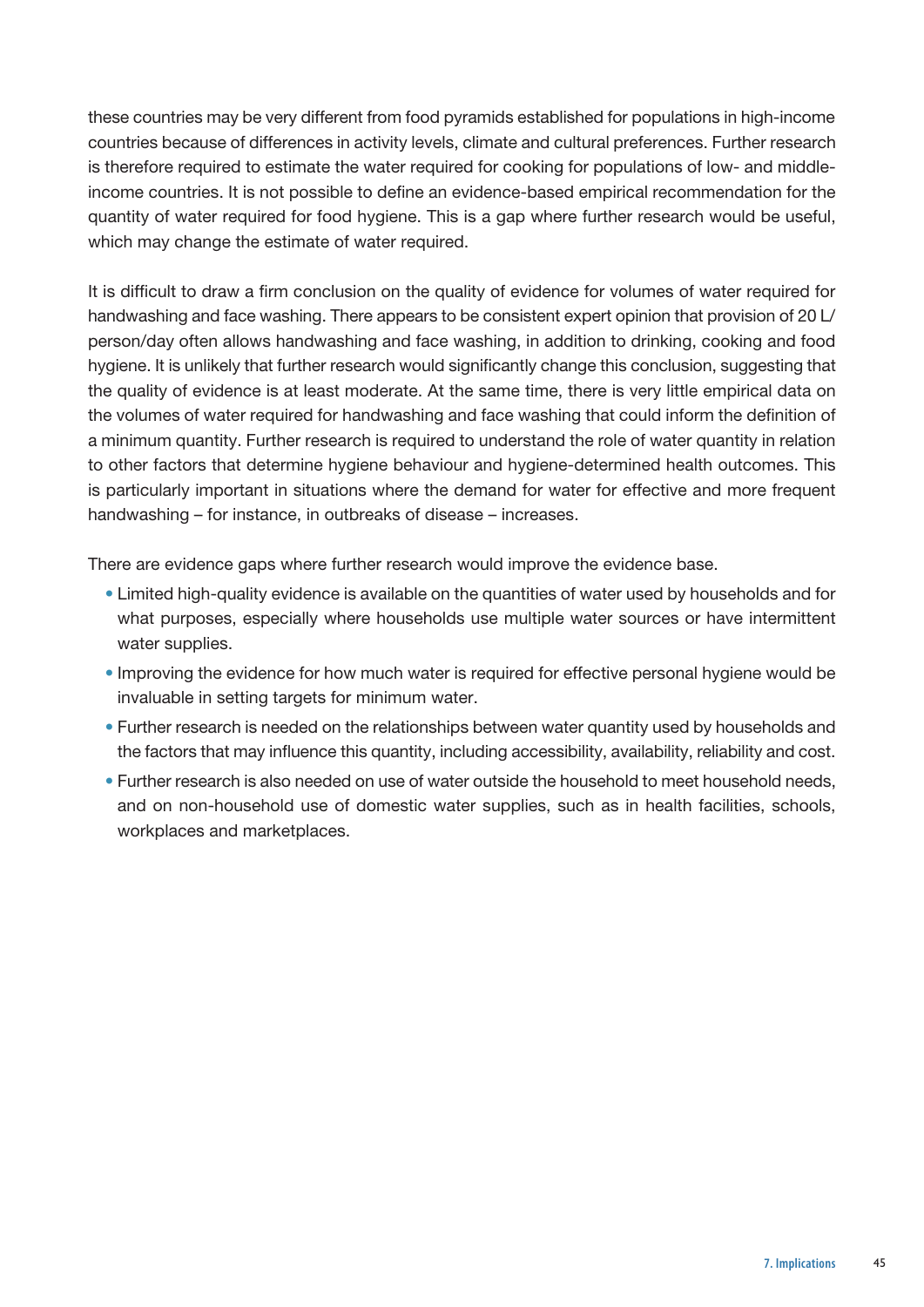## **References**

Acharya G, Barbier E (2002). Using domestic water analysis to value groundwater recharge in the Hadejia'Jama'are floodplain, northern Nigeria. Am J Agric Econ. 84(2):415–26.

Adams EA, Sambu D, Smiley SL (2019). Urban water supply in sub-Saharan Africa: historical and emerging policies and institutional arrangements. Int J Water Resour Dev. 35(2):240–63.

Adekalu KO, Osunbitan JA, Ojo OE (2002). Water sources and demand in south western Nigeria: implications for water development planners and scientists. Technovation. 22(12):799–805.

Aiello AE, Coulborn RM, Perez V, Larson EL (2008). Effect of hand hygiene on infectious disease risk in the community setting: a meta-analysis. Am J Public Health. 98(8):1372–81.

Aiga H, Umenai T (2002). Impact of improvement of water supply on household economy in a squatter area of Manila. Soc Sci Med. 55(4):627–41.

Alam N, Wojtyniak B, Henry FJ, Rahaman MM (1989). Mothers' personal and domestic hygiene and diarrhoea incidence in young children in rural Bangladesh. Int J Epidemiol. 18(1):242–7.

Aluisio AR, Maroof Z, Chandramohan D, Bruce J, Masher MI, Manaseki-Holland S, et al. (2015). Risk factors associated with recurrent diarrheal illnesses among children in Kabul, Afghanistan: a prospective cohort study. PloS One. 10(2):e0116342.

Amin N, Pickering AJ, Ram PK, Unicomb L, Najnin N, Homaira N, et al. (2014). Microbiological evaluation of the efficacy of soapy water to clean hands: a randomized, non-inferiority field trial. Am J Trop Med Hyg. 91(2):415–23.

Andey SP, Kelkar PS (2009). Influence of intermittent and continuous modes of water supply on domestic water consumption. Water Resour Manag. 23(12):2555–66.

Andres LA, Thibert M, Cordoba CL, Danilenko AV, Joseph G, Borja-Vega C (2019). Doing more with less: smarter subsidies for water supply and sanitation. Washington, DC: World Bank.

Arku FS (2010). Time savings from easy access to clean water: implications for rural men's and women's wellbeing. Prog Dev Stud. 3:233–47.

Armstrong LE (2012). Challenges of linking chronic dehydration and fluid consumption to health outcomes. Nutr Rev. 70(Suppl 2):121–7.

Arnold BF, Colford JM (2007). Treating water with chlorine at point-of-use to improve water quality and reduce child diarrhea in developing countries: a systematic review and meta-analysis. Am J Trop Med Hyg. 76(2):354–64.

Arouna A, Dabbert S (2010). Determinants of domestic water use by rural households without access to private improved water sources in Benin: a seemingly unrelated tobit approach. Water Resour Manag. 24(7):1381–98.

Assaad FA, Maxwell-Lyons F, Sundaresan T (1969). Use of local variations in trachoma endemicity in depicting interplay between socio-economic conditions and disease. Bull World Health Organ. 41(2):181.

Baggaley RF, Solomon AW, Kuper H, Polack S, Massae PA, Kelly J, et al. (2006). Distance to water source and altitude in relation to active trachoma in Rombo district, Tanzania. Trop Med Int Health. 11(2):220–7.

Bailey R, Downes B, Downes R, Mabey D (1991). Trachoma and water use: a case control study in a Gambian village. Trans R Soc Trop Med Hyg. 85(6):824–8.

Barbir J, Ferret MP (2011). Assessment of the agricultural and domestic water usage by the women of N'Hambita village, Sofala province, Mozambique. Studia Univ. VG SSV. 21(2):409–16.

Bartram J (1999). Effective monitoring of small drinking-water supplies. In: Cotruvo A, Craun G, Hearne N, editors. Providing safe drinking-water in small systems. Boca Raton, USA: CRC Press, 353–65.

Bartram J, Cairncross S (2010). Hygiene, sanitation, and water: forgotten foundations of health. PLoS Med. 7(11):1–9.

Bartram J, Hunter P (2015). Bradley classification of disease transmission routes for water-related hazards. In: Bartram J, Baum R, Coclanis PA, Gute DM, Kay D, McFadyen S, et al., editors. Routledge handbook of water and health. London and New York: Routledge, 20–37.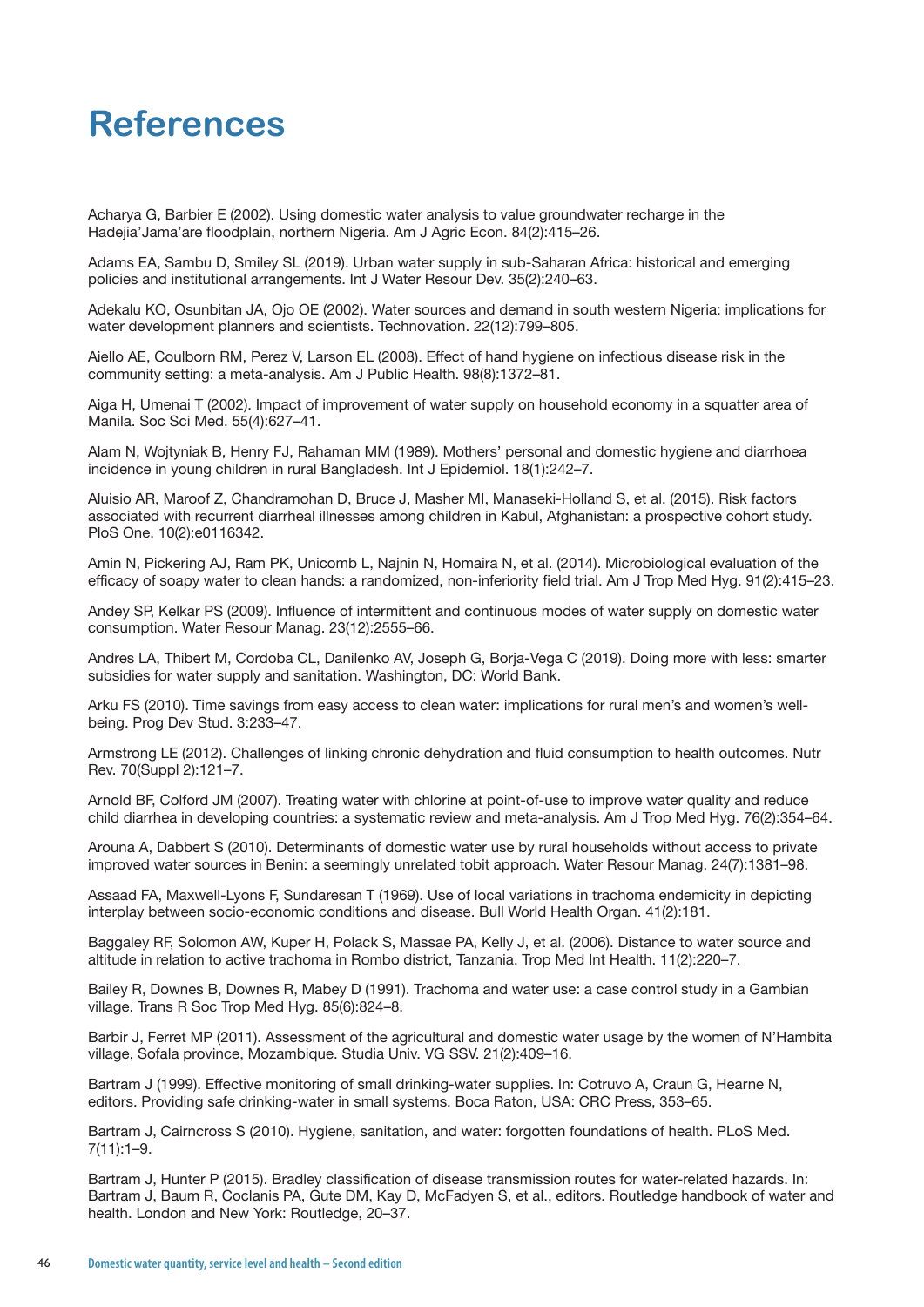Bartram J, Elliott M, Chuang P (2012). Getting wet, clean and healthy: why households matter. Lancet. 380(9837):85–6.

Basani M, Isham J, Reilly B (2008). The determinants of water connection and water consumption: empirical evidence from a Cambodian household survey. World Dev. 36(5):953–68.

Benelam B, Wyness L (2010). Hydration and health: a review. Nutr Bull. 35(1):3–25.

Benton D, Burgess N (2009). The effect of the consumption of water on the memory and attention of children. Appetite. 53:143–6.

Beuchat LR (1998). [Surface decontamination of fruits and vegetables eaten raw: a review](https://apps.who.int/iris/handle/10665/64435). Geneva: World Health Organization.

Birmingham ME, Lee LA, Ntakibirora M, Bizimana F, Deming MS (1997). A household survey of dysentery in Burundi: implications for the current pandemic in sub-Saharan Africa. Bull World Health Organ. 75(1):45–53.

Bisung E, Elliott SJ (2016). Psychosocial impacts of the lack of access to water and sanitation in low- and middleincome countries: a scoping review. J Water Health. 15(1):17–30.

Bivins AW, Sumner T, Kumpel E, Howard G, Cumming O, Ross I, et al. (2017). Estimating infection risks and the global burden of diarrheal disease attributable to intermittent water supply using QMRA. Environ Sci Technol. 51(13):7542–51.

Blum D, Emeh RN, Huttly SR, Dosunmu-Ogunbi O, Okeke N, Ajala M, et al. (1990). The Imo State (Nigeria) Drinking Water Supply and Sanitation Project. 1. Description of the project, evaluation methods, and impact on intervening variables. Trans R Soc Trop Med Hyg. 84(2):309–15.

Bradley DJ, Bartram JK (2013). Domestic water and sanitation as water security: monitoring, concepts and strategy. Philos Trans A Math Phys Eng Sci. 371:20120420.

Briand A, Nauges C, Strand J, Travers M (2010). The impact of tap connection on water use: the case of household water consumption in Dakar, Senegal. Environ Dev Econ. 15(1):107–26.

Briscoe J (1996). Financing water and sanitation services: the old and new challenges. Water Supply. 14(3/4):1– 17.

Briscoe JM, Chakraborty M, Ahmad S (1981). How Bengali villagers choose sources of domestic water. Water Supply and Management. 5(2):165–81.

Brown J, Hien VT, Mcmahan L, Jenkins MW, Thie L, Liang K, et al. (2013). Relative benefits of on-plot water supply over other "improved" sources in rural Vietnam. Trop Med Int Health. 18(1):65–74.

Bulkow LR, Singleton RJ, DeByle C, Miernyk K, Redding G, Hummel KB, et al. (2012). Risk factors for hospitalization with lower respiratory tract infections in children in rural Alaska. Pediatrics. 129(5):e1220-7.

Burr P, Ross I, Zaman R, Mujica A, Tincani L, White Z, et al. (2015). Improving value for money and sustainability in WASH programmes: regional assessment of the operational sustainability of water and sanitation services in South Asia. Oxford: Oxford Policy Management

Burt Z, Ray I (2014). Storage and non-payment: persistent informalities within the formal water supply of hublidharwad, India. Water Altern. 7(1):106–20.

Burton M, Cobb E, Donachie P, Judah G, Curtis V, Schmidt W-P (2011). The effect of handwashing with water or soap on bacterial contamination of hands. Int J Environ Res Public Health. 8(1):97–104.

Buttle M, Smith M (2004). Out in the cold: emergency water supply and sanitation for cold regions. Loughborough, United Kingdom: Water, Engineering and Development Centre, Loughborough University.

Cairncross S (1987). Benefits of water supply. In: Pickford J, editor. Developing world water. London: Grosvenor Press.

Cairncross S (1993). Control of enteric pathogens in developing countries. Environ Microbiol. 10:157.

Cairncross S, Cliff JL (1987). Water use and health in Mueda, Mozambique. Trans R Soc Trop Med Hyg. 81(1):51–4.

Cairncross S, Kinnear J (1992). Elasticity of demand for water in Khartoum, Sudan. Soc Sci Med. 34(2):183–9.

Cairncross S, Hunt C, Boisson S, Bostoen K, Curtis V, Fung ICH, et al. (2010). Water, sanitation and hygiene for the prevention of diarrhoea. Int J Epidemiol. 39(Suppl 1):i193–205.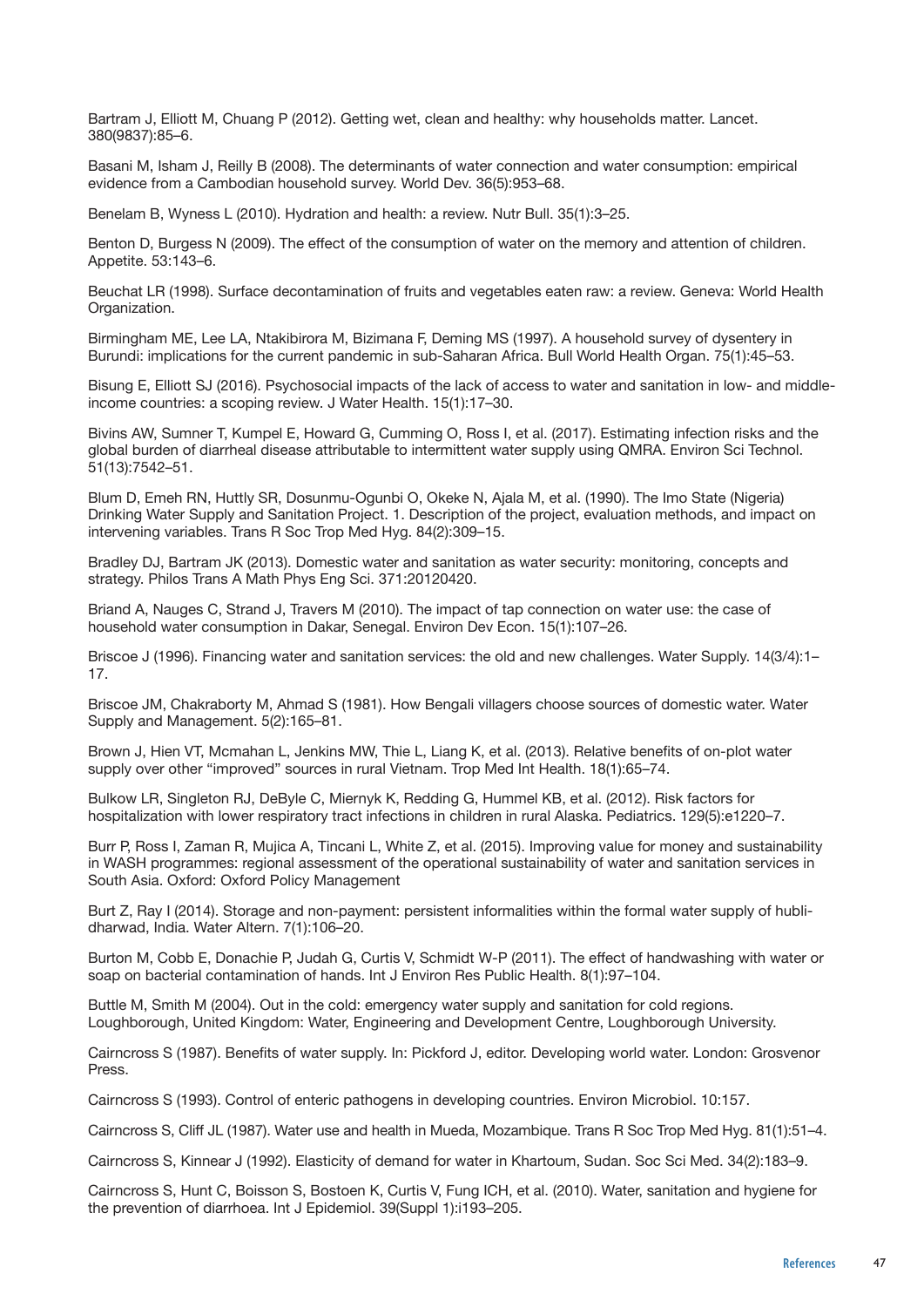Cassivi A, Guilherme S, Bain R, Tilley E, Waygood EOD, Dorea C (2019). Drinking water accessibility and quantity in low and middle-income countries: a systematic review. Int J Hyg Environ Health. 222(7):1011–20.

Chan J, Knutsen SF, Blix GG, Lee JW, Fraser GE (2002). Water, other fluids, and fatal coronary heart disease: the Adventist health study. Am J Epidemiol. 155(9):827–33.

Chapman CL, Johnson BD, Scakett JR, Parker MD, Schlader ZJ (2018). Soft drink consumption during and following exercise in the heat elevates biomarkers of acute kidney injury. Am J Physiol Regul Integr Comp Physiol. 316(3):R189–98.

Checkley W, Gilman RH, Black RE, Epstein LD, Cabrera L, Sterling CR, et al. (2004). Effect of water and sanitation on childhood health in a poor Peruvian peri-urban community. Lancet. 363(9403):112–18.

Cheesman J, Bennett J, Hung Son TV (2008). Estimating household water demand using revealed and contingent behaviors: evidence from Vietnam. Water Resour Res. 44(11):W11428.

Cian C, Koulmann N, Barraud PA, Raphel C, Jimenez C, Melin B (2000). Influence of variations in body hydration on cognitive function. J Psychophysiol. 14(1):29–36.

Cian C, Barraud PA, Melin B, Raphel C (2001). Effects of fluid ingestion on cognitive function after heat stress or exercise-induced dehydration. Int J Psychophysiol. 42(3):243–51.

Clasen T, Schmidt WP, Rabie T, Roberts I, Cairncross S (2007). Interventions to improve water quality for preventing diarrhoea: systematic review and meta-analysis. Br Med J. 334(7597):782–5.

Cook J, Fuente D, Whittington D (2020). Choosing among pro-poor policy options in water supply and sanitation. Water Econ Policy. 6(3):1950013.

Cook J, Whittington D, Fuente D, Matichich M (2020). A global assessment of non-tariff customer assistance programs in water supply and sanitation. In: Chen Z, Bowen WM, Whittington D, editors. Development studies in regional science: essays in honor of Kingsley E. Haynes. Springer Nature.

Cotton A, Tayler W (1994). Community management of urban infrastructure in developing countries. Proceedings of the Institution of Civil Engineers – Municipal Engineer. 103(4):215–24.

Coulibaly L, Jakus PM, Keith JE (2014). Modeling water demand when households have multiple sources of water. Water Resour Res. 50(7):6002–14.

Crane R (1994). Water markets, market reform and the urban poor: results from Jakarta, Indonesia. World Dev. 22(1):71–83.

Cronin A, Shrestha D, Cornier N, Abdalla F, Ezard N, Aramburu C (2008). A review of water and sanitation provision in refugee camps in association with selected health and nutrition indicators: the need for integrated service provision. J Water Health. 6(Suppl 1):1-9.

Curtis V, Cairncross S, Yonli R (2000). Domestic hygiene and diarrhoea: pinpointing the problem. Trop Med Int Health. 5(1):22–32.

Dalhuisen JM, Florax HL, de Groot F, Nijkamp P (2003). Price and income elasticities of residential water demand: a meta-analysis. Land Econ. 79(2):292–308.

D'anci KE, Mahoney CR, Vibhakar A, Kanter JH, Taylor HA (2009). Voluntary dehydration and cognitive performance in trained college athletes. Percept Mot Skills. 109(1):251–69.

Dangour AD, Watson L, Cumming O, Boisson S, Che Y, Velleman Y, et al. (2013). Interventions to improve water quality and supply, sanitation and hygiene practices, and their effects on the nutritional status of children. Cochrane Database Syst Rev. (8):CD009382.

David CC, Inocencio AB (1998). Understanding household demand for water: the Metro Manila case. Economy and Environment Program for Southeast Asia (Research Report rr1998012).

Diakité D, Semenov A, Thomas A (2009). A proposal for social pricing of water supply in Côte d'Ivoire. J Dev Econ. 88(2):258–68.

Dos Santos S, de Charles Ouédraogo F, Soura AB (2015). Water-related factors and childhood diarrhoea in African informal settlements: a cross-sectional study in Ouagadougou (Burkina Faso). J Water Health. 13(2):562– 74.

Edmonds CJ, Burford D (2009). Should children drink more water?: the effects of drinking water on cognition in children. Appetite. 52:776–9.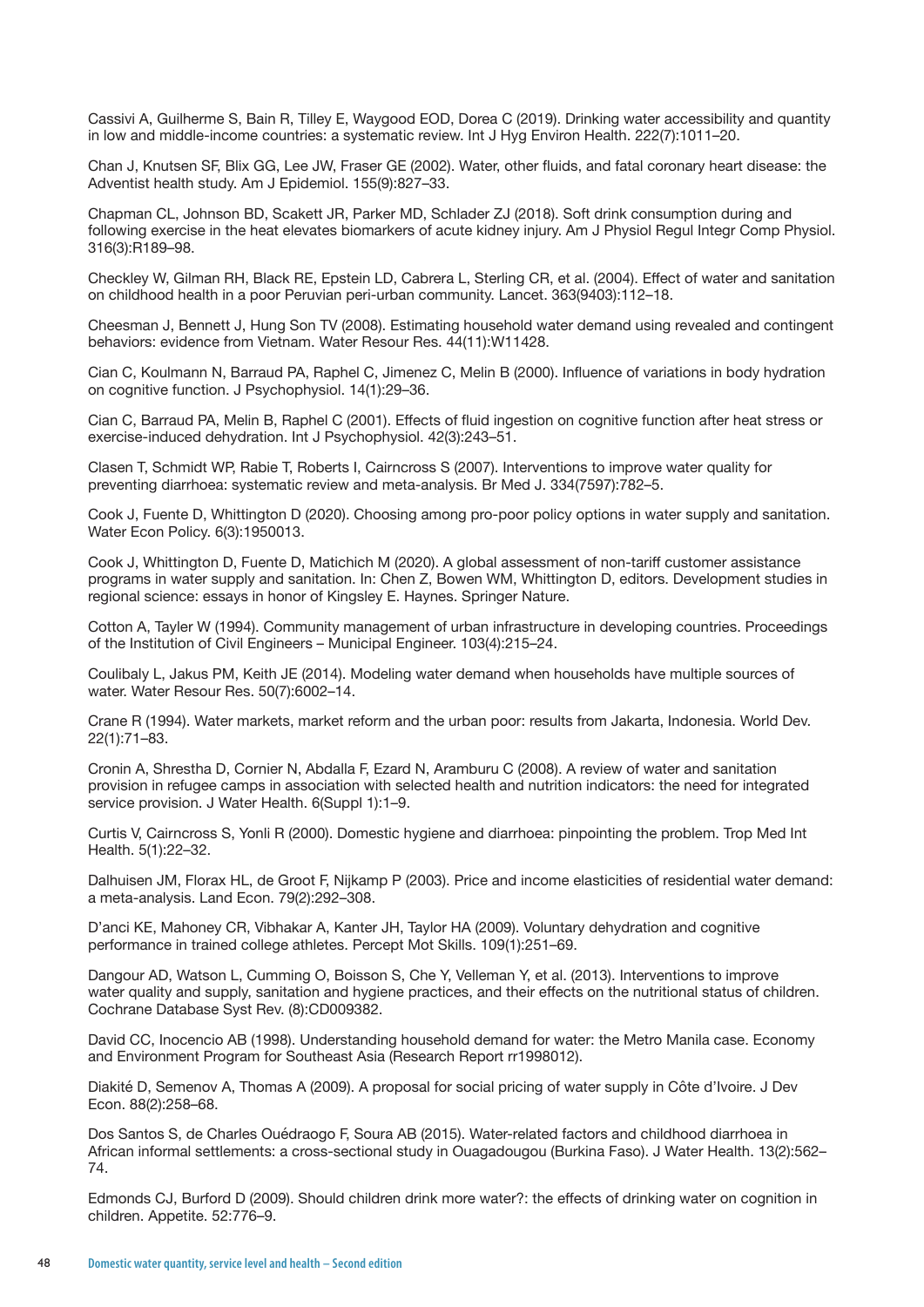Edmonds CJ, Jeffes B (2009). Does having a drink help you think? 6–7-year-old children show improvements in cognitive performance from baseline to test after having a drink of water. Appetite. 53:469–72.

EFSA (European Food Safety Authority) (2010). Scientific opinion on dietary reference values for water. EFSA J. 8(3):48.

Ejemot RI, Ehiri JE, Meremikwu MM, Critchley JA (2009). Cochrane review: Hand washing for preventing diarrhoea. Evid Based Child Health. 4(2):893–939.

Ejemot-Nwadiaro RI, Ehiri JE, Arikpo D, Meremikwu MM, Critchley JA (2015). Hand washing promotion for preventing diarrhoea. Cochrane Database Syst Rev. (9):CD004265.

Elliott MA, MacDonald MC, Chan T, Hadwen WL (2017). Multiple household water sources and their use in remote communities with evidence from Pacific Island countries. Water Resour Res. 53:9106–17.

Elliott M, Foster T, MacDonald M, Harris AR, Schwab KJ, Hadwen WL (2019). Addressing how multiple household water sources and uses build water resilience and support sustainable development. NPJ Clean Water. 2:6.

Ellis D (2011). Regulation of fluids and electrolytes. In: Davis PJ, Cladis FP, Motoyama EK, editors. Smith's anesthesia for infants and children, 8th edition. Mosby Inc., 116–56.

Emerson PM, Cairncross S, Bailey RL, Mabey DCW (2000). Review of the evidence base for the "F" and "E" components of the SAFE strategy for trachoma control. Trop Med Int Health. 5(8):515–27.

Ercumen A, Gruber JS, Colford JM (2014). Water distribution system deficiencies and gastrointestinal illness: a systematic review and meta-analysis. Environ Health Perspect. 22(7):651–60.

Ercumen A, Arnold BF, Kumpel E, Burt Z, Ray I, Nelson K, et al. (2015). Upgrading a piped water supply from intermittent to continuous delivery and association with waterborne illness: a matched cohort study in urban India. PloS Med. 12(10):e1001892.

Espey M, Espey J, Shaw WD (1997). Price elasticity of residential demand for water: a meta-analysis. Water Resour Res. 33(6):1369–74.

Esrey SA (1996). Water, waste, and well-being: a multicountry study. Am J Epidemiol. 143(6):608–23.

Esrey SA, Habicht JP, Casella G (1992). The complementary effect of latrines and increased water usage on the growth of infants in rural Lesotho. Am J Epidemiol. 135(6):659–66.

Esrey S, Potash J, Roberts L, Shiff C (1991). Effects of improved water supply and sanitation on ascariasis, diarrhoea, drcunculiasis, hookworm infection, schistosomiasis, and trachoma. Bull World Health Organ. 69(5):609–21.

Fan L, Liu G, Wang F, Geissen V, Ritsema CJ (2013). Factors affecting domestic water consumption in rural households upon access to improved water supply: insights from the Wei River Basin, China. PloS One. 8(8):e71977.

Fan L, Liu G, Wang F, Ritsema CJ, Geissen V (2014). Domestic water consumption under intermittent and continuous modes of water supply. Water Resour Manag. 28:853–65.

Faye M, Kuper H, Dineen B, Bailey R (2006). Rapid assessment for prioritisation of trachoma control at community level in one district of the Kaolack Region, Senegal. Trans R Soc Trop Med Hyg. 100(2):149–57.

Feachem RG, Bradley DJ, Garelick H, Mara DD (1983). Sanitation and disease: health aspects of excreta and wastewater management. John Wiley & Sons.

Fenn B, Bulti AT, Nduna T, Duffield A, Watson F (2012). An evaluation of an operations research project to reduce childhood stunting in a food-insecure area in Ethiopia. Public Health Nutr. 15(9):1746–54.

Fewtrell L, Kaufmann R, Kay D, Enanoria W, Haller L, Colford J (2005). Water, sanitation, and hygiene interventions to reduce diarrhoea in less developed countries: a systematic review and meta-analysis. Lancet Infect Dis. 5(1):42–52.

Fischer CG, Garnett T (2016). Plates, pyramids and planets: developments in national healthy and sustainable dietary guidelines – a state of play assessment. Food and Agriculture Organization of the United Nations, University of Oxford.

Fisher MB, Shields KF, Chan TU, Christenson E, Cronk RD, Leker H, et al. (2015). Understanding handpump sustainability: determinants of rural water source functionality in the Greater Afram Plains region of Ghana. Water Resour Res. 51(10):8431–49.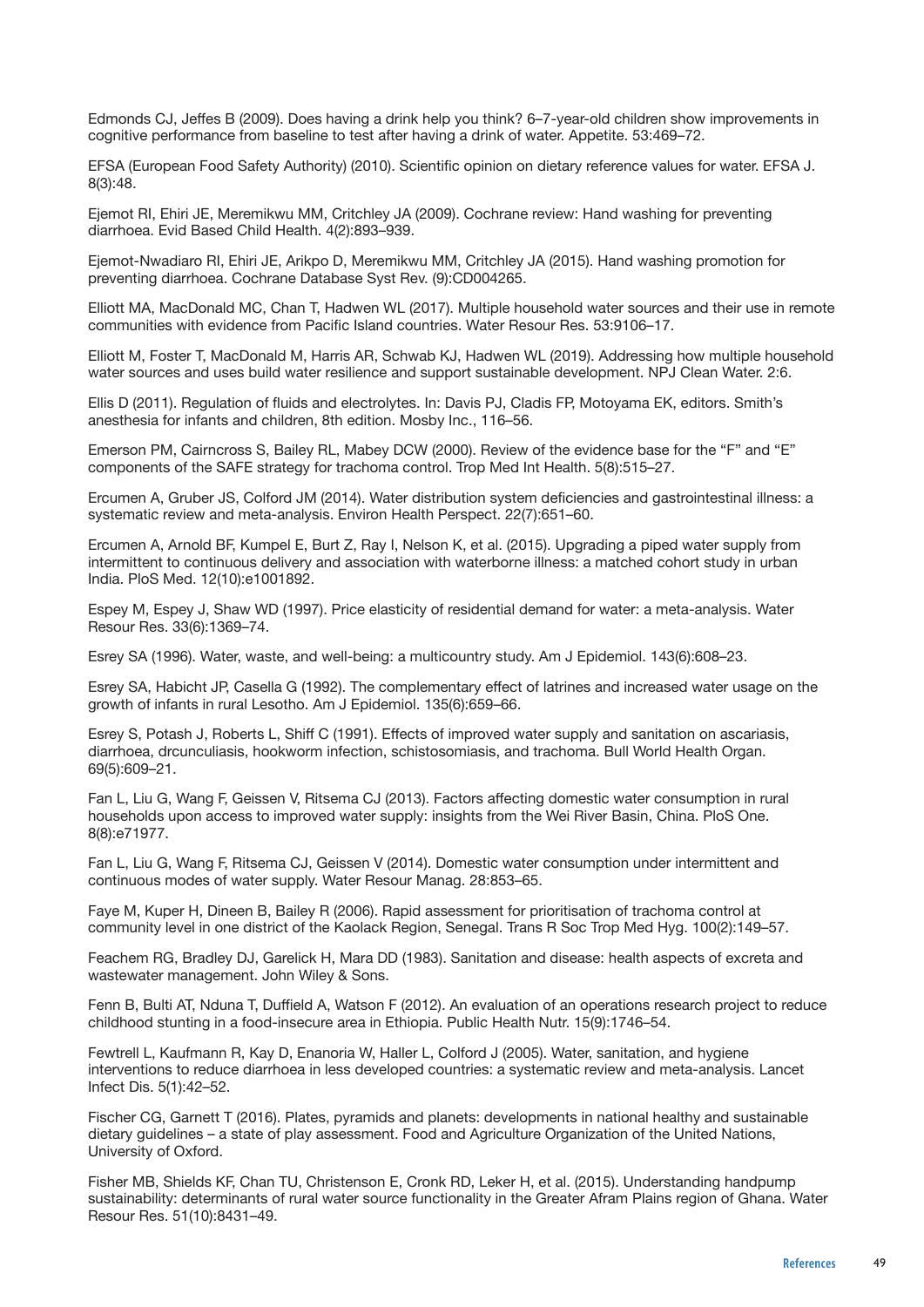Foster T, Furey S, Banks B, Willetts J (2019). Functionality of handpump water supplies: a review of data from sub-Saharan Africa and the Asia-Pacific region. Int J Water Resour Dev. 35(3):1–15.

Frankel RJ, Shouvanavirakul P (1973). Water consumption in small communities of northeast Thailand. Water Resour Res. 9(5):1196–207.

Freund B, Young A (1996). Environmental influences on body fluid balance: cold exposure. In: Buskirk ER, Puhl SM, editors. Body fluid balance: exercise and sport. Boca Raton, Florida: CRC Press, 159.

Fuente D, Gatua JG, Ikiara M, Kabubo-Mariara J, Mwaura M, Whittington D (2016). Water and sanitation service delivery, pricing, and the poor: an empirical analysis of subsidy incidence in Nairobi, Kenya. Water Resour Res. 52(6):4845–62.

Gazzinelli A, Souza MCC, Nascimento I, Sá IR, Cadete MMM, Kloos H (1998). Domestic water use in a rural village in Minas Gerais, Brazil, with an emphasis on spatial patterns, sharing of water, and factors in water use. Cadernos de Saúde Pública. 14(2):265–77.

Geere J-A, Cortobius M (2017). Who carries the weight of water? Fetching water in rural and urban areas and the implications for water security. Water Altern. 10(2):513–40.

Geere JL, Hunter PR (2020). The association of water carriage, water supply and sanitation usage with maternal and child health: a combined analysis of 49 Multiple Indicator Cluster Surveys from 41 countries. Int J Hyg Environ Health. 223:238–47.

Geere JL, Cortobius M, Geere JH, Hammer CC, Hunter PR (2018a). Is water carriage associated with the water carrier's health? A systematic review of quantitative and qualitative evidence. BMJ Glob Health. 3:e000764.

Geere J, Bartram J, Bates L, Danquah L, Evans B, Fisher MB, et al. (2018b). Carrying water may be a major contributor to disability from musculoskeletal disorders in low income countries: a cross-sectional survey in South Africa, Ghana and Vietnam. J Glob Health. 8(1):010406.

Ghosh S, Sengupta PG, Mondal SK, Banu MK, Gupta DN, Sircar BK (1997). Risk behavioural practices of rural mothers as determinants of childhood diarrhoea. J Commun Dis. 29(1):7–14.

Gibbs S (1996). Skin disease and socioeconomic conditions in rural Africa: Tanzania. Int J Dermatol. 35(9):633–9.

Gilman RH, Marquis GS, Ventura G, Campos M, Spira W, Diaz F (1993). Water cost and availability: key determinants of family hygiene in a Peruvian shantytown. Am J Public Health. 83(11):1554–8.

Gleick P, editor (1993). Water in crisis: a guide to the world's freshwater resources. New York: Oxford University Press.

Gleick P (1996). Basic water requirements. Water Int. 21(2):83–92.

Gopinathan PM, Pichan G, Sharma VM (1988). Role of dehydration in heat stress-induced variations in mental performance. Arch Environ Health. 43(1):15–17.

Graham JP, Hirai M, Kim SS (2016). An analysis of water collection labor among women and children in 24 sub-Saharan African countries. PLoS One. 11(6):e0155981.

Grandjean AC, Reimers KJ, Bannick KE, Haven MC (2000). The effect of caffeinated, non-caffeinated, caloric and non-caloric beverages on hydration. J Am Coll Nutr. 19(5):591–600.

Grimes JET, Croll D, Harrison WE, Utzinger J, Freeman MC, Templeton MR (2014). The relationship between water, sanitation and schistosomiasis: a systematic review and meta-analysis. PLoS Negl Trop Dis. 8(12):e3296.

Groce N, Bailey N, Lang R, Trani JF, Kett M (2011). Water and sanitation issues for persons with disabilities in lowand middle-income countries: a literature review and discussion of implications for global health and international development. J Water Health. 9(4):617–27.

Gross E, Elshiewy O (2019). Choice and quantity demand for improved and unimproved public water sources in rural areas: evidence from Benin. J Rural Stud. 69:186–94.

Gulyani S, Talukdar D, Kariuki R (2005). Universal (non)service? Water markets, household demand and the poor in urban Kenya. Urban Stud. 42(8):1247–74.

Hadjer K, Klein T, Schopp M (2005). Water consumption embedded in its social context, north-western Benin. Phys Chem Earth. 30(6–7):357–64.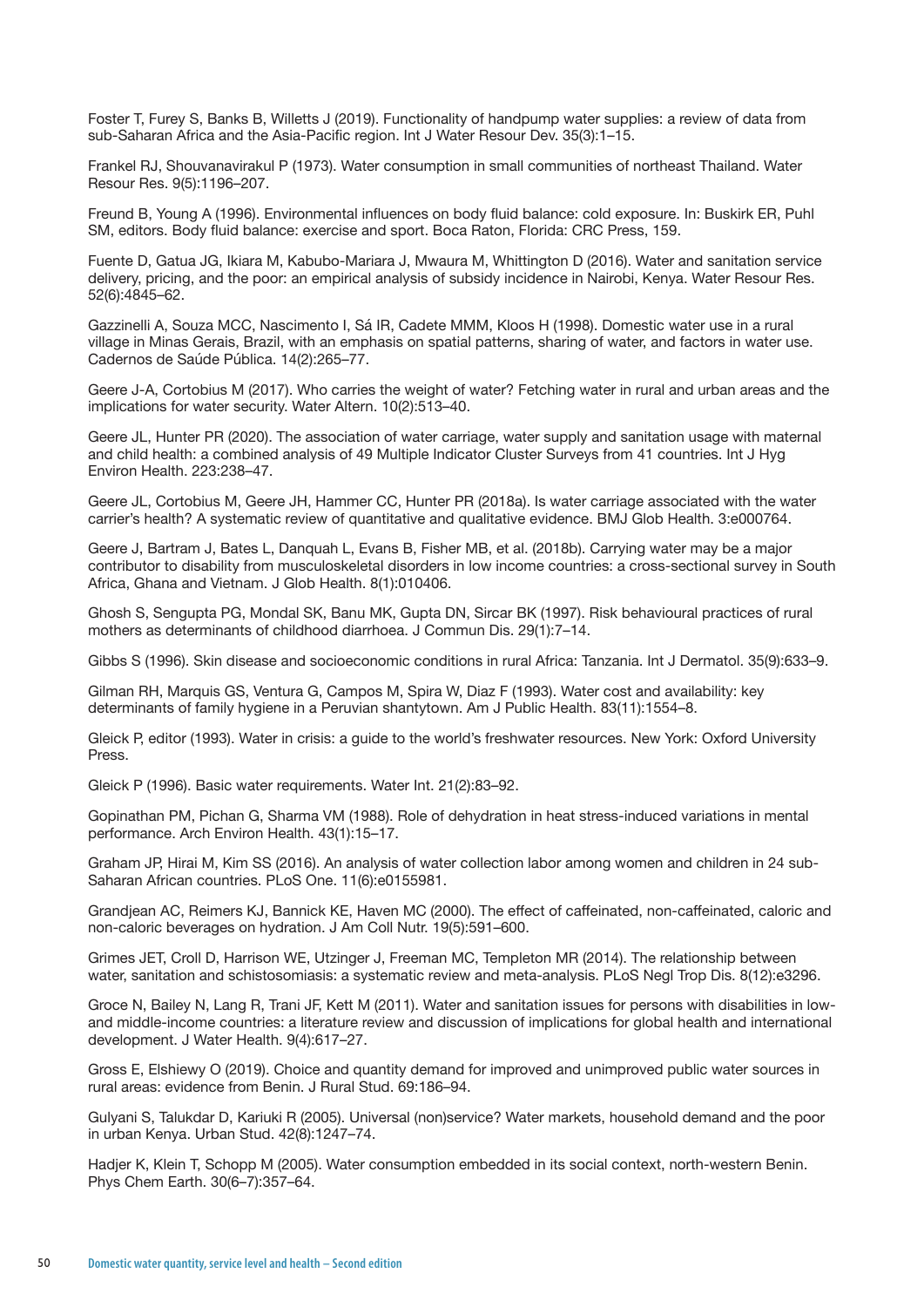Harding-Esch EM, Edwards T, Sillah A, Sarr-Sissoho I, Aryee EA, Snell P, et al. (2008). Risk factors for active trachoma in The Gambia. Trans R Soc Trop Med Hyg. 102(12):1255–62.

Harriden K (2013). Water diaries: generate intra-household water use data – generate water use behaviour change. J Water Sanit Hyg Dev. 3(1):70.

Hasan KZ, Briend A, Aziz KM, Hoque BA, Patwary MY, Huttly SR (1989). Lack of impact of a water and sanitation intervention on the nutritional status of children in rural Bangladesh. Eur J Clin Nutr. 43(12):837–43.

Hennessy TW, Ritter T, Holman RC, Bruden DL, Yorita KL, Bulkow L, et al. (2008). The relationship between inhome water service and the risk of respiratory tract, skin, and gastrointestinal tract infections among rural Alaska natives. Am J Public Health. 98(11):2072–8.

Hoechsmann A, Metcalfe N, Kanjaloti S, Godia H, Mtambo O, Chipeta T, et al. (2001). Reduction of trachoma in the absence of antibiotic treatment: evidence from a population-based survey in Malawi. Ophthalmic Epidemiol. 8(2–3):145–53.

Hoque BA (2003). Handwashing practices and challenges in Bangladesh. Int J Environ Health Res. 13(S1):S81–7.

Hoque BA, Briend A (1991). A comparison of local handwashing agents in Bangladesh. Trop Med Int Health. 94(1):61–4.

Hoque B, Huttly S, Aziz K, Patwary M, Feachem RG (1989). Tubewell water consumption and its determinants in a rural area of Bangladesh. J Trop Med Hyg. 92:197–202.

Hoque SF, Hope R (2018). The water diary method: proof-of-concept and policy implications for monitoring water use behaviour in rural Kenya. Water Policy. 20:725–43.

Howard G (2001). Challenges in increasing access to safe water in urban Uganda: economic, social and technical issues. In: Craun GF, Hauchman FS, Robinson DE, editors. Safety of water disinfection: balancing microbial and chemical risks. Washington, DC: ILSI Publications, 483–99.

Howard G, Bartram J (2005). Effective water supply surveillance in urban areas of developing countries. J Water Health. 3(1):31–43.

Howard G, Pond K (2002). Drinking water surveillance programs in the South East Asia region. Updated situation assessment and recommendation for future activity. New Delhi: World Health Organization Regional Office for South-East Asia.

Howard G, Teuton J, Luyima P, Odongo R (2002). Water usage patterns in low-income urban communities in Uganda: implications for water supply surveillance. Int J Environ Health Res. 12(1):63–73.

Howard G, Charles K, Pond K, Brookshaw A, Hossain R, Bartram J (2010). Securing 2020 vision for 2030: climate change and ensuring resilience in water and sanitation services. J Water Clim Change. 1(4):251–7.

Howard G, Calow R, MacDonald A, Bartram J (2016). Climate change and water and sanitation: likely impacts and emerging trends for action. Annu Rev Environ Res. 41:253–76.

Howard G, Bartram J, Brocklehurst C, Colford Jr JM, Costa F, Cunliffe D, et al. (2020). COVID-19: urgent actions, critical reflections and future relevance of 'WaSH': lessons for the current and future pandemics. J Water Health. 18(5):613–30.

Hoy DG, Smith E, Cross M, Sanchez-Riera L, Blyth FM, Buchbinder R, et al. (2014a). Reflecting on the global burden of musculoskeletal conditions: lessons learnt from the Global Burden of Disease 2010 Study and the next steps forward. Ann Rheum Dis. 74(1):4–7.

Hoy D, Geere J-A, Davatchi F, Meggitt B, Barrero LH (2014b). A time for action: opportunities for preventing the growing burden and disability from musculoskeletal conditions in low- and middle-income countries. Best Pract Res Clin Rheumatol. 28(3):377–93.

Hsieh Y-H, Bobo LD, Quinn TC, West SK (2000). Risk factors for trachoma: 6-year follow-up of children aged 1 and 2 years. Am J Epidemiol. 152(3):204–11.

Hubal EAC, de Wet T, Du Toit L, Firestone MP, Ruchirawat M, van Engelen J, et al. (2014). Identifying important life stages for monitoring and assessing risks from exposures to environmental contaminants: results of a World Health Organization review. Regul Toxicol Pharmacol. 69(1):113–24.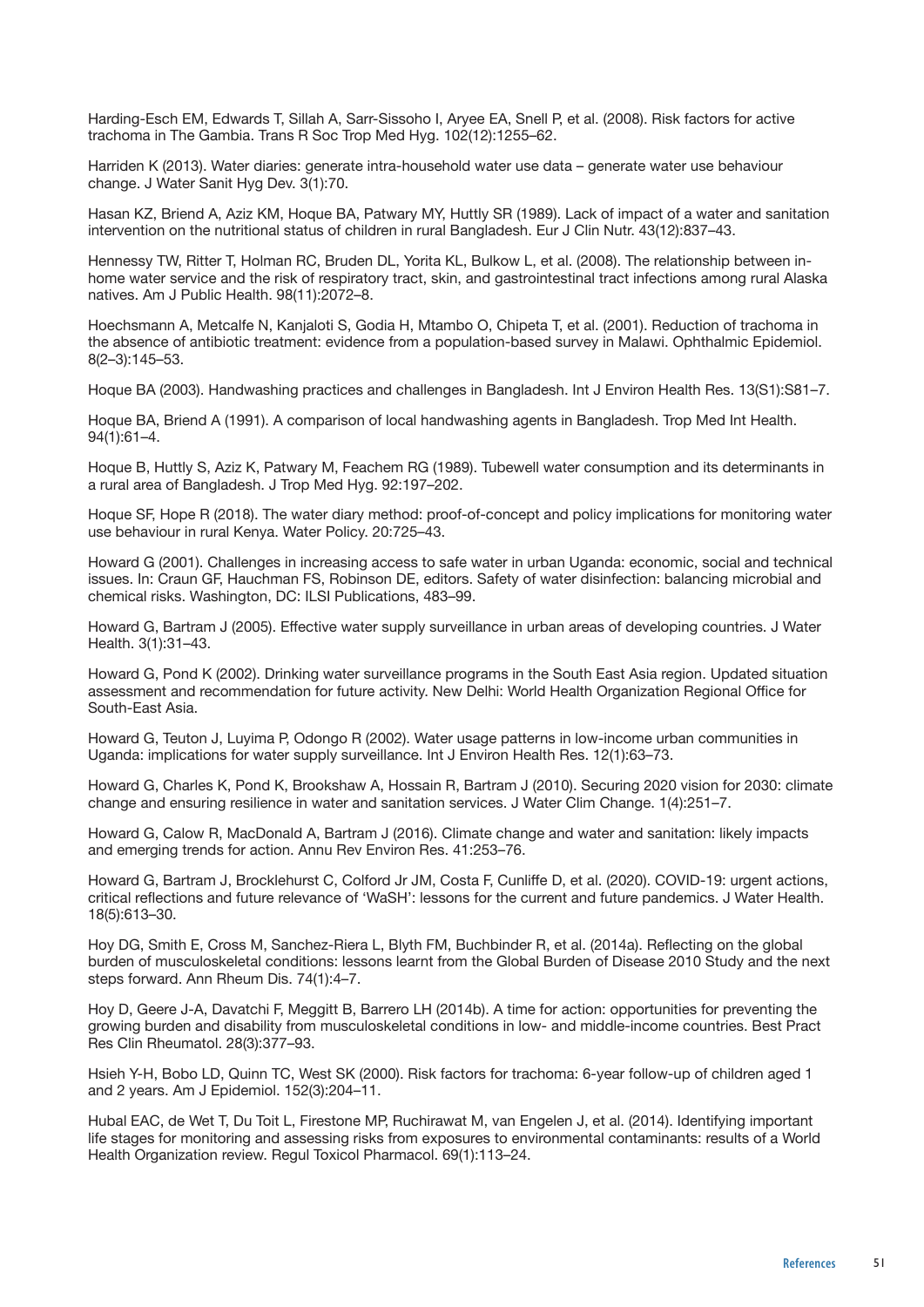Humphrey JH, Mbuya MMN, Ntozini R, Moulton LH, Stoltzfus RJ, Tavengwa NV, et al. (2019). Independent and combined effects of improved water, sanitation, and hygiene, and improved complementary feeding, on child stunting and anaemia in rural Zimbabwe: a cluster-randomised trial. Lancet Glob Health. 7(1):132–47.

Hunter PR, Ramirez Toro GI, Minnigh HA (2010). Impact on diarrhoeal illness of a community educational intervention to improve drinking water quality in rural communities in Puerto Rico. BMC Public Health. 10(1):219.

Hunter PR, Zmirou-Navier D, Hartemann P (2009). Estimating the impact on health of poor reliability of drinking water interventions in developing countries. Sci Total Environ. 407(8):2621–4.

Huttly SRA, Blum D, Kirkwood BR, Emeh RN, Okeke N, Ajala M, et al. (1990). The Imo State (Nigeria) drinking water supply and sanitation project. 2. Impact on dracunculiasis, diarrhoea and nutritional status. Trans R Soc Trop Med Hyg. 84(2):316–21.

Hutton G (2012). [Global costs and benefits of drinking-water supply and sanitation interventions to reach the](https://apps.who.int/iris/bitstream/handle/10665/75140/WHO_HSE_WSH_12.01_eng.pdf?sequence=1)  [MDG target and universal coverage.](https://apps.who.int/iris/bitstream/handle/10665/75140/WHO_HSE_WSH_12.01_eng.pdf?sequence=1) Geneva: World Health Organization.

Hutton G, Varughese M (2016). The costs of meeting the 2030 Sustainable Development Goal targets on drinking water, sanitation, and hygiene. Washington, DC: World Bank.

IOM (United States Institute of Medicine) (2005). Dietary reference intakes for water, potassium, sodium, chloride and sulfate. Washington, DC: National Academies Press.

IPCS (International Programme on Chemical Safety) (1994). Assessing human health risk of chemicals: derivation of guideline values for health-based exposure limits. Geneva: IPCS (Environmental Health Criteria 170).

Ishaku H, Abayomi A, Sahabo A, Dama F (2013). Complementing water supply through rainwater harvesting in some selected villages of Sahel Savannah Ecological Zone in Borno State northeastern Nigeria. J Water Resour Prot. 5(2):200–7.

Iyer P, Sara J, Curtis V, Scott B, Cardosi J (2005). The handwashing handbook: a guide for developing a hygiene promotion program to increase handwashing with soap. Washington, DC: World Bank Group.

Jackonen S (1997). Dehydration and hydration in the terminally ill: care considerations. Nurs Forum. 32(3):5–13.

Jeandron A, Saidi JM, Kapama A, Burhole M, Birembano F, Vandevelde T, et al. (2015). Water supply interruptions and suspected cholera incidence: a time-series regression in the Democratic Republic of the Congo. PloS Med. 12(10):e1001893.

Jepson W, Budds J, Eichelberger L, Harris L, Norman E, O'Reilly K, et al. (2017). Advancing human capabilities for water security: a relational approach. Water Secur. 1:46–52.

Jip NF, King JD, Diallo MO, Miri ES, Hamza AT, Ngondi J, et al. (2008). Blinding trachoma in Katsina State, Nigeria: population-based prevalence survey in ten local government areas. Ophthalmic Epidemiol. 15(5):294– 302.

Johnson RL, Wesseling C, Newman LS (2019). Chronic kidney disease of unknown cause in agricultural communities. N Engl J Med. 380:1843–52.

Kadota JL, McCoy SI, Bates MN, Mnyippembe A, Njau PF, Prata N, et al. (2020). The impact of heavy load carrying on musculoskeletal pain and disability among women in Shinyanga Region, Tanzania. Ann Glob Health. 86(1):17.

Katsi L, Siwadi J, Guzha E, Makoni FS, Smits S (2007). Assessment of factors which affect multiple uses of water sources at household level in rural Zimbabwe: a case study of Marondera, Murehwa and Uzumba Maramba Pfungwe districts. Phys Chem Earth. 32(15–18):1157–66.

Katuwal H, Bohara AK (2011). Coping with poor water supplies : empirical evidence from Kathmandu, Nepal. J Water Health. 9(1):143–58.

Kawata K (1978). Water and other environmental interventions: the minimum investment concept. Am J Clin Nutr. 31:2114–23.

Kayser GL, Moriarty P, Fonseca C, Bartram J (2013). Domestic water service delivery indicators and frameworks for monitoring, evaluation, policy and planning: a review. Int J Environ Res Public Health. 10(10):4812–35.

Keshavarzi AR, Sharifzadeh M, Kamgar Haghighi AA, Amin S, Keshtkar S, Bamdad A (2006). Rural domestic water consumption behavior: a case study in Ramjerd area, Fars province, I.R. Iran. Water Res. 40(6):1173–8.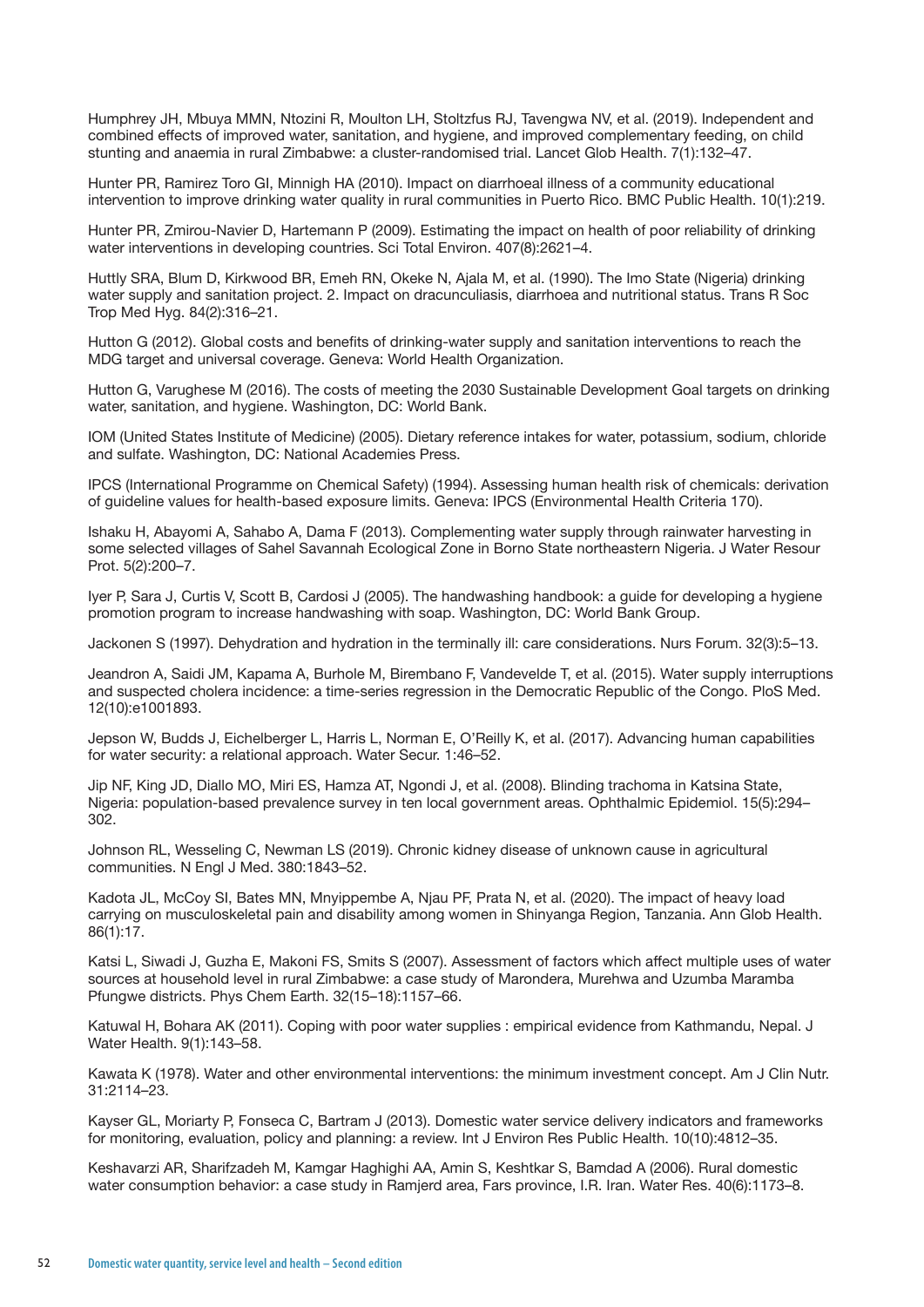Ketema K, Tiruneh M, Woldeyohannes D, Muluye D (2012). Active trachoma and associated risk factors among children in Baso Liben District of East Gojjam, Ethiopia. BMC Public Health. 12(1):1.

Khan MU (1982). Interruption of shigellosis by hand washing. Trans R Soc Trop Med Hyg. 76(2):164–8.

Kibassa D (2011). The impact of cost recovery and sharing system on water policy implementation and human right to water: a case of Ileje, Tanzania. Water Sci Technol. 63(11):2520–6.

Kleiner SM (1999). Water: an essential but overlooked nutrient. J Am Diet Assoc. 99:200–6.

Kloos H, Gazzinelli A, Oliveira RC (2001). Nova União Village , Brazil: the impact of a new water supply. Waterlines. 19(4):15–18.

Kolka MA, Latzka WA, Montain SJ, Sawka MN (2003). Current US military fluid replacement guidelines. Paper presented at the RTO HFM Specialists' meeting on "Maintaining Hydration: Issues, Guidelines, and Delivery", Boston, United States, 10–11 December 2003 (RTO-MP-HFM-086).

Koppen B, Moriarty P, Boelee E, Hagmann J, Adhikari D, Behailu M, et al. (2006). Multiple-use water services to advance the Millennium Development Goals. Colombo: International Water Management Institute.

Kosinski KC, Crocker J, Durant JL, Osabutey D, Adjei MN, Gute DM (2011). A novel community-based water recreation area for schistosomiasis control in rural Ghana. J Water Sanit Hyg Dev. 1(4):259–68.

Kosinski KC, Adjei MN, Bosompem KM, Crocker JJ, Durant JL, Osabutey D, et al. (2012). Effective control of Schistosoma haematobium infection in a Ghanaian community following installation of a water recreation area. PLoS Negl Trop Dis. 6(7):e1709.

Kremer M, Leino J, Miguel E, Zwane A (2011). Spring cleaning: rural water impacts, valuation and property rights institutions. Q J Econ. 126:145–205.

Kumpel E, Nelson KL (2016). Intermittent water supply: prevalence, practice and microbial water quality. Environ Sci Technol. 50(2):542–53.

Kuper H, Mactaggart I, White S, Dionicio C, Cañas R, Naber J, et al. (2018). Exploring the links between water, sanitation and hygiene and disability: results from a case–control study in Guatemala. PLoS One. 13(6):e0197360.

Kupka K, Nižetič B, Reinhards J (1968). Sampling studies on the epidemiology and control of trachoma in southern Morocco. Bull World Health Organ. 39(4):547.

Lahiri-dutt K, Harriden K (2008). Act on gender: a peep into intra-household water use in the Australian Capital Territory (ACT) region. Rural Society. 18(3):230–43.

Lamberti LM, Walker CLF, Noiman A, Victora C, Black RE (2011). Breastfeeding and the risk for diarrhea morbidity and mortality. BMC Public Health. 11(3):1.

Latham MC (1997). Human nutrition in the developing world. Rome: Food and Agriculture Organization of the United Nations.

Leiper JB, Molla AM, Molla AM (2003). Effects on health of fluid restriction during fasting in Ramadan. Eur J Clin Nutr. 57(Suppl 2):S30–8.

Lin A, Arnold BF, Afreen S, Goto R, Huda TMN, Haque R, et al. (2013). Household environmental conditions are associated with enteropathy and impaired growth in rural Bangladesh. Am J Trop Med Hyg. 89(1):130–7.

Lloyd B, Bartram J (1991). Surveillance solutions to microbiological problems in water quality control in developing countries. Water Sci Tech. 24(2):61–75.

Lloyd B, Helmer R (1991). Surveillance of drinking water quality in rural areas. London: Longman.

Luby S, Agboatwalla M, Schnell BM, Hoekstra RM, Rahbar MH, Keswick BH (2002). The effect of antibacterial soap on impetigo incidence, Karachi, Pakistan. Am J Trop Med Hyg. 67(4):430–5.

Luby SP, Agboatwalla M, Feikin DR, Painter J, Billhimer W, Altaf A, et al. (2005). Effect of handwashing on child health: a randomised controlled trial. Lancet. 366(9481):225–33.

Luby SP, Halder AK, Huda T, Unicomb L, Johnston RB (2011). The effect of handwashing at recommended times with water alone and with soap on child diarrhea in rural Bangladesh: an observational study. PLoS Med. 8(6):e1001052.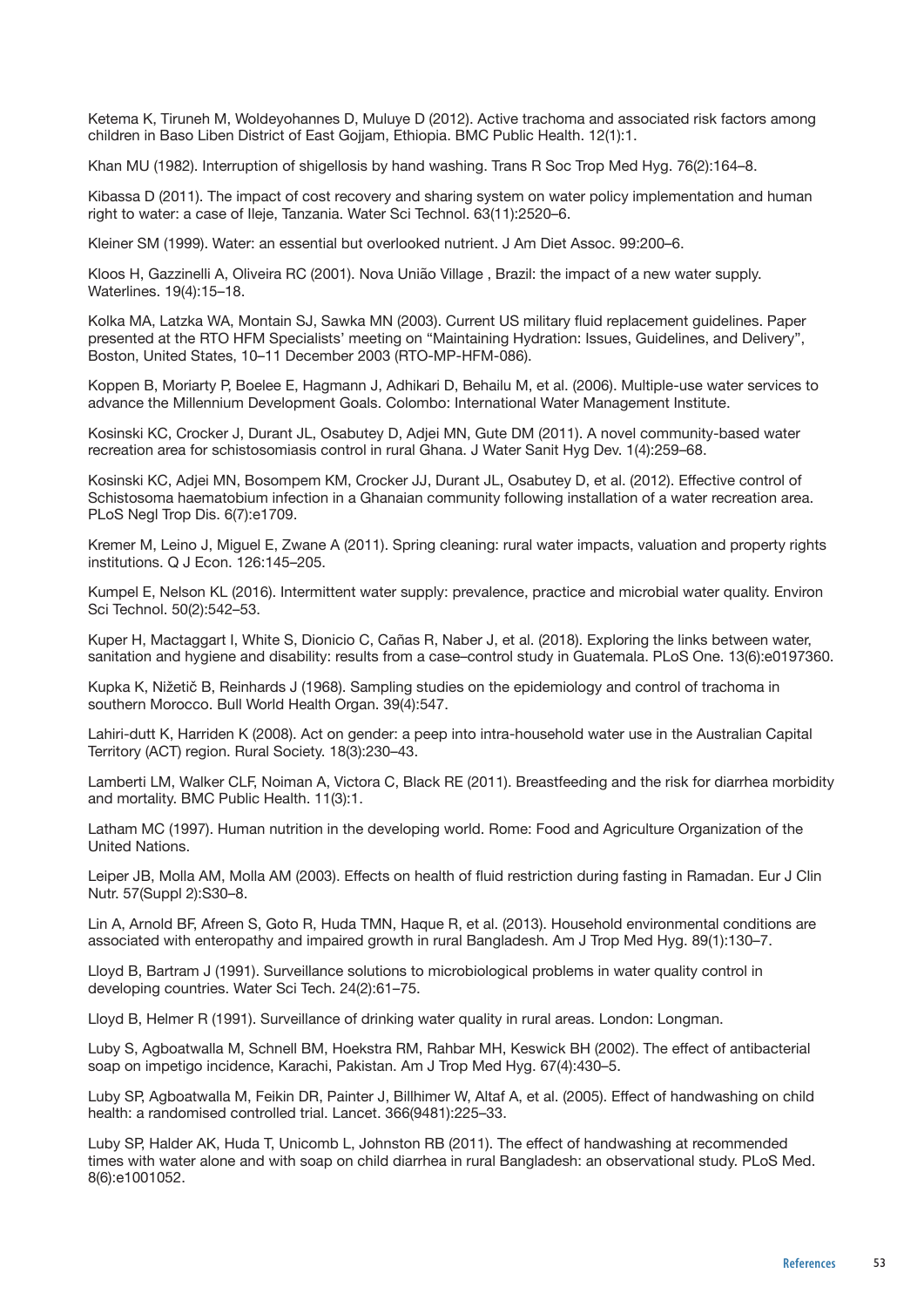Luby SP, Rahman M, Arnold BF, Unicomb L, Ashraf S, Winch PJ, et al. (2018). Effects of water quality, sanitation, handwashing, and nutritional interventions on diarrhoea and child growth in rural Bangladesh: a cluster randomised controlled trial. Lancet Glob Health. 6(1):302–15.

Luna EJA, Medina NH, Oliveira MB, De Barros OM, Vranjac A, Melles HHB, et al. (1992). Epidemiology of trachoma in Bebedouro State of Sao Paulo, Brazil: prevalence and risk factors. Int J Epidemiol. 21(1):169–77.

Lynch M, West SK, Muñoz B, Kayongoya A, Taylor HR, Mmbaga BBO (1994). Testing a participatory strategy to change hygiene behaviour: face washing in central Tanzania. Trans R Soc Trop Med Hyg. 88(5):513–17.

Mactaggart I, Schmidt W-P, Bostoen K, Chunga J, Danquah L, Halder AK, et al. (2018). Access to water and sanitation among people with disabilities: results from cross-sectional surveys in Bangladesh, Cameroon, India and Malawi. BMJ Open. 8:e020077.

Mahande MJ, Mazigo HD, Kweka EJ (2012). Association between water related factors and active trachoma in Hai district, northern Tanzania. Infect Dis Poverty. 1(1):1–7.

Mahé A, Prual A, Konaté M, Bobin P (1995). Skin diseases of children in Mali: a public health problem. Trans R Soc Trop Med Hyg. 89(5):467–70.

Manz F, Wentz A (2005). The importance of good hydration for the prevention of chronic diseases. Nutr Rev. 63(6 Pt 2):S2–5.

Martinsen AL, Hulland E, Phillips R, Darius JA, Felker-Kantor E, Simpson D, et al. (2019). Alternative water transport and storage containers: assessing sustained use of the PackH2O in rural Haiti. American J Trop Med Hyg. 100(4):981–7.

Masawe AEJ, Nsanzumuhire H, Mhalu F (1975). Bacterial skin infections in preschool and school children in coastal Tanzania. Arch Dermatol. 111(10):1312–16.

Mathur GM, Sharma R (1970). Influence of some socio-economic factors on the prevalence of trachoma. Indian J Med Sci. 24(6):325–33.

Mattioli MC, Boehm AB, Davis J, Harris AR, Mrisho M, Pickering AJ (2014). Enteric pathogens in stored drinking water and on caregiver's hands in Tanzanian households with and without reported cases of child diarrhea. PloS One. 9(1):e84939.

Maughan RJ, Griffin J (2003). Caffeine ingestion and fluid balance: a review. J Hum Nutr Diet. 16(6):411–20.

Maughan RJ, Shirreffs SM (2012). Hydration and performance during Ramadan. J Sports Sci. 30(Suppl 1):S33– 41.

Melles G, de Vere I, Misic V (2011). Socially responsible design: thinking beyond the triple bottom line to socially responsive and sustainable product design. CoDesign. 7(3–4):143–54.

Merchant AT, Jones C, Kiure A, Kupka R, Fitzmaurice G, Herrera MG, et al. (2003). Water and sanitation associated with improved child growth. Eur J Clin Nutr. 57(12):1562–8.

Milton AH, Rahman H, Smith W, Shrestha R, Dear K (2006). Water consumption patterns in rural Bangladesh: are we underestimating total arsenic load? J Water Health. 4(4):431–6.

Montgomery MA, Desai MM, Elimelech M (2010). Assessment of latrine use and quality and association with risk of trachoma in rural Tanzania. Trans R Soc Trop Med Hyg. 104(4):283–9.

Mu X, Whittington D, Briscoe J (1990). Modeling village water demand behavior: a discrete choice approach. Water Resour Res. 26(4):521–9.

NASCOP (National AIDS and STI Control Programme) (2006). Kenyan national guidelines on nutrition and HIV/ AIDS. Nairobi: NASCOP.

Nauges C, Strand J (2007) Estimation of non-tap water demand in Central American cities. Resour Energy Econ. 29(3):165–82.

Nauges C, van den Berg C (2009). Demand for piped and non-piped water supply services: evidence from southwest Sri Lanka. Environ Resour Econ. 42(4):535–49.

Nauges C, Whittington D (2010). Estimation of water demand in developing countries: an overview. World Bank Res Obs. 25(2):263.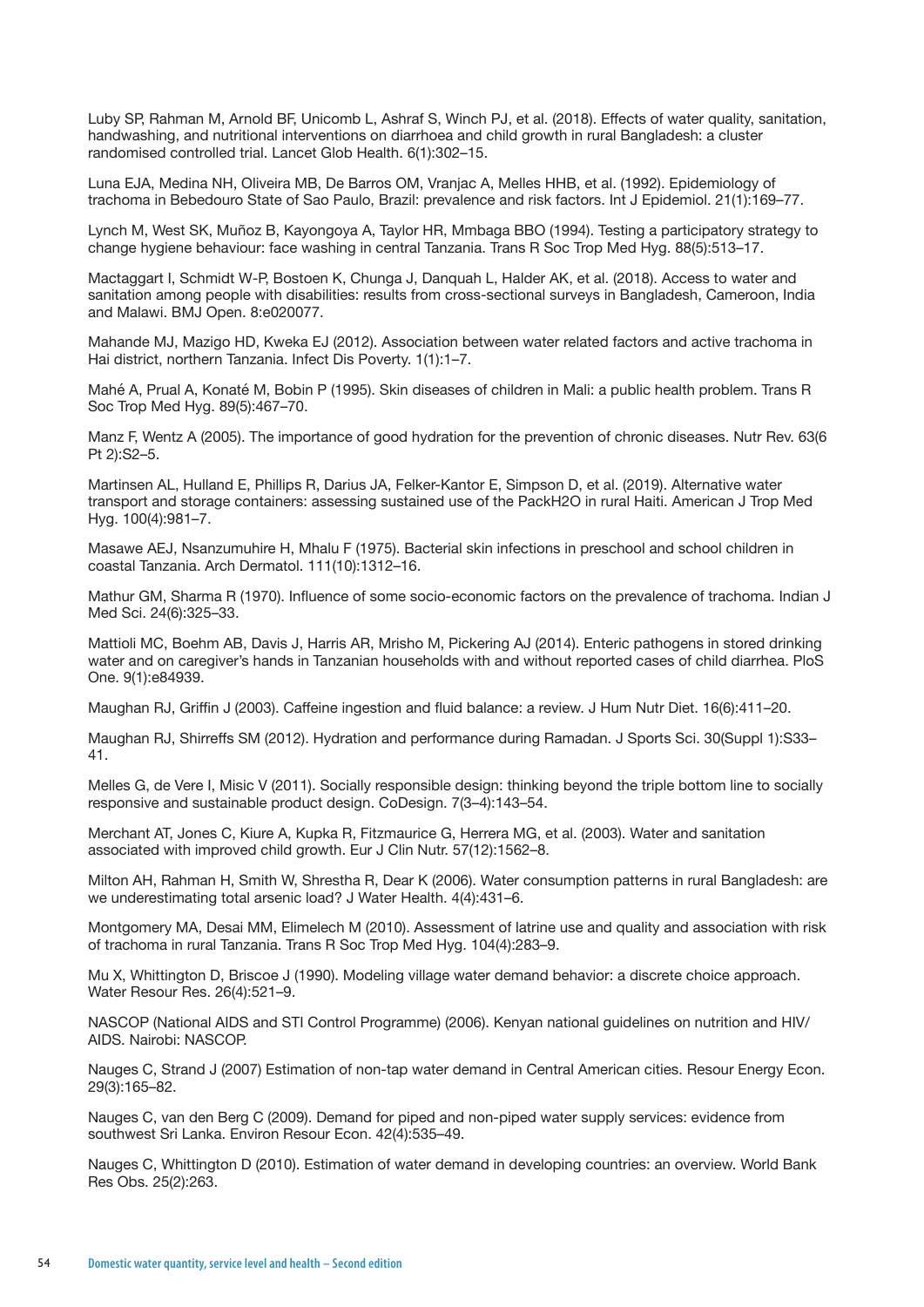Neave N, Scholey AB, Emmett JR, Moss M, Kennedy DO, Wesnes KA (2001). Water ingestion improves subjective alertness, but has no effect on cognitive performance in dehydrated healthy young volunteers. Appetite. 37(3):255–6.

Neto S (2016). Water governance in an urban age. Util Policy. 43(A):32–41.

Ngondi J, Matthews F, Reacher M, Onsarigo A, Matende I, Baba S, et al. (2007). Prevalence of risk factors and severity of active trachoma in southern Sudan: an ordinal analysis. Am J Trop Med Hyg. 77(1):126–32.

Ngwenya BN, Kgathi DL (2006). HIV/AIDS and access to water: a case study of home-based care in Ngamiland, Botswana. Phys Chem Earth. 31(15–16):669–80.

NHMRC (National Health and Medical Research Council) (2006). Nutrient reference values for Australia and New Zealand including recommended dietary intakes [website]. Canberra; NHMRC [\(https://www.nrv.gov.au/nutrients/](https://www.nrv.gov.au/nutrients/water) [water](https://www.nrv.gov.au/nutrients/water), accessed 28 July 2020).

Nnaji CC, Eluwa C, Nwoji C (2013). Dynamics of domestic water supply and consumption in a semi-urban Nigerian city. Habitat Int. 40:127–35.

Noda S, Shimada M, Muhoho ND, Sato K, Kiliku FB, Gatika SM, et al. (1997). Effect of piped water supply on human water contact patterns in a Schistosoma haematobium-endemic area in Coast Province, Kenya. Am J Trop Med Hyg. 56(2):118–26.

Null C, Stewart CP, Pickering AJ, Dentz HN, Arnold BF, Arnold CD, et al. (2018). Effects of water quality, sanitation, handwashing, and nutritional interventions on diarrhoea and child growth in rural Kenya: a clusterrandomised controlled trial. Lancet Glob Health. 6(3):316–29.

Nygren BL, O'Reilly CE, Rajasingham A, Omore R, Ombok M, Awuor AO, et al. (2016). The relationship between distance to water source and moderate-to-severe diarrhea in the Global Enterics Multi-Center Study in Kenya, 2008–2011. Am J Trop Med Hyg. 94(5):1143–9.

Oo KN, Aung WW, Thida M, Toe MM, Lwin HH, Khin EE (2000). Relationship of breast-feeding and hand-washing with dehydration in infants with diarrhoea due to Escherichia coli. J Health Popul Nutr. 18(2):93–6.

Oswald WE, Hunter GC, Lescano AG, Cabrera L, Leontsini E, Pan WK, et al. (2008). Direct observation of hygiene in a Peruvian shantytown: not enough handwashing and too little water. Trop Med Int Health. 13(11):1421–8.

Overbo A, Williams AR, Evans B, Hunter PR, Bartram J (2016). On-plot drinking water supplies and health: a systematic review. Int J Hyg Environ Health. 219(4):317–30.

Panel on Dietary Reference Intakes (Panel on Dietary Reference Intakes for Electrolytes and Water: Standing Committee on the Scientific Evaluation of Dietary Reference Intakes) (2005). Water. In: Dietary reference intakes for water, potassium, sodium, chloride, and sulfate. Washington, DC: National Academies Press, 73–185.

Pattanayak SK, Yang J-C, Whittington D, Bal Kumar KC (2005). Coping with unreliable public water supplies: averting expenditures by households in Kathmandu, Nepal. Water Resour Res. 41(2):W02012.

Peletz R, Mahin T, Elliott M, Harris MS, Chan KS, Cohen MS, et al. (2013). Water, sanitation, and hygiene interventions to improve health among people living with HIV/AIDS: a systematic review. AIDS. 27(6):2593–601.

Peter G (2010). Impact of rural water projects on hygienic behaviour in Swaziland. Phys Chem Earth. 35(13):772– 9.

Pickering AJ, Davies J (2012). Freshwater availability and water fetching distance affect child health in sub-Saharan Africa. Environ Sci Technol. 46:2391−7.

Polack S, Kuper H, Solomon AW, Massae PA, Abuelo C, Cameron E, et al. (2006). The relationship between prevalence of active trachoma, water availability and its use in a Tanzanian village. Trans R Soc Trop Med Hyg. 100(11):1075–83.

Popkin BM, Rosenberg IH (2010). Water, hydration and health. Nutr Rev. 68(8):439–58.

Porter G, Hampshire K, Dunn C, Hall R, Levesley M, Burton K, et al. (2013). Health impacts of pedestrian headloading: a review of the evidence with particular reference to women and children in sub-Saharan Africa. Soc Sci Med. 88:90–7.

Prost A, Négrel AD (1989). Water, trachoma and conjunctivitis. Bull World Health Organ. 67(1):9–18.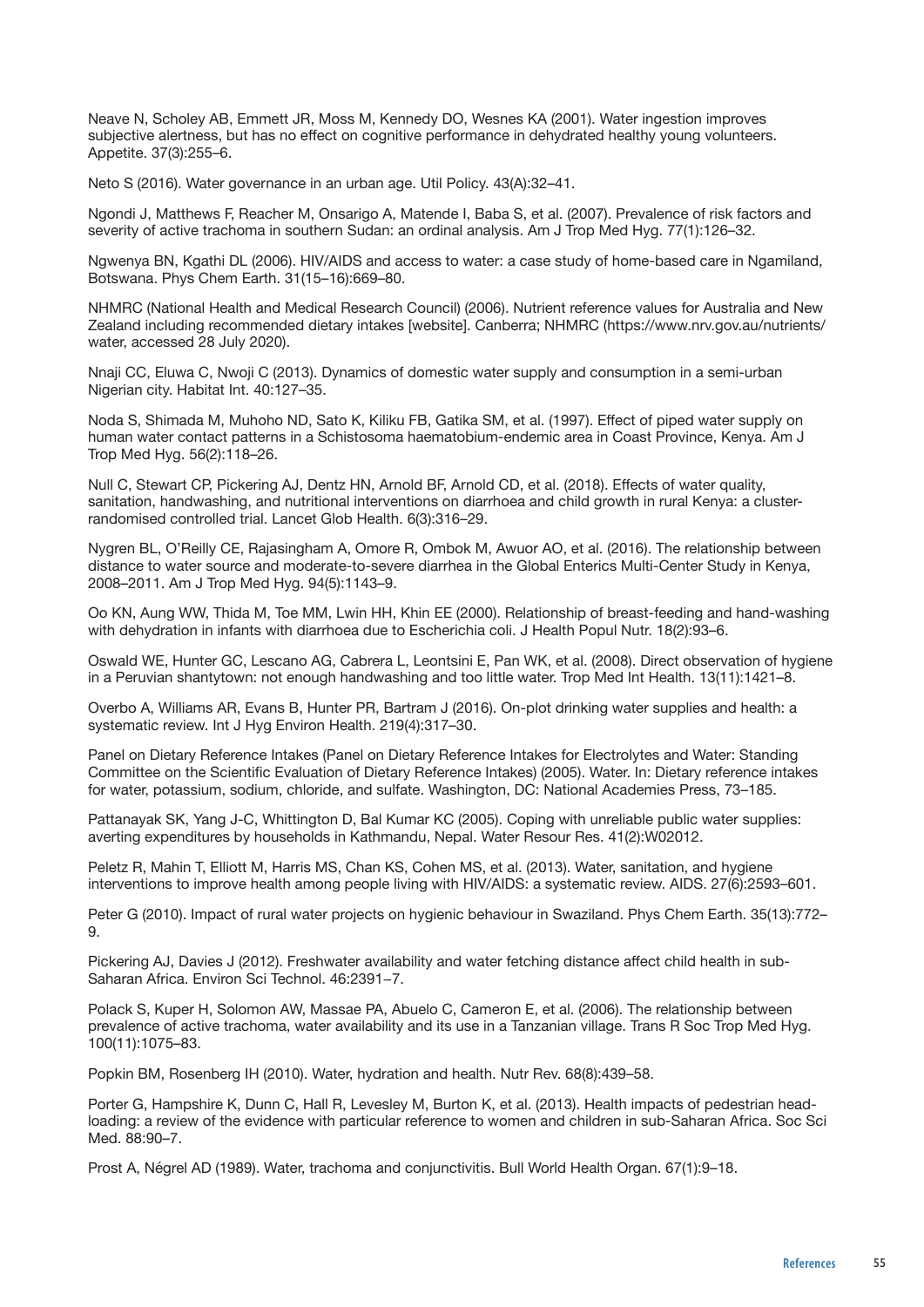Prüss A, Mariotti SP (2000). Preventing trachoma through environmental sanitation: a review of the evidence base. Bull World Health Organ. 78(2):267–73.

Prüss-Ustün A, Wolf J, Corvalán C, Bos R, Neira M (2016). [Preventing disease through healthy environments: a](https://apps.who.int/iris/handle/10665/204585)  [global assessment of the burden of disease from environmental risks](https://apps.who.int/iris/handle/10665/204585). Geneva: World Health Organization.

Prüss-Ustün A, Wolf J, Bartram J, Clasen T, Cumming O, Freeman MC, et al. (2019). Burden of disease from inadequate water, sanitation and hygiene for selected adverse health outcomes: an updated analysis with a focus on low- and middle-income countries. Int J Hyg Environ Health. 222(5):765–77.

Quigley MA, Kelly YJ, Sacker A (2007). Breastfeeding and hospitalization for diarrheal and respiratory infection in the United Kingdom Millennium Cohort Study. Pediatrics. 119(4):e837–42.

Rabie T, Curtis V (2006). Handwashing and risk of respiratory infections: a quantitative systematic review. Trop Med Int Health. 11(3):258–67.

Reddy VR (1999). Quenching the thirst: the cost of water in fragile environments. Dev Change. 30(1):79–113.

Renwick M, Moriarty P, Butterworth J (2007). Multiple use water services for the poor: assessing the state of knowledge. Arlington, Virginia: Winrock International.

Rhoderick AL (2013). Examining the relationship between distance and water quantity: a systematic review and multi-country field study [masters thesis]. University of North Carolina at Chapel Hill.

Rietveld P, Rouwendal J, Zwart B (2000). Block rate pricing of water in Indonesia: an analysis of welfare effects. Bull Indones Econ Stud. 36(3):73–92.

Rizaiza O (1991). Residential water usage: a case study of the major cities of the western region of Saudi Arabia. Water Resour Res. 27(5):667–71.

Rogers PJ, Kainth A, Smit HJ (2001). A drink of water can improve or impair mental performance depending on small differences in thirst. Appetite. 3657–8.

Rosenberg DE, Talozi S, Lund JR (2008). Intermittent water supplies: challenges and opportunities for residential water users in Jordan. Water Int. 33(4):488–504.

Rosinger A (2015). Dehydration among lactating mothers in the Amazon: a neglected problem. Am J Hum Biol. 27(4):576–8.

Rosinger A, Tanner S (2014). Water from fruit or the river? Examining hydration strategies and gastrointestinal illness among Tsimane' adults in the Bolivian Amazon. Public Health Nutr. 18(06):1098–108.

Roy R, Sinclair J (1975). Hydration of the low birth-weight infant. Clin Perinatol. 2(2):393–417.

Ryder RW, Reeves WC, Singh N, Hall CB, Kapikjan AZ, Gomez B, et al. (1985). The childhood health effects of an improved water supply system on a remote Panamanian island. Am J Trop Med Hyg. 34(5):921–4.

Safefood (2020). Healthy eating guidelines [website] [\(https://www.safefood.eu/Healthy-Eating/The-Food-Pyramid](https://www.safefood.eu/Healthy-Eating/The-Food-Pyramid-and-The-Eatwell-Guide/The-Food-Pyramid.aspx)[and-The-Eatwell-Guide/The-Food-Pyramid.aspx,](https://www.safefood.eu/Healthy-Eating/The-Food-Pyramid-and-The-Eatwell-Guide/The-Food-Pyramid.aspx) accessed 7 October 2020).

Sandiford P, Gorter AC, Orozco JG, Pauw JP (1990). Determinants of domestic water use in rural Nicaragua. J Trop Med Hyg. 93(6):383–9.

Schemann JF, Sacko D, Malvy D, Momo G, Traore L, Bore O, et al. (2002). Risk factors for trachoma in Mali. Int J Epidemiol. 31(1):194–201.

Schlesinger L, Weinberger J, Figueroa G, González N, Mónckeberg F (1983). Environmental sanitation: a nutrition intervention. In: Underwood BA, editor. Nutrition intervention strategies in national development. Underwood Academy, 241.

Schmidt WP, Cairncross S (2009). Household water treatment in poor populations: is there enough evidence for scaling up now? Environ Sci Technol. 43(4):986–92.

Sebri M (2014). A meta-analysis of residential water demand studies. Environ Dev Sustain. 16():499–520.

Shaheed A, Orgill J, Ratana C, Montgomery MA, Jeuland MA, Brown J (2014). Water quality risks of "improved" water sources: evidence from Cambodia. Trop Med Int Health. 19(2):186–94.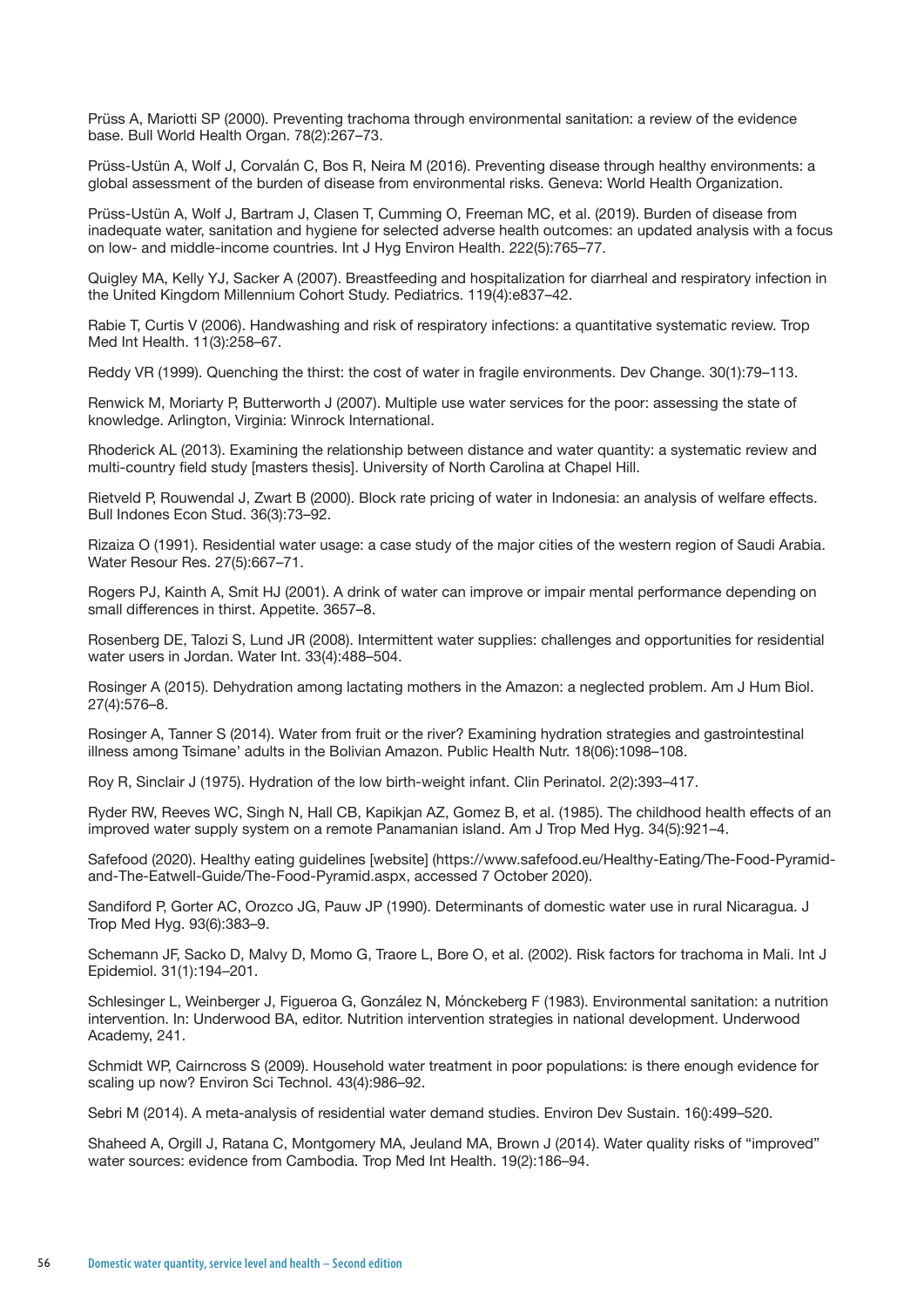Shields KF, Bain RE, Cronk R, Wright JA, Bartram J (2015). Association of supply type with fecal contamination of source water and household stored drinking water in developing countries: a bivariate meta-analysis. Environ Health Perspect. 123(12):1222–31.

Singleton RJ, Redding GJ, Lewis TC, Martinez P, Bulkow L, Morray B, et al. (2003). Sequelae of severe respiratory syncytial virus infection in infancy and early childhood among Alaska Native children. Pediatrics. 112(2):285–90.

Sphere Project (2018). The Sphere handbook: humanitarian charter and minimum standards in humanitarian response, Volume 1. United Kingdom: Practical Action Publishing.

Stanton BF, Clemens JD (1987). An education intervention for altering water-sanitation behavior to reduce childhood diarrhea in urban Bangladesh II. A randomised trial to assess the impact of intervention on hygienic behaviors and rates of diarrhea. Am J Epidemiol. 125(2):292–301.

Stelmach R, Clasen T (2015). Household water quantity and health: a systematic review. Int J Environ Res Public Health. 12(6):5954–74.

Stephens C (1996). Healthy cities or unhealthy islands? The health and social implications of urban inequality. Environ Urban. 8(2):9–30.

Stocks ME, Ogden S, Haddad D, Addiss DG, McGuire C, Freeman MC (2014). Effect of water, sanitation, and hygiene on the prevention of trachoma: a systematic review and meta-analysis. PLoS Med. 11(2):e1001605.

Strand J, Walker I (2005). Water markets and demand in Central American cities. Environ Dev Econ. 10:313–35.

Strippoli G, Craig J, Rochtchina E, Flood V, Wang J, Mitchell P (2011). Fluid and nutrient intake and risk of chronic kidney disease. Nephrology. 16(3):326–34.

Strunz EC, Addiss DG, Stocks ME, Ogden S, Utzinger J, Freeman MC (2014). Water, sanitation, hygiene, and soiltransmitted helminth infection: a systematic review and meta-analysis. PLoS Med. 11(3):e1001620.

Subaiya S, Cairncross S (2011). Response to Wang and Hunter: a systematic review and meta-analysis of the association between self-reported diarrheal disease and distance from home to water source. Am J Trop Med Hyg. 84(3):504.

Subbaraman R, Nolan L, Sawant K, Shitole S, Shitole T, Nanarkar M, et al. (2015). Multidimensional measurement of household water poverty in a Mumbai slum: looking beyond water quality. Plos One. 10(7):e0133241.

Subramanian A, Jagganathan N, Meizen-Dick R (1997). User organizations for sustainable water services. Washington, DC: World Bank.

Sugita EW (2006). Increasing quantity of water: perspectives from rural households in Uganda. Water Policy. 8(6):529.

Szinnai G, Schachinger H, Arnaud MJ, Linder L, Keller U (2005). Effect of water deprivation on cognitive-motor performance in healthy men and women. Am J Physiol Regul Integr Comp Physiol. 289(1):275–80.

Taylor HR, West SK, Mmbaga BBO, Katala SJ, Turner V, Lynch M, et al. (1989). Hygiene factors and increased risk of trachoma in central Tanzania. Arch Ophthalmol. 107(12):1821–5.

Thompson J, Porras I, Tumwine J (2001). Drawers of Water II. London: International Institute for Environment and Development.

Tielsch JM, West KP Jr, Katz J, Keyvan-Larijani E, Tizazu T, Schwab L, et al. (1988). The epidemiology of trachoma in southern Malawi. Am J Trop Med Hyg. 38(2):393–9.

Trigg M (2000). Domestic water consumption and its determination in rural Guatemala. Water Environ J. 14(1):45– 50.

Tucker J, MacDonald A, Coulter L, Calow RC (2014). Household water use, poverty and seasonality: wealth effects, labour constraints, and minimal consumption in Ethiopia. Water Resour Rural Dev. 3:27–47.

Tucker MA, Ganio MS, Adams JD, Brown LA, Ridings CB, Burchfield JM, et al. (2015). Hydration status over 24-h is not affected by ingested beverage composition. J Am Coll Nutr. 34(4):318–27.

UN (United Nations) (2003). Substantive issues arising in the implementation of the International Covenant on Economic, Social and Cultural Rights. General comment no. 15. The right to water (arts. 11 and 12 of the International Covenant on Economic, Social and Cultural Rights). 29th session, agenda item 3. New York: UN.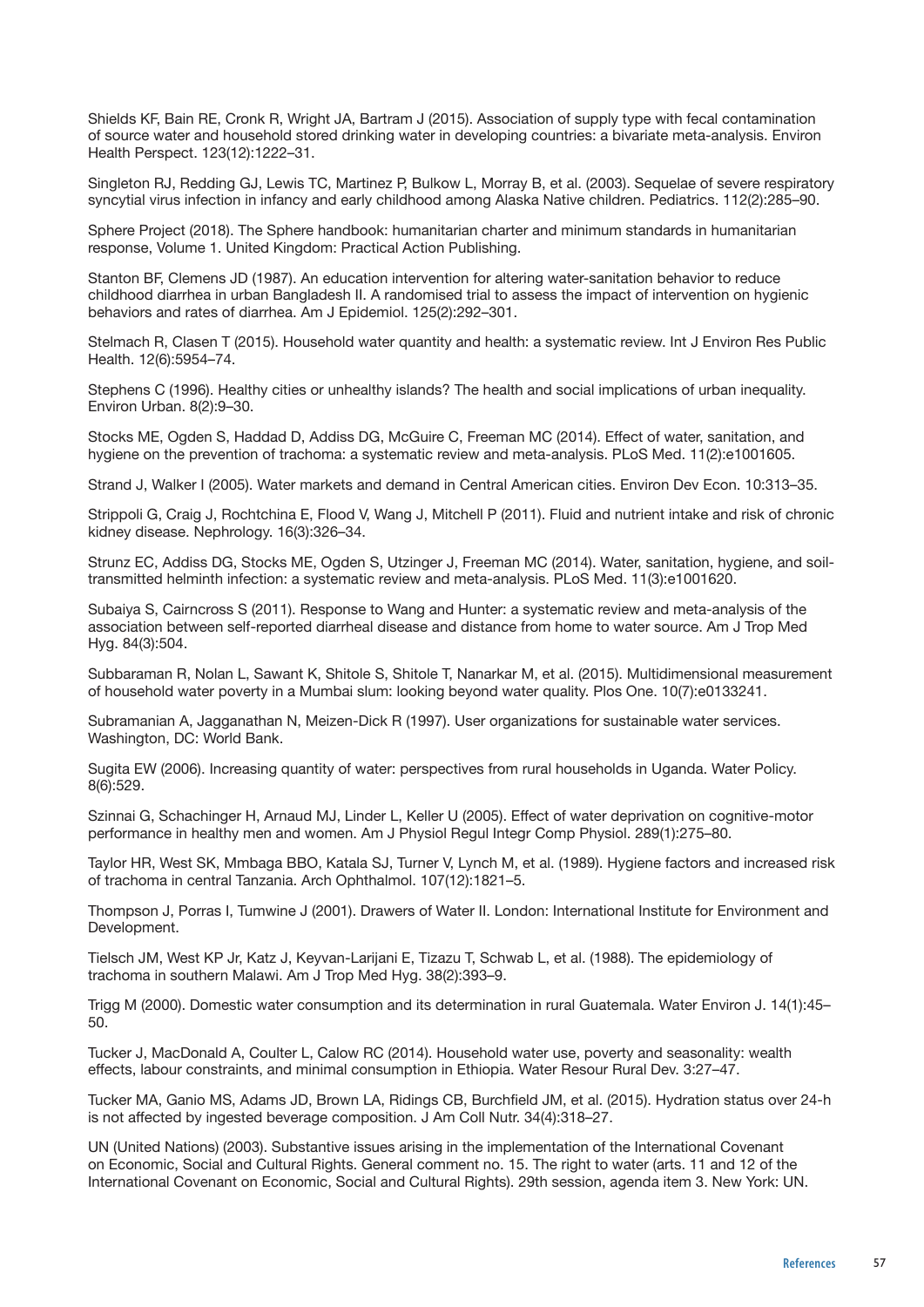UNGA (United Nations General Assembly) (2010a). Resolution 64/292. The human right to water and sanitation. In: 108th Plenary Meeting, 28 July 2010.

UNGA (United Nations General Assembly) (2010b). Human Rights Council Resolution 15/9. Human rights and access to safe drinking water and sanitation.

UNGA (United Nations General Assembly) (2015). Transforming our world: the 2030 Agenda for Sustainable Development (A/RES/70/1).

UNGA (United Nations General Assembly) (2017). [Resolution](https://undocs.org/A/RES/71/313) adopted by the General Assembly on 6 July 2017. 71/313. Work of the Statistical Commission pertaining to the 2030 Agenda for Sustainable Development. 71st session, agenda items 13 and 117. New York: United Nations.

UNICEF (2013). UNICEF cholera toolkit. New York: UNICEF.

UNICEF (United Nations Children's Fund), WHO (World Health Organization) (2019). [Progress on household](https://apps.who.int/iris/handle/10665/329370)  [drinking water, sanitation and hygiene 2000–2017: special focus on inequalities](https://apps.who.int/iris/handle/10665/329370). New York: UNICEF, World Health Organization.

USDHHS (United States Department of Health and Human Services), USDA (United States Department of Agriculture) (2015). Dietary guidelines for Americans 2015–2020, 8th edition. Washington, DC.

US National Library of Medicine (2016). Dehydration [website] ([https://www.nlm.nih.gov/medlineplus/ency/](https://www.nlm.nih.gov/medlineplus/ency/article/000982.htm) [article/000982.htm](https://www.nlm.nih.gov/medlineplus/ency/article/000982.htm), accessed 21 January 2016).

US NIH (United States National Institutes of Health) (2002). Medical encyclopedia (http://www.nlm.nih.gov/ medlineplus).

van der Hoek W, Feenstra SG, Konradsen F (2002). Availability of irrigation water for domestic use in Pakistan: its impact on prevalence of diarrhoea and nutritional status of children. J Health Popul Nutr. 20(1):77–84.

Van Houweling E, Hall RP, Diop AS, Davis J, Seiss M (2012). The role of productive water use in women's livelihoods: evidence from rural Senegal. Water Altern. 5(3):658–77.

Venkataramanan V, Geere J-AL, Thomae B, Stoler J, Hunter PR, Young SL, et al. (2020). In pursuit of 'safe' water: the burden of personal injury from water fetching in 21 low-income and middle-income countries. BMJ Glob Health. 5:e003328.

Verweij PE, Van Egmond M, Bac DJ, van der Schroeff JG, Mouton RP (1991). Hygiene, skin infections and types of water supply in Venda, South Africa. Trans R Soc Trop Med Hyg. 85(5):681–4.

Vinke C, Lonergan S (2011). Social and environmental risk factors for trachoma: a mixed methods approach in the Kembata Zone of southern Ethiopia. Rev Can Etudes Dev. 32(3):254–68.

Waddington H, Snilstveit B (2009). Effectiveness and sustainability of water, sanitation, and hygiene interventions in combating diarrhoea. J Dev Effect. 1(3):295–335.

Wagner J, Cook J, Kimuyu P (2019). Household demand for water in rural Kenya. Environ Resour Econ. 74(4):1563–84.

Wang X, Hunter PR (2010). A systematic review and meta-analysis of the association between self-reported diarrheal disease and distance from home to water source. Am J Trop Med Hyg. 83(3):582–4.

Warren JL, Bacon WE, Harris T, Mcbean AM, Foley DJ, Phillips C (1994). The burden and outcomes associated with dehydration among US elderly, 1991. Am J Public Health. 84:1265–9.

WELL (1998). Guidance manual on water supply and sanitation programmes. Loughborough, United Kingdom: Water, Engineering and Development Centre, Loughborough University.

West BS, Hirsch JS, El-Sadr W (2013). HIV and H2O: tracing the connections between gender, water and HIV. AIDS Behav. 17(5):1675–82.

West S, Lynch M, Turner V, Munoz B, Rapoza P, Mmbaga BBO, et al. (1989). Water availability and trachoma. Bull World Health Organ. 67(1):71–5.

West SK, Munoz B, Turner VM, Mmbaga BBO, Taylor HR (1991). The epidemiology of trachoma in central Tanzania. Int J Epidemiol. 20(4):1088–92.

West S, Munoz B, Lynch M, Kayongoya A, Mmbaga BBO, Taylor HR (1996). Risk factors for constant, severe trachoma among pre-school children in Kongwa, Tanzania. Am J Epidemiol. 143(1):73–8.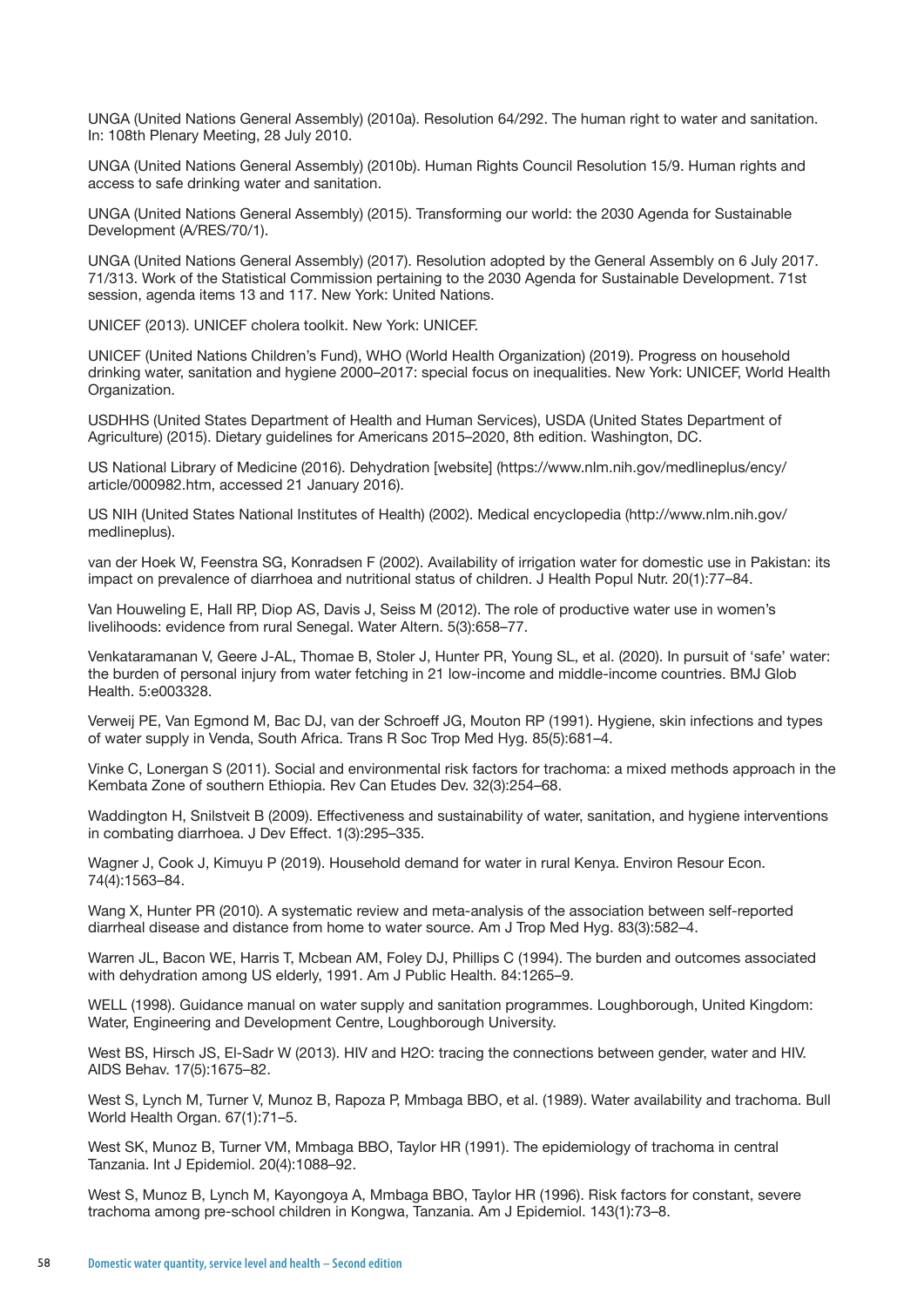White GF, Bradley DJ, White AU (1972). Drawers of Water. Chicago and London: University of Chicago Press.

WHO (World Health Organization) (1976). [Surveillance of drinking water quality.](https://apps.who.int/iris/handle/10665/41802) Geneva: WHO.

WHO (World Health Organization) (1997). [Guidelines for drinking-water quality. Volume 3: Surveillance and control](https://apps.who.int/iris/handle/10665/42002)  [of community water supplies,](https://apps.who.int/iris/handle/10665/42002) 2nd edition. Geneva: WHO.

WHO (World Health Organization) (2005). [Nutrients in drinking water](https://apps.who.int/iris/handle/10665/43403). Geneva: WHO.

WHO (World Health Organization) (2006). [WHO guidelines for the safe use of wastewater, excreta and greywater.](https://apps.who.int/iris/handle/10665/78265)  [Volume 2: Wastewater use in agriculture](https://apps.who.int/iris/handle/10665/78265). Geneva: WHO.

WHO (World Health Organization) (2009). [WHO guidelines for drinking-water quality: policies and procedures](https://apps.who.int/iris/handle/10665/70050)  [used in updating the WHO guidelines for drinking-water quality.](https://apps.who.int/iris/handle/10665/70050) Geneva: WHO.

WHO (World Health Organization) (2014). [Preventing diarrhoea through better water, sanitation and hygiene:](https://apps.who.int/iris/handle/10665/150112)  [exposures and impacts in low- and middle-income countries.](https://apps.who.int/iris/handle/10665/150112) Geneva: WHO.

WHO (World Health Organization) (2017). [Guidelines for drinking-water quality, 4th edition, incorporating the first](https://apps.who.int/iris/handle/10665/254637)  [addendum](https://apps.who.int/iris/handle/10665/254637). Geneva: WHO.

WHO (World Health Organization), UNICEF (United Nations Children's Fund) (2017). [Progress on drinking water,](https://apps.who.int/iris/handle/10665/258617)  [sanitation and hygiene: 2017 update and SDG baselines.](https://apps.who.int/iris/handle/10665/258617) Geneva: WHO, UNICEF.

Wolf J, Prüss‐Ustün A, Cumming O, Bartram J, Bonjour S, Cairncross S, et al. (2014). Assessing the impact of drinking water and sanitation on diarrhoeal disease in low‐and middle‐income settings: systematic review and meta‐regression. Trop Med Int Health. 19(8):928–42.

Wolf J, Hunter PR, Freeman MC, Cumming O, Clasen T, Bartram T, et al. (2018). Impact of drinking water, sanitation and hand washing with soap on childhood diarrhoeal disease: updated meta-analysis and regression. Trop Med Int Health. 23(5).

Wolfe MK, Gallandat K, Daniels K, Desmarais AM, Scheinman P, Lantagne D (2017). Handwashing and Ebola virus disease outbreaks: a randomized comparison of soap, hand sanitizer, and 0.05% chlorine solutions on the inactivation and removal of model organisms Phi6 and E. coli from hands and persistence in rinse water. PLoS One. 12(2):e0172734.

Wong ST (1987). Thai rural domestic water consumption: a case study of a village community with no organized water supply system. Water Int. 12(1–2):60–8.

World Bank (1993). Water resources management. Washington, DC: World Bank.

Worthington AC, Hoffman (2008). An empirical survey of residential water demand modelling. J Econ Surv. 22:842–71.

Wrisdale L, Mokoena MM, Mudau LS, Geere J (2017). Factors that impact on access to water and sanitation for older adults and people with disability in rural South Africa: an occupational justice perspective. J Occup Sci. 24(3):259–79.

Wutich A, Budds J, Eichelberger L, Geere J, Harris L, Horney J, et al. (2017). Advancing methods for research on household water insecurity: studying entitlements and capabilities, socio-cultural dynamics, and political processes, institutions and governance. Water Secur. 2:1–10.

WWAP (United Nations World Water Assessment Programme) (2014). The United Nations world water development report 2014: water and energy. Paris: UNESCO.

Xu C, Zhang C, Wang X-L, Liu T-Z, Zeng X-T, Li S, et al. (2014). Self-fluid management in prevention of kidney stones: a PRISMA-compliant systematic review and dose–response meta-analysis of observational studies. Medicine (Baltimore). 94(27):e1042.

Yallew WW, Terefe MW, Herchline TE, Sharma HR, Bitew BD, Kifle MW, et al. (2012). Assessment of water, sanitation, and hygiene practice and associated factors among people living with HIV/AIDS home based care services in Gondar city, Ethiopia. BMC Public Health. 12(1):1057.

Yates T, Lantagne D, Mintz E, Quick R (2015). The impact of water, sanitation, and hygiene interventions on the health and well-being of people living with HIV: a systematic review. J Acquir Immune Defic Syndr. 68(Suppl 3):S318–30.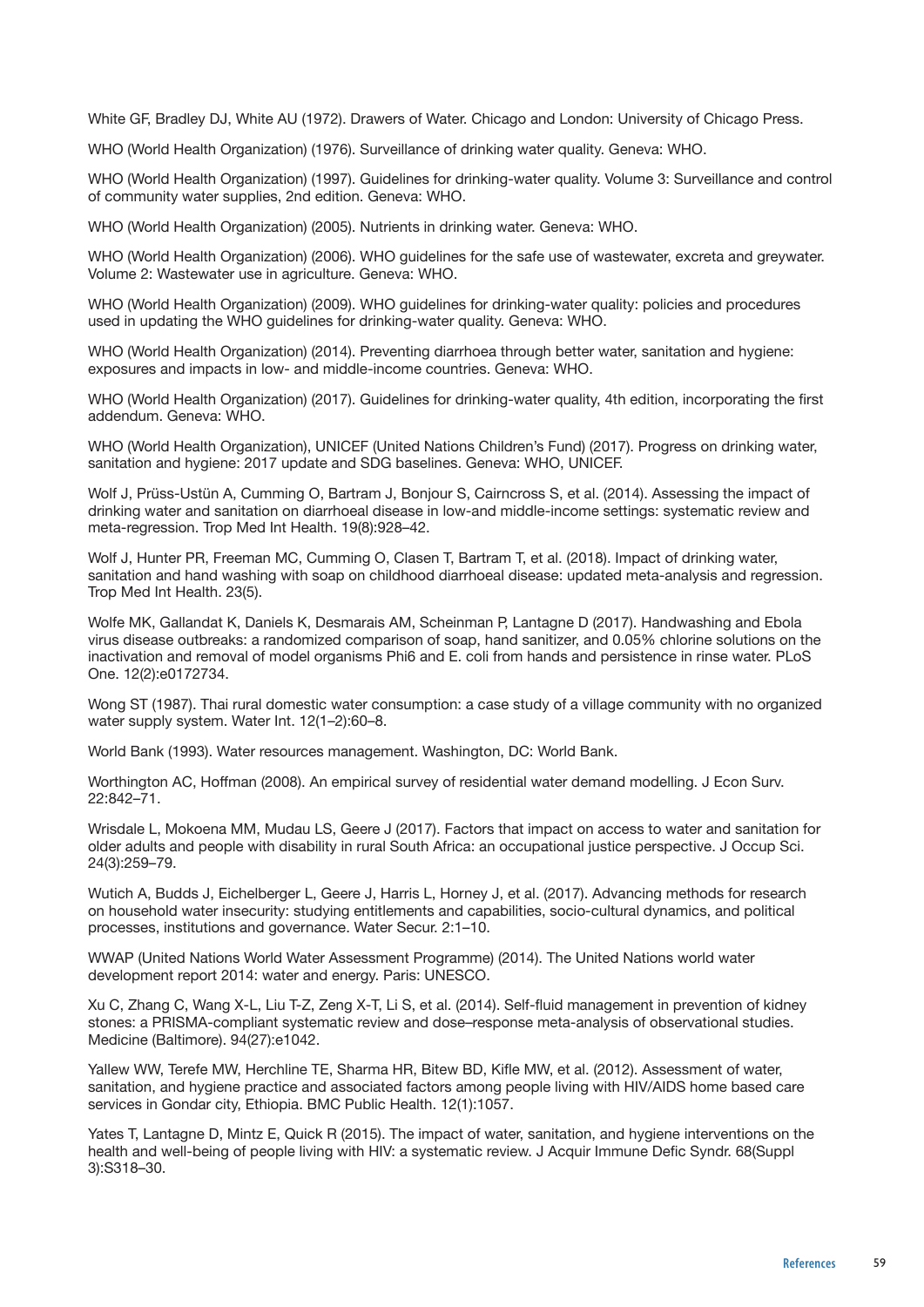Yerian S, Hennink M, Greene LE, Kiptugen D, Buri J, Freeman MC (2014). The role of women in water management and conflict resolution in Marsabit, Kenya. Environ Manage. 54(6):1320–30.

Young SL, Boateng GO, Jamaluddine Z, Miller JD, Frongillo EA, Neilands TB, et al. (2019). The Household Water InSecurity Experiences (HWISE) Scale: development and validation of a household water insecurity measure for low-income and middle-income countries. BMJ Glob Health. 4(5):e001750.

Zerihun N (1997). Trachoma in Jimma zone, south western Ethiopia. Trop Med Int Health. 2(12):1115–21.

Ziemba JB, Matlaga BR (2015). Guideline of guidelines: kidney stones. BJU Int. 116:184–9.